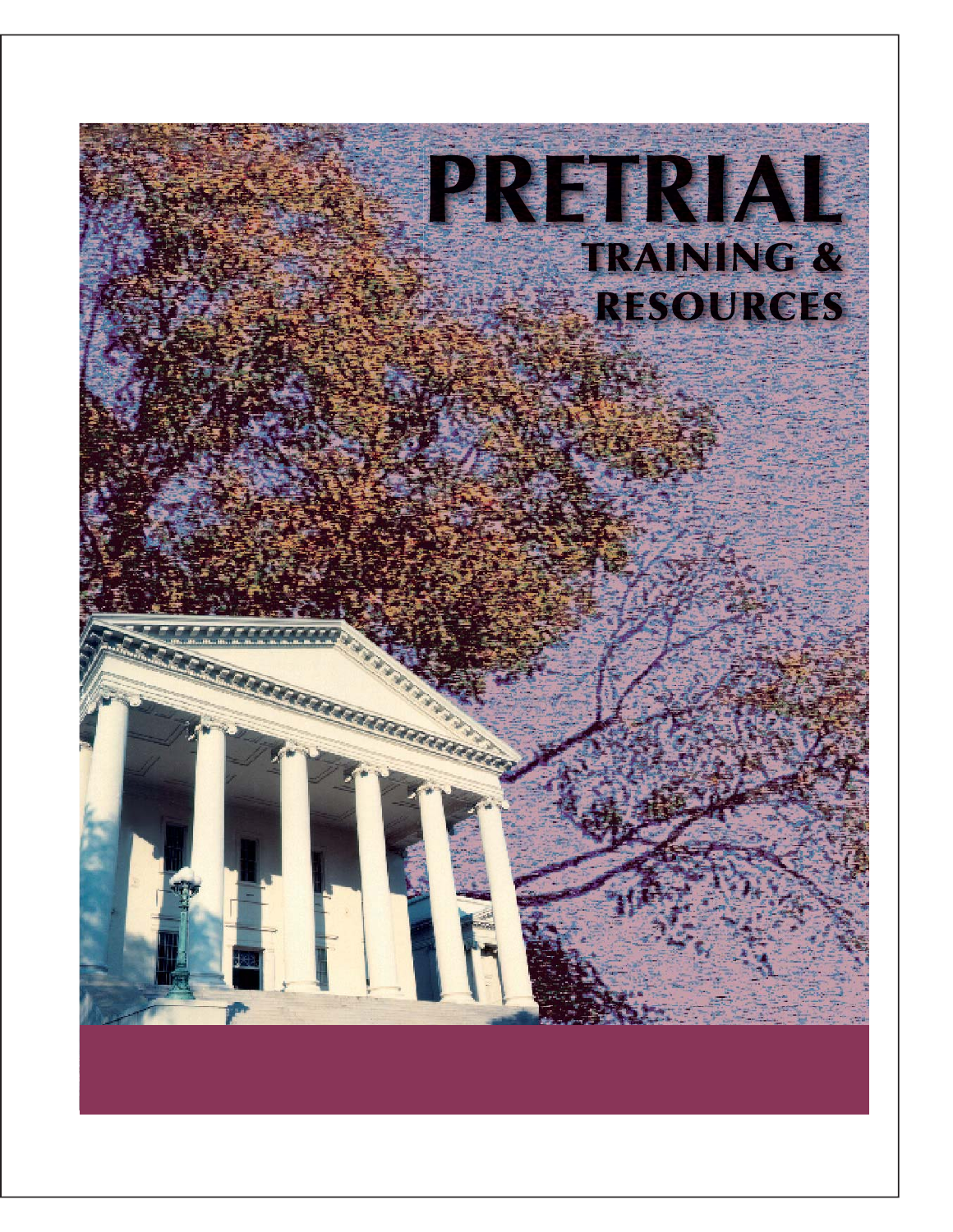# **VIRGINIA PRETRIAL SERVICES TRAINING & RESOURCE MANUAL**

# *Table of Contents*

| §19.2-152.2            |                                                                           |  |
|------------------------|---------------------------------------------------------------------------|--|
| §19.2-152.4:3          | Duties and responsibilities of local pretrial services officers 4         |  |
| §19.2-152.4:1          | Form of oath of office for local pretrial services officer; authorization |  |
|                        |                                                                           |  |
| \$19.2-152.4           |                                                                           |  |
| §19.2-119              |                                                                           |  |
| §19.2-120              |                                                                           |  |
| §19.2-121              |                                                                           |  |
| §19.2-123              | Release of accused on secured or unsecured bond or promise to             |  |
|                        |                                                                           |  |
| §19.2-124              | Appeal from order denying bail or fixing terms of bond or                 |  |
|                        |                                                                           |  |
| §19.2-130              | Bail in subsequent proceeding arising out of initial arrest 10            |  |
| §19.2-132              | Motion to increase amount of bond fixed by magistrate or clerk;           |  |
|                        |                                                                           |  |
| §19.2-80.2             | Duty of arresting officer; providing magistrate or court with             |  |
|                        |                                                                           |  |
| §19.2-152.4:2          | Confidentiality of records of and reports on adult persons                |  |
|                        | under investigation by or in the custody or supervision of a              |  |
|                        | local pretrial services agency; no right of review or correction          |  |
|                        |                                                                           |  |
| §2.2-3706<br>§19.2-389 |                                                                           |  |
| §19.2-389.1            | Dissemination of criminal history record information 13                   |  |
| §16.1-300              |                                                                           |  |
| §16.1-305              |                                                                           |  |
| §16.1-307              |                                                                           |  |
| §9.1-178               |                                                                           |  |
| §9.1-180               | Responsibilities of community criminal justice boards 20                  |  |
| §19.2-152.3            | Department of Criminal Justice Services to prescribe standards;           |  |
|                        |                                                                           |  |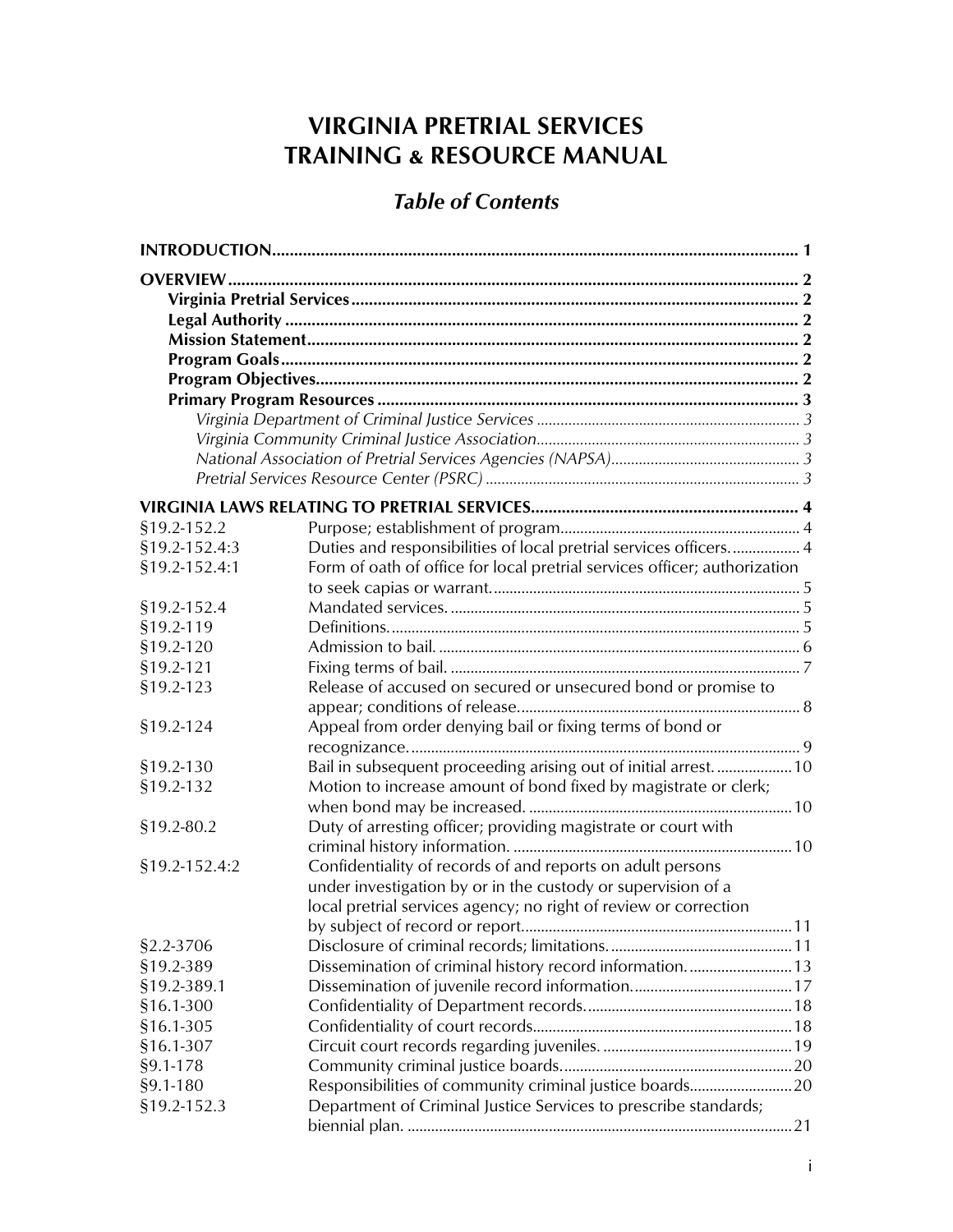| §18.2-251.4     |                                                                                           |    |
|-----------------|-------------------------------------------------------------------------------------------|----|
| §18.2-55        | Bodily injuries caused by prisoners, state juvenile probationers                          |    |
|                 | and state and local adult probationers or adult parolees. 21                              |    |
| \$18.2-64.2     | Carnal knowledge of an inmate, parolee, probationer, detainee or                          |    |
| $$19.2 - 3.1$   | Personal appearance by two-way electronic video and audio                                 |    |
|                 |                                                                                           |    |
| §19.2-157       | Duty of court when accused appears without counsel. 23                                    |    |
| §19.2-158       | When person not free on bail shall be informed of right                                   |    |
|                 |                                                                                           |    |
| §19.2-159       | Determination of indigency; guidelines; statement                                         |    |
|                 |                                                                                           |    |
| §19.2-125       | Release pending appeal from conviction in court not of record26                           |    |
| §19.2-128       |                                                                                           |    |
| §19.2-129       |                                                                                           |    |
| §19.2-135       | Commitment for trial; recognizance; notice to attorney                                    |    |
|                 | for Commonwealth; remand on violation of condition 26                                     |    |
|                 |                                                                                           |    |
|                 | DEPARTMENT OF CRIMINAL JUSTICE SERVICES GUIDELINES, STANDARDS                             |    |
|                 |                                                                                           |    |
|                 | <b>Minimum Standards for Local Community Corrections and Pretrial Services (2004)  28</b> |    |
| <b>PART I</b>   |                                                                                           |    |
| \$1.1           |                                                                                           |    |
| \$1.2           |                                                                                           |    |
| <b>PART II</b>  |                                                                                           |    |
| \$2.1           |                                                                                           |    |
| \$2.2           |                                                                                           |    |
| $\S2.3$         |                                                                                           |    |
| $\S$ 2.4        |                                                                                           |    |
| $\S2.5$         |                                                                                           |    |
| \$2.6           |                                                                                           |    |
| $\S$ 2.7        |                                                                                           |    |
| $\S2.8$         |                                                                                           |    |
| <b>PART IV</b>  | <b>Pretrial Services.</b>                                                                 | 36 |
| §4.1            |                                                                                           |    |
| §4.2            |                                                                                           |    |
| §4.3            |                                                                                           |    |
| §4.4            |                                                                                           |    |
| §4.5            |                                                                                           |    |
| <i>§4.6</i>     |                                                                                           |    |
| <b>PART V</b>   |                                                                                           |    |
| \$5.1           |                                                                                           |    |
| <b>PART VII</b> |                                                                                           |    |
| \$7.1           |                                                                                           |    |
|                 |                                                                                           |    |

| <b>Comprehensive Community Corrections Act and Pretrial Services Act: Local</b> |  |
|---------------------------------------------------------------------------------|--|
| <b>Community-based Probation and Pretrial Services Program Guide for</b>        |  |
|                                                                                 |  |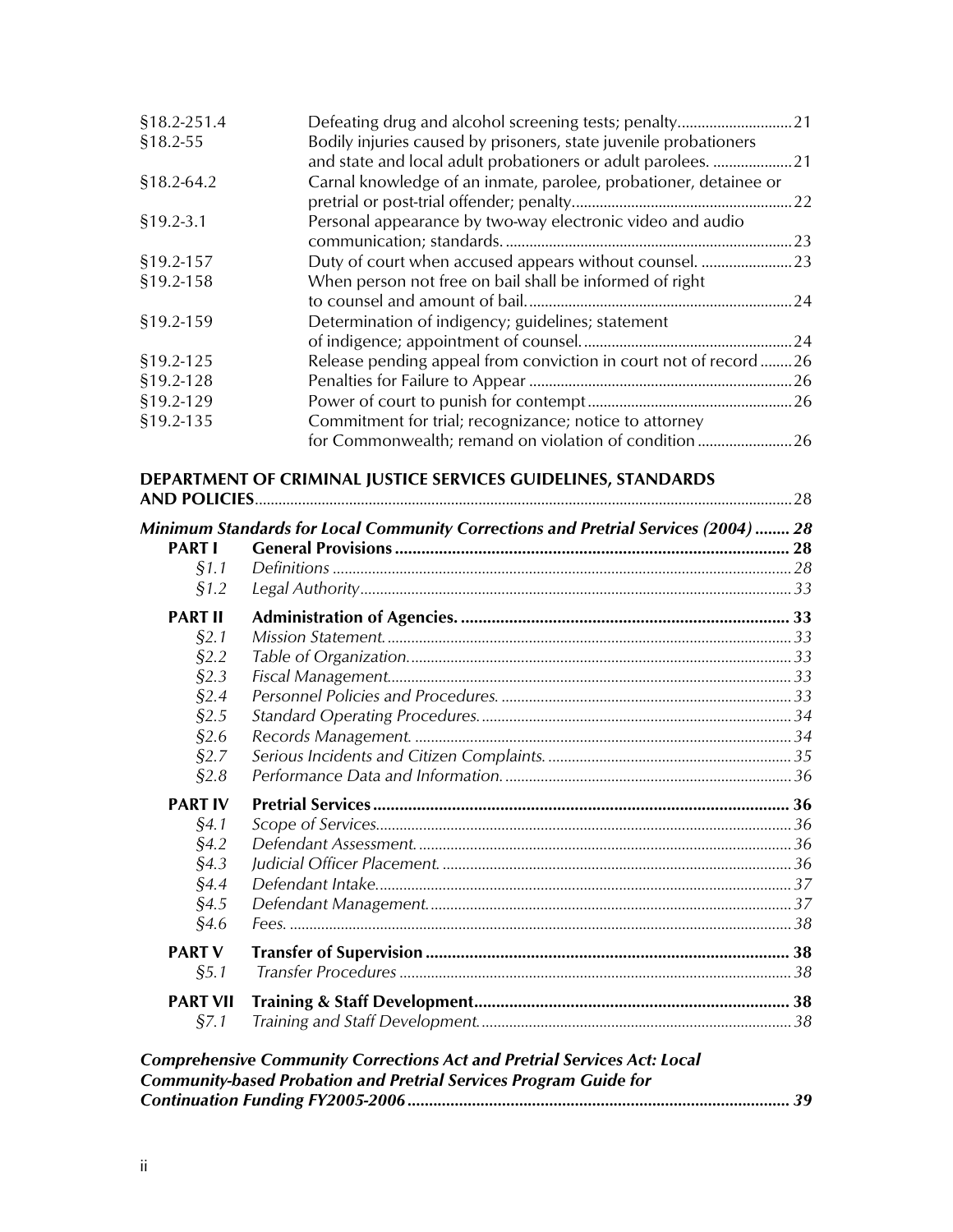| Policy                                                                            |  |
|-----------------------------------------------------------------------------------|--|
|                                                                                   |  |
|                                                                                   |  |
|                                                                                   |  |
|                                                                                   |  |
|                                                                                   |  |
|                                                                                   |  |
|                                                                                   |  |
|                                                                                   |  |
|                                                                                   |  |
|                                                                                   |  |
|                                                                                   |  |
|                                                                                   |  |
|                                                                                   |  |
|                                                                                   |  |
|                                                                                   |  |
|                                                                                   |  |
|                                                                                   |  |
|                                                                                   |  |
| Procedures for Seeking a Capias or Motion for Show Cause for Arrest of a Pretrial |  |
|                                                                                   |  |
|                                                                                   |  |
|                                                                                   |  |
|                                                                                   |  |
|                                                                                   |  |
|                                                                                   |  |
|                                                                                   |  |
| DRAFT NATIONAL ASSOCIATION OF PRETRIAL SERVICES AGENCIES RELEASE                  |  |
|                                                                                   |  |
|                                                                                   |  |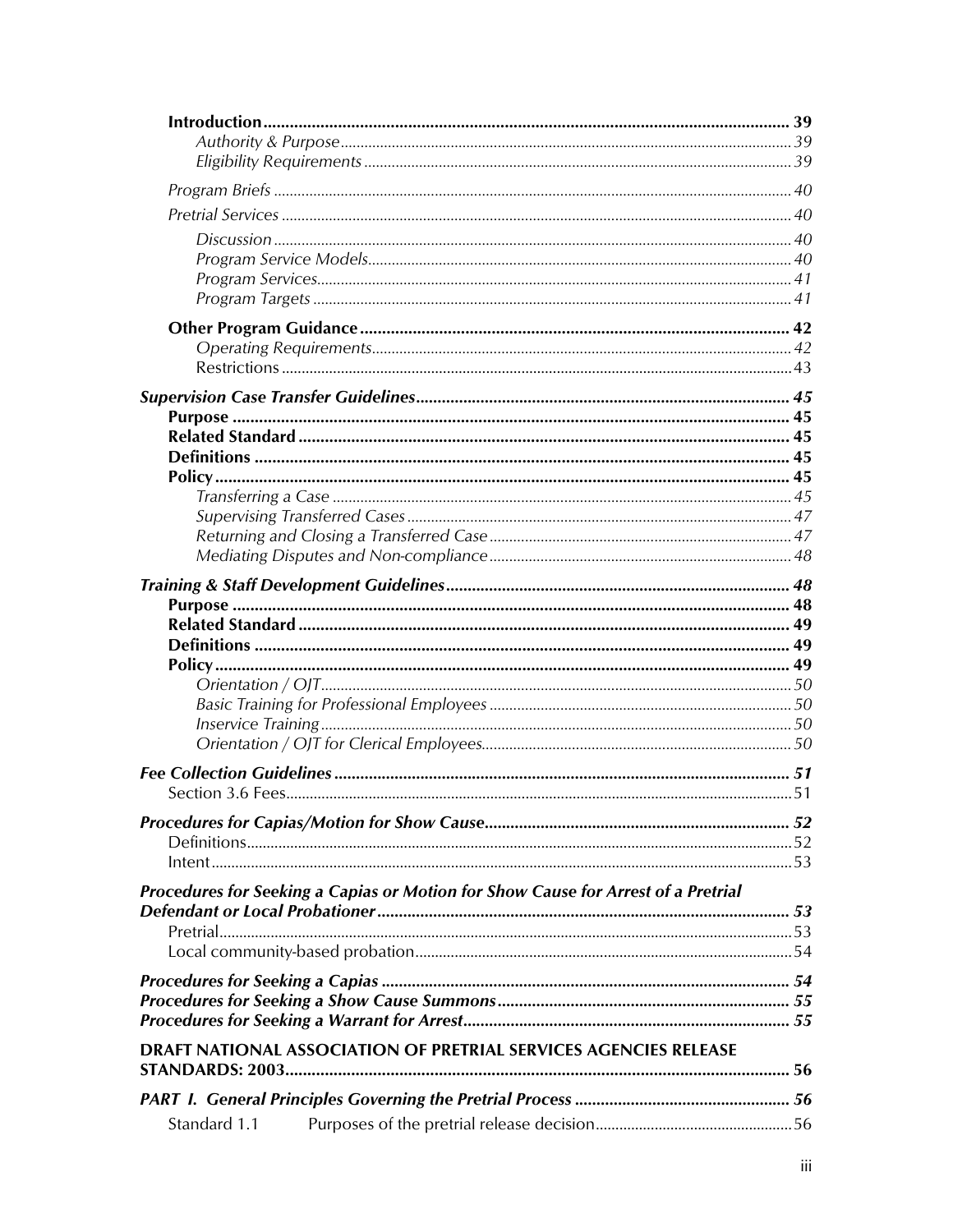| Standard 1.2  | Presumption of release under least restrictive conditions and other                        |    |
|---------------|--------------------------------------------------------------------------------------------|----|
|               |                                                                                            |    |
| Standard 1.3  |                                                                                            |    |
| Standard 1.4  |                                                                                            |    |
| Standard 1.5  | Detention as an exception to policy favoring release 57                                    |    |
| Standard 1.6  | Consideration of the nature of the charge in determining                                   |    |
|               |                                                                                            |    |
| Standard 1.7  | Implication of policy favoring release for supervision in the community57                  |    |
| Standard 1.8  |                                                                                            |    |
| Standard 1.9  | Delegated authority to release defendants prior to first appearance 58                     |    |
|               | PART II. Nature of First Appearance and Release/Detention Decision 58                      |    |
| Standard 2.1  |                                                                                            |    |
| Standard 2.2  |                                                                                            |    |
| Standard 2.3  |                                                                                            |    |
| Standard 2.4  |                                                                                            |    |
| Standard 2.5  |                                                                                            |    |
| Standard 2.6  |                                                                                            |    |
| Standard 2.7  | Basis for temporary pretrial detention for defendants on release in                        |    |
|               |                                                                                            |    |
| Standard 2.8  |                                                                                            |    |
| Standard 2.9  | Eligibility for pretrial detention and initiation of the detention                         |    |
|               |                                                                                            |    |
| Standard 2.10 | Procedures governing pretrial detention hearings: judicial orders for                      |    |
|               |                                                                                            |    |
|               | PART III. Purposes, Roles, and Functions of Pretrial Services Agencies  66                 |    |
| Standard 3.1  |                                                                                            |    |
| Standard 3.2  | Essential functions to be performed in connection with the                                 |    |
|               |                                                                                            |    |
| Standard 3.3  |                                                                                            |    |
| Standard 3.4  | Organization and presentation of information provided to the                               |    |
|               | judicial officer for the release or detention decision 67                                  |    |
| Standard 3.5  |                                                                                            |    |
| Standard 3.6  | Responsibility for ongoing review of the status of detained                                |    |
|               |                                                                                            | 69 |
| Standard 3.7  | Organization and management of the pretrial services agency                                |    |
|               |                                                                                            |    |
| Standard 3.8  | Information about individuals: limits on sharing of information and                        |    |
|               |                                                                                            |    |
| Standard 3.9  |                                                                                            |    |
|               | <b>PART IV. Management and Oversight of Pretrial Processes Following Initial Decisions</b> |    |
|               |                                                                                            |    |
| Standard 4.1  | Re-examination of the release or detention decision: status reports                        |    |
|               |                                                                                            |    |
| Standard 4.2  |                                                                                            |    |
| Standard 4.3  | Sanctions for violations of conditions of release, including revocation                    |    |
|               |                                                                                            |    |
| Standard 4.4  | Requirement for accelerated trial for detained defendants 73                               |    |
| Standard 4.5  |                                                                                            |    |
| Standard 4.6  | Temporary release of a detained defendant for compelling necessity73                       |    |
|               |                                                                                            |    |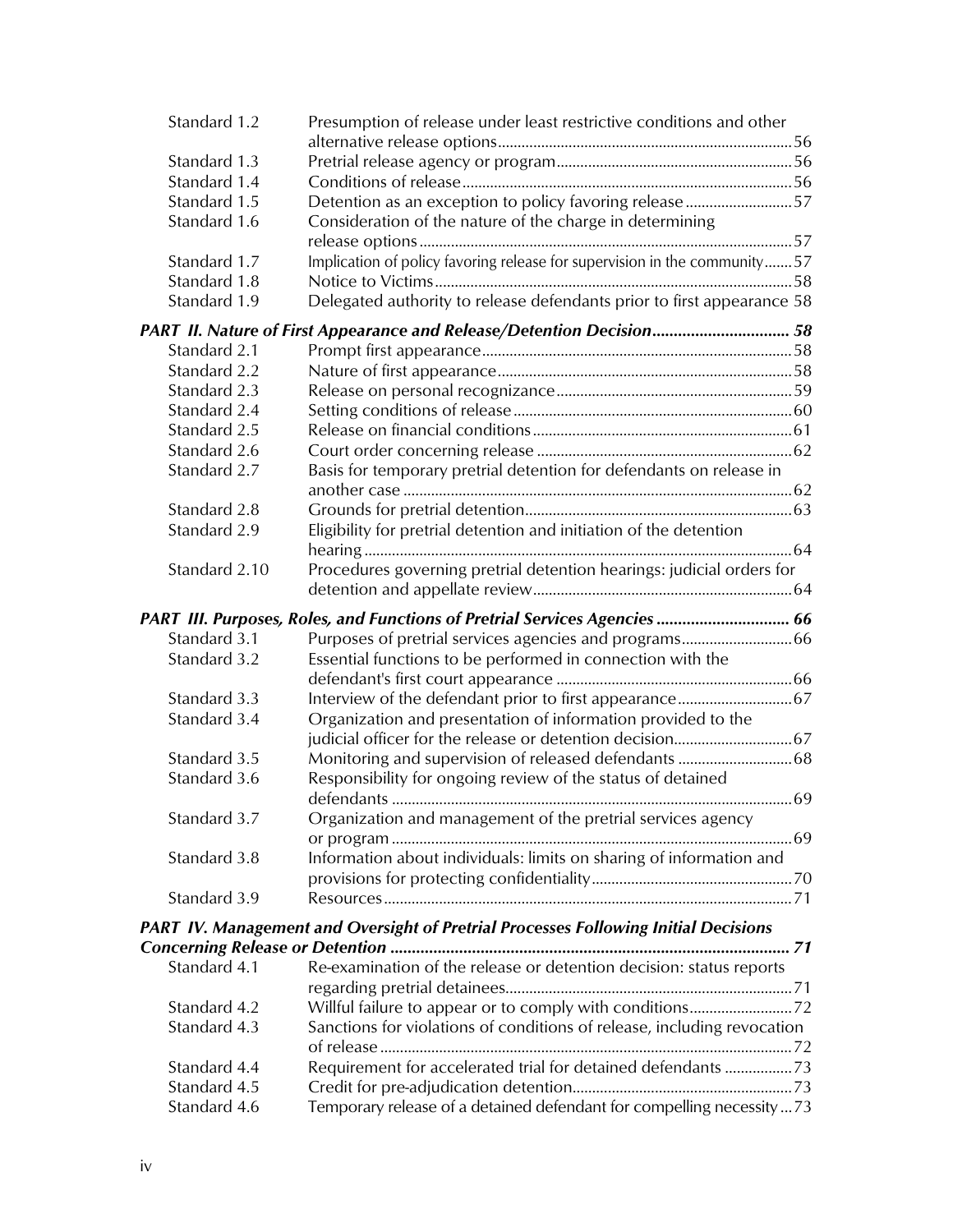| Standard 4.7     | Circumstances of confinement of defendants detained pending                          |  |
|------------------|--------------------------------------------------------------------------------------|--|
|                  |                                                                                      |  |
|                  |                                                                                      |  |
| Standard 10-1.1  |                                                                                      |  |
| Standard 10-1.2  | Release under least restrictive conditions; diversion and other                      |  |
|                  |                                                                                      |  |
| Standards 10-1.3 |                                                                                      |  |
| Standard 10-1.4  |                                                                                      |  |
| Standard 10-1.5  | Pretrial release decision may include diversion and other                            |  |
|                  | adjudication alternatives supported by treatment programs75                          |  |
| Standard 10-1.6  |                                                                                      |  |
| Standard 10-1.7  | Consideration of the nature of the charge in determining                             |  |
|                  |                                                                                      |  |
| Standard 10-1.8  | Pretrial release decision should not be influenced by publicity or                   |  |
| Standard 10-1.9  | Implication of policy favoring release for supervision in the                        |  |
|                  |                                                                                      |  |
| Standard 10-1.10 |                                                                                      |  |
|                  | PRETRIAL SERVICES PUBLICATIONS, RESOURCE AGENCIES, & ASSOCIATIONS  78                |  |
|                  |                                                                                      |  |
|                  |                                                                                      |  |
|                  |                                                                                      |  |
|                  | Assessing Risk Among Pretrial Defendants in Virginia - The Virginia Pretrial Risk    |  |
|                  |                                                                                      |  |
|                  | Pretrial Services Programming at the Start of the 21st Century: A Survey of Pretrial |  |
|                  |                                                                                      |  |
|                  | A Second Look at Alleviating Jail Crowding: A Systems Perspective - 200078           |  |
|                  |                                                                                      |  |
|                  |                                                                                      |  |
|                  |                                                                                      |  |
|                  | Commercial Surety Bail: Assessing Its Role in the Pretrial Release and Detention     |  |
|                  |                                                                                      |  |
|                  | Felony Defendants in Large Urban Counties, 2000                                      |  |
|                  |                                                                                      |  |
|                  |                                                                                      |  |
|                  |                                                                                      |  |
|                  |                                                                                      |  |
|                  |                                                                                      |  |
|                  |                                                                                      |  |
|                  |                                                                                      |  |
|                  |                                                                                      |  |
|                  |                                                                                      |  |
|                  |                                                                                      |  |
|                  |                                                                                      |  |
|                  |                                                                                      |  |
|                  |                                                                                      |  |
|                  |                                                                                      |  |
|                  |                                                                                      |  |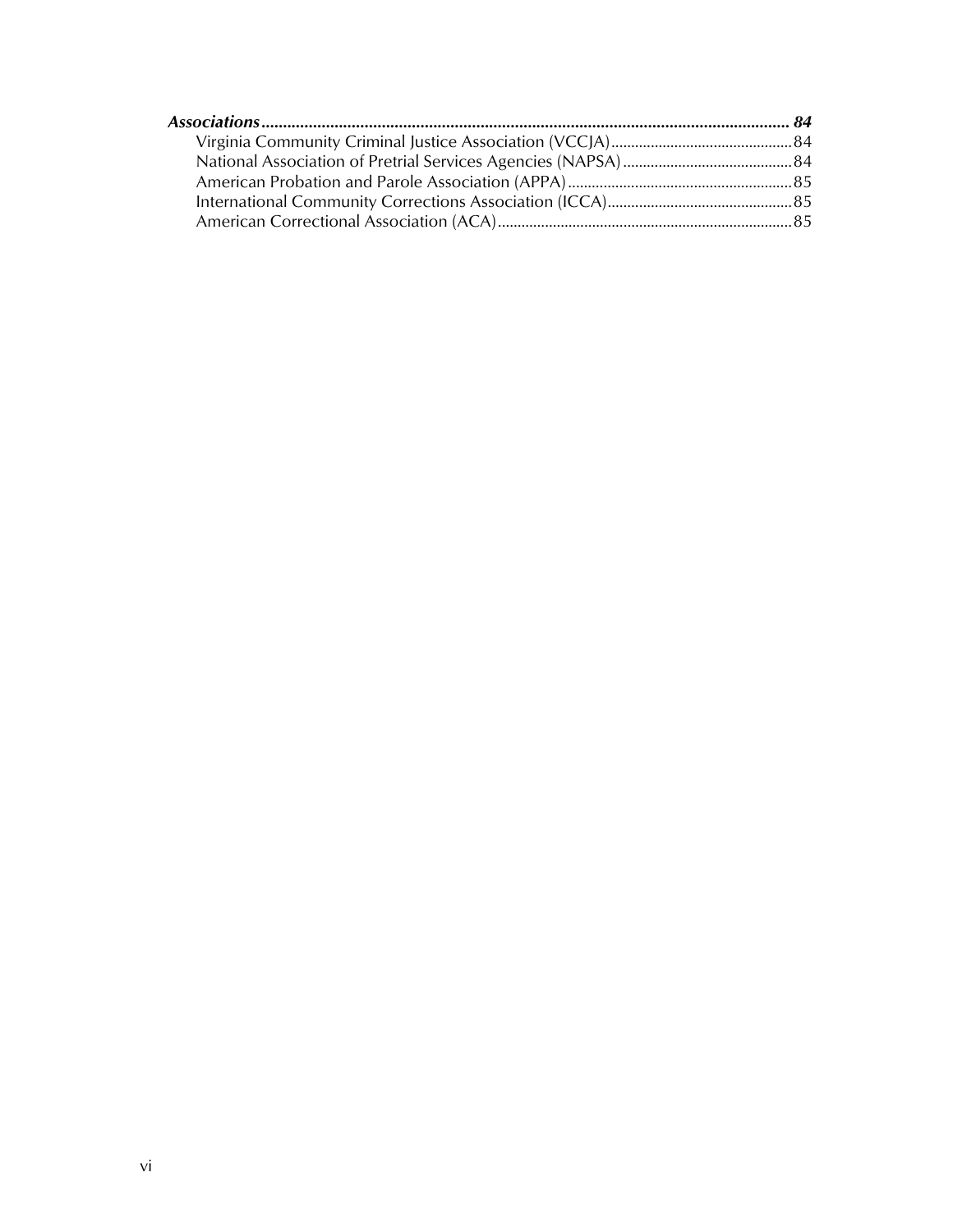## **INTRODUCTION**

The Virginia Pretrial Services Training and Resource Manual is intended to serve as an instruction manual for new pretrial officers as well as an informative reference for existing staff. The manual contains all of the critical information and resources pretrial officers need to perform their duties as they relate to Pretrial Services.

On a local level, pretrial officers must maintain a comprehensive knowledge of their specific program including the legal authority, mission, goals, and objectives. On a state level, pretrial officers working in any Virginia locality must be educated in state laws that relate to pretrial services as well as Department of Criminal Justice Services guidelines, standards, and policies. It is also imperative that each officer have a national perspective of pretrial services therefore, pretrial officers must be familiar with standards set forth by national associations such as the National Association of Pretrial Services Agencies and the American Bar Association. In addition, it is particularly advantageous for all pretrial professionals to be aware of, and understand how to utilize, the many resources available to them.

The pretrial services field is continuously evolving and growing as is the wealth of information available about the field. Although this manual provides a solid foundation for pretrial officers, it is essential that they pursue further professional development via the publications and additional resources listed in this manual as well as their own exploration of the field.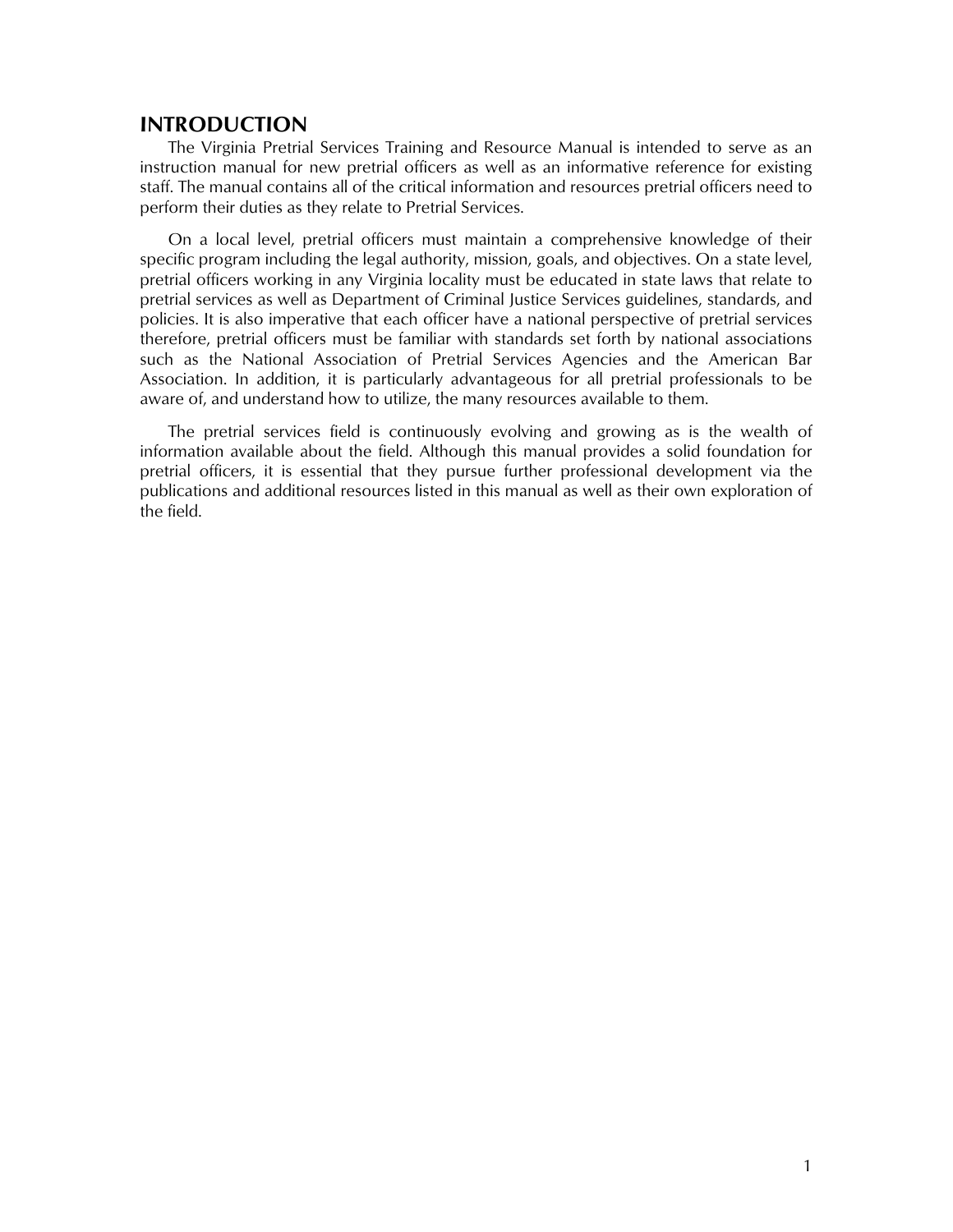## **OVERVIEW**

## **Virginia Pretrial Services**

Pretrial Services programs began operating in Virginia on a small scale in the mid 1970s, a few of which are still in operation. By 1995, there were 14 programs in operation and, after the Pretrial Services Act became effective on July 1, 1995, the number increased to 24 programs. There are currently 30 Pretrial Services programs serving 80 of the 134 Virginia localities (cities and counties).

All Virginia Pretrial Services programs operate under the authority of the Pretrial Services Act and are funded in whole or part by the Virginia Department of Criminal Justice Services (DCJS). DCJS administers general appropriation funds designated for the purpose of supporting the Pretrial Services Act (PSA) as discretionary grants to local units of government.

#### **Legal Authority**

The Pretrial Services Act §19.2-152.2 of the Code of Virginia states: "It is the purpose of this article to provide more effective protection of society by establishing programs that will assist judicial officers in discharging their duties pursuant to Article 1 (§19.2-119 et seq.) of Chapter 9 of this title. Such programs are intended to provide better information and services for use by judicial officers in determining the risk to public safety and the assurance of appearance of persons age 18 or over or persons under the age of 18 who have been transferred for trial as adults held in custody and charged with an offense, other than an offense punishable by death, who are pending trial or hearing. Any city, county or combination thereof may establish a pretrial services program and any city, county or combination thereof required to submit a community-based corrections plan pursuant to §53.1-82.1 shall establish a pretrial services program.(1994, 2nd Sp. Sess., cc. 1, 2; 1999, cc. 829, 846; 2004, c. 378.)."

#### **Mission Statement**

The mission of pretrial services programs in Virginia is to provide information to the Courts to assist with the bail decision and to provide supervision and services as ordered by a judicial officer (for this purpose a Judge or Magistrate) to pretrial defendants that will promote public safety and court appearance. These efforts are intended to honor the Constitutional presumption of innocence, provide protections for the community, assist in the fair administration of justice, and to promote equitable treatment of defendants.

## **Program Goals**

The goals of pretrial services programs in Virginia include the following:

- to assist judicial officers in making initial bail release decisions or in reviewing and amending the conditions of release on bail at subsequent hearings and
- to provide supervision of defendants placed in the custody of the program and assure compliance with the conditions of release imposed by a judicial officer.

#### **Program Objectives**

To expedite release and improve judicial decision making through the provision of defendant background information and recommendations for use by judicial officers in determining or reconsidering the risk to public safety and appearance in court pending trial.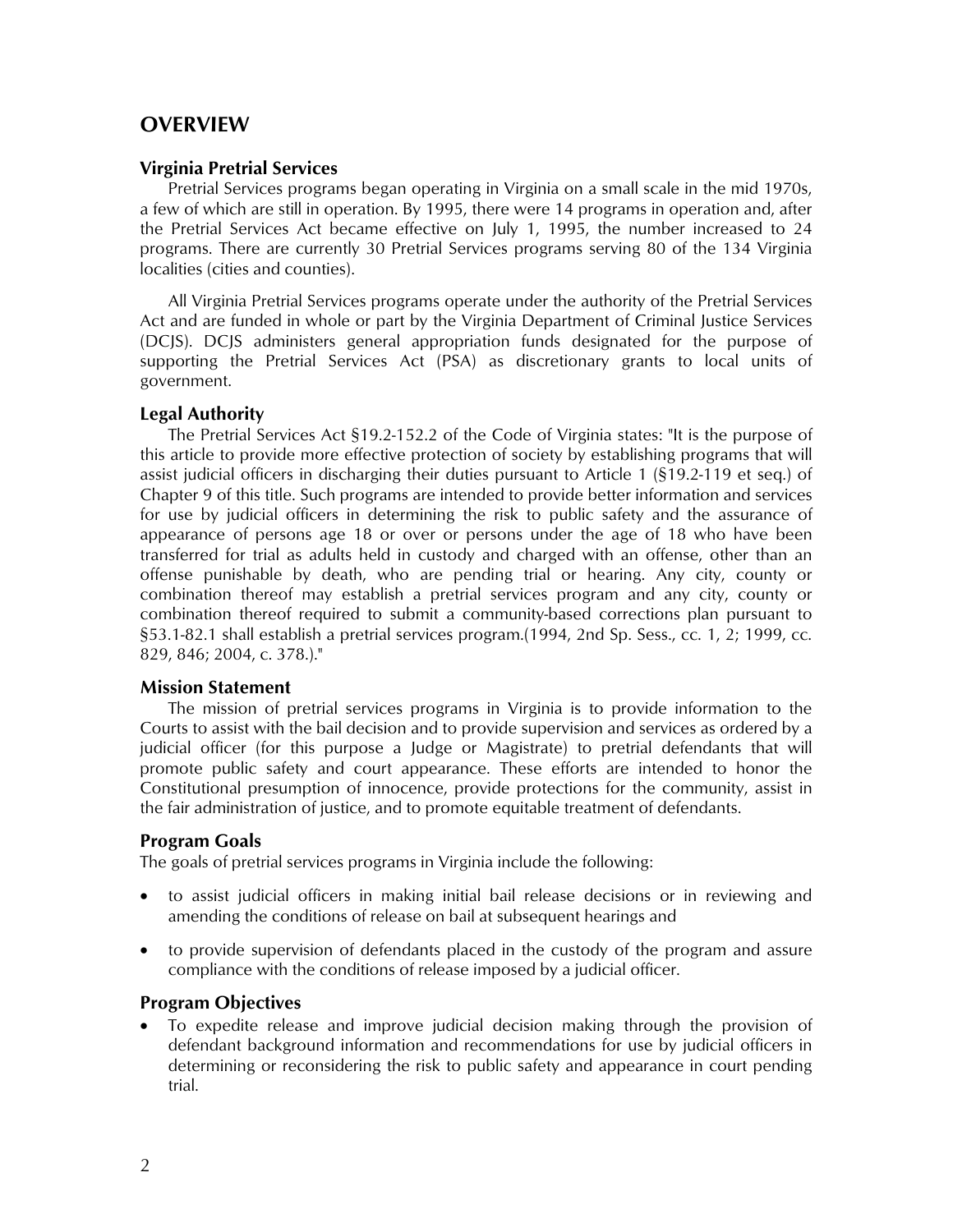- To reduce failures to appear in court and improve public safety by providing custody and supervision for pretrial defendants.
- x To alleviate jail overcrowding, thereby reducing jail operating costs and future capacity needs of local jails, caused by the unnecessary detention of certain pretrial defendants.
- To improve the efficiency and effectiveness of local criminal justice systems.

#### **Primary Program Resources**

#### *Virginia Department of Criminal Justice Services*

Since their inception pretrial services programs in Virginia have been funded in whole or part by or through DCJS. Their mission is to provide comprehensive planning and state of the art technical and support services for the criminal justice system to improve and promote public safety in the Commonwealth. DCJS is charged with planning and carrying out programs and initiatives to improve the functioning and effectiveness of the criminal justice system as a whole. The Correctional Services Section of DCJS is involved with a broad range of corrections issues affecting state prisons; local and regional jails; state probation and parole; local probation; and community-based corrections, pretrial services, and diverse correctional programs and services - public and private. This section is responsible for administering PSA funds through grants to localities and for monitoring program performance and grant compliance (http://www.dcjs.virginia.gov).

#### *Virginia Community Criminal Justice Association*

VCCJA is the state association for pretrial services and community corrections. Their mission is to enhance public safety through the development and expansion of pretrial, community corrections and other criminal justice programs in the Commonwealth of Virginia, by providing a forum for the discussion and communication of ideas (http://www.vccja.org).

#### *National Association of Pretrial Services Agencies (NAPSA)*

NAPSA is the national professional association for the pretrial release and pretrial diversion fields. NAPSA was incorporated in 1973 in the District of Columbia as a not-forprofit corporation and serves as a national forum for ideas and issues in the area of pretrial services. NAPSA consists primarily of pretrial practitioners; however, others interested in pretrial issues such as judges, lawyers, researchers, and prosecutors, comprise its fivehundred plus membership from forty-four states, the District of Columbia, and Puerto Rico (http://www.napsa.org).

#### *Pretrial Services Resource Center (PSRC)*

The Pretrial Services Resource Center, an independent, non-profit clearinghouse for information on pretrial issues, provides technical assistance to pretrial practitioners, criminal justice officials, academicians, and community leaders nationwide. Since its inception in 1977, the Resource Center has helped criminal justice professionals achieve the often conflicting goals of maintaining the rights of defendants, ensuring public safety, and maintaining the integrity of the criminal justice system by providing information, publications, training, and on-site assistance on decision-making at the front-end of the criminal justice system (http://www.pretrial.org).

The mission of the Pretrial Services Resource Center is to improve the quality, fairness, and efficiency of the criminal justice system at the pretrial stage by promoting systemic strategies that improve court appearance rates, reduce recidivism, provide appropriate and effective services, and enhance community safety.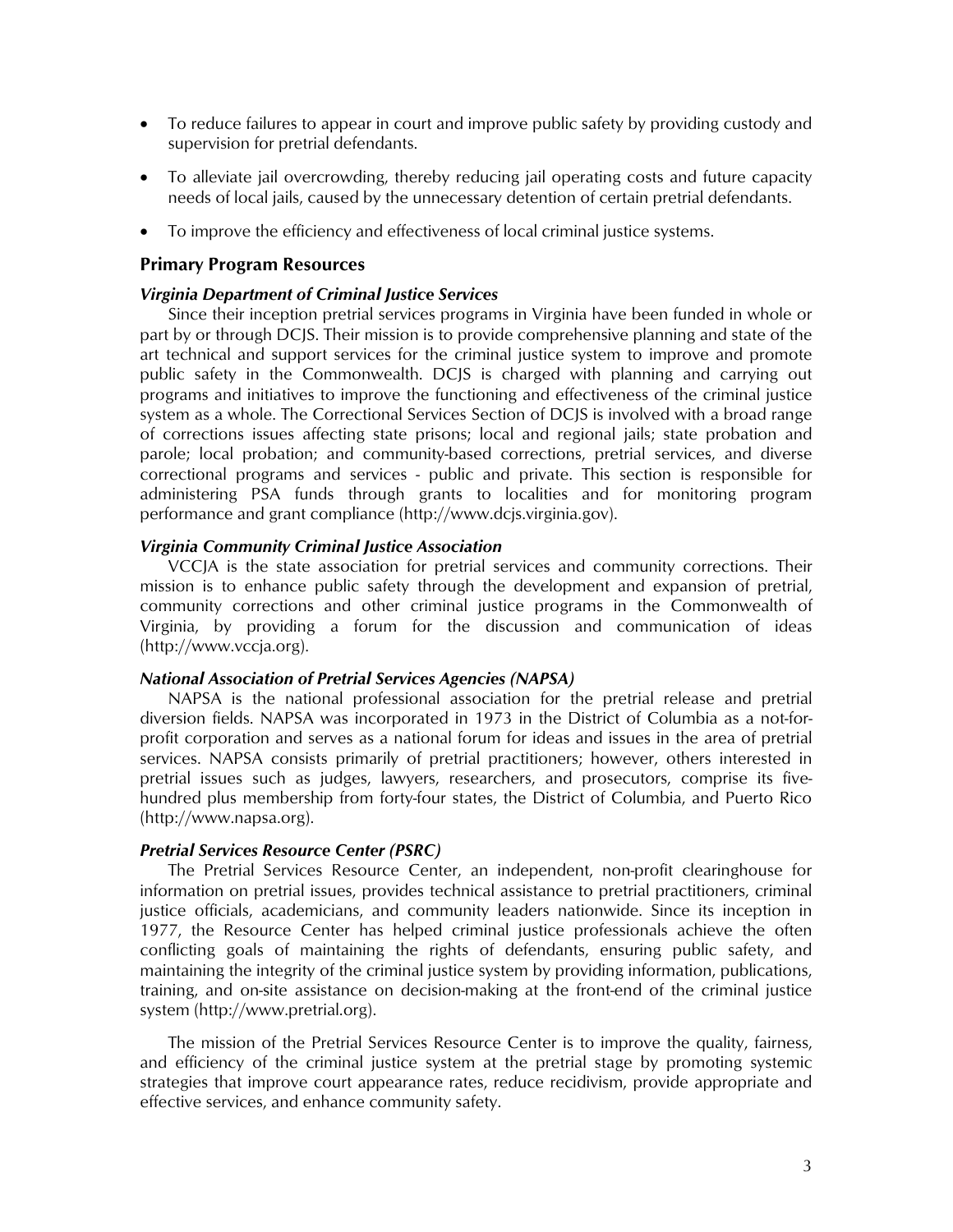## **VIRGINIA LAWS RELATING TO PRETRIAL SERVICES**

#### *§19.2-152.2. Purpose; Establishment of Program*

It is the purpose of this article to provide more effective protection of society by establishing programs that will assist judicial officers in discharging their duties pursuant to Article 1 (§19.2-119 et seq.) of Chapter 9 of this title. Such programs are intended to provide better information and services for use by judicial officers in determining the risk to public safety and the assurance of appearance of persons age 18 or over or persons under the age of 18 who have been transferred for trial as adults held in custody and charged with an offense, other than an offense punishable by death, who are pending trial or hearing. Any city, county or combination thereof may establish a pretrial services program and any city, county or combination thereof required to submit a community-based corrections plan pursuant to §53.1-82.1 shall establish a pretrial services program. (1994, 2nd Sp. Sess., cc. 1, 2; 1999, cc. 829, 846; 2004, c. 378.)

## *§19.2-152.4:3 Duties and Responsibilities of Local Pretrial Services Officers*

- A. Each local pretrial services officer, for the jurisdictions served, shall:
	- 1. Investigate and interview defendants arrested on state and local warrants and who are detained in jails located in jurisdictions served by the program while awaiting a hearing before any court that is considering or reconsidering bail, at initial appearance, advisement or arraignment, or at other subsequent hearings;
	- 2. Present a pretrial investigation report with recommendations to assist courts in discharging their duties related to granting or reconsidering bail;
	- 3. Supervise and assist all defendants residing within the jurisdictions served and placed on pretrial supervision by any judicial officer within the jurisdictions to ensure compliance with the terms and conditions of bail;
	- 4. Conduct random drug and alcohol tests on any defendant under supervision for whom a judicial officer has ordered testing or who has been required to refrain from excessive use of alcohol or use of any illegal drug or controlled substance or other defendant-specific condition of bail related to alcohol or substance abuse;
	- 5. Seek a capias from any judicial officer pursuant to §19.2-152.4:1 for any defendant placed under supervision or the custody of the agency who fails to comply with the conditions of bail or supervision, when continued liberty or noncompliance presents a risk of flight, a risk to public safety or risk to the defendant;
	- 6. Seek an order to show cause why the defendant should not be required to appear before the court in those cases requiring a subsequent hearing before the court;
	- 7. Provide defendant-based information to assist any law-enforcement officer with the return to custody of defendants placed on supervision for which a capias has been sought; and
	- 8. Keep such records and make such reports as required by the Commonwealth of Virginia Department of Criminal Justice Services.
- B. Each local pretrial services officer, for the jurisdictions served, may provide the following optional services, as appropriate and when available resources permit: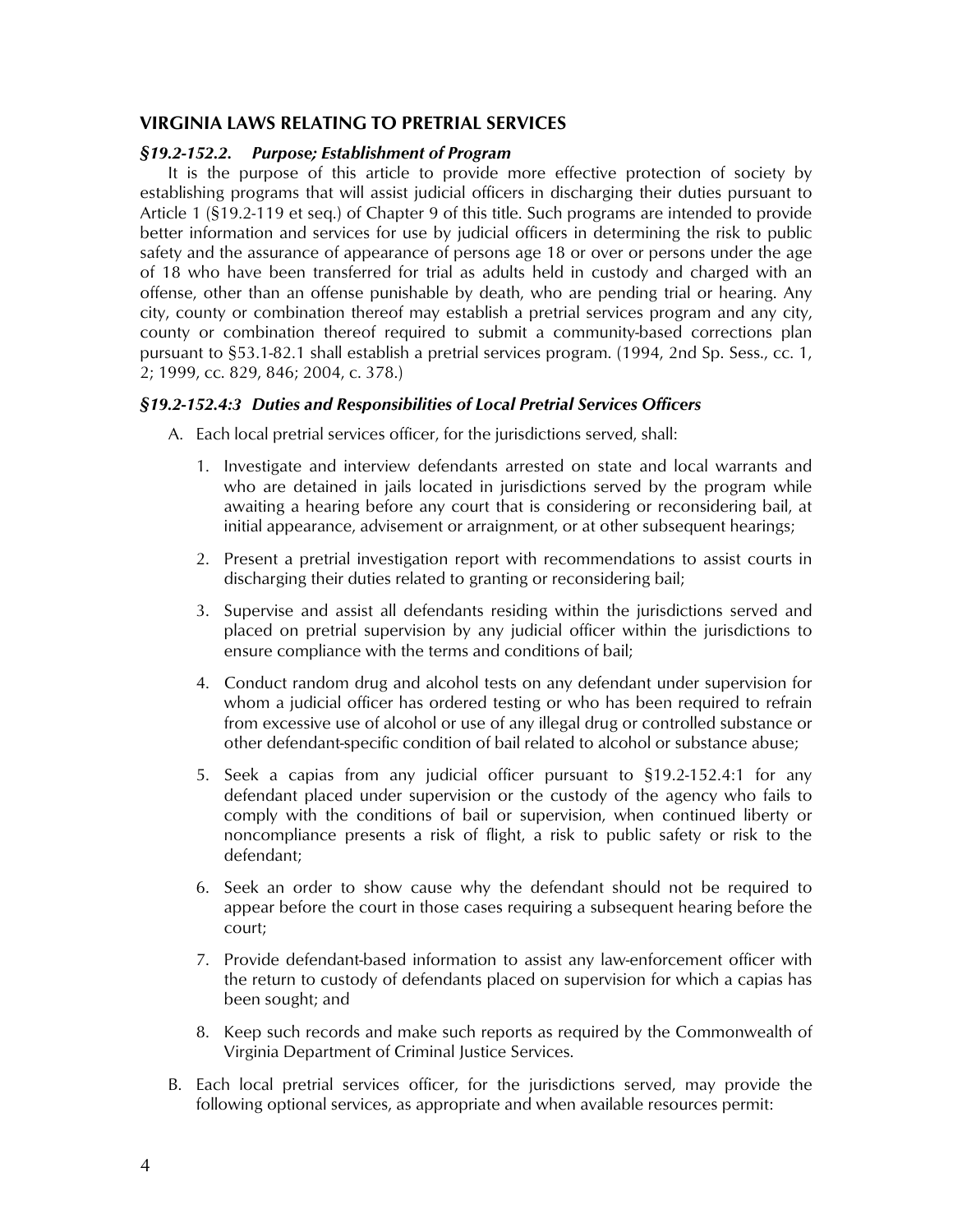- 1. Conduct, subject to court approval, drug and alcohol screenings, or tests at investigation pursuant to subsection B of §19.2-123 or following release to supervision, and conduct or facilitate the preparation of screenings or assessments or both pursuant to state approved protocols;
- 2. Facilitate placement of defendants in a substance abuse education or treatment program or other education or treatment service when ordered as a condition of bail;
- 3. Sign for the custody of any defendant investigated by a pretrial services officer, and released by a court to pretrial supervision as the sole term and condition of bail or when combined with an unsecured bond;
- 4. Provide defendant information and investigation services for those who are detained in jails located in jurisdictions served by the program and are awaiting an initial bail hearing before a local magistrate;
- 5. Supervise defendants placed by any judicial officer on home electronic monitoring as a condition of bail and supervision;
- 6. Prepare, for defendants investigated, the financial statement-eligibility determination form for indigent defense services; and
- 7. Subject to approved procedures and if so requested by the court, coordinate for defendants investigated, services for court-appointed counsel and for interpreters for foreign-language speaking and hearing-impaired defendants. (2003, c. 603.)

## *§19.2-152.4:1 Form of Oath of Office for Local Pretrial Services Officer; Authorization to Seek Capias or Warrant*

Every pretrial services officer who is an employee of a local pretrial services agency established by any city, county or combination thereof or operated pursuant to this article shall take an oath of office as prescribed in §49-1 and to provide services pursuant to the requirements of this article before entering the duties of his office. The oath of office shall be taken before any general district or circuit court judge in any county or city which has established services for use by judicial officers pursuant to this article.

In addition, any officer of a pretrial services agency established or operated pursuant to this article may seek a warrant or capias from any judicial officer for the arrest of any person under the agency's custody and supervision for failure to comply with any conditions of release imposed by a judicial officer, for failure to comply with the conditions of pretrial supervision as established by a pretrial services agency, or when there is reason to believe that the person will fail to appear, will leave, or has left the jurisdiction to avoid prosecution. (2000, c. 1040.)

## *§19.2-152.4 Mandated Services*

Any city, county or combination thereof which elects or is required to establish a pretrial services program shall provide all information and services for use by judicial officers as set forth in Article 1 (§19.2-119 et seq.) of Chapter 9 of this title. (1994, 2nd Sp. Sess., cc. 1, 2; 1999, cc. 829, 846.)

## *§19.2-119 Definitions*

As used in this chapter:

"Bail" means the pretrial release of a person from custody upon those terms and conditions specified by order of an appropriate judicial officer.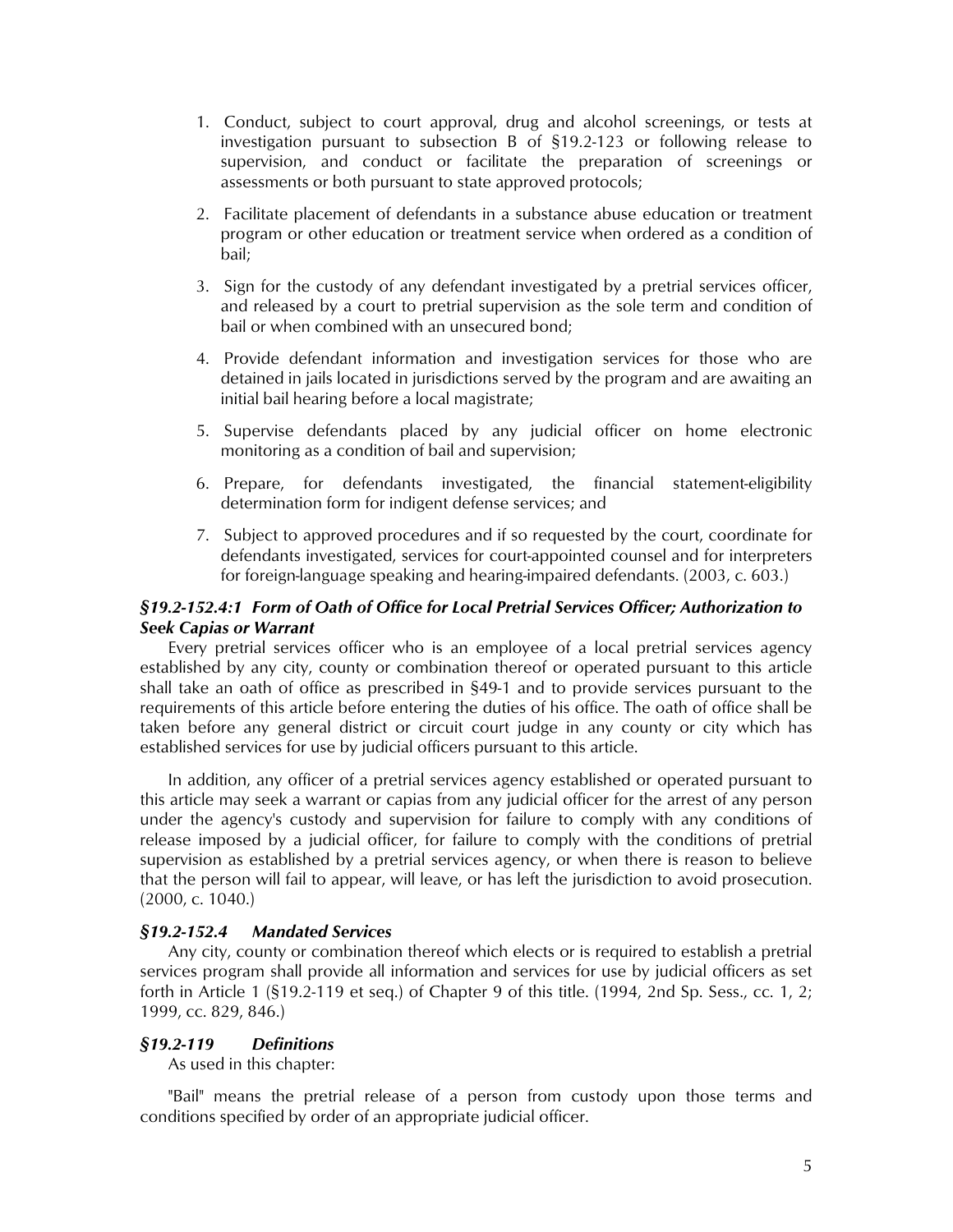"Bond" means the posting by a person or his surety of a written promise to pay a specific sum, secured or unsecured, ordered by an appropriate judicial officer as a condition of bail to assure performance of the terms and conditions contained in the recognizance.

"Criminal history" means records and data collected by criminal justice agencies or persons consisting of identifiable descriptions and notations of arrests, detentions, indictments, informations or other formal charges, and any deposition arising therefrom.

"Judicial officer" means, unless otherwise indicated, any magistrate within his jurisdiction, any judge of a district court and the clerk or deputy clerk of any district court or circuit court within their respective cities and counties, any judge of a circuit court, any judge of the Court of Appeals and any justice of the Supreme Court of Virginia.

"Person" means any accused, or any juvenile taken into custody pursuant to §16.1-246.

"Recognizance" means a signed commitment by a person to appear in court as directed and to adhere to any other terms ordered by an appropriate judicial officer as a condition of bail. (Code 1950, §19.1-109.1; 1973, c. 485; 1974, c. 114; 1975, c. 495; 1984, c. 703; 1991, c. 581; 1993, c. 636; 1999, cc. 829, 846.)

#### *§19.2-120 Admission To Bail*

Prior to conducting any hearing on the issue of bail, release or detention, the judicial officer shall, to the extent feasible, obtain the person's criminal history.

- A. A person who is held in custody pending trial or hearing for an offense, civil or criminal contempt, or otherwise shall be admitted to bail by a judicial officer, unless there is probable cause to believe that:
	- 1. He will not appear for trial or hearing or at such other time and place as may be directed, or
	- 2. His liberty will constitute an unreasonable danger to himself or the public.
	- B. The judicial officer shall presume, subject to rebuttal, that no condition or combination of conditions will reasonably assure the appearance of the person or the safety of the public if the person is currently charged with:
	- 1. An act of violence as defined in §19.2-297.1;
	- 2. An offense for which the maximum sentence is life imprisonment or death;
	- 3. A violation of §§18.2-248, 18.2-248.01, 18.2-255 or §18.2-255.2 involving a Schedule I or II controlled substance if (i) the maximum term of imprisonment is 10 years or more and the person was previously convicted of a like offense or (ii) the person was previously convicted as a "drug kingpin" as defined in §18.2-248;
	- 4. A violation of §§18.2-308.1, 18.2-308.2, or §18.2-308.4 and which relates to a firearm and provides for a mandatory minimum sentence;
	- 5. Any felony, if the person has been convicted of two or more offenses described in subdivision 1 or 2, whether under the laws of the Commonwealth or substantially similar laws of the United States;
	- 6. Any felony committed while the person is on release pending trial for a prior felony under federal or state law or on release pending imposition or execution of sentence or appeal of sentence or conviction;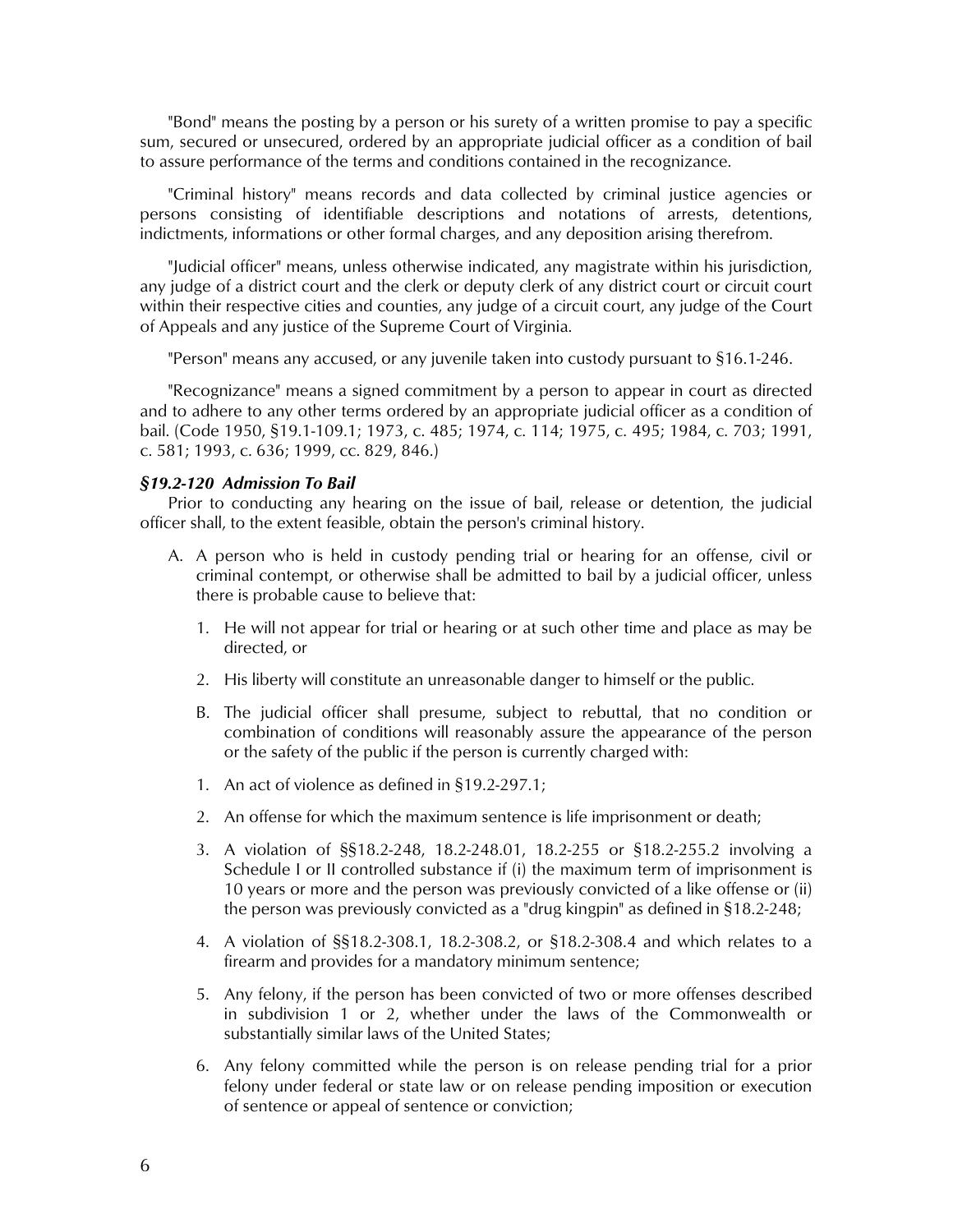- 7. An offense listed in subsection B of §18.2-67.5:2 and the person had previously been convicted of an offense listed in §18.2-67.5:2 and the judicial officer finds probable cause to believe that the person who is currently charged with one of these offenses committed the offense charged;
- 8. A violation of §§18.2-46.2, 18.2-46.3, 18.2-46.5 or §18.2-46.7; or
- 9. A violation of §§18.2-36.1, 18.2-51.4, 18.2-266, or §46.2-341.24 and the person has, within the past five years of the instant offense, been convicted three times on different dates of a violation of any combination of these Code sections, or any ordinance of any county, city, or town or the laws of any other state or of the United States substantially similar thereto, and has been at liberty between each conviction.
- C. The judicial officer shall presume, subject to rebuttal, that no condition or combination of conditions will reasonably assure the appearance of the person or the safety of the public if the person is being arrested pursuant to §19.2-81.6.
- D. The court shall consider the following factors and such others as it deems appropriate in determining, for the purpose of rebuttal of the presumption against bail described in subsection B, whether there are conditions of release that will reasonably assure the appearance of the person as required and the safety of the public:
	- 1. The nature and circumstances of the offense charged;
	- 2. The history and characteristics of the person, including his character, physical and mental condition, family ties, employment, financial resources, length of residence in the community, community ties, past conduct, history relating to drug or alcohol abuse, criminal history, membership in a criminal street gang as defined in §18.2-46.1, and record concerning appearance at court proceedings; and
	- 3. The nature and seriousness of the danger to any person or the community that would be posed by the person's release.
- E. The judicial officer shall inform the person of his right to appeal from the order denying bail or fixing terms of bond or recognizance consistent with §19.2-124. (1975, c. 495; 1978, c. 755; 1979, c. 649; 1987, c. 390; 1991, c. 581; 1993, c. 636; 1996, c. 973; 1997, cc. 6, 476; 1999, cc. 829, 846; 2000, c. 797; 2002, cc. 588, 623; 2004, cc. 308, 360, 406, 412, 461, 819, 954, 959.)

## *§19.2-121 Fixing Terms of Bail*

If the person is admitted to bail, the terms thereof shall be such as, in the judgment of any official granting or reconsidering the same, will be reasonably fixed to assure the appearance of the accused and to assure his good behavior pending trial. The judicial officer shall take into account (i) the nature and circumstances of the offense; (ii) whether a firearm is alleged to have been used in the offense; (iii) the weight of the evidence; (iv) the financial resources of the accused or juvenile and his ability to pay bond; (v) the character of the accused or juvenile including his family ties, employment or involvement in education; (vi) his length of residence in the community; (vii) his record of convictions; (viii) his appearance at court proceedings or flight to avoid prosecution or failure to appear at court proceedings; (ix) whether the person is likely to obstruct or attempt to obstruct justice, or threaten, injure, or intimidate, or attempt to threaten, injure, or intimidate a prospective witness, juror, or victim; and (x) any other information available which the court considers relevant to the determination of whether the accused or juvenile is unlikely to appear for court proceedings.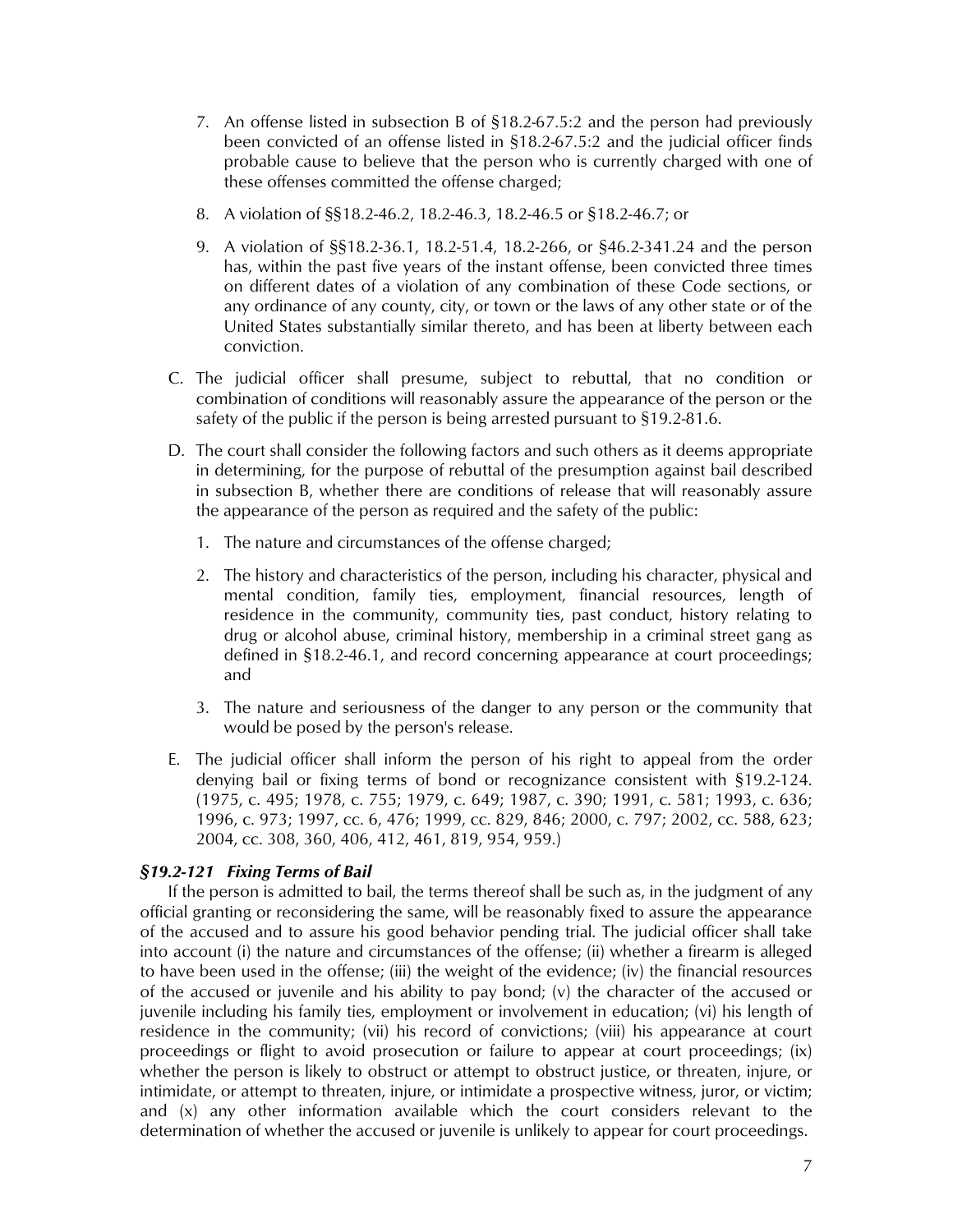In any case where the accused has appeared and otherwise met the conditions of bail, no bond therefor shall be used to satisfy fines and costs unless agreed to by the person who posted such bond. (1975, c. 495; 1978, c. 755; 1980, c. 190; 1991, c. 581; 1992, c. 576; 1993, c. 636; 1999, cc. 829, 846.)

## *§19.2-123 Release of Accused on Secured or Unsecured Bond or Promise to Appear; Conditions of Release*

- A. Any person arrested for a felony who has previously been convicted of a felony, or who is presently on bond for an unrelated arrest in any jurisdiction, or who is on probation or parole, may be released only upon a secure bond. This provision may be waived with the approval of the judicial officer and with the concurrence of the attorney for the Commonwealth or the attorney for the county, city or town. Subject to the foregoing, when a person is arrested for either a felony or a misdemeanor, any judicial officer may impose any one or any combination of the following conditions of release:
	- 1. Place the person in the custody and supervision of a designated person, organization or pretrial services agency which, for the purposes of this section, shall not include a court services unit established pursuant to §16.1-233;
	- 2. Place restrictions on the travel, association or place of abode of the person during the period of release and restrict contacts with household members for a period not to exceed seventy-two hours;
		- a. Require the execution of an unsecured bond;
	- 3. Require the execution of a secure bond which at the option of the accused shall be satisfied with sufficient solvent sureties, or the deposit of cash in lieu thereof. Only the actual value of any interest in real estate or personal property owned by the proposed surety shall be considered in determining solvency and solvency shall be found if the value of the proposed surety's equity in the real estate or personal property equals or exceeds the amount of the bond;
		- a. Require that the person do any or all of the following: (i) maintain employment or, if unemployed, actively seek employment; (ii) maintain or commence an educational program; (iii) avoid all contact with an alleged victim of the crime and with any potential witness who may testify concerning the offense; (iv) comply with a specified curfew; (v) refrain from possessing a firearm, destructive device, or other dangerous weapon; (vi) refrain from excessive use of alcohol, or use of any illegal drug or any controlled substance not prescribed by a health care provider; and (vii) submit to testing for drugs and alcohol until the final disposition of his case; or
	- 4. Impose any other condition deemed reasonably necessary to assure appearance as required, and to assure his good behavior pending trial, including a condition requiring that the person return to custody after specified hours or be placed on home electronic incarceration pursuant to §53.1-131.2.

Upon satisfaction of the terms of recognizance, the accused shall be released forthwith.

In addition, where the accused is a resident of a state training center for the mentally retarded, the judicial officer may place the person in the custody of the director of the state facility, if the director agrees to accept custody. Such director is hereby authorized to take custody of such person and to maintain him at the training center prior to a trial or hearing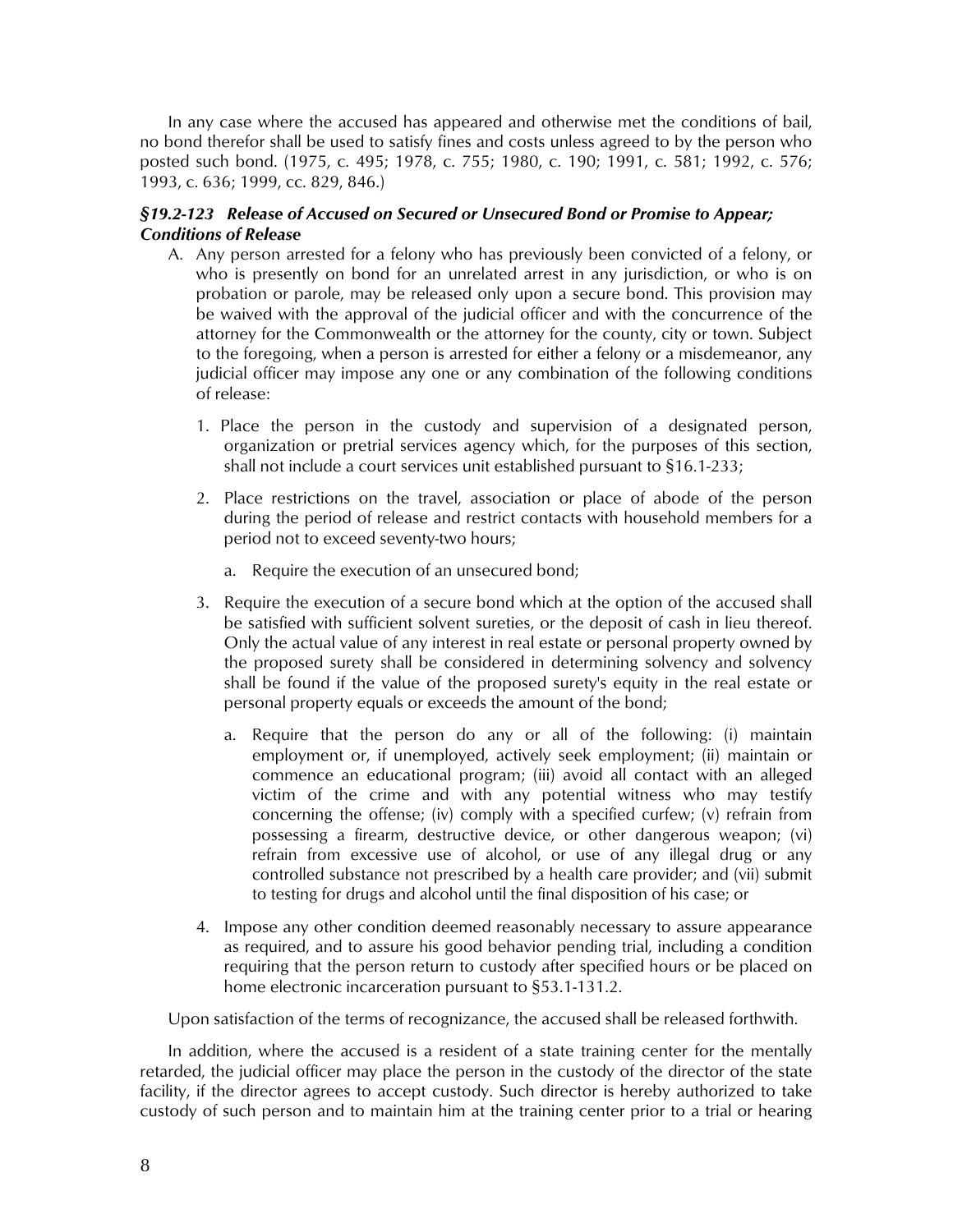under such circumstances as will reasonably assure the appearance of the accused for the trial or hearing.

- B. In any jurisdiction served by a pretrial services agency which offers a drug or alcohol screening or testing program approved for the purposes of this subsection by the chief general district court judge, any such person charged with a crime may be requested by such agency to give voluntarily a urine sample, submit to a drug or alcohol screening, or take a breath test for presence of alcohol. A sample may be analyzed for the presence of phencyclidine (PCP), barbiturates, cocaine, opiates or such other drugs as the agency may deem appropriate prior to any hearing to establish bail. The judicial officer and agency shall inform the accused or juvenile being screened or tested that test results shall be used by a judicial officer only at a bail hearing and only to determine appropriate conditions of release or to reconsider the conditions of bail at a subsequent hearing. All screening or test results, and any pretrial investigation report containing the screening or test results, shall be confidential with access thereto limited to judicial officers, the attorney for the Commonwealth, defense counsel, other pretrial service agencies, any criminal justice agency as defined in §9.1-101 and, in cases where a juvenile is screened or tested, the parents or legal guardian or custodian of such juvenile. However, in no event shall the judicial officer have access to any screening or test result prior to making a bail release determination or to determining the amount of bond, if any. Following this determination, the judicial officer shall consider the screening or test results and the screening or testing agency's report and accompanying recommendations, if any, in setting appropriate conditions of release. In no event shall a decision regarding a release determination be subject to reversal on the sole basis of such screening or test results. Any accused or juvenile whose urine sample has tested positive for such drugs and who is admitted to bail may, as a condition of release, be ordered to refrain from use of alcohol or illegal drugs and may be required to be tested on a periodic basis until final disposition of his case to ensure his compliance with the order. Sanctions for a violation of any condition of release, which violations shall include subsequent positive drug or alcohol test results or failure to report as ordered for testing, may be imposed in the discretion of the judicial officer and may include imposition of more stringent conditions of release, contempt of court proceedings or revocation of release. Any test given under the provisions of this subsection which yields a positive drug or alcohol test result shall be reconfirmed by a second test if the person tested denies or contests the initial drug or alcohol test positive result. The results of any drug or alcohol test conducted pursuant to this subsection shall not be admissible in any judicial proceeding other than for the imposition of sanctions for a violation of a condition of release.
- C. [Repealed.]
- D. Nothing in this section shall be construed to prevent an officer taking a juvenile into custody from releasing that juvenile pursuant to §16.1-247. If any condition of release imposed under the provisions of this section is violated, a judicial officer may issue a capias or order to show cause why the recognizance should not be revoked. (Code 1950, §19.1-109.2; 1973, c. 485; 1975, c. 495; 1978, cc. 500, 755; 1979, c. 518; 1981, c. 528; 1984, c. 707; 1989, c. 369; 1991, cc. 483, 512, 581, 585; 1992, c. 576; 1993, c. 636; 1999, cc. 829, 846; 2000, cc. 885, 1020, 1041; 2001, c. 201.)

## *§19.2-124 Appeal From Order Denying Bail or Fixing Terms of Bond or Recognizance*

A. If a judicial officer denies bail to a person, requires excessive bond, or fixes unreasonable terms of a recognizance under this article, the person may appeal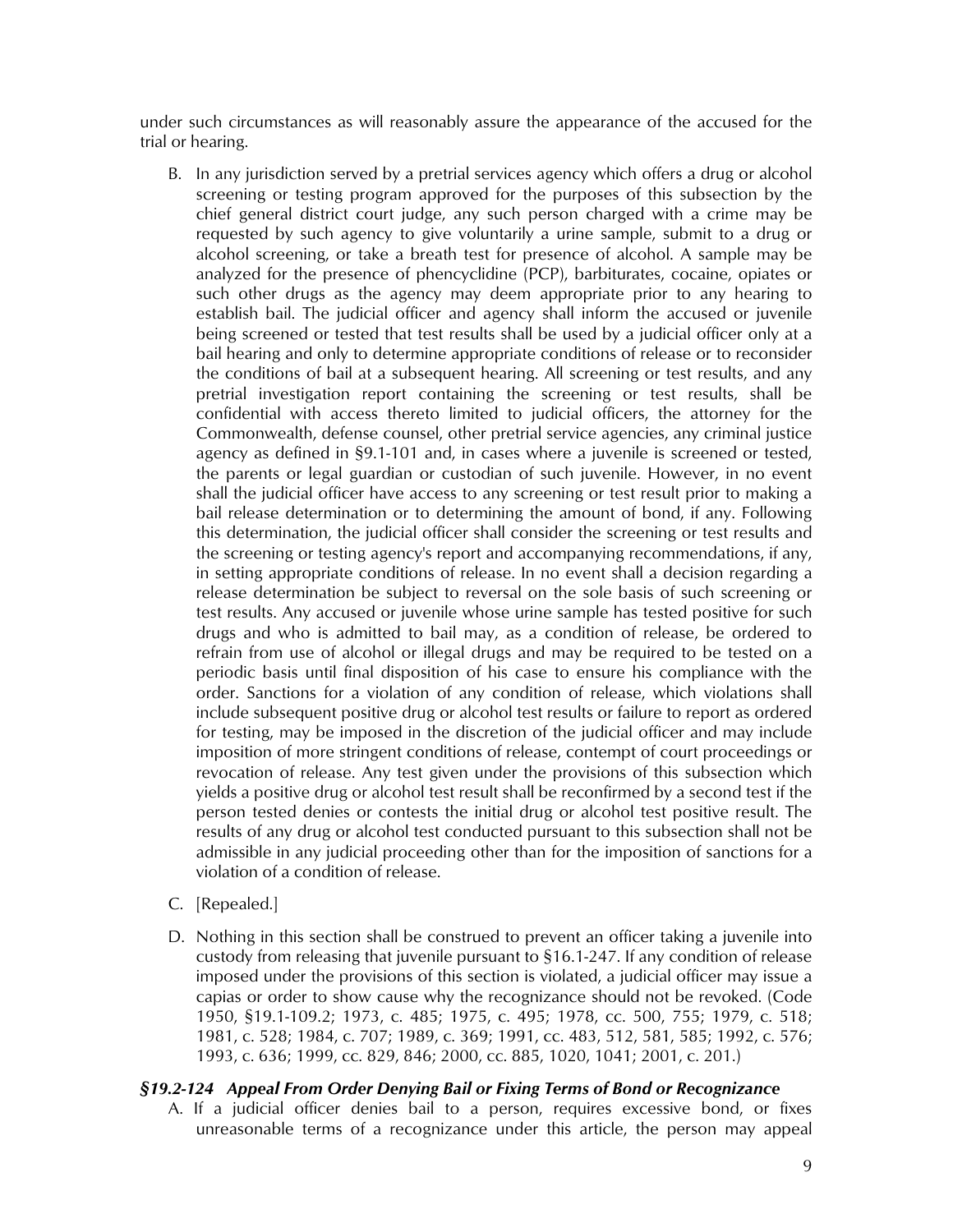therefrom successively to the next higher court or judge thereof, up to and including the Supreme Court of Virginia or any justice thereof where permitted by law.

B. If a court grants bail to a person or fixes a term of recognizance under this article over the objection of the attorney for the Commonwealth, the attorney for the Commonwealth may appeal therefrom successively to the next higher court or judge thereof, up to and including the Supreme Court of Virginia or any justice thereof. (Code 1950, §§19.1-109.3, 19.1-112; 1960, c. 366; 1973, cc. 130, 485; 1975, c. 495; 1978, c. 755; 1984, c. 703; 1991, c. 581; 1999, cc. 829, 846.)

## *§19.2-130 Bail in Subsequent Proceeding Arising out of Initial Arrest*

Any person admitted to bail by a judge or clerk of a district court or by a magistrate shall not be required to be admitted to bail in any subsequent proceeding arising out of the initial arrest unless the court having jurisdiction of such subsequent proceeding deems the initial amount of bond or security taken inadequate. When the court having jurisdiction of the proceeding believes the amount of bond or security inadequate, it may increase the amount of such bond or security or require new and additional sureties. (Code 1950, §19.1-111.1; 1972, c. 366; 1975, c. 495; 1978, c. 755; 1991, c. 581.)

## *§19.2-132 Motion To Increase Amount of Bond Fixed By Magistrate or Clerk; When Bond May Be Increased*

- A. Although a person has been admitted to bail, if the amount of any bond is subsequently deemed insufficient, or the security taken inadequate, or if it appears that bail should have been denied, the attorney for the Commonwealth of the county or city in which the person is held for trial may, on reasonable notice to the person and to any surety on the bond of such person, move the court, or the appropriate judicial officer to increase the amount of such bond or to revoke bail. The court may, in accordance with subsection B, grant such motion and may require new or additional sureties therefor, or both or revoke bail. Any surety in a bond for the appearance of such person may take from his principal collateral or other security to indemnify such surety against liability. The failure to notify the surety will not prohibit the court from proceeding with the bond hearing.
- B. Subsequent to an initial appearance before any judicial officer where the conditions of bail have been determined, no person, after having been released on a bond, shall be subject to a motion to increase such bond or revoke bail unless (i) the person has violated a term or condition of his release, or is convicted of or arrested for a felony or misdemeanor, or (ii) the attorney for the Commonwealth presents evidence that incorrect or incomplete information regarding the person's family ties; employment; financial resources; length of residence in the community; record of convictions; record of appearance at court proceedings or flight to avoid prosecution or failure to appear at court proceedings; whether the person is likely to obstruct or attempt to obstruct justice, or threaten, injure, or intimidate, or attempt to threaten, injure, or intimidate, a prospective witness, juror, or victim; or other information relevant to the bond determination was relied upon by the court or magistrate establishing initial bond. (Code 1950, §19.1-120; 1960, c. 366; 1975, c. 495; 1978, c. 755; 1989, c. 519; 1991, c. 581; 1999, cc. 829, 846.)

## *§19.2-80.2 Duty of Arresting Officer; Providing Magistrate or Court With Criminal History Information*

In any case in which an officer proceeds under §§19.2-76, 19.2-80 and 19.2-82, such officer shall, to the extent possible, obtain and provide the magistrate or court with the arrested person's criminal history information prior to any proceeding under Article 1 (§19.2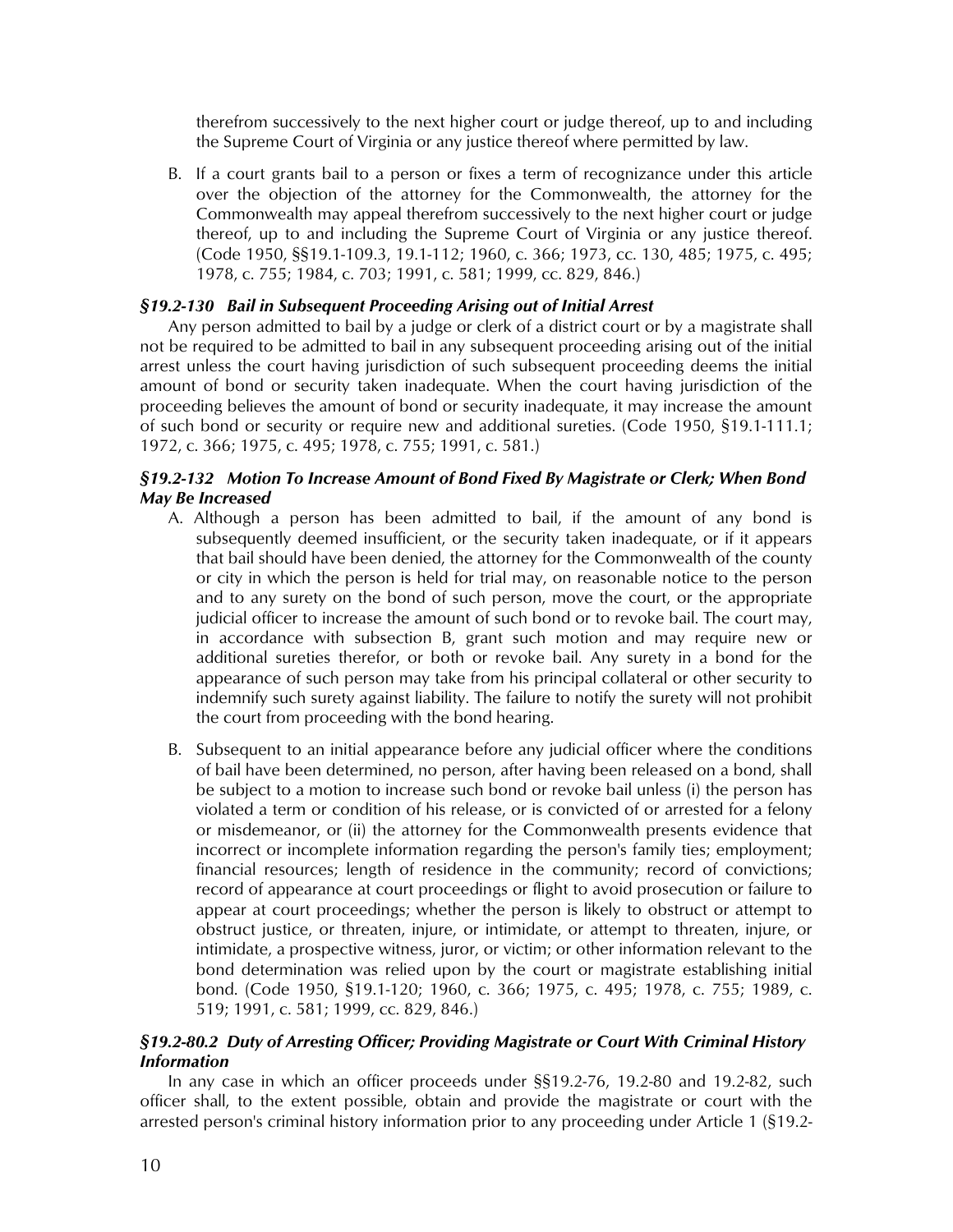119 et seq.) of Chapter 9 of this title. A pretrial services program established pursuant to §19.2-152.4 may, in lieu of the arresting officer, provide the criminal history to the magistrate or court. (1999, cc. 829, 846.)

## *§19.2-152.4:2 Confidentiality of Records of and Reports on Adult Persons Under Investigation by or In the Custody or Supervision of a Local Pretrial Services Agency; No Right of Review or Correction By Subject of Record or Report*

- A. Any pretrial investigation report prepared by a local pretrial services officer is confidential and is exempt from the Virginia Freedom of Information Act (§2.2-3700 et seq.). Such reports shall be filed as a part of the case record. Such reports shall be sealed upon receipt by the court and made available only by court order; except that such reports shall be available upon request to (i) any criminal justice agency, as defined in §9.1-101, of this or any other state or of the United States; (ii) any agency where the accused is referred for assessment or treatment; or (iii) counsel for the person who is the subject of the report.
- B. Any report on the progress of an accused under the supervision or custody of a pretrial services agency and any information relative to the identity of or inferring personal characteristics of an accused, including demographic information, diagnostic summaries, records of office visits, medical, substance abuse, psychiatric or psychological records or information, substance abuse screening, assessment and testing information, and other sensitive information not explicitly classified as criminal history record information, is exempt from the Virginia Freedom of Information Act (§2.2-3700 et seq.). However, such information may be disseminated to criminal justice agencies as defined in §9.1-101 in the discretion of the custodian of these records. (2002, c. 769.)

## *§2.2-3706 Disclosure of Criminal Records; Limitations*

A. As used in this section:

"Criminal incident information" means a general description of the criminal activity reported, the date and general location the alleged crime was committed, the identity of the investigating officer, and a general description of any injuries suffered or property damaged or stolen.

- B. Law-enforcement agencies shall make available upon request criminal incident information relating to felony offenses. However, where the release of criminal incident information is likely to jeopardize an ongoing investigation or prosecution, or the safety of an individual; cause a suspect to flee or evade detection; or result in the destruction of evidence, such information may be withheld until the abovereferenced damage is no longer likely to occur from release of the information. Nothing in this subsection shall be construed to prohibit the release of those portions of such information that are not likely to cause the above-referenced damage.
- C. Information in the custody of law-enforcement agencies relative to the identity of any individual, other than a juvenile, who is arrested and charged, and the status of the charge or arrest shall be released.
- D. The identity of any victim, witness or undercover officer, or investigative techniques or procedures need not but may be disclosed unless disclosure is prohibited or restricted under §19.2-11.2.
- E. The identity of any individual providing information about a crime or criminal activity under a promise of anonymity shall not be disclosed.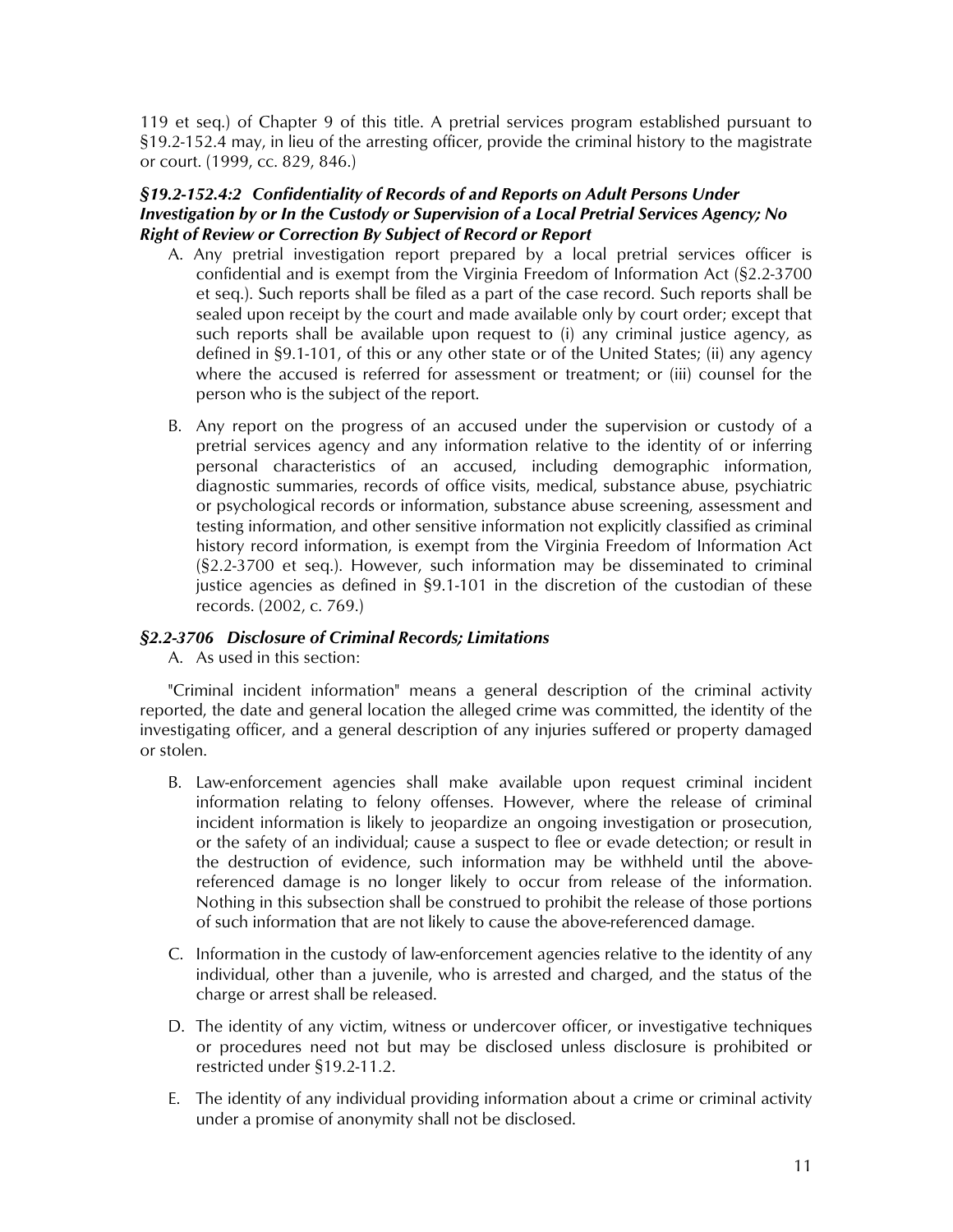- F. The following records are excluded from the provisions of this chapter, but may be disclosed by the custodian, in his discretion, except where such disclosure is prohibited by law:
	- 1. Complaints, memoranda, correspondence, case files or reports, witness statements, and evidence relating to a criminal investigation or prosecution, other than criminal incident information as defined in subsection A;
	- 2. Adult arrestee photographs when necessary to avoid jeopardizing an investigation in felony cases until such time as the release of the photograph will no longer jeopardize the investigation;
	- 3. Reports submitted in confidence to (i) state and local law-enforcement agencies, (ii) investigators authorized pursuant to  $\S$ 53.1-16 or  $\S$ /n 66-3.1, and (iii) campus police departments of public institutions of higher education established pursuant to Chapter 17 (§23-232 et seq.) of Title 23;
	- 4. Portions of records of local government crime commissions that would identify individuals providing information about crimes or criminal activities under a promise of anonymity;
	- 5. Records of local law-enforcement agencies relating to neighborhood watch programs that include the names, addresses, and operating schedules of individual participants in the program that are provided to such agencies under a promise of anonymity;
	- 6. All records of persons imprisoned in penal institutions in the Commonwealth provided such records relate to the imprisonment;
	- 7. Records of law-enforcement agencies, to the extent that such records contain specific tactical plans, the disclosure of which would jeopardize the safety or security of law-enforcement personnel or the general public;
	- 8. All records of adult persons under (i) investigation or supervision by a local pretrial services agency in accordance with Article 5 (§19.2-152.2 et seq.) of Chapter 9 of Title 19.2; (ii) investigation, probation supervision or monitoring by a local community-based probation program in accordance with Article 9 (§9.1- 173 et seq.) of Chapter 1 of Title 9.1; or (iii) investigation or supervision by state probation and parole services in accordance with Article 2 (§53.1-141 et seq.) of Chapter 4 of Title 53.1; and
	- 9. Records of a law-enforcement agency to the extent that they disclose the telephone numbers for cellular telephones, pagers, or comparable portable communication devices provided to its personnel for use in the performance of their official duties.
- G. Records kept by law-enforcement agencies as required by §15.2-1722 shall be subject to the provisions of this chapter except:
	- 1. Those portions of noncriminal incident or other investigative reports or materials containing identifying information of a personal, medical or financial nature provided to a law-enforcement agency where the release of such information would jeopardize the safety or privacy of any person;
	- 2. Those portions of any records containing information related to plans for or resources dedicated to undercover operations; or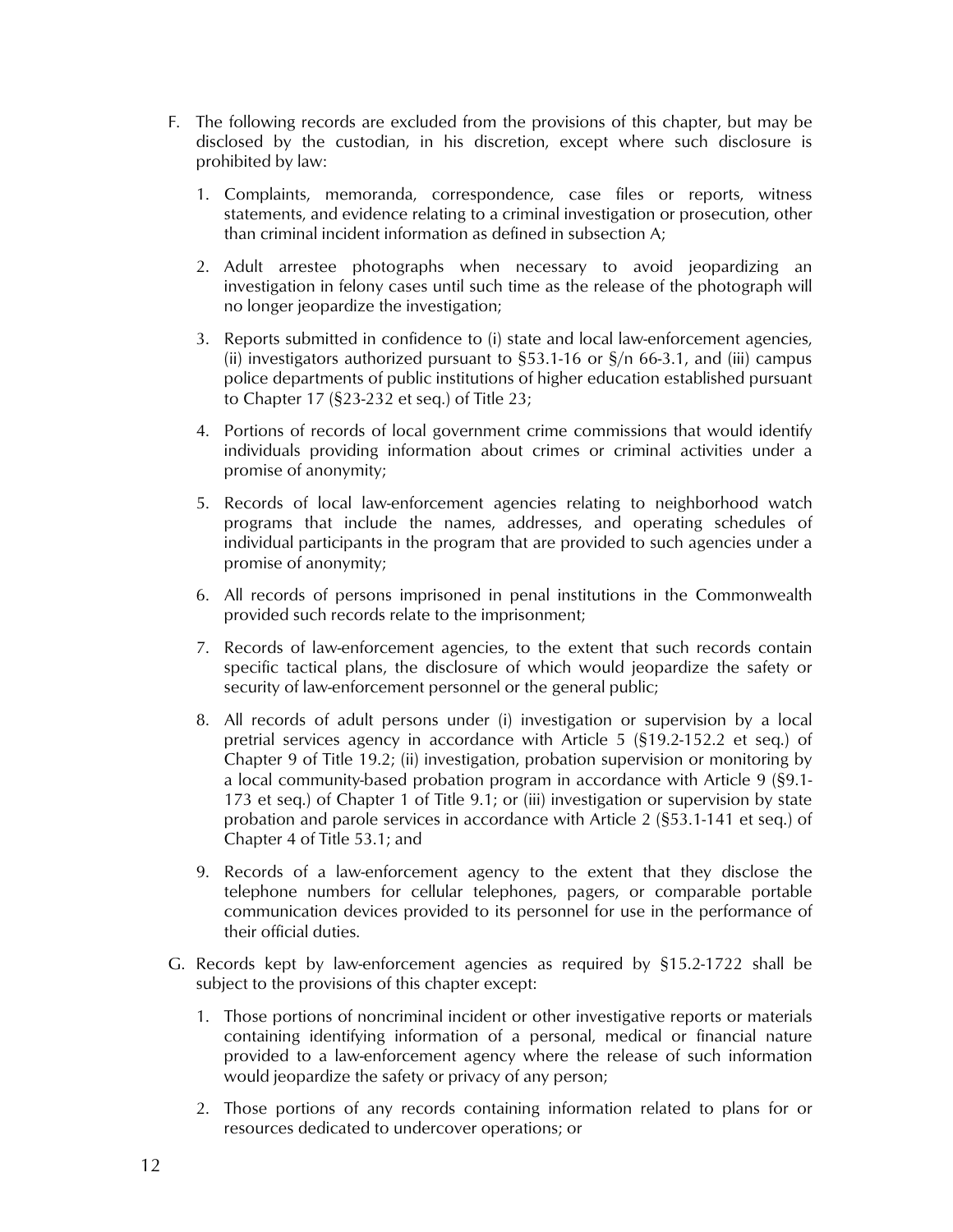- 3. Records of background investigations of applicants for law-enforcement agency employment or other confidential administrative investigations conducted pursuant to law.
- H. In the event of conflict between this section as it relates to requests made under this section and other provisions of law, this section shall control. (1999, cc. 703, 726, §2.1-342.2; 2000, c. 227; 2001, c. 844; 2002, cc. 393, 715, 769, 830; 2004, cc. 685, 735.)

## *§19.2-389 Dissemination of Criminal History Record Information*

- A. Criminal history record information shall be disseminated, whether directly or through an intermediary, only to:
	- 1. Authorized officers or employees of criminal justice agencies, as defined by §9.1- 101, for purposes of the administration of criminal justice and the screening of an employment application or review of employment by a criminal justice agency with respect to its own employees or applicants, and dissemination to the Virginia Parole Board, pursuant to this subdivision, of such information on all state-responsible inmates for the purpose of making parole determinations pursuant to subdivisions 1, 2, 3, and 5 of §53.1-136 shall include collective dissemination by electronic means every 30 days;
	- 2. Such other individuals and agencies that require criminal history record information to implement a state or federal statute or executive order of the President of the United States or Governor that expressly refers to criminal conduct and contains requirements and/or exclusions expressly based upon such conduct, except that information concerning the arrest of an individual may not be disseminated to a noncriminal justice agency or individual if an interval of one year has elapsed from the date of the arrest and no disposition of the charge has been recorded and no active prosecution of the charge is pending;
	- 3. Individuals and agencies pursuant to a specific agreement with a criminal justice agency to provide services required for the administration of criminal justice pursuant to that agreement which shall specifically authorize access to data, limit the use of data to purposes for which given, and ensure the security and confidentiality of the data;
	- 4. Individuals and agencies for the express purpose of research, evaluative, or statistical activities pursuant to an agreement with a criminal justice agency that shall specifically authorize access to data, limit the use of data to research, evaluative, or statistical purposes, and ensure the confidentiality and security of the data;
	- 5. Agencies of state or federal government that are authorized by state or federal statute or executive order of the President of the United States or Governor to conduct investigations determining employment suitability or eligibility for security clearances allowing access to classified information;
	- 6. Individuals and agencies where authorized by court order or court rule;
	- 7. Agencies of any political subdivision of the Commonwealth for the conduct of investigations of applicants for public employment, permit, or license whenever, in the interest of public welfare or safety, it is necessary to determine under a duly enacted ordinance if the past criminal conduct of a person with a conviction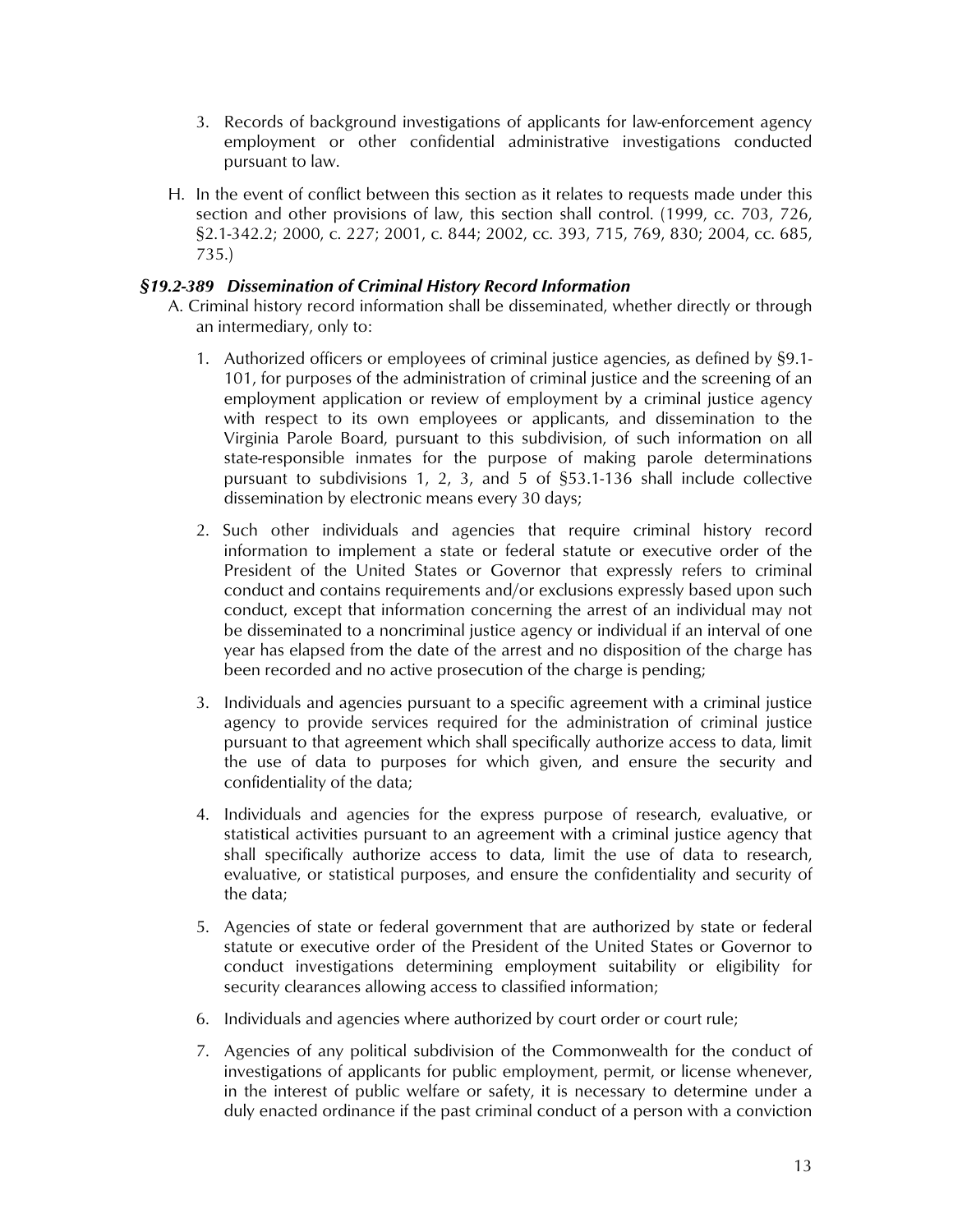record would be compatible with the nature of the employment, permit, or license under consideration;

- 8. Public or private agencies when and as required by federal or state law or interstate compact to investigate (i) applicants for foster or adoptive parenthood or (ii) any individual with whom the agency is considering placing a child on an emergency, temporary or permanent basis pursuant to §63.2-901.1, subject to the restriction that the data shall not be further disseminated by the agency to any party other than a federal or state authority or court as may be required to comply with an express requirement of law for such further dissemination;
- 9. To the extent permitted by federal law or regulation, public service companies as defined in §56-1, for the conduct of investigations of applicants for employment when such employment involves personal contact with the public or when past criminal conduct of an applicant would be incompatible with the nature of the employment under consideration;
- 10. The appropriate authority for purposes of granting citizenship and for purposes of international travel, including but not limited to, issuing visas and passports;
- 11. A person requesting a copy of his own criminal history record information as defined in §9.1-101 at his cost, except that criminal history record information shall be supplied at no charge to a person who has applied to be a volunteer with (i) a Virginia affiliate of Big Brothers/Big Sisters of America, (ii) a volunteer fire company or volunteer rescue squad, (iii) the Volunteer Emergency Families for Children, (iv) any affiliate of Prevent Child Abuse, Virginia, or (v) any Virginia affiliate of Compeer;
- 12. Administrators and board presidents of and applicants for licensure or registration as a child welfare agency as defined in §63.2-100 for dissemination to the Commissioner of Social Services' representative pursuant to §63.2-1702 for the conduct of investigations with respect to employees of and volunteers at such facilities, caretakers, and other adults living in family day-care homes or homes approved by family day-care systems, and foster and adoptive parent applicants of private child-placing agencies, pursuant to §§63.2-1719 to 63.2-1721, subject to the restriction that the data shall not be further disseminated by the facility or agency to any party other than the data subject, the Commissioner of Social Services' representative or a federal or state authority or court as may be required to comply with an express requirement of law for such further dissemination;
- 13. The school boards of the Commonwealth for the purpose of screening individuals who are offered or who accept public school employment and those current school board employees for whom a report of arrest has been made pursuant to §19.2-83.1;
- 14. The State Lottery Department for the conduct of investigations as set forth in the State Lottery Law (§58.1-4000 et seq.);
- 15. Licensed nursing homes, hospitals and home care organizations for the conduct of investigations of applicants for compensated employment in licensed nursing homes pursuant to §32.1-126.01, hospital pharmacies pursuant to §32.1-126.02, and home care organizations pursuant to §32.1-162.9:1, subject to the limitations set out in subsection E;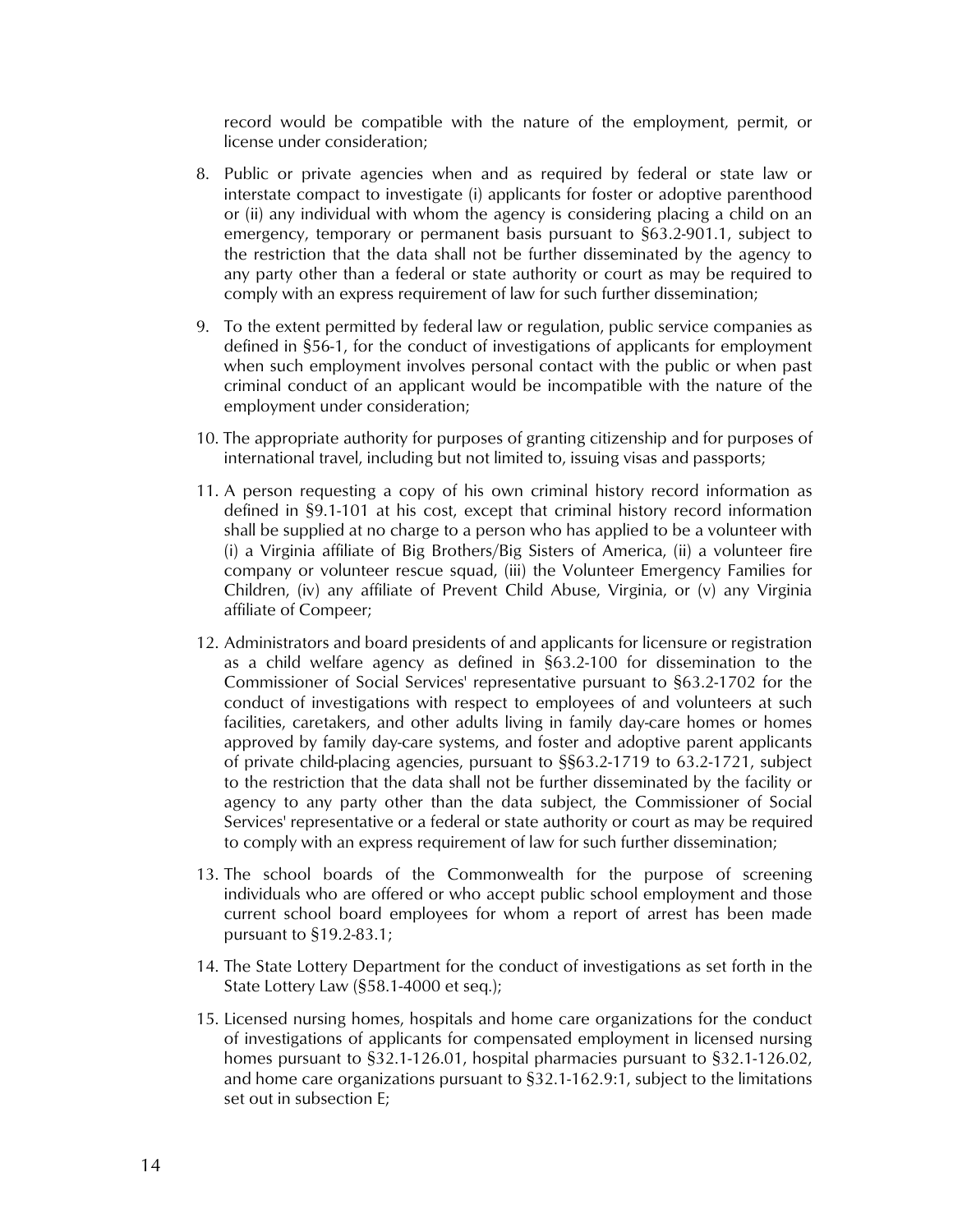- 16. Licensed homes for adults, licensed district homes for adults, and licensed adult day-care centers for the conduct of investigations of applicants for compensated employment in licensed homes for adults pursuant to §63.2-1720, in licensed district homes for adults pursuant to §63.1-189.1, and in licensed adult day-care centers pursuant to §63.2-1720, subject to the limitations set out in subsection F;
- 17. The Alcoholic Beverage Control Board for the conduct of investigations as set forth in §4.1-103.1;
- 18. The State Board of Elections and authorized officers and employees thereof in the course of conducting necessary investigations with respect to registered voters, limited to any record of felony convictions;
- 19. The Commissioner of the Department of Mental Health, Mental Retardation and Substance Abuse Services for those individuals who are committed to the custody of the Commissioner pursuant to §§19.2-169.2, 19.2-169.6, 19.2-176, 19.2-177.1, 19.2-182.2, 19.2-182.3, 19.2-182.8 and 19.2-182.9 for the purpose of placement, evaluation, and treatment planning;
- 20. Any alcohol safety action program certified by the Commission on the Virginia Alcohol Safety Action Program for (i) assessments of habitual offenders under §46.2-360, (ii) interventions with first offenders under §18.2-251, or (iii) services to offenders under §§18.2-51.4, 18.2-266 or §18.2-266.1;
- 21. Residential facilities for juveniles regulated or operated by the Department of Social Services, the Department of Education, or the Department of Mental Health, Mental Retardation and Substance Abuse Services for the purpose of determining applicants' fitness for employment or for providing volunteer or contractual services;
- 22. The Department of Mental Health, Mental Retardation and Substance Abuse Services and facilities operated by the Department for the purpose of determining an individual's fitness for employment pursuant to departmental instructions;
- 23. Pursuant to §22.1-296.3, the governing boards or administrators of private or parochial elementary or secondary schools which are accredited by a statewide accrediting organization recognized, prior to January 1, 1996, by the State Board of Education or a private organization coordinating such records information on behalf of such governing boards or administrators pursuant to a written agreement with the Department of State Police;
- 24. Public and nonprofit private colleges and universities for the purpose of screening individuals who are offered or accept employment;
- 25. Executive directors of community services boards or the personnel director serving the community services board for the purpose of determining an individual's fitness for employment pursuant to §37.1-197.2;
- 26. Executive directors of behavioral health authorities as defined in §37.1-243 for the purpose of determining an individual's fitness for employment pursuant to §37.1-197.2;
- 27. The Commissioner of the Department of Social Services for the purpose of locating persons who owe child support or who are alleged in a pending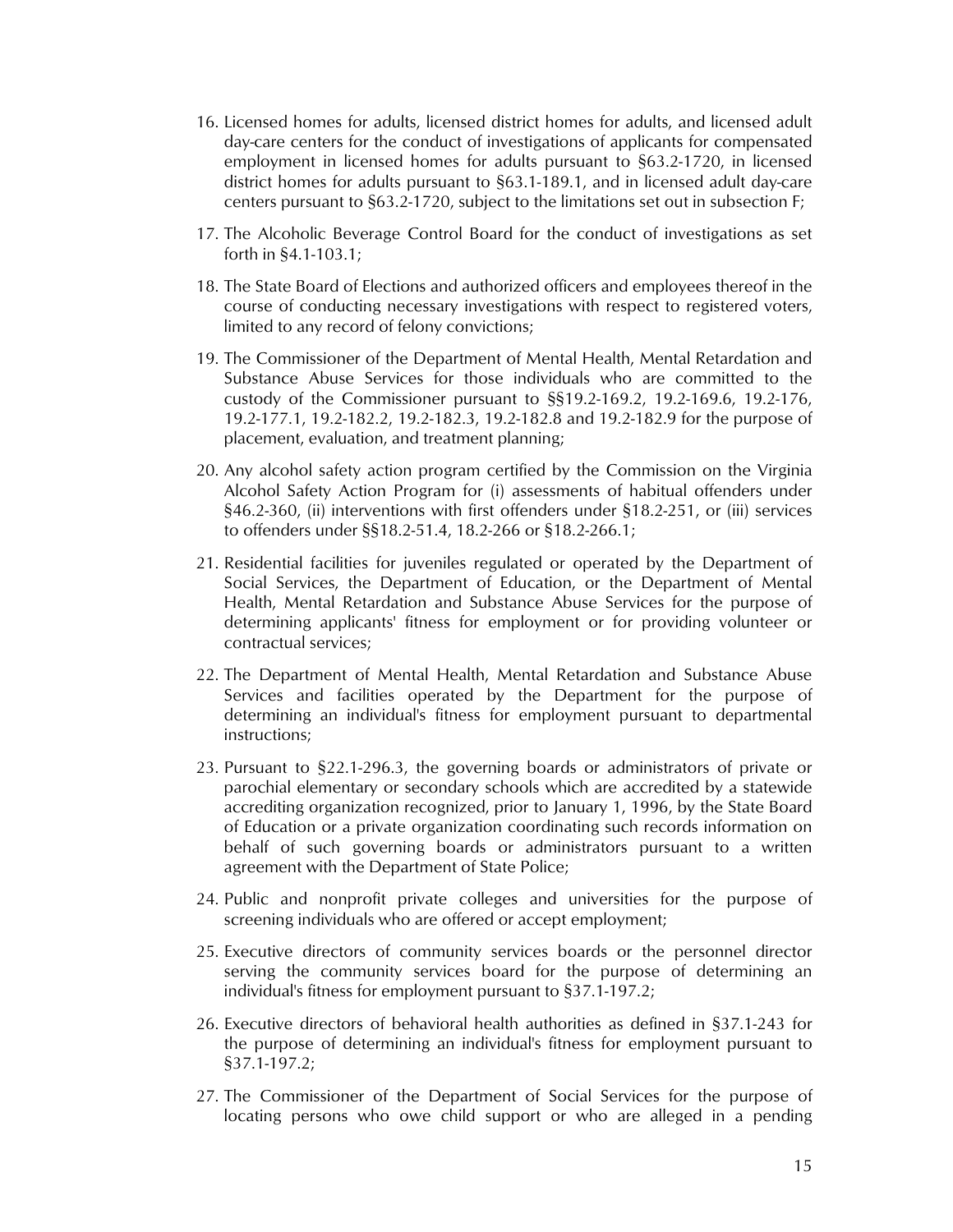paternity proceeding to be a putative father, provided that only the name, address, demographics and social security number of the data subject shall be released;

- 28. Authorized officers or directors of agencies licensed pursuant to Chapter 8 (§37.1-179 et seq.) of Title 37.1 by the Department of Mental Health, Mental Retardation and Substance Abuse Services for the purpose of determining if any applicant who accepts employment in any direct consumer care position has been convicted of a crime that affects their fitness to have responsibility for the safety and well-being of persons with mental illness, mental retardation and substance abuse pursuant to §§37.1-183.3 and 37.1-197.2;
- 29. The Commissioner of the Department of Motor Vehicles, for the purpose of evaluating applicants for a motor carrier certificate or license subject to the provisions of Chapters 20 (§46.2-2000 et seq.) and 21 (§46.2-2100 et seq.) of Title 46.2;
- 30. The chairmen of the Committees for Courts of Justice of the Senate or the House of Delegates for the purpose of determining if any person being considered for election to any judgeship has been convicted of a crime;
- 31. Heads of state agencies in which positions have been identified as sensitive for the purpose of determining an individual's fitness for employment in positions designated as sensitive under Department of Human Resource Management policies developed pursuant to §2.2-1201.1. Dissemination of criminal history record information to the agencies shall be limited to those positions generally described as directly responsible for the health, safety and welfare of the general populace or protection of critical infrastructures; and
- 32. Other entities as otherwise provided by law.

Upon an ex parte motion of a defendant in a felony case and upon the showing that the records requested may be relevant to such case, the court shall enter an order requiring the Central Criminal Records Exchange to furnish the defendant, as soon as practicable, copies of any records of persons designated in the order on whom a report has been made under the provisions of this chapter.

Notwithstanding any other provision of this chapter to the contrary, upon a written request sworn to before an officer authorized to take acknowledgments, the Central Criminal Records Exchange, or the criminal justice agency in cases of offenses not required to be reported to the Exchange, shall furnish a copy of conviction data covering the person named in the request to the person making the request; however, such person on whom the data is being obtained shall consent in writing, under oath, to the making of such request. A person receiving a copy of his own conviction data may utilize or further disseminate that data as he deems appropriate. In the event no conviction data is maintained on the data subject, the person making the request shall be furnished at his cost a certification to that effect.

- B. Use of criminal history record information disseminated to noncriminal justice agencies under this section shall be limited to the purposes for which it was given and may not be disseminated further.
- C. No criminal justice agency or person shall confirm the existence or nonexistence of criminal history record information for employment or licensing inquiries except as provided by law.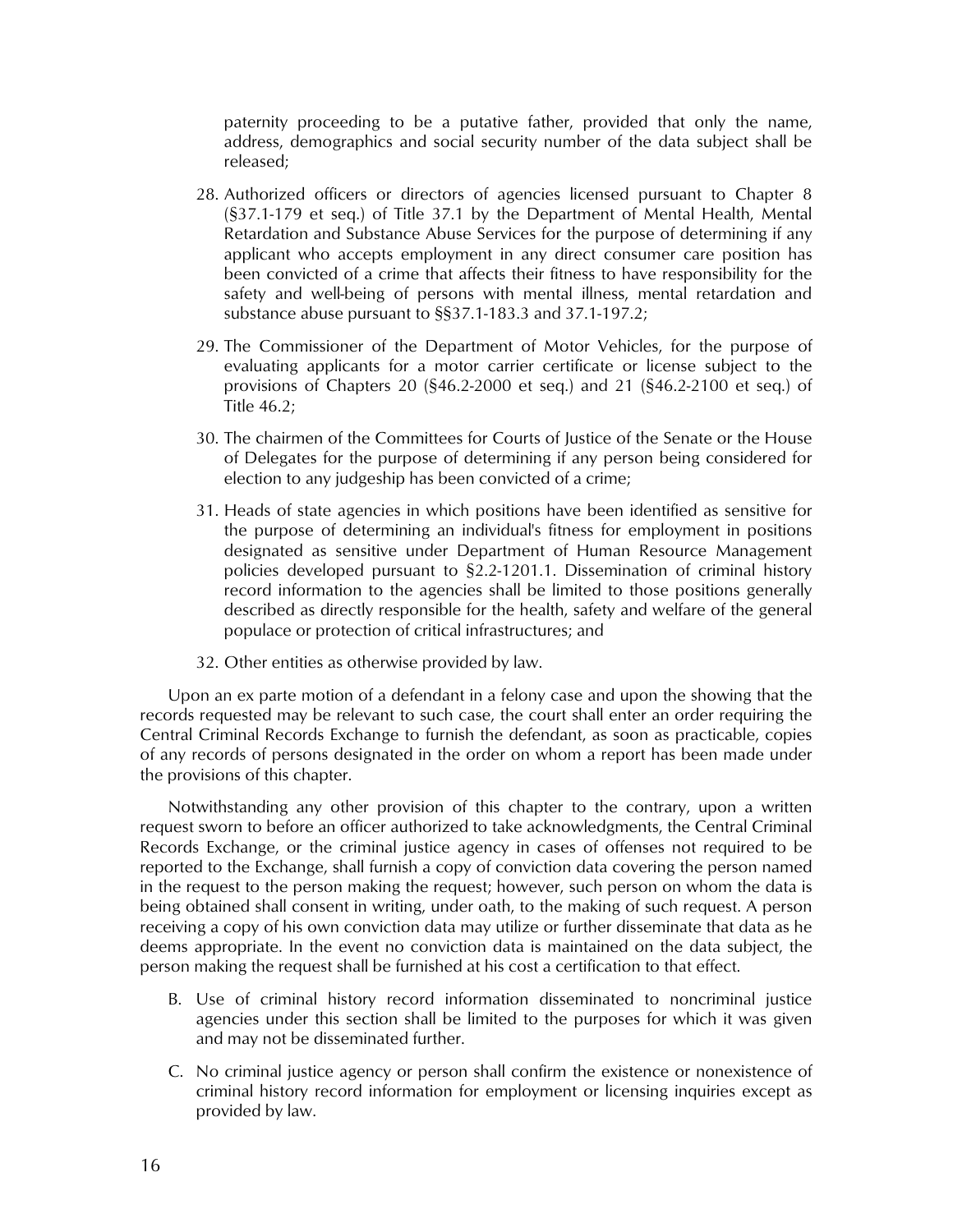- D. Criminal justice agencies shall establish procedures to query the Central Criminal Records Exchange prior to dissemination of any criminal history record information on offenses required to be reported to the Central Criminal Records Exchange to ensure that the most up-to-date disposition data is being used. Inquiries of the Exchange shall be made prior to any dissemination except in those cases where time is of the essence and the normal response time of the Exchange would exceed the necessary time period. A criminal justice agency to whom a request has been made for the dissemination of criminal history record information that is required to be reported to the Central Criminal Records Exchange may direct the inquirer to the Central Criminal Records Exchange for such dissemination. Dissemination of information regarding offenses not required to be reported to the Exchange shall be made by the criminal justice agency maintaining the record as required by §15.2- 1722.
- E. Criminal history information provided to licensed nursing homes, hospitals and to home care organizations pursuant to subdivision 15 of subsection A shall be limited to the convictions on file with the Exchange for any offense specified in §§32.1- 126.01, 32.1-126.02 and 32.1-162.9:1.
- F. Criminal history information provided to licensed assisted living facilities, licensed district homes for adults, and licensed adult day-care centers pursuant to subdivision 16 of subsection A shall be limited to the convictions on file with the Exchange for any offense specified in §63.1-189.1 or §63.2-1720. (Code 1950, §19.1-19.2; 1966, c. 669; 1968, c. 537; 1970, c. 118; 1975, c. 495; 1976, c. 771; 1977, c. 626; 1978, c. 350; 1979, c. 480; 1981, c. 207; 1985, c. 360; 1987, cc. 130, 131; 1988, c. 851; 1989, c. 544; 1990, c. 766; 1991, c. 342; 1992, cc. 422, 641, 718, 746, 791, 844; 1993, cc. 48, 313, 348; 1994, cc. 34, 670, 700, 830; 1995, cc. 409, 645, 731, 781, 809; 1996, cc. 428, 432, 747, 881, 927, 944; 1997, cc. 169, 177, 606, 691, 721, 743, 796, 895; 1998, cc. 113, 405, 445, 882; 1999, cc. 383, 685; 2001, cc. 552, 582; 2002, cc. 370, 587, 606; 2003, c. 731.)

## *§19.2-389.1 Dissemination of Juvenile Record Information*

Record information maintained in the Central Criminal Records Exchange pursuant to the provisions of §16.1-299 shall be disseminated only (i) to make the determination as provided in §§18.2-308.2 and 18.2-308.2:2 of eligibility to possess or purchase a firearm, (ii) to aid in the preparation of a pretrial investigation report prepared by a local pretrial services agency established pursuant to Article 5 (§19.2-152.2 et seq.) of Chapter 9 of this title, a presentence or post-sentence investigation report pursuant to §19.2-264.5 or §19.2-299 or in the preparation of the discretionary sentencing guidelines worksheets pursuant to subsection C of §19.2-298.01, (iii) to aid local community-based probation programs established pursuant to the Comprehensive Community Corrections Act for Local-Responsible Offenders (§9.1- 173 et seq.) with investigating or serving adult local-responsible offenders and all court service units serving juvenile delinquent offenders, (iv) for fingerprint comparison utilizing the fingerprints maintained in the Automated Fingerprint Information System (AFIS) computer, (v) to attorneys for the Commonwealth to secure information incidental to sentencing and to attorneys for the Commonwealth and probation officers to prepare the discretionary sentencing guidelines worksheets pursuant to subsection C of §19.2-298.01, (vi) to any fulltime or part-time employee of the State Police, a police department or sheriff's office that is a part of or administered by the Commonwealth or any political subdivision thereof, and who is responsible for the prevention and detection of crime and the enforcement of the penal, traffic or highway laws of the Commonwealth, for purposes of the administration of criminal justice as defined in §9.1-101, and (vii) to the Division of Forensic Science to verify its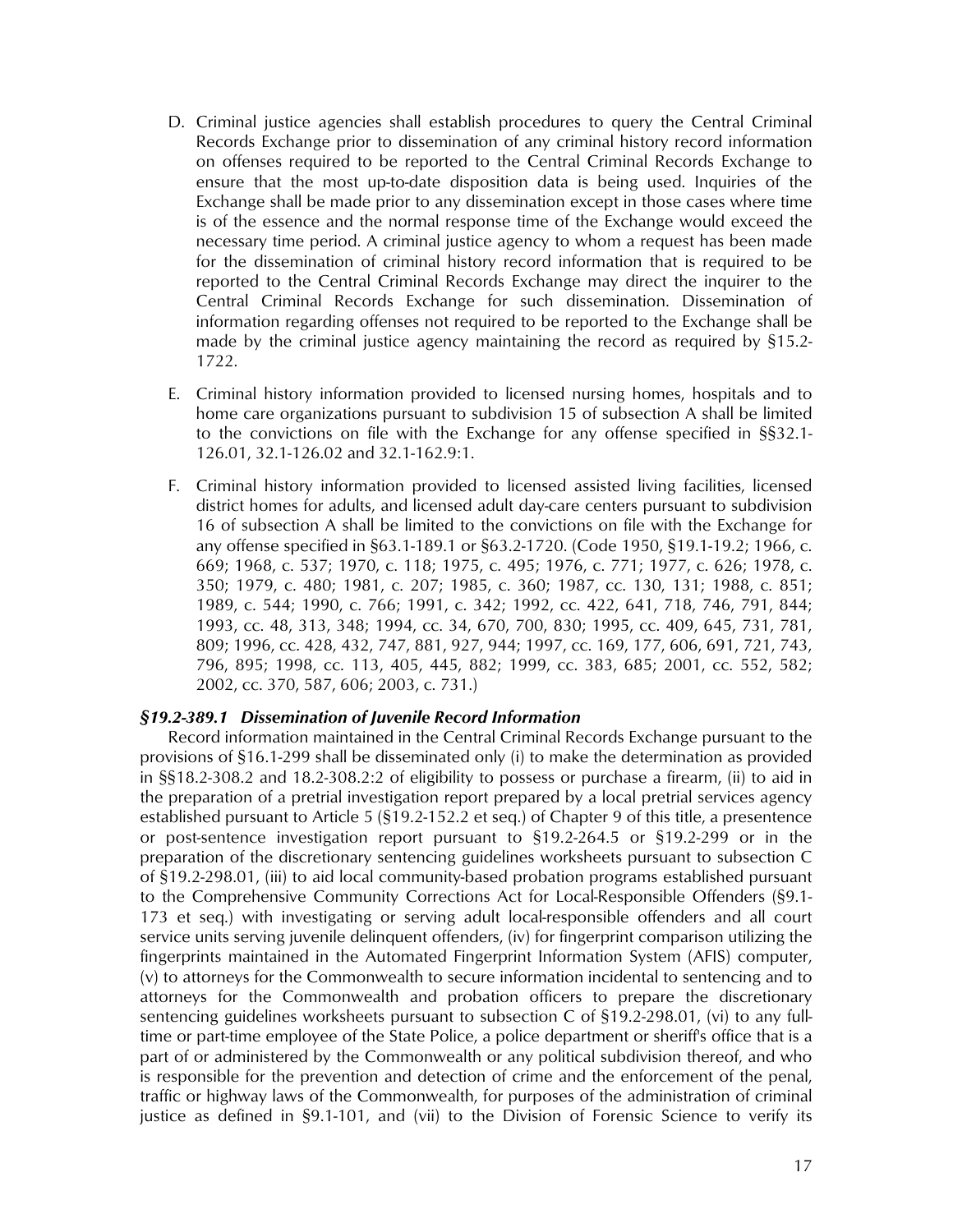authority to maintain the juvenile's sample in the DNA data bank pursuant to §16.1-299.1. (1993, cc. 468, 926; 1996, cc. 755, 870, 914; 2002, c. 701; 2003, cc. 107, 432.)

## *§16.1-300 Confidentiality of Department Records*

A. The social, medical, psychiatric and psychological reports and records of children who are or have been (i) before the court, (ii) under supervision, or (iii) receiving services from a court service unit or who are committed to the Department of Juvenile Justice shall be confidential and shall be open for inspection only to the following:

\* the following sections were intentionally removed:

A 1-7

- 8. Any attorney for the Commonwealth, any pretrial services officer, local community-based probation officer and adult probation and parole officer for the purpose of preparing pretrial investigation, including risk assessment instruments, presentence reports, including those provided in §19.2-299, discretionary sentencing guidelines worksheets, including related risk assessment instruments, as directed by the court pursuant to subsection C of §19.2-298.01 or any courtordered post-sentence investigation report; and
	- \* the following sections were intentionally removed:
	- A9 and B

If any person authorized under subsection A to inspect Department records requests to inspect the reports and records and if the Department withholds from inspection any portion of such record or report pursuant to the preceding provisions, the Department shall (i) inform the individual making the request of the action taken to withhold any information and the reasons for such action; (ii) provide such individual with as much information as is deemed appropriate under the circumstances; and (iii) notify the individual in writing at the time of the request of his right to request judicial review of the Department's decision. The circuit court (a) having jurisdiction over the facility where the child is currently placed or (b) that had jurisdiction over the original proceeding or over an appeal of the juvenile and domestic relations district court final order of disposition concerning the child if such child is no longer in the custody or under the supervision of the Department shall have jurisdiction over petitions filed for review of the Department's decision to withhold reports or records as provided herein. (1977, c. 559; 1978, cc. 738, 740; 1981, c. 487; 1988, c. 541; 1989, c. 733; 1994, c. 19; 2000, c. 212; 2002, c. 735; 2003, cc. 108, 143.)

## *§16.1-305 Confidentiality of Court Records*

- A. Social, medical and psychiatric or psychological records, including reports or preliminary inquiries, predisposition studies and supervision records, of neglected and abused children, children in need of services, children in need of supervision and delinquent children shall be filed with the other papers in the juvenile's case file. All juvenile case files shall be filed separately from adult files and records of the court and shall be open for inspection only to the following:
	- 1. The judge, probation officers and professional staff assigned to serve the juvenile and domestic relations district courts;
	- 2. Representatives of a public or private agency or department providing supervision or having legal custody of the child or furnishing evaluation or treatment of the child ordered or requested by the court;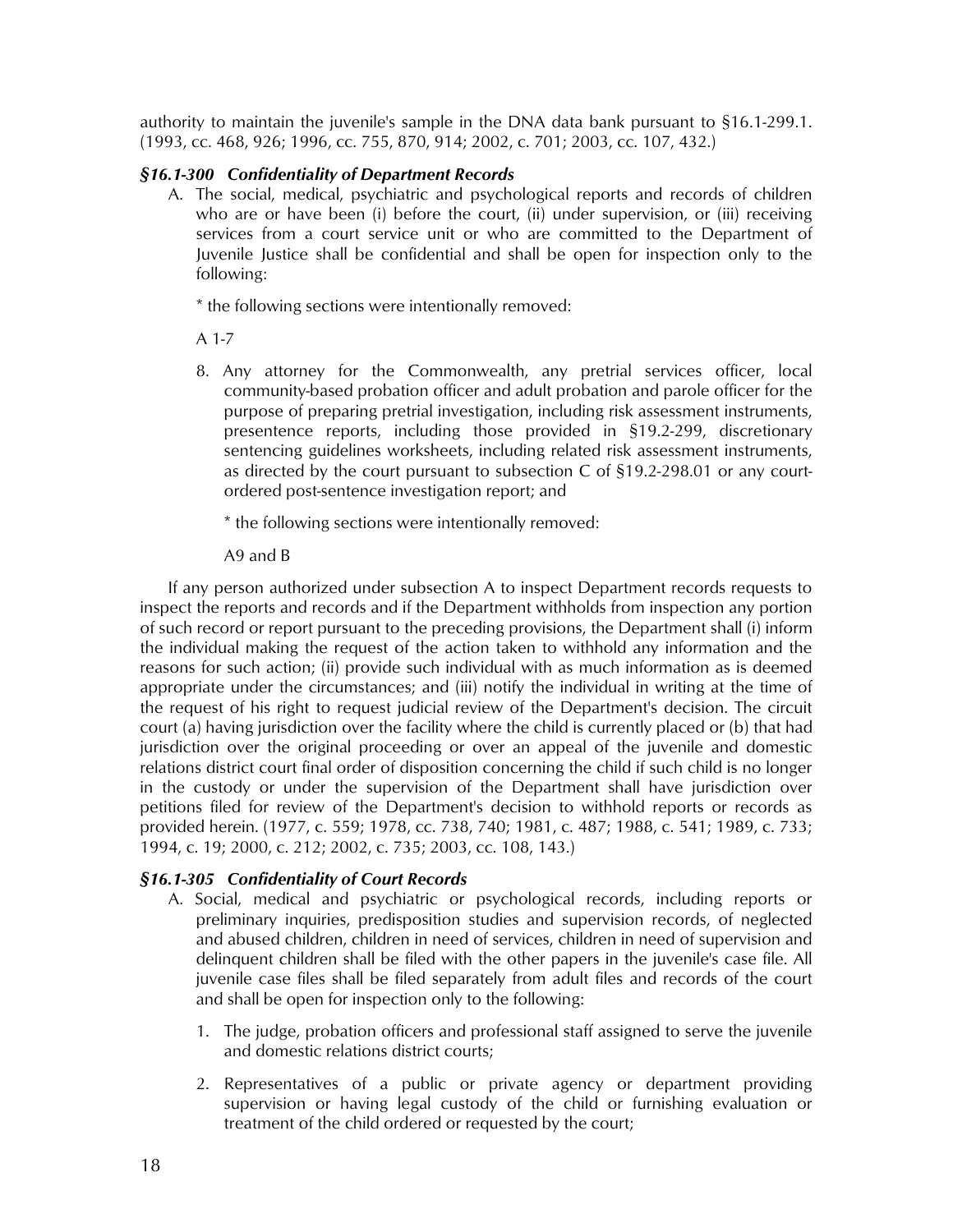- 3. The attorney for any party, including the attorney for the Commonwealth;
- 4. Any other person, agency or institution, by order of the court, having a legitimate interest in the case or in the work of the court. However, for the purposes of an investigation conducted by a local community-based probation agency, preparation of a pretrial investigation report, or of a presentence or postsentence report upon a finding of guilty in a circuit court or for the preparation of a background report for the Parole Board, adult probation and parole officers, including United States Probation and Pretrial Services Officers, any officer of a local pretrial services agency established or operated pursuant to Article 5 (§19.2- 152.2 et seq.) of Chapter 9 of Title 19.2, and any officer of a local communitybased probation program established or operated pursuant to the Comprehensive Community Corrections Act for Local-Responsible Offenders (§9.1-173 et seq.) shall have access to an accused's or inmate's records in juvenile court without a court order and for the purpose of preparing the discretionary sentencing guidelines worksheets and related risk assessment instruments as directed by the court pursuant to subsection C of §19.2-298.01, the attorney for the Commonwealth and any pretrial services or probation officer shall have access to the defendant's records in juvenile court without a court order;
- 5. Any attorney for the Commonwealth and any local pretrial services or community-based probation officer or state adult probation or parole officer shall have direct access to the defendant's juvenile court delinquency records maintained in an electronic format by the court for the strictly limited purposes of preparing a pretrial investigation report, including any related risk assessment instrument, any presentence report, any discretionary sentencing guidelines worksheets, including related risk assessment instruments, any post-sentence investigation report or preparing for any transfer or sentencing hearing.

A copy of the court order of disposition in a delinquency case shall be provided to a probation officer or attorney for the Commonwealth, when requested for the purpose of calculating sentencing guidelines. The copies shall remain confidential, but reports may be prepared using the information contained therein as provided in §§19.2-298.01 and 19.2- 299.

\* the following sections were intentionally removed:

B-G

 (Code 1950, §16.1-162; 1956, c. 555; 1958, c. 353; 1971, Ex. Sess., c. 228; 1975, c. 334; 1977, c. 559; 1979, c. 605; 1983, c. 389; 1984, c. 34; 1988, c. 541; 1989, c. 182; 1990, c. 258; 1992, c. 547; 1994, c. 603; 1995, c. 430; 1996, cc. 755, 870, 914; 1998, cc. 278, 521; 2002, cc. 701, 735, 741; 2003, c. 143; 2004, c. 446.)

## *§16.1-307 Circuit Court Records Regarding Juveniles*

In proceedings against a juvenile in the circuit court in which the circuit court deals with the child in the same manner as a case in the juvenile court, the clerk of the court shall preserve all records connected with the proceedings in files separate from other files and records of the court as provided in §16.1-302. Except as provided in §§19.2-389.1 and 19.2- 390, such records shall be open for inspection only in accordance with the provisions of §16.1-305 and shall be subject to expungement provisions of §16.1-306. In proceedings in which a juvenile, fourteen years of age or older at the time of the offense, was adjudicated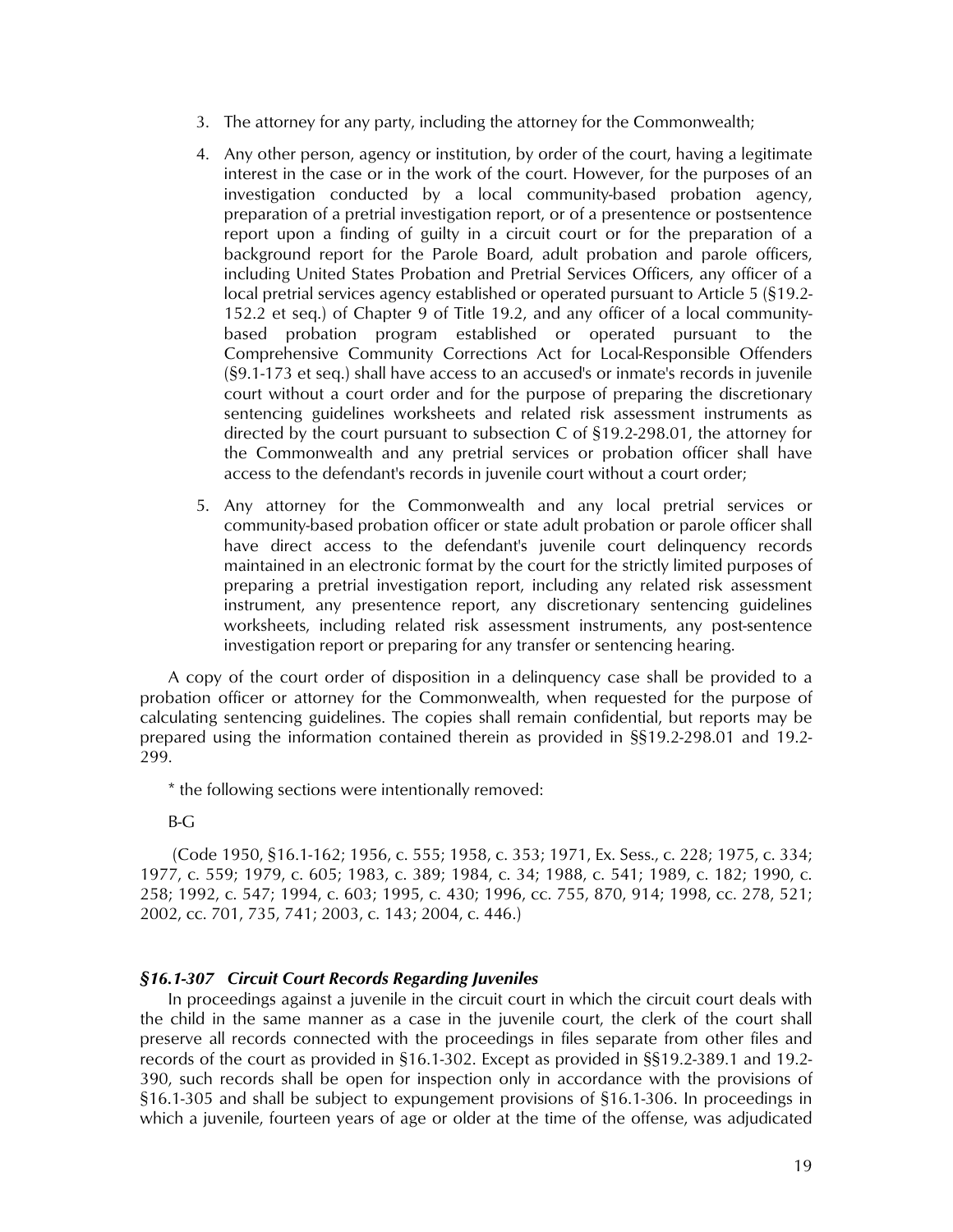delinquent in juvenile court on the basis of an act which would be a felony if committed by an adult, or was found guilty of a felony in the circuit court, any court records, other than those specified in subsection A of §16.1-305, regarding that adjudication or conviction and any subsequent adjudication of delinquency or conviction of a crime, shall be available and shall be treated in the same manner as adult criminal records. (1977, c. 559; 1990, c. 258; 1993, cc. 468, 926; 1996, cc. 755, 914.)

## *§19.2-152.5 Community Criminal Justice Boards*

Each city, county or combination thereof establishing a pretrial services program shall also establish a community criminal justice board pursuant to §9.1-178. (1994, 2nd Sp. Sess., cc. 1, 2.)

## *§9.1-178 Community Criminal Justice Boards*

- A. Each county or city or combination thereof developing and establishing a local pretrial services or a community-based probation program pursuant to this article shall establish a community criminal justice board. Each county and city participating in a local pretrial services or a community-based probation program shall be represented on the community criminal justice board. In the event that one county or city appropriates funds to the program as part of a multijurisdictional effort, any other participating county or city shall be considered to be participating in a program if such locality appropriates funds to the program. Appointments to the board shall be made by each local governing body. In cases of multijurisdictional participation, unless otherwise agreed upon, each participating city or county shall have an equal number of appointments. Boards shall be composed of the number of members established by a resolution or ordinance of each participating jurisdiction.
- B. Each board shall include, at a minimum, the following members: a person appointed by each governing body to represent the governing body; a judge of the general district court; a circuit court judge; a juvenile and domestic relations district court judge; a chief magistrate; one chief of police or the sheriff in a jurisdiction not served by a police department to represent law enforcement; an attorney for the Commonwealth; a public defender or an attorney who is experienced in the defense of criminal matters; a sheriff or the regional jail administrator responsible for jails serving those jurisdictions involved in the local pretrial services and community-based probation program; a local educator; and a community services board administrator. Any officer of the court appointed to a community criminal justice board pursuant to this subsection may designate a member of his staff approved by the governing body to represent him at meetings of the board. (Code 1950, §53-128.19; 1980, c. 300; 1982, c. 636, §53.1-183; 1983, c. 344; 1988, c. 557; 1994, 2nd Sp. Sess., cc. 1, 2; 1995, cc. 502, 574, 768; 1996, c. 342; 1997, c. 339; 2000, c. 1040; 2001, c. 593; 2001, c. 844; 2002, c. 491; 2004, c. 395.)

## *§9.1-180 Responsibilities of Community Criminal Justice Boards*

On behalf of the counties, cities, or combinations thereof which they represent, the community criminal justice boards shall have the responsibility to:

- 1. Advise on the development and operation of local pretrial services and communitybased probation programs and services pursuant to §§19.2-152.2 and 9.1-176 for use by the courts in diverting offenders from local correctional facility placements;
- 2. Assist community agencies and organizations in establishing and modifying programs and services for offenders on the basis of an objective assessment of the community's needs and resources;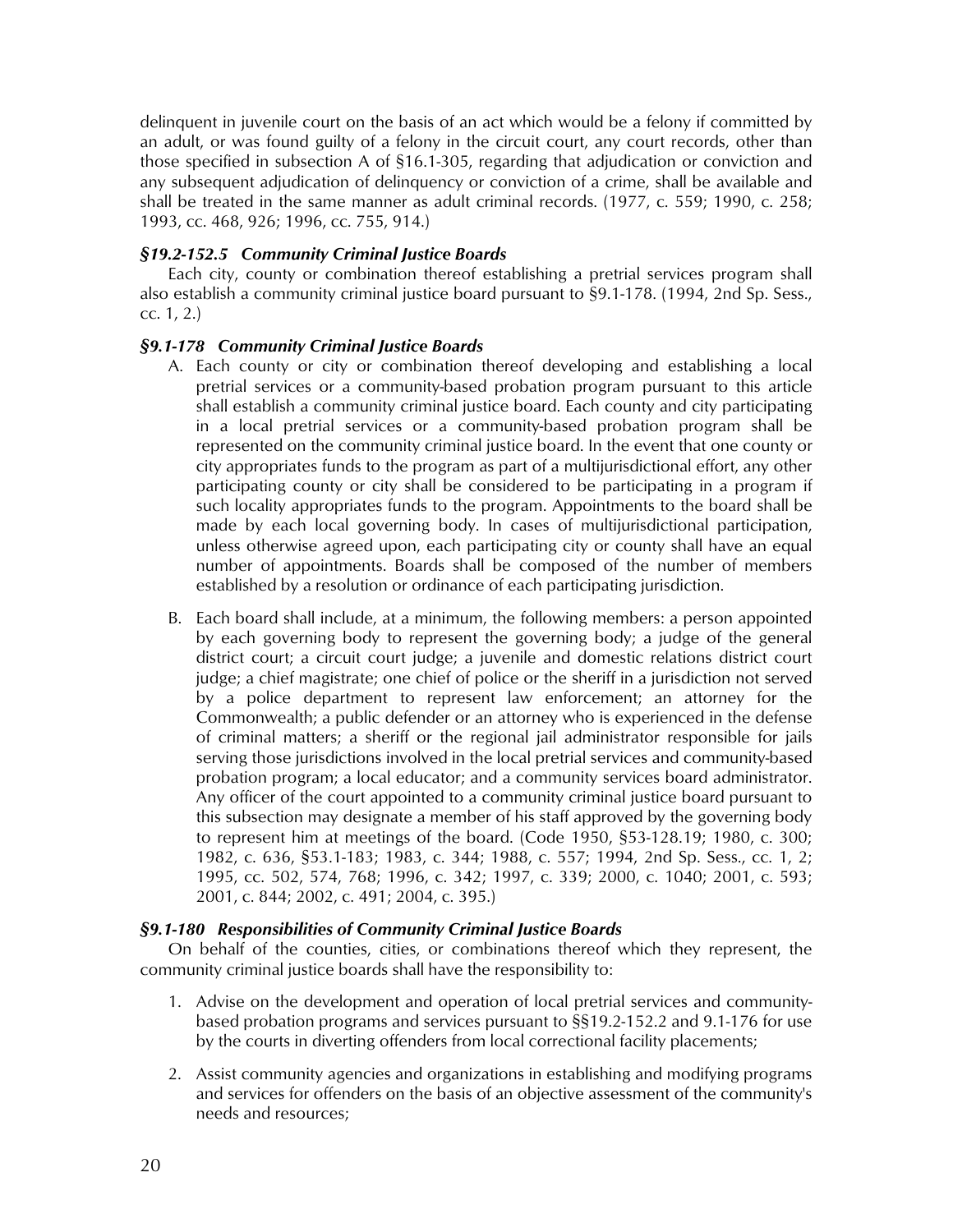- 3. Evaluate and monitor community programs, services and facilities to determine their impact on offenders;
- 4. Develop and amend the criminal justice plan in accordance with guidelines and standards set forth by the Department and oversee the development and amendment of the community-based corrections plan as required by §53.1-82.1 for approval by participating local governing bodies;
- 5. Review the submission of all criminal justice grants regardless of the source of funding;
- 6. Facilitate local involvement and flexibility in responding to the problem of crime in their communities; and
- 7. Do all things necessary or convenient to carry out the responsibilities expressly given in this article.

(Code 1950, §53-128.21; 1980, c. 300; 1982, c. 636, §53.1-185; 1983, c. 344; 1991, c. 43; 1992, c. 740; 1994, 2nd Sp. Sess., cc. 1, 2; 1995, cc. 502, 574; 2000, c. 1040; 2001, c. 844; 2002, c. 491.)

## *§19.2-152.3 Department of Criminal Justice Services to Prescribe Standards; Biennial Plan*

The Department of Criminal Justice Services shall prescribe standards for the development, implementation, operation and evaluation of programs authorized by this article. The Department of Criminal Justice Services shall develop risk assessment and other instruments to be used by pretrial services programs in assisting judicial officers in discharging their duties pursuant to Article 1 (§19.2-119 et seq.) of Chapter 9 of this title. Any city, county or combination thereof which establishes a pretrial services program pursuant to this article shall submit a biennial plan to the Department of Criminal Justice Services for review and approval. (1994, 2nd Sp. Sess., cc. 1, 2; 1999, cc. 829, 846.)

## *§18.2-251.4 Defeating Drug and Alcohol Screening Tests; Penalty*

A. It is unlawful for a person to:

- 1. Sell, give away, distribute, transport or market human urine in the Commonwealth with the intent of using the urine to defeat a drug or alcohol screening test;
- 2. Attempt to defeat a drug or alcohol screening test by the substitution of a sample;
- 3. Adulterate a urine or other bodily fluid sample with the intent to defraud a drug or alcohol screening test.
- B. A violation of this section is a Class 1 misdemeanor. (2001, c. 379.)

## *§18.2-55 Bodily Injuries Caused By Prisoners, State Juvenile Probationers and State and Local Adult Probationers or Adult Parolees*

- A. It shall be unlawful for a person confined in a state, local or regional correctional facility as defined in §53.1-1; in a secure facility or detention home as defined in §16.1-228 or in any facility designed for the secure detention of juveniles; or while in the custody of an employee thereof to knowingly and willfully inflict bodily injury on:
	- 1. An employee thereof, or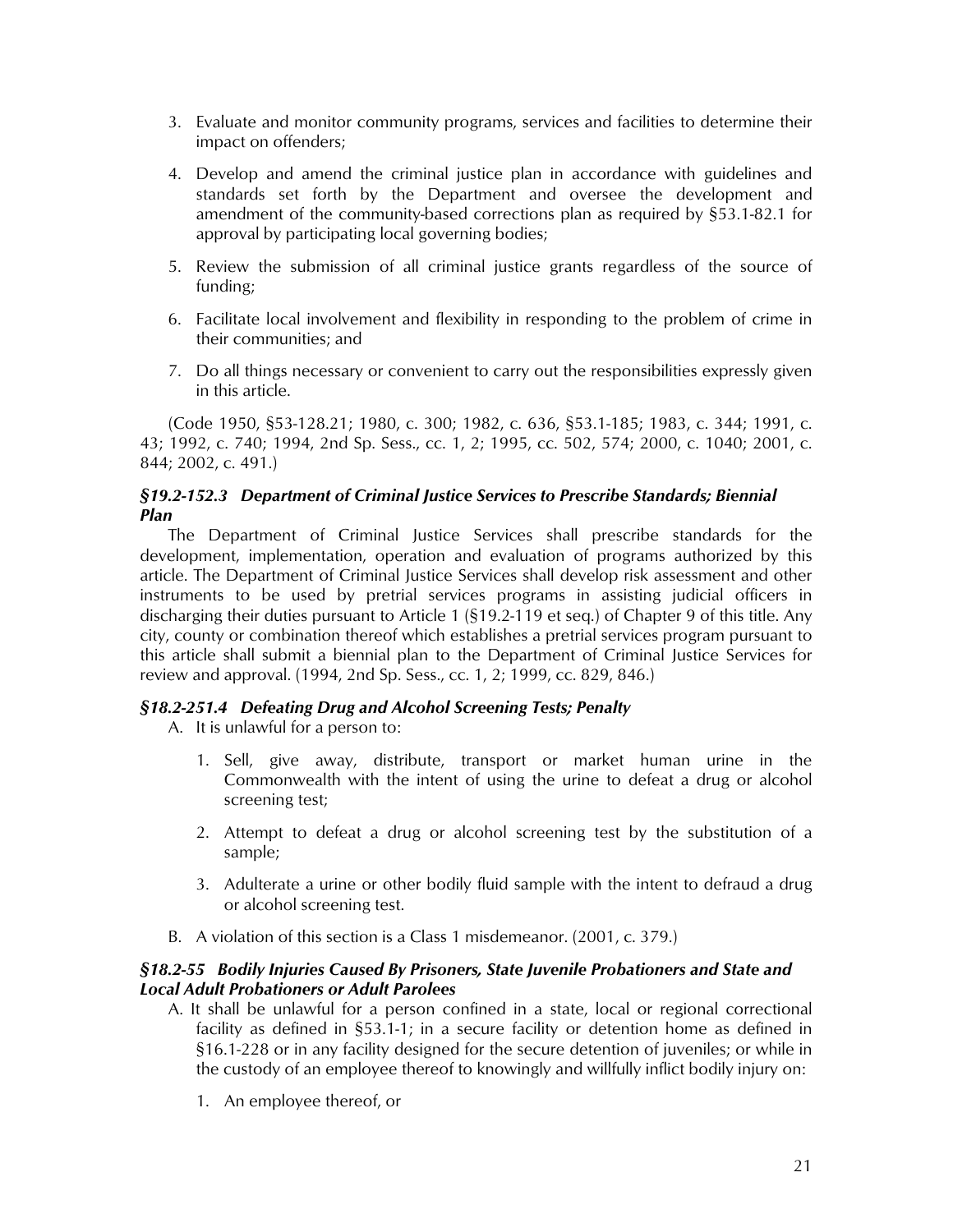- 2. Any other person lawfully admitted to such facility, except another prisoner or person held in legal custody, or
- 3. Any person who is supervising or working with prisoners or persons held in legal custody, or
- 4. Any such employee or other person while such prisoner or person held in legal custody is committing any act in violation of §53.1-203.
- B. It shall be unlawful for an accused, probationer or parolee under the supervision of, or being investigated by, (i) a probation or parole officer whose powers and duties are defined in §16.1-237 or §53.1-145, (ii) a local pretrial services officer associated with a program established pursuant to Article 5 (§19.2-152.2) of Chapter 9 of Title 19.2, or (iii) a local probation officer associated with a program established pursuant to Article 9 (§9.1-173 et seq.) of Chapter 1 of Title 9.1, to knowingly and willfully inflict bodily injury on such officer while he is in the performance of his duty, knowing or having reason to know that the officer is engaged in the performance of his duty.

Any person violating any provision of this section is guilty of a Class 5 felony. (1975, cc. 14, 15; 1977, c. 553; 1982, c. 636; 1985, c. 508; 1996, c. 527; 1999, cc. 618, 658; 2001, cc. 818, 848.)

## *§18.2-64.2 Carnal Knowledge of an Inmate, Parolee, Probationer, Detainee or Pretrial or Post-trial Offender; Penalty*

An accused shall be guilty of carnal knowledge of an inmate, parolee, probationer, detainee, or pretrial or post-trial offender if he or she is an employee or contractual employee of, or a volunteer with, a state or local correctional facility or regional jail, the Department of Corrections, the Department of Juvenile Justice, a secure facility or detention home, as defined in §16.1-228, a state or local court services unit, as defined in §16.1-235, a local community-based probation program or a pretrial services program; is in a position of authority over the inmate, probationer, parolee, detainee, or a pretrial or post-trial offender; knows that the inmate, probationer, parolee, detainee, or pretrial or post-trial offender is under the jurisdiction of the state or local correctional facility, a regional jail, the Department of Corrections, the Department of Juvenile Justice, a secure facility or detention home, as defined in §16.1-228, a state or local court services unit, as defined in §16.1-235, a local community-based probation program, or a pretrial services program; and carnally knows, without the use of force, threat or intimidation (i) an inmate who has been committed to jail or convicted and sentenced to confinement in a state or local correctional facility or regional jail or (ii) a probationer, parolee, detainee, or a pretrial or post-trial offender under the jurisdiction of the Department of Corrections, the Department of Juvenile Justice, a secure facility or detention home, as defined in §16.1-228, a state or local court services unit, as defined in §16.1-235, a local community-based probation program, a pretrial services program, a local or regional jail for the purposes of imprisonment, a work program or any other parole/probationary or pretrial services program. Such offense is a Class 6 felony.

For the purposes of this section, "carnal knowledge" includes the acts of sexual intercourse, cunnilingus, fellatio, anallingus, anal intercourse and animate or inanimate object sexual penetration. (1999, c. 294; 2000, c. 1040; 2001, c. 385.)

## *§18.2-67.4 Sexual Battery*

A. An accused shall be guilty of sexual battery if he or she sexually abuses, as defined in §18.2-67.10, (i) the complaining witness against the will of the complaining witness,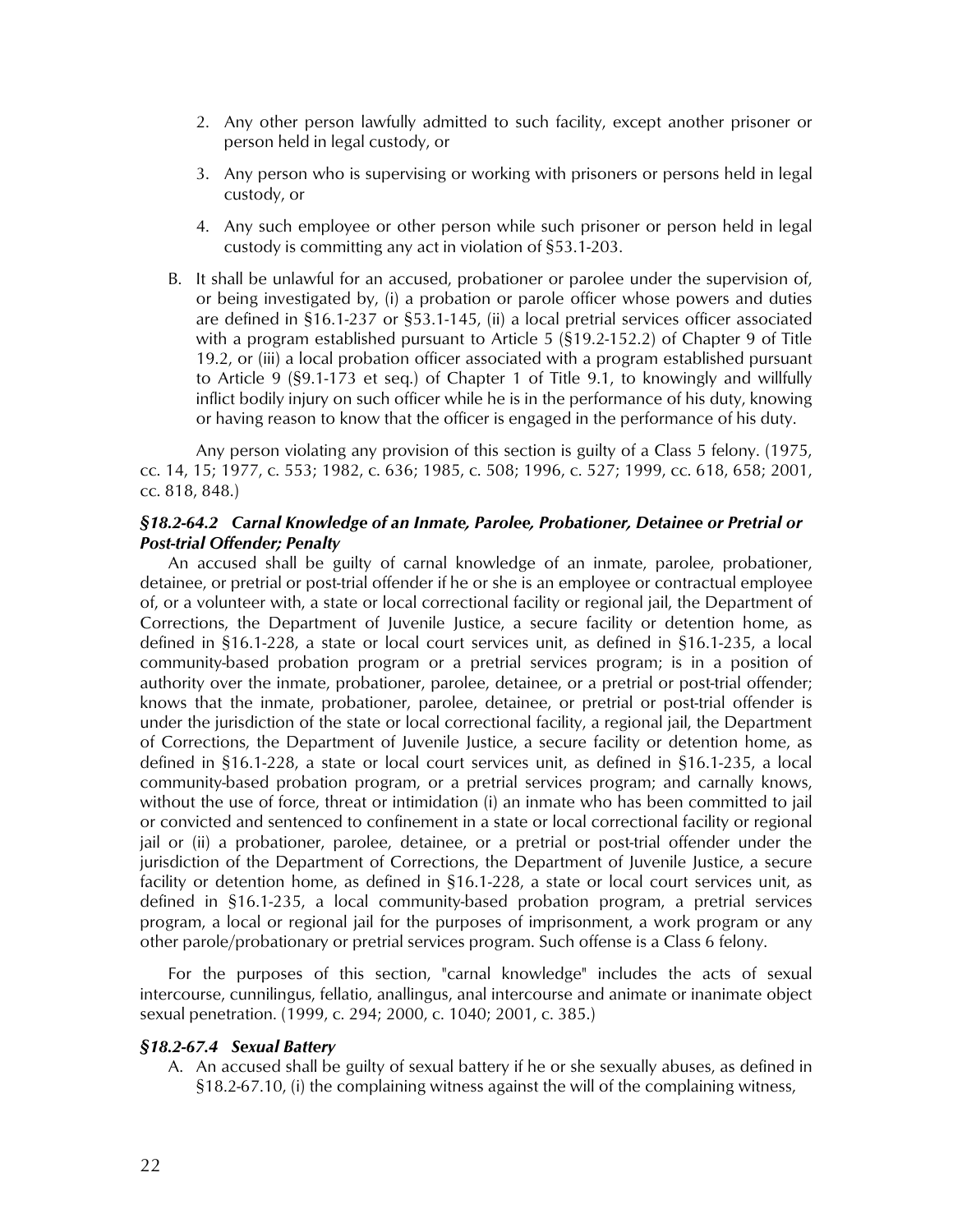by force, threat, intimidation or ruse, or through the use of the complaining witness's mental incapacity or physical helplessness, or (ii) an inmate who has been committed to jail or convicted and sentenced to confinement in a state or local correctional facility or regional jail, and the accused is an employee or contractual employee of, or a volunteer with, the state or local correctional facility or regional jail; is in a position of authority over the inmate; and knows that the inmate is under the jurisdiction of the state or local correctional facility or regional jail, or (iii) a probationer, parolee, or a pretrial or post-trial offender under the jurisdiction of the Department of Corrections, a local community-based probation program, a pretrial services program, a local or regional jail for the purposes of imprisonment, a work program or any other parole/probationary or pretrial services program and the accused is an employee or contractual employee of, or a volunteer with, the Department of Corrections, a local community-based probation program, a pretrial services program or a local or regional jail; is in a position of authority over an offender; and knows that the offender is under the jurisdiction of the Department of Corrections, a local community-based probation program, a pretrial services program or a local or regional jail.

B. Sexual battery is a Class 1 misdemeanor. (1981, c. 397; 1997, c. 643; 1999, c. 294; 2000, cc. 832, 1040.)

## *§19.2-3.1 Personal Appearance by Two-Way Electronic Video and Audio Communication; Standards*

- A. Where an appearance is required or permitted before a magistrate, intake officer or, prior to trial, before a judge, the appearance may be by (i) personal appearance before the magistrate, intake officer or judge or (ii) use of two-way electronic video and audio communication. If two-way electronic video and audio communication is used, a magistrate, intake officer or judge may exercise all powers conferred by law and all communications and proceedings shall be conducted in the same manner as if the appearance were in person, and any documents filed may be transmitted by electronically transmitted facsimile process. The facsimile may be served or executed by the officer or person to whom sent, and returned in the same manner, and with the same force, effect, authority, and liability as an original document. All signatures thereon shall be treated as original signatures.
- B. Any two-way electronic video and audio communication system used for an appearance shall meet the following standards:
	- 1. The persons communicating must simultaneously see and speak to one another;
	- 2. The signal transmission must be live, real time;
	- 3. The signal transmission must be secure from interception through lawful means by anyone other than the persons communicating; and
	- 4. Any other specifications as may be promulgated by the Chief Justice of the Supreme Court. (1991, c. 41; 1996, cc. 755, 914.)

#### *§19.2-157 Duty of Court When Accused Appears Without Counsel*

Except as may otherwise be provided in §§16.1-266 through 16.1-268, whenever a person charged with a criminal offense the penalty for which may be death or confinement in the state correctional facility or jail, including charges for revocation of suspension of imposition or execution of sentence or probation, appears before any court without being represented by counsel, the court shall inform him of his right to counsel. The accused shall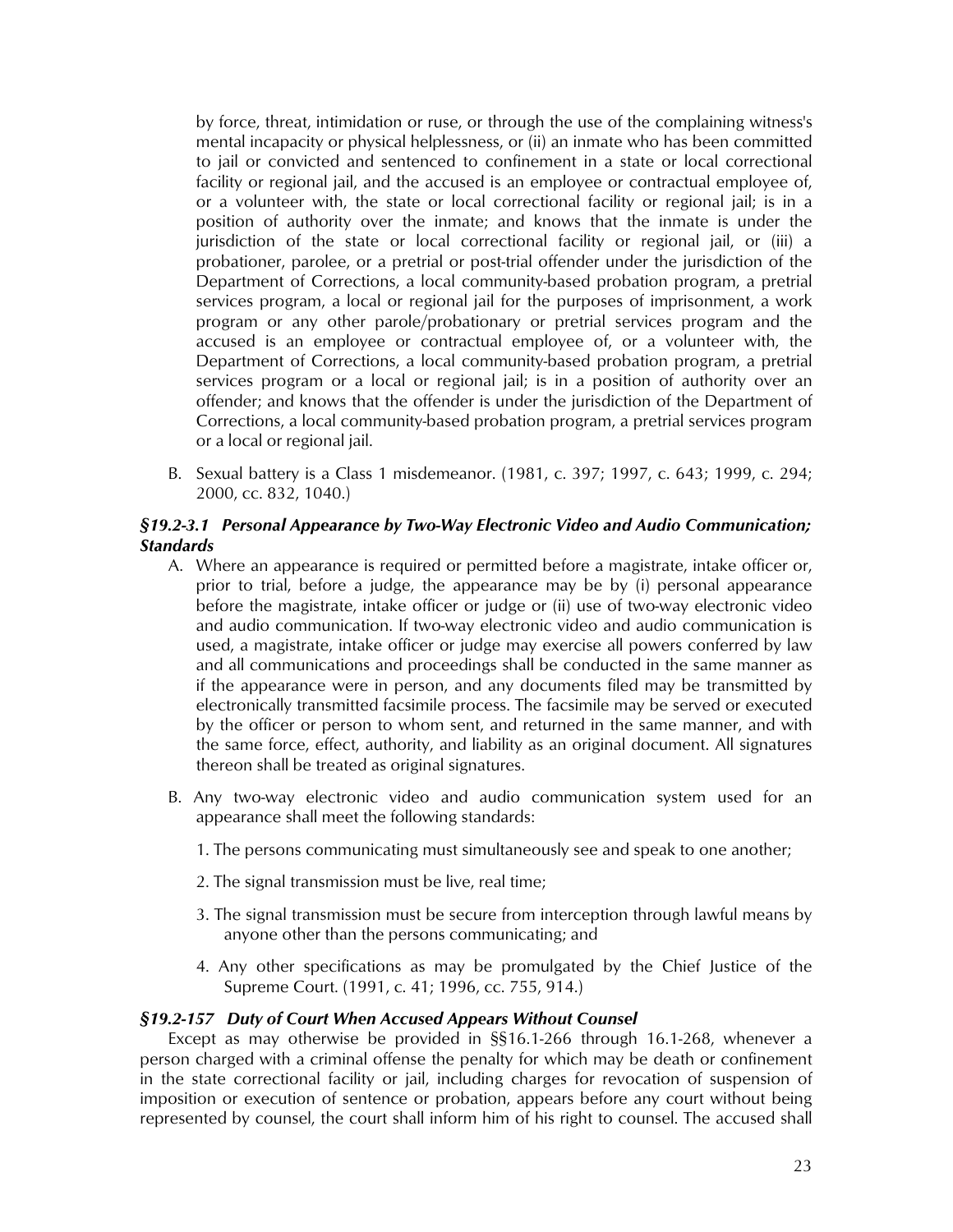be allowed a reasonable opportunity to employ counsel or, if appropriate, the statement of indigence provided for in §19.2-159 may be executed. (Code 1950, §§19.1-241.1, 19.1- 241.7; 1964, c. 657; 1966, c. 460; 1973, c. 316; 1975, c. 495; 1978, c. 362.)

## *§19.2-158 When Person Not Free on Bail Shall be Informed of Right to Counsel and Amount of Bail*

Every person charged with an offense described in §19.2-157, who is not free on bail or otherwise, shall be brought before the judge of a court not of record, unless the circuit court issues process commanding the presence of the person, in which case the person shall be brought before the circuit court, on the first day on which such court sits after the person is charged, at which time the judge shall inform the accused of the amount of his bail and his right to counsel. The court shall also hear and consider motions by the person or Commonwealth relating to bail or conditions of release pursuant to Article 1 (§19.2-119 et seq.) of Chapter 9 of this title. If the court not of record sits on a day prior to the scheduled sitting of the court which issued process, the person shall be brought before the court not of record.

No hearing on the charges against the accused shall be had until the foregoing conditions have been complied with, and the accused shall be allowed a reasonable opportunity to employ counsel of his own choice, or, if appropriate, the statement of indigence provided for in §19.2-159 may be executed. (Code 1950, §§19.1-241.2, 19.1- 241.8; 1964, c. 657; 1966, c. 460; 1973, c. 316; 1975, c. 495; 1998, c. 773; 1999, cc. 829, 846.)

## *§19.2-159 Determination of Indigency; Guidelines; Statement of Indigence; Appointment of Counsel*

If the accused shall claim that he is indigent, and the charge against him is a criminal offense which may be punishable by death or confinement in the state correctional facility or jail, subject to the provisions of §19.2-160, the court shall determine from oral examination of the accused or other competent evidence whether or not the accused is indigent within the contemplation of law pursuant to the guidelines set forth in this section.

In making its finding, the court shall determine whether or not the accused is a current recipient of a state or federally funded public assistance program for the indigent. If the accused is a current recipient of such a program and does not waive his right to counsel or retain counsel on his own behalf, he shall be presumed eligible for the appointment of counsel. This presumption shall be rebuttable where the court finds that a more thorough examination of the financial resources of the defendant is necessary. If the accused shall claim to be indigent and is not presumptively eligible under the provisions of this section, then a thorough examination of the financial resources of the accused shall be made with consideration given to the following:

- 1. The net income of the accused, which shall include his total salary and wages minus deductions required by law. The court also shall take into account income and amenities from other sources including but not limited to social security funds, union funds, veteran's benefits, other regular support from an absent family member, public or private employee pensions, dividends, interests, rents, estates, trusts, or gifts.
- 2. All assets of the accused which are convertible into cash within a reasonable period of time without causing substantial hardship or jeopardizing the ability of the accused to maintain home and employment. Assets shall include all cash on hand as well as in checking and savings accounts, stocks, bonds, certificates of deposit, and tax refunds. All personal property owned by the accused which is readily convertible into cash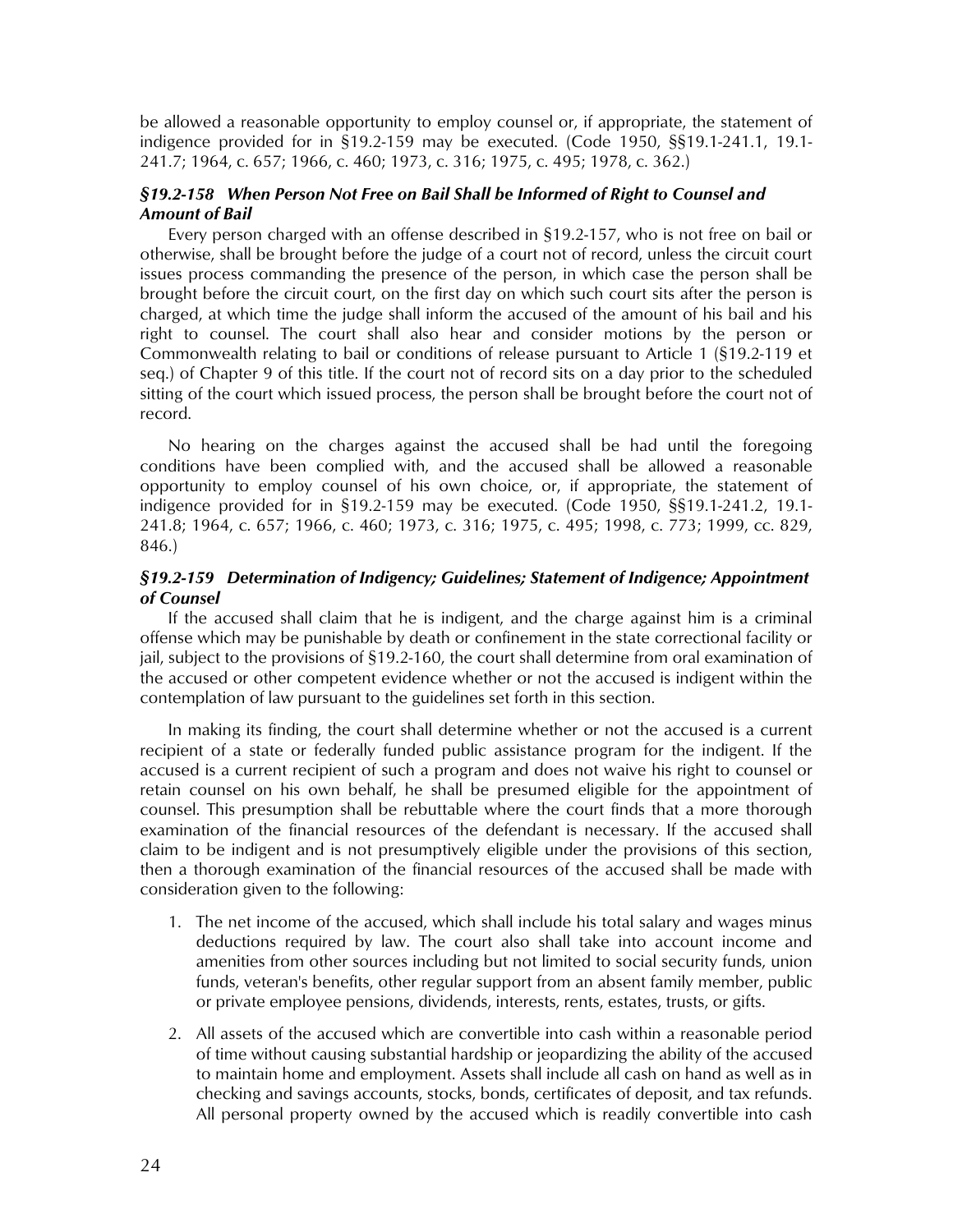shall be considered, except property exempt from attachment. Any real estate owned by the accused shall be considered in terms of the amounts which could be raised by a loan on the property. For purposes of eligibility determination, the income, assets, and expenses of the spouse, if any, who is a member of the accused's household, shall be considered, unless the spouse was the victim of the offense or offenses allegedly committed by the accused.

3. Any exceptional expenses of the accused and his family which would, in all probability, prohibit him from being able to secure private counsel. Such items shall include but not be limited to costs for medical care, family support obligations, and child care payments.

The available funds of the accused shall be calculated as the sum of his total income and assets less the exceptional expenses as provided in paragraph 3 above. If the accused does not waive his right to counsel or retain counsel on his own behalf, counsel shall be appointed for the accused if his available funds are equal to or below 125 percent of the federal poverty income guidelines prescribed for the size of the household of the accused by the federal Department of Health and Human Services. The Supreme Court of Virginia shall be responsible for distributing to all courts the annual updates of the federal poverty income guidelines made by the Department.

If the available funds of the accused exceed 125 percent of the federal poverty income guidelines and the accused fails to employ counsel and does not waive his right to counsel, the court may, in exceptional circumstances, and where the ends of justice so require, appoint an attorney to represent the accused. However, in making such appointments, the court shall state in writing its reasons for so doing. The written statement by the court shall be included in the permanent record of the case.

If the court determines that the accused is indigent as contemplated by law pursuant to the guidelines set forth in this section, the court shall provide the accused with a statement which shall contain the following:

"I have been advised this  $\dots$  day of  $\dots$   $\dots$  ..., 20 ..., by the (name of court) court of my right to representation by counsel in the trial of the charge pending against me; I certify that I am without means to employ counsel and I hereby request the court to appoint counsel for me."

#### *(signature of accused)*

The executed statements by the accused and the order of appointment of counsel shall be filed with and become a part of the record of such proceeding.

All other instances in which the appointment of counsel is required for an indigent shall be made in accordance with the guidelines prescribed in this section.

The court shall also require the accused to complete a written financial statement to support the claim of indigency and to permit the court to determine whether or not the accused is indigent within the contemplation of law. The accused shall execute the said statements under oath, and the said court shall appoint competent counsel to represent the accused in the proceeding against him, including an appeal, if any, until relieved or replaced by other counsel.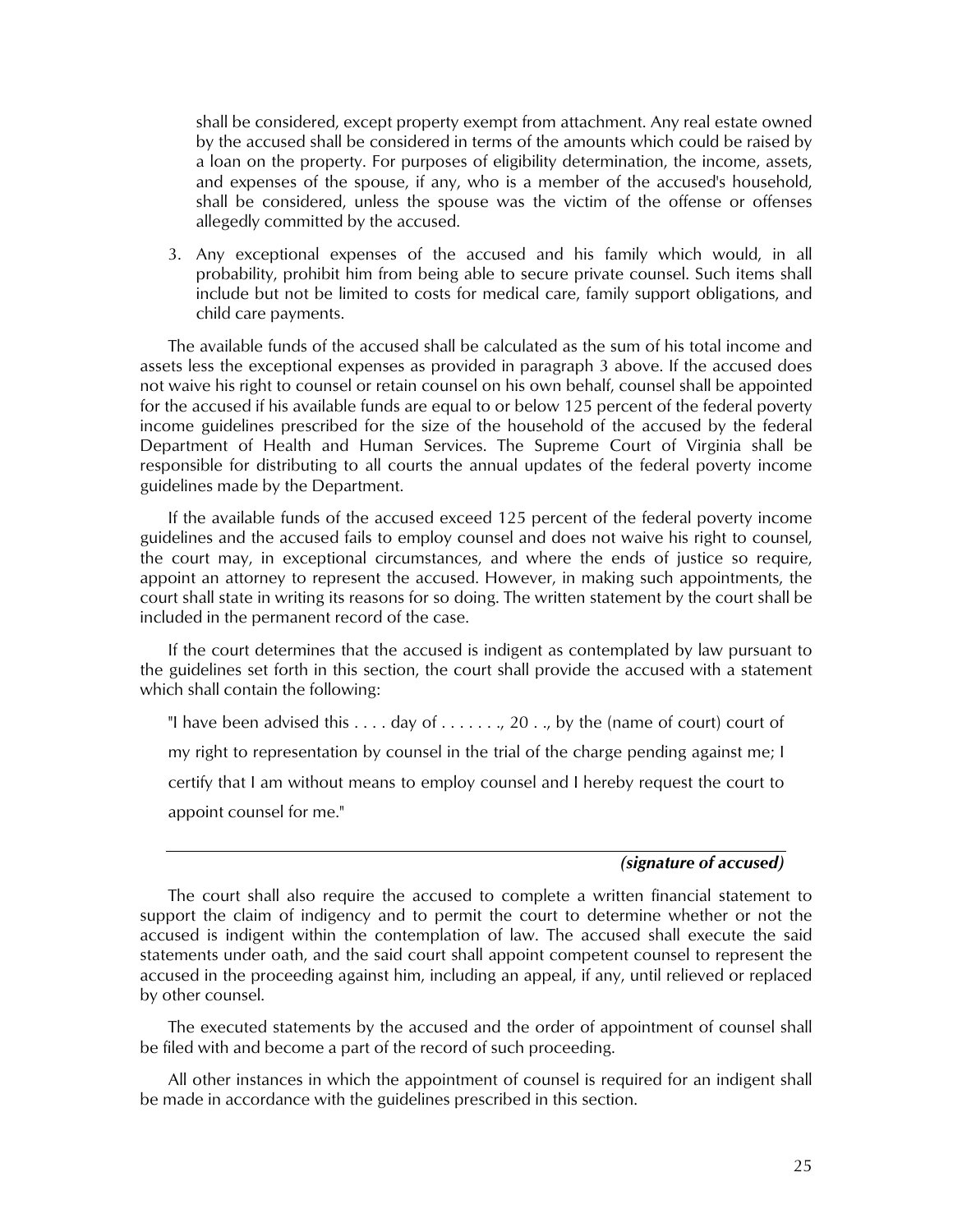Except in jurisdictions having a public defender, counsel appointed by the court for representation of the accused shall be selected by a fair system of rotation among members of the bar practicing before the court whose names are on the list maintained by the Indigent Defense Commission pursuant to §19.2-163.01. (Code 1950, §19.1-241.3; 1964, c. 657; 1966, c. 460; 1975, c. 495; 1976, c. 553; 1978, c. 720; 1984, c. 709; 2004, cc. 884, 921.)

## *§19.2-125 Release Pending Appeal From Conviction in Court Not of Record*

A person who has been convicted of an offense in a district court and who has noted an appeal shall be given credit for any bond that he may have posted in the court from which he appeals and shall be treated in accordance with the provisions of this article. (Code 1950, §19.1-109.4; 1973, c. 485; 1975, c. 495; 1978, c. 755; 1999, cc. 829, 846.)

#### *§19.2-128 Penalties for Failure to Appear*

- A. Whoever, having been released pursuant to this chapter or §19.2-319 or on a summons pursuant to §19.2-73 or §19.2-74, willfully fails to appear before any court or judicial officer as required, shall, after notice to all interested parties, incur a forfeiture of any security which may have been given or pledged for his release, unless one of the parties can show good cause for excusing the absence, or unless the court, in its sound discretion, shall determine that neither the interests of justice nor the power of the court to conduct orderly proceedings will be served by such forfeiture.
- B. Any person (i) charged with a felony offense or (ii) convicted of a felony offense and execution of sentence is suspended pursuant to §19.2-319 who willfully fails to appear before any court as required shall be guilty of a Class 6 felony.
- C. Any person (i) charged with a misdemeanor offense or (ii) convicted of a misdemeanor offense and execution of sentence is suspended pursuant to §19.2-319 who willfully fails to appear before any court as required shall be guilty of a Class 1 misdemeanor. (Code 1950, §19.1-109.7; 1973, c. 485; 1975, c. 495; 1981, c. 382; 1982, c. 271; 1999, c. 821.)

#### *§19.2-129 Power of Court to Punish For Contempt*

Nothing in this chapter shall interfere with or prevent the exercise by any court of the Commonwealth of its power to punish for contempt, except that a person shall not be sentenced for contempt and under the provisions of §19.2-128 for the same absence. (Code 1950, §19.1-109.8; 1973, c. 485; 1975, c. 495.)

## *§19.2-135 Commitment for Trial; Recognizance; Notice to Attorney for Commonwealth; Remand On Violation of Condition*

When a judicial officer considers that there is sufficient cause for charging the accused or juvenile taken into custody pursuant to §16.1-246 with a felony, unless it be a case wherein it is otherwise specially provided, the commitment shall be for trial or hearing. Any recognizance taken of the accused or juvenile shall be upon the following conditions: (1) that he appear to answer for the offense with which he is charged before the court or judge before whom the case will be tried at such time as may be stated in the recognizance and at any time or times to which the proceedings may be continued and before any court or judge thereafter in which proceedings on the charge are held; (2) that he shall not depart from the Commonwealth unless the judicial officer taking recognizance or a court in a subsequent proceeding specifically waives such requirement; and (3) that he shall keep the peace and be of good behavior until the case is finally disposed of. Every such recognizance shall also include a waiver such as is required by §49-12 in relation to the bonds therein mentioned and though such waiver be not expressed in the recognizance it shall be deemed to be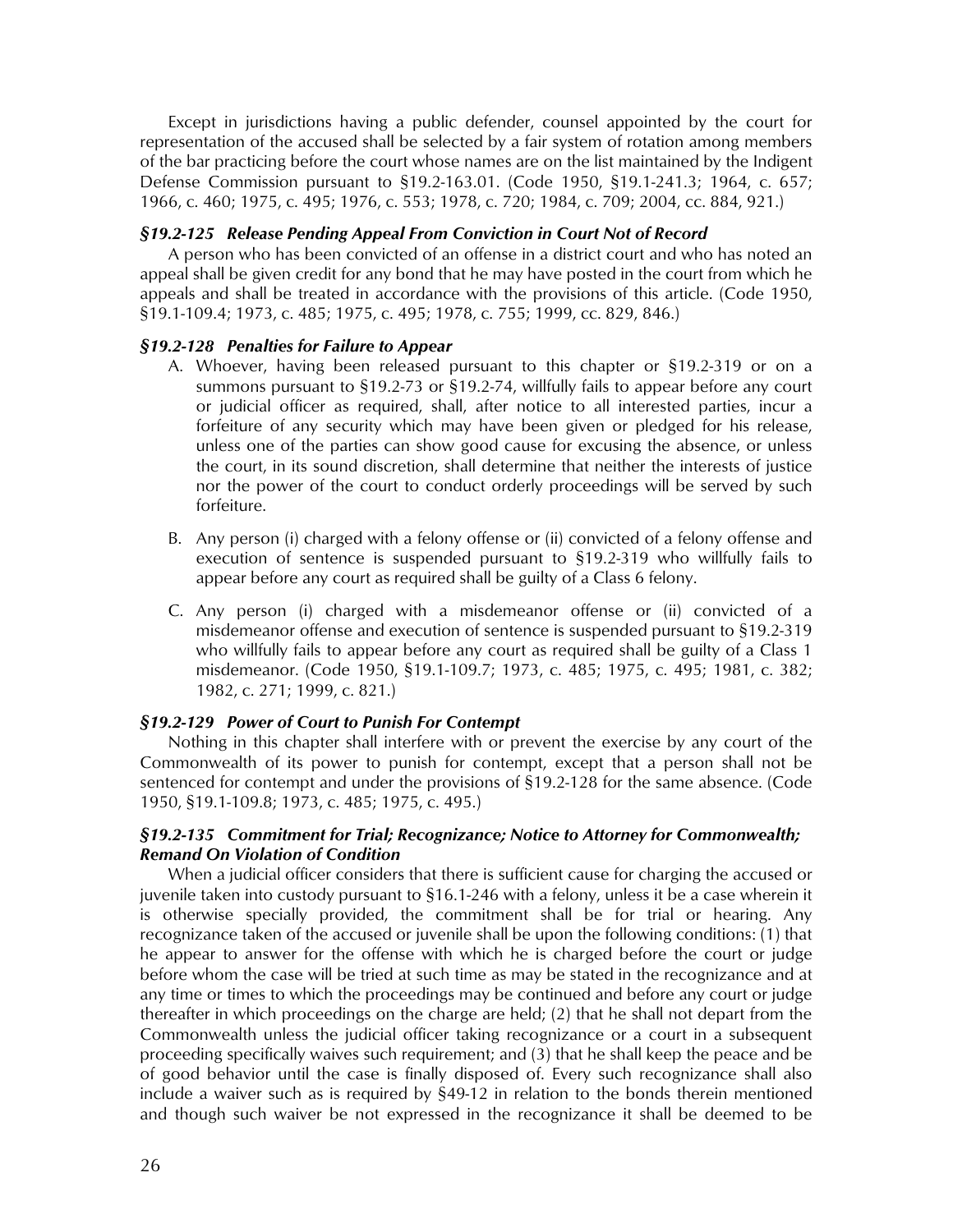included therein in like manner and with the same effect as if it was so expressed. The judge shall return to the clerk of the court wherein the accused or juvenile is to be tried, or the case be heard as soon as may be, a certificate of the nature of the offense, showing whether the accused or juvenile was committed to jail or recognized for his appearance; and the clerk, as soon as may be, shall inform the attorney for the Commonwealth of such certificate.

The court may, in its discretion, in the event of a violation of any condition of a recognizance taken pursuant to this section, remand the principal to jail until the case is finally disposed of, and if the principal is remanded to jail, the surety is discharged from liability.

When a recognizance is taken of a witness in a case against an accused or juvenile, the condition thereof shall be that he appear to give evidence in such case and that he shall not depart from the Commonwealth without the leave of such court or judge. (Code 1950, §§19.1-125, 19.1-128, 19.1-133; 1960, c. 366; 1968, c. 639; 1975, c. 495; 1977, c. 287; 1978, c. 755; 1979, c. 735; 1988, c. 688; 1992, c. 576.)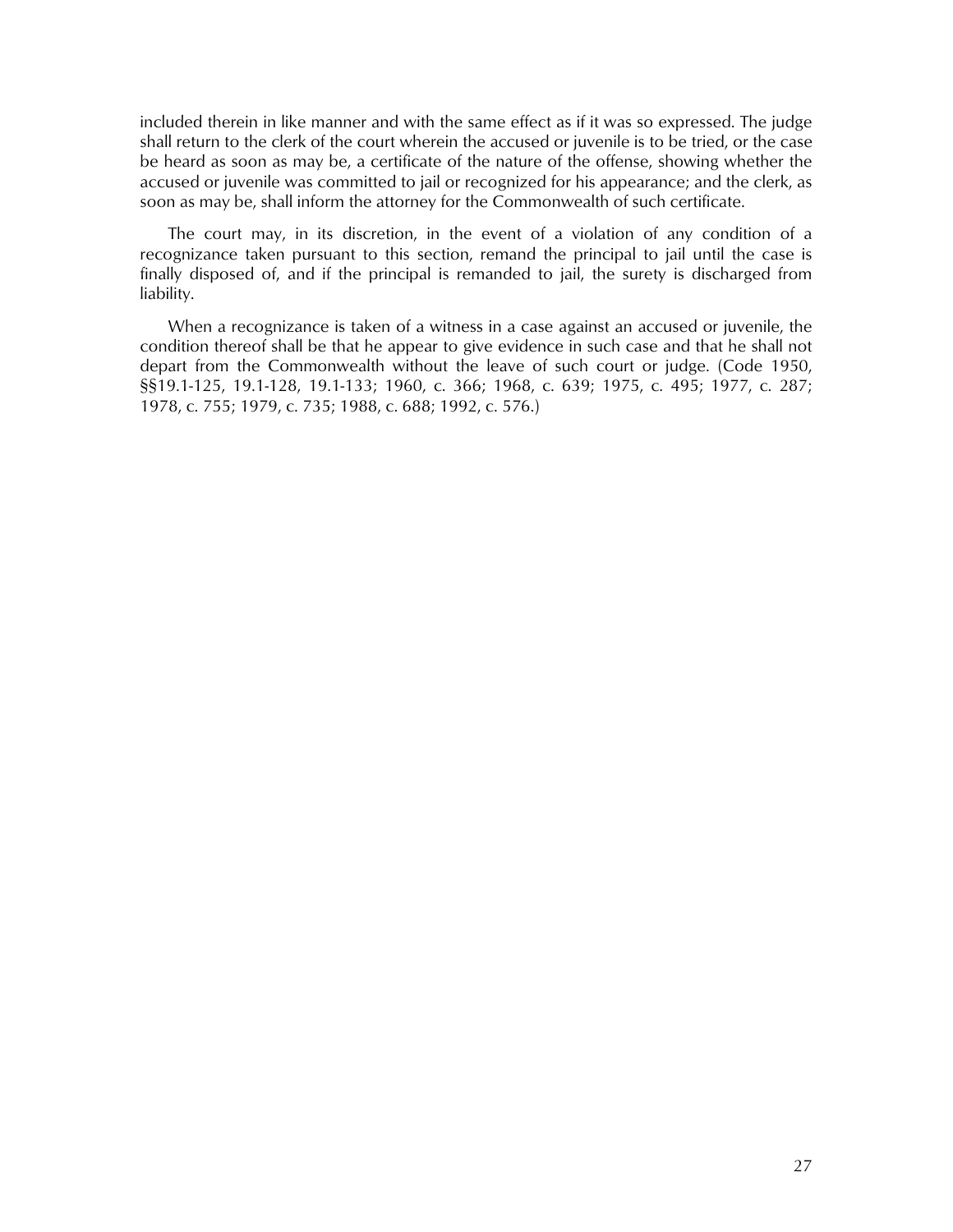## **DEPARTMENT OF CRIMINAL JUSTICE SERVICES GUIDELINES, STANDARDS & POLICIES**

## **Minimum Standards For Local Community Corrections and Pretrial Services (2004)**

#### *PART I General Provisions*

§1.1 Definitions

The following words and terms, when used in this regulation, shall have the following meaning unless the context clearly indicates otherwise:

"Administrative and fiscal agent" means the county or city government responsible for agencies, or for contracting for services, as authorized in Article 5 (§19.2-152.2 et seq.) of Chapter 9 of Title 19.2 and Article 9 (§9.1-173 et seq.) of Chapter 1 of Title 9.1 of the Code of Virginia for a single jurisdiction or in the behalf of a combination of cities and counties.

"Agency" or agencies means any program, or service organization operating as part of the local government or on behalf of local government for the provision of defendant and offender supervision under the authority of Article 5 (§19.2-152.2 et seq.) of Chapter 9 of Title 19.2 or Article 9 (§9.1-173 et seq.) of Chapter 1 of Title 9.1 of the Code of Virginia.

"Bail" means the pretrial release of a person from confinement upon those terms and conditions specified by order of a judicial officer (Reference §19.2-119 of the Code of Virginia.)

"Basic Skills" means the mandatory weeklong training given to new professional employees covering those topics deemed essential to equip them with the knowledge to perform the duties of their position.

"Board" or "boards" means the Community Criminal Justice Board (CCJB) of the locality or combination of localities established in accordance with Article 9 (§9.1-178) of Chapter 1 of Title 9.1 of the Code of Virginia.

"Bond" means the posting by a person or his surety of a written promise to pay a specific sum, secured or unsecured, ordered by an appropriate judicial officer as a condition of bail to assure performance of the terms and conditions contained in the recognizance. (Reference §19.2-119 of the Code of Virginia.)

"Capias" means an order issued by a judicial officer the court requiring the arrest of the person to ensure their appearance before the court in answer to a violation.

"Case" means a defendant or an offender entered into the PTCC case management information system established by the Department.

"Chief Executive Officer" means the County Administrator, County Executive, City Manager or designated Assistant responsible for public safety issues of the administrative and fiscal agent.

"Citizen Complaint" means a serious objection regarding agency operations or staff conduct.

"Collateral Contact" means verification, as determined by program staff, of a defendant or offender's participation in services not provided by the Local Community-based Probation and Pretrial programs. These services may include, but are not limited to, alcohol and drug testing, substance abuse education, counseling and treatment, other counseling, community service work sites, and educational, family or employer contacts.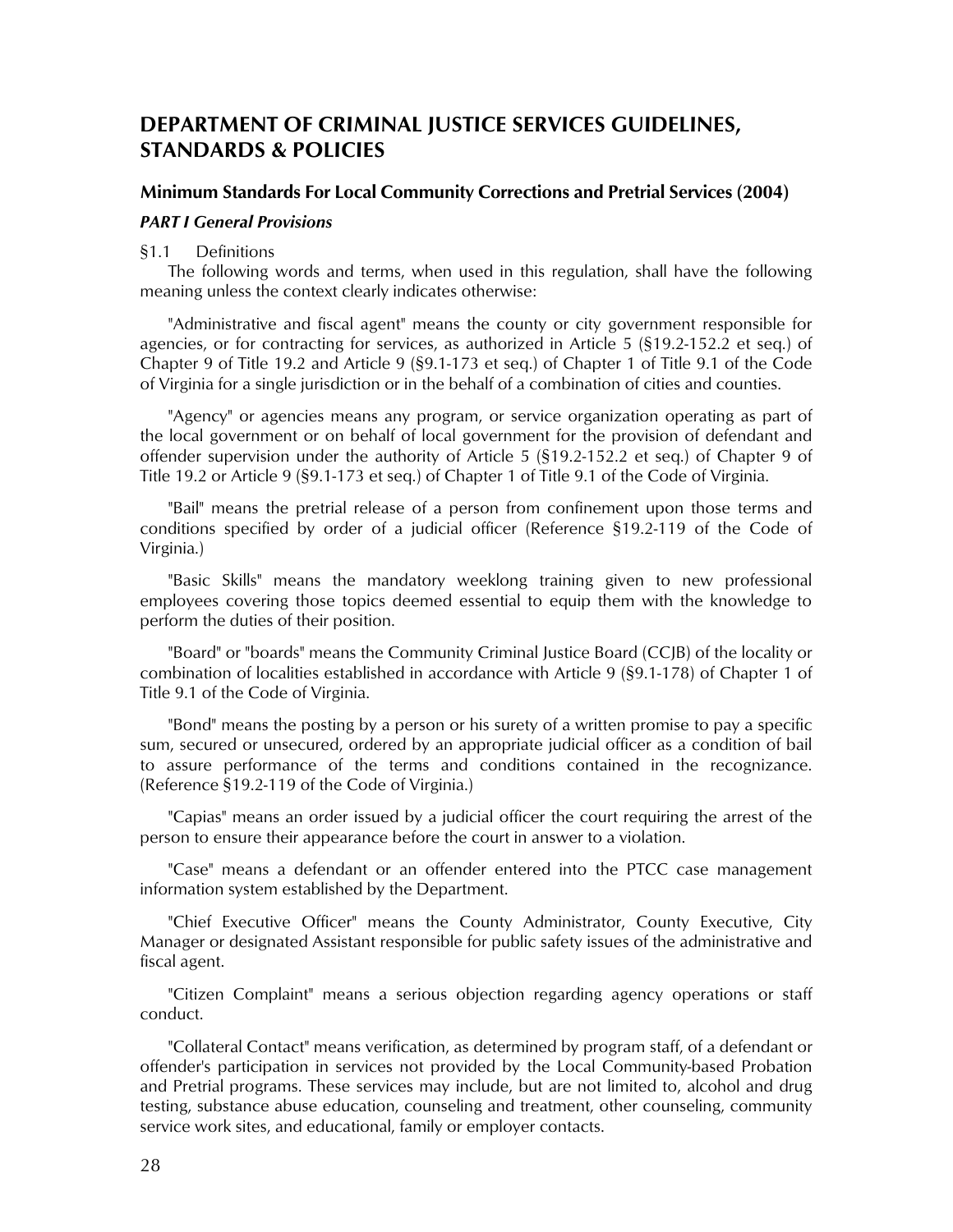"Community Service Work" means unpaid work done for public and private non-profit agencies performed by offenders as directed by the court. The imposition of community service may be those hours calculated in lieu of fines or court costs, a condition of supervision, or as a punitive or intermediate sanction.

"Condition of Bail" means any requirement or requirements included on the recognizance or set by any judicial officer with which a defendant agrees following release on bail that to assures a defendant's appearance in court and good behavior.

"Condition of Supervision" means a rule and/or a regulation imposed by a judicial officer, local probation officer and/or pretrial officer that an offender or defendant must follow while on local probation or pretrial.

"Contractor" means an individual or organization agreeing, in writing, to provide direct offender or defendant supervision.

"Convicted" indicates a court action where there has either been an accepted plea or a finding of guilt.

"Costs" means a fixed fee assessed by the court after a finding of guilt or a deferred judgment.

"Criminal History Record Check" means an inquiry to VCIN, CAIS, NCIC, DMV and other similar databases on each defendant/offender investigated and/or supervised by the agency.

"Curfew" means a judicially ordered condition of supervision, which allows a defendant/offender to be out of the home only for specified periods of time.

"Custody" means that a person is under the care or control and under the supervision of, a pretrial services officer.

 "Defendant" means an individual charged with a criminal offense or against whom a legal action is brought and is being investigated.

"Deferred Judgment" is a case in which the court, without entering a judgment of guilt and with the consent of the accused, defers further proceedings and places the individual on probation (Reference authority in §19.2-303.2 of the Code of Virginia).

"Department" means the Department of Criminal Justice Services.

"Direct Placement" means a placement into pre- or post-trial supervision by a judicial officer without program investigation made prior to that placement.

"Electronic Monitoring" means the process of using electronic equipment to verify that a defendant or offender is at a pre-specified, fixed location.

"Fee" (see Intervention Fees)

"Felony" means an offense which, if convicted, can result in a period of incarceration in prison, a fine of up to \$100,000 (unless otherwise specified in the Code), either or both, or death.

"Fine" means a monetary penalty within a range set by statute, and imposed on a person who has been found guilty of a crime.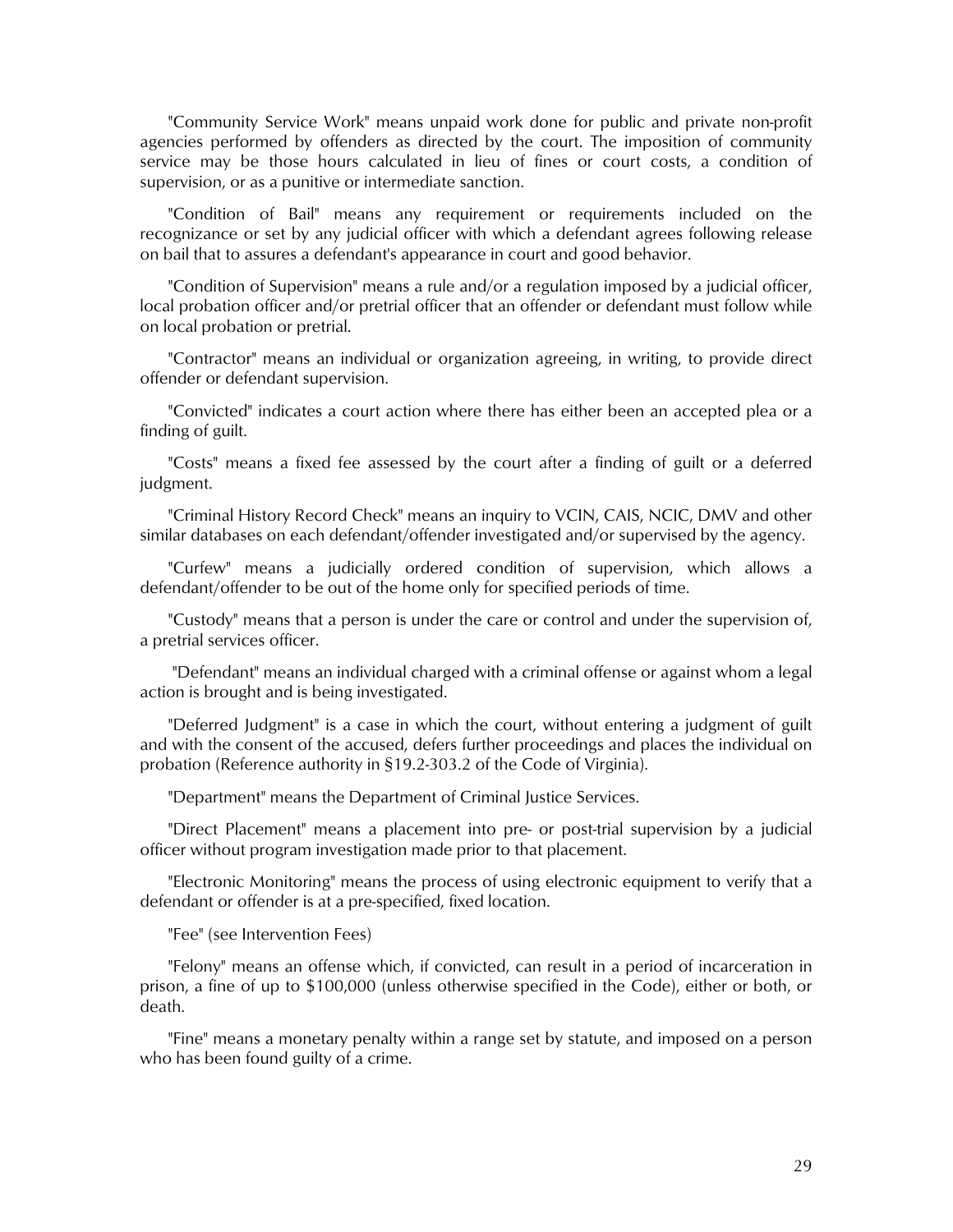"Freedom of Information Act or FOIA" is the primary state law governing citizens access to records of public entities (including criminal justice agencies) and their meetings. (Reference 2.2-3706, Subsection F.8 of the Code of Virginia). Local program records are exempted from public disclosures.

"Home incarceration" means a judicially or administratively imposed condition requiring a defendant or an offender to remain at home for all or some portion of the day with approved absences for work, treatment, counseling, education, or medical appointments.

"Inservice Training" means professional training which is related to one's job duties that a program employee must have after the first year of employment.

"Intake" means the processing of defendants or offenders following placement, the entry of minimum, mandatory information into PTCC and assessment of defendant/offender needs through a face-to-face interview and other means.

"Intermediate Sanctions" means any punitive measure taken to encourage offender compliance with supervision requirements.

"Intervention Fees" means the cost of certain intervention and supervision services charged to an offender. (Reference §9.1-182)

"Interview" means a formal face-to-face procedure for gathering background information from a defendant or offender for the purpose of assessing suitability or risk.

"Investigation for pretrial services" means a formal procedure which includes the preparation of a court report summarizing the verified results of an interview, the defendant's family and community ties, financial resources, residence, history of employment, history of or current abuse of alcohol or controlled substances, and criminal history including the record of convictions from VCIN/NCIC, DMV AND CAIS and the completion of a Virginia Pretrial Risk Assessment Instrument (VPRAI).

"Judicial Officer" means magistrates within their own jurisdictions, district and circuit court judges, clerks or deputy clerks of district and circuit courts within their respective cities and counties, judges of the Court of Appeals, and justices of the Supreme Court. (Reference Article 1 (§19.2-119) of Chapter 9 of Title 19.2 of the Code of Virginia.)

"Local Community-based Probation Agency" means any agency, program, or service organization operating as part of the local government or on behalf of local government for the provision of offender supervision under the authority of Article 9 of §9.1-173 et seq. of Chapter 1 of Title 9.1 of the Code of Virginia for a single jurisdiction or in the behalf of a combination of cities and counties.

"Locality" or "Localities" means any city or county government establishing, operating, or contracting for agencies under the authorization of Article 5 (§19.2-152.2 et seq.) of Chapter 9 of Title 19.2 and Article 9 (§9.1-173 et seq.) of Chapter 1 of Title 9.1 of the Code of Virginia either as a single jurisdiction or in combination with other cities or counties.

"Misdemeanor" means an offense which, if convicted, can result in a penalty not exceeding a sentence to incarceration of twelve months, a fine of up to \$2500 or both.

"Monitoring" means

1. Pretrial: A process of notifying, by phone or mail, defendants released on any summons or recognizance, of the first and future court appearances.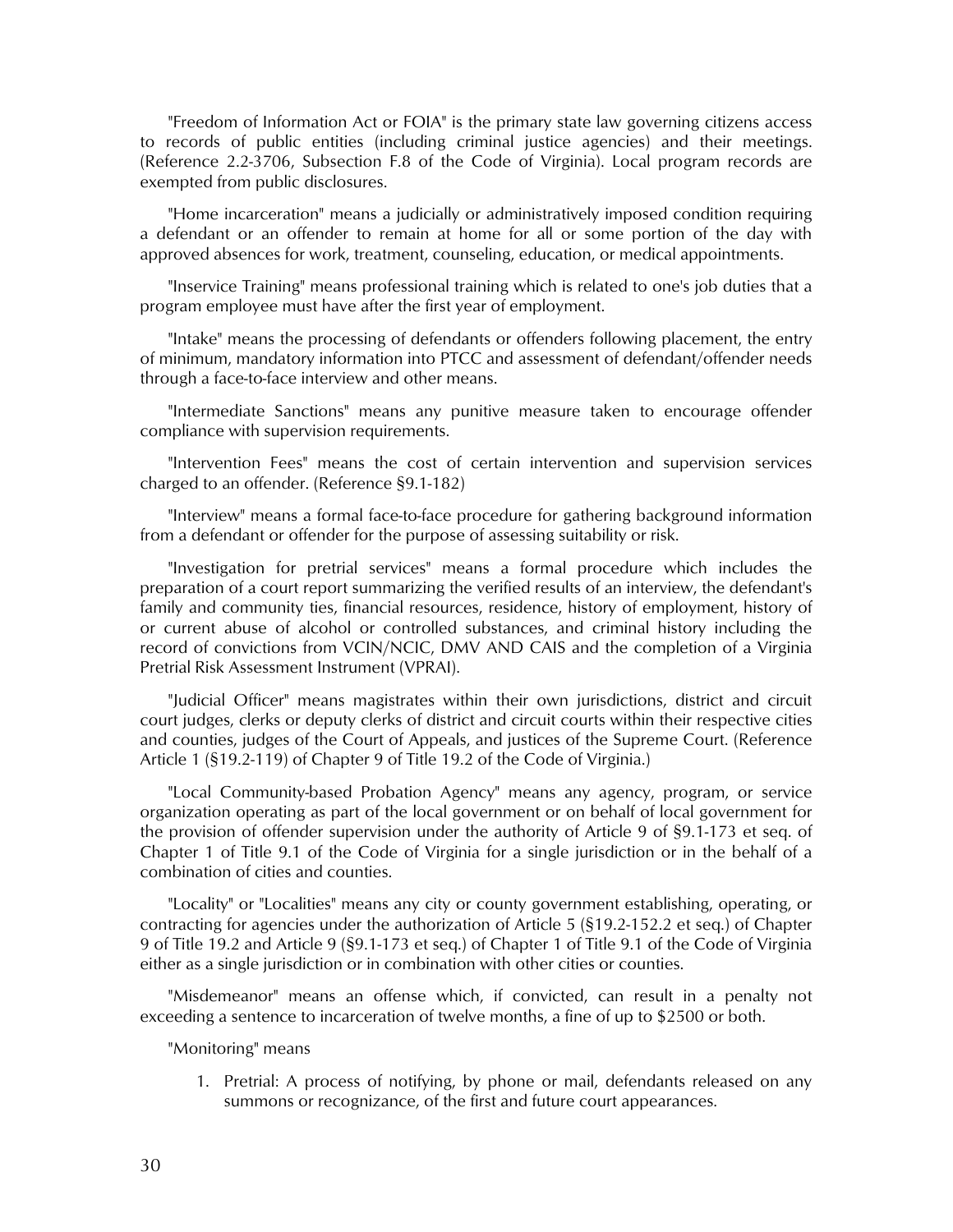2. Post-trial: Providing basic assistance to the court by tracking an offender's compliance with a court order. This is not the same as an appropriate supervision placement. Offenders in this status are not subject to standard supervision requirements.

"Non-Violent Felony" means any felony offense which is not one of the following: murder, manslaughter, kidnapping, sexual assault, malicious wounding, robbery, or any attempt to commit any of these crimes (Reference §19.2-297.1 of the Code of Virginia).

"Offender" means an individual who has been found guilty of violating a law or has received a deferred judgment.

"Placement" means an action by a judicial officer as a result of a bail determination or by court order requiring a defendant or an offender to be supervised by an agency for one or more offenses or charges. If confined, this requires an actual release from confinement.

"Placement Closure" means an action of a court, or judicial officer, which ends the requirement for continued supervision of a placement and results in a successful, unsuccessful, or other placement closure.

"Policy" means a statement or statements of guiding principles which should be followed in directing activities toward the attainment of objectives.

"Pretrial Services Agency" means any agency, program, or service organization operating as part of the local government for the provision of defendant supervision under the authority of Article 5 (§19.2-152.2 et seq.) of Chapter 9 of Title 19.2 of the Code of Virginia.

"Procedure" means detailed and sequential actions that must be executed to ensure that a policy is fully implemented. A procedure differs from a policy in that it directs action in a particular situation to perform a specific task within the guidelines of policy.

"PTCC" means the Pretrial and Community Corrections Case Management Information System developed under the auspices of the Department of Criminal Justice Services and which use is mandated for all local probation and pretrial service agencies.

"Receiving Agency" means the program that ultimately accepts the responsibility of supervising a local probation or pretrial case sent from another local probation or pretrial agency.

"Recognizance" means a signed commitment by a person to appear in court as directed and to adhere to any other terms ordered by an appropriate judicial officer as a condition of bail (Reference §19.2-119 of the Code of Virginia).

"Recommendation" means any term and condition of bail made by a pretrial services officer, for each defendant investigated, to a judicial officer to assure public safety, the safety of the person, appearance in court following release, and to address defendant needs.

"Restitution" means monetary reparation to the victim by the offender for damages or loss caused by the offense.

"Risk Assessment" - see VPRAI.

"Screening" is the process of determining the number of detained defendants available for pretrial investigation, awaiting an initial or subsequent bail hearing at first appearance.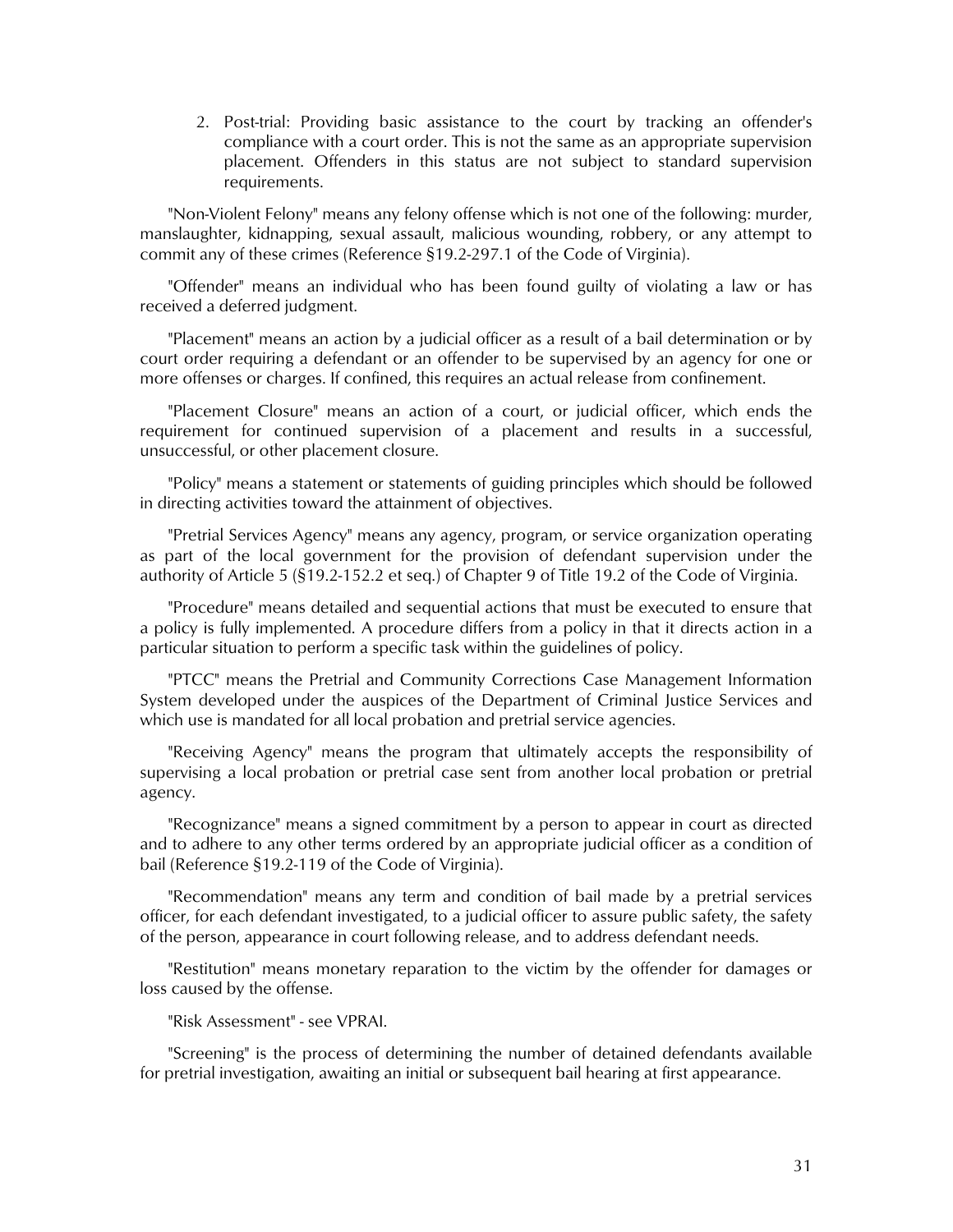"Sending Agency" means the program that begins the procedure for transfer of supervision to another local community corrections or pretrial agency.

"Sentenced" means an action by the court which includes an active sentence to incarceration, a suspended sentence, or probation.

"Serious incident" means any incident involving a defendant, offender, or staff member, directly or indirectly, in which there has been serious personal injury to the public (including the defendant, offender, or staff member), public safety endangered, or public concern is or may be expressed.

"Serious Incident Report" means an official record documenting a serious incident and sent to the appropriate authorities, including but not limited to, DCJS, referring courts, and applicable local government officials.

"Show Cause" means a summons to court for a person to appear on his own behalf to answer charges why the terms of bail or conditions of probation should not be revoked.

"Substance Abuse Assessment" means any extensive formal interview and assessment procedure utilizing any valid instrument that elicits the nature and severity of a person's substance use, abuse, dependency or addiction and related behaviors and which indicates whether education or treatment is necessary.

"Substance Abuse Screening" means a brief formal interview procedure using any valid instrument that elicits the probability of a substance abuse problem and that indicates when further assessment for substance abuse is necessary.

"Substance Abuse Testing" means any valid alcohol or drug testing procedure that determines the presence and/or percentage of alcohol or drugs in a person's system. Procedures include those for on-site testing and validation.

"Supervised Release" means a term of bail involving the release of a defendant to the custody and supervision of a pretrial services agency (Reference §19.2-123A)

"Supervision" means the formal procedure involving the active management of an offender's or defendant's compliance with the terms and conditions of his release.

"Supervision Fees" (See Intervention Fees)

"Term of Bail" means the condition(s) under which a defendant is released to bail.

"Termination of supervision" means an action of the agency when all placements associated with a defendant or an offender have been closed.

"Training" means an organized, planned, and evaluated activity designed to achieve specific learning objectives. Training may occur on site, at an academy or training center, at an institution of higher learning, through contract service, at professional meetings or through closely supervised on-the-job activities. Meetings of professional associations are considered training when there is clear evidence of the above elements.

"Transfer Case Monthly Progress Report" means the written report that must be sent from a receiving agency to the sending agency describing the verified progress during the entirety of the preceding month of an offender/defendant whose supervision has been transferred.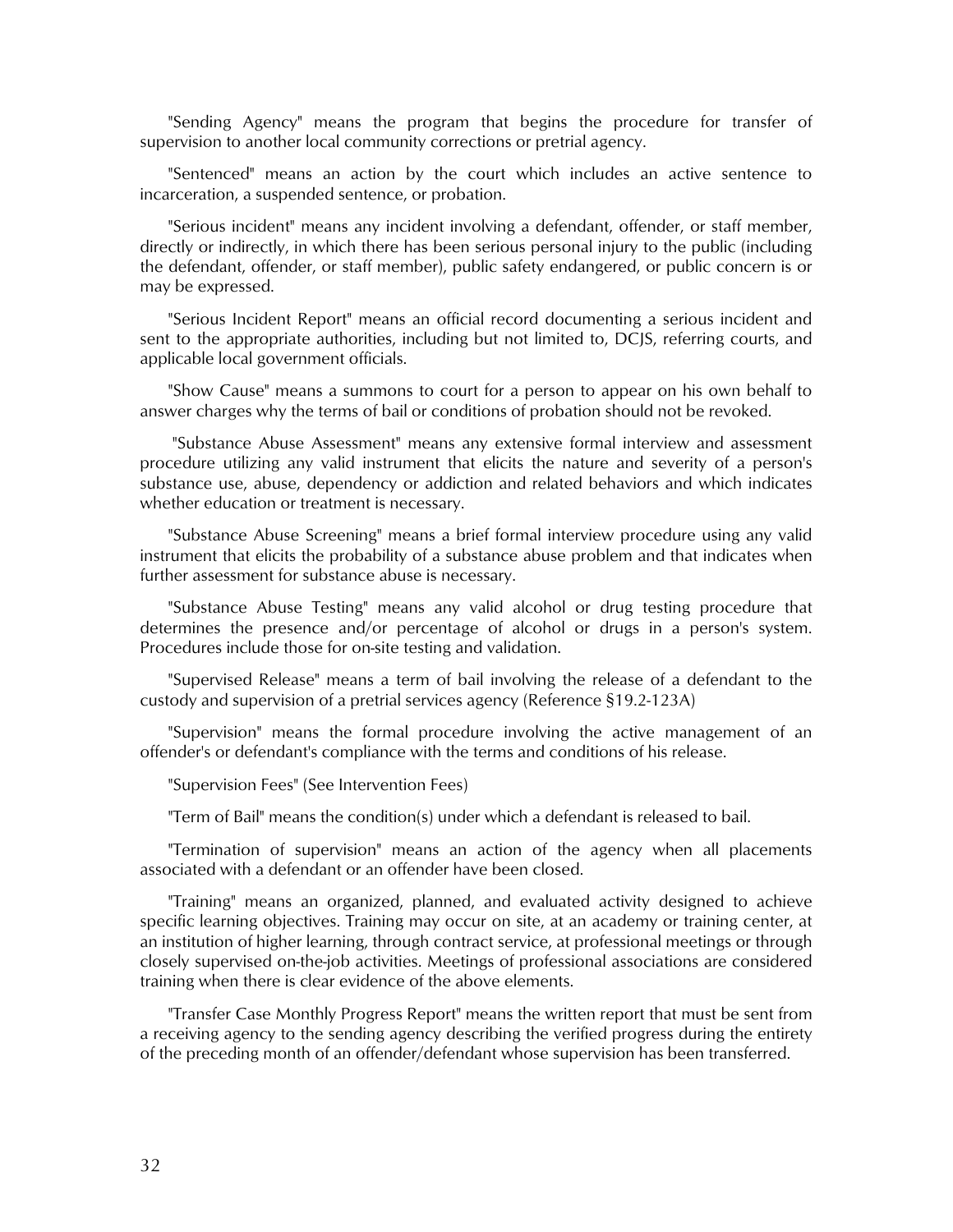"Transfer of Supervision" means a process by which an agency may transfer the responsibility of supervision of a defendant or offender to another Local Community-based Probation or Pretrial program after meeting certain criteria.

"Transfer Request Form" means the request made by a sending agency to a receiving agency when an offender's supervision is being transferred.

"VPRAI" means Virginia Pretrial Risk Assessment Instrument, which is the standardized objective instrument developed to assist pretrial services agencies in providing better information and services to judicial officers and for determining the level of, and facts contributing to, the defendant's risk for failure to appear or threat to public safety if released on bail pending trial.

"Warrant of Arrest" means an order requiring the placement of a person into the control of a law enforcement official or other agent who has the authority for arrest.

#### §1.2 Legal Authority

These regulations are established in accordance with Article 5 (§19.2-152.3) of Chapter 9 of Title 19.2 and Article 9 (§9.1-173 et seq.) of Chapter 1 of Title 9.1 of the Code of Virginia authorizing the Department of Criminal Justice Services to establish standards for the development, implementation, operation, and evaluation of programs and services authorized in Article 5 (§19.2-152.2 et seq.) of Chapter 9 of Title 19.2 and Article 9 (§9.1-173 et seq.) of Chapter 1 of Title 9.1 of the Code of Virginia.

## *PART II Administration of Agencies*

#### §2.1 Mission Statement

Each agency shall have a mission statement.

## §2.2 Table of Organization

Each agency shall maintain an organizational chart which clearly illustrates the relationship to the administrative and fiscal agent, localities other than the administrative and fiscal agent, and the agency's lines of authority.

#### §2.3 Fiscal Management

- A. Fiscal management shall be provided in accordance with Article 9 (§9.1-183) of Chapter 1 of Title 9.1 of the Code of Virginia.
- B. Each agency shall follow the procurement procedures established by the designated administrative and fiscal agent.
- C. All funds utilized for the purpose of providing defendant services as outlined in Article 5 (§19.2-152.2 et seq.) of Chapter 9 of Title 19.2 or offender services as outlined in Article §9.1-173 et seq. of Chapter 1 of Title 9.1 of the Code of Virginia shall be subject to audit in accordance with the Virginia Auditor of Public Accounts guidelines.

#### §2.4 Personnel Policies and Procedures

- A. Each agency shall follow the personnel policies and procedures established by the designated administrative and fiscal agent. Upon request of any employee, the agency head shall make available any of these manuals.
- B. Each agency shall develop and follow a procedure for conducting background checks on prospective employees which shall include, but not be limited to, a criminal history record check. A criminal history check includes, but is not limited to, obtaining information from the National Crime Information Center (NCIC), Virginia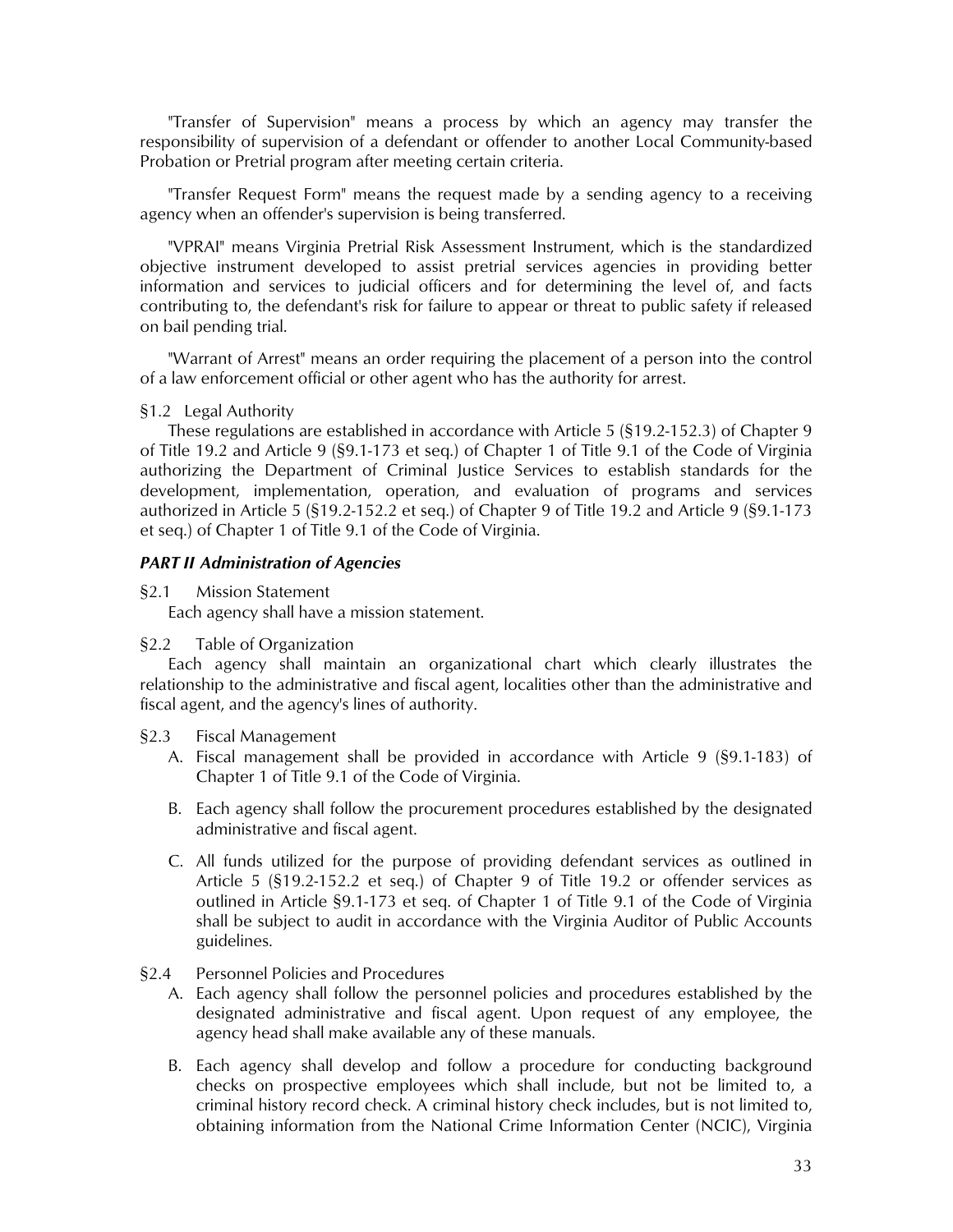Criminal Information Network (VCIN), and the Virginia Department of Motor Vehicles (DMV).

- C. Each agency shall develop a policy prohibiting any staff from accepting any gift or gratuity from an offender or defendant or engaging in any personal business transaction with an offender or defendant under supervision of the agency.
- D. Each agency that uses volunteers and interns shall develop and follow policies and procedures for their recruitment, screening, training, supervision, and termination.
- E. Each agency shall develop a policy regarding the carrying and use of firearms and chemical agents during the performance of official duties. Each agency authorizing the carrying and use of firearms or chemical agents shall ensure that staff successfully complete appropriate training covering the use, safety, care, and constraints of any allowable firearms and chemical agents.
- F. Each agency shall develop a procedure regarding the Oath of Office in accordance with guidelines published by the Department as authorized.
- §2.5 Standard Operating Procedures
	- A. Each agency shall develop and maintain written standard operating procedures for the conduct of business. These procedures shall, at a minimum, address and comply with all components of this regulation and any guidelines published by the Department for agencies established under the authority of Article 5 (§19.2-152.2 et seq.) of Chapter 9 of Title 19.2 or Article 9 (§9.1-173 et seq.) of Chapter 1 of Title 9.1 of the Code of Virginia and any applicable state and federal laws.
	- B. Standard operating procedures and substantive revisions shall be approved in writing by the chief executive officer of the administrative and fiscal agent and made available to agency staff, all board members, the local judiciary, and the department. For purposes of this regulation, substantive revisions are any modifications that result in a change in procedure.
	- C. Standard operating procedures shall be reviewed, at a minimum, annually by agency administrative staff. For purposes of this regulation, agency administrative staff means the individual(s) responsible for the oversight and daily operation of the agency.
- §2.6 Records Management
	- A. Each agency shall develop and follow a procedure that complies with guidelines published by the Department to maintain an individual record for each offender and defendant referred, investigated, or supervised.
	- B. Each agency shall develop and follow a procedure to collect records on each defendant and offender. At a minimum this shall include:
		- 1. Full name
		- 2. Alias
		- 3. Sex
		- 4. Race or national origin
		- 5. Date of birth
		- 6. Social Security Number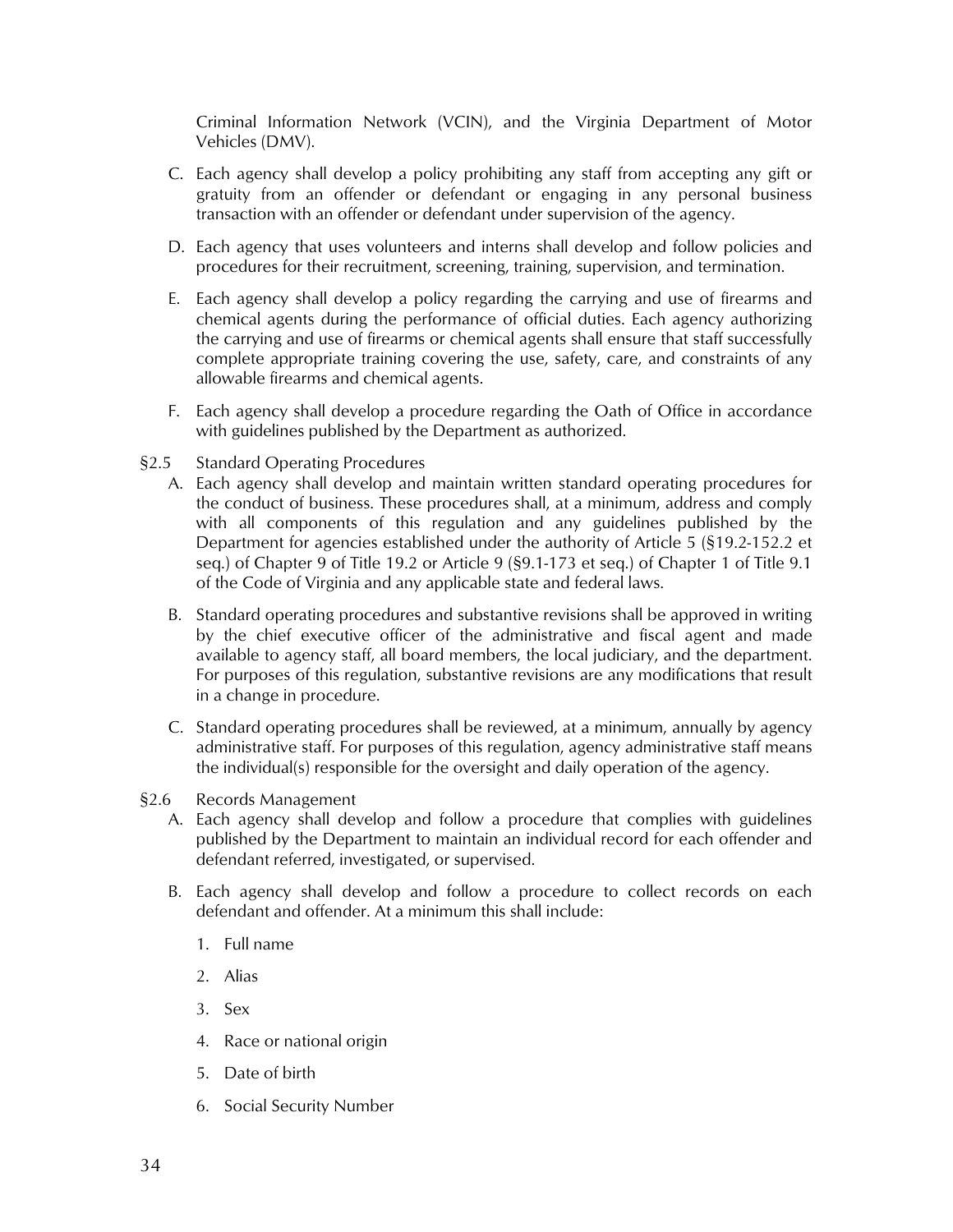- 7. Address, length of residence, and current living situation
- 8. Telephone number(s)
- 9. Marital and family status
- 10. Financial status
- 11. Employment, education, and other community activity
- 12. Mental health, substance abuse, and medical status and history
- 13. Instant offense, current charges, and known dispositions
- 14. Prior criminal record to include: any known offenses, charges; or dispositions; record of outstanding warrants, capiases, detainers, and holds; any known record of failures to appear and violations of community supervision; and any known record of flights to avoid prosecution, escapes from custody or confinement, and absconding from community supervision
- 15. For pretrial services agencies only, amounts and types of bonds imposed as conditions of bail
- 16. Victim relationship to defendant or offender
- 17. Referral documentation
- 18. Signed Conditions of release and supervision
- 19. Supervision and investigation activity
- 20. Signed authorization for release of information
- C. Each agency shall develop and follow a procedure to ensure the security, safeguarding, and confidentiality of defendant and offender records which shall at a minimum comply with Criminal History Record Use and Security (VAC20-120-10 through 120-160) and the requirements of §§9.1-133 B, 9.1-177.1, and 19.2-152.4:2 of the Code of Virginia.
- D. Each agency shall comply with current records retention and disposal schedules as established by the Library of Virginia, Archives and Records Division.
- E. Each agency shall fully utilize the PTCC case management software provided by the Department. Full implementation is defined by the guidelines published by the Department.
- F. Each agency shall develop and follow a procedure related to public access of defendant and offender information in compliance with §2.2-3706 F.8 of the Freedom of Information Act (FOIA).
- §2.7 Serious Incidents and Citizen Complaints
	- A. Each agency shall develop and follow a procedure to respond to and document serious incidents. The procedure shall include requirements for reporting to appropriate authorities, and the Department.
	- B. Each agency shall develop and follow a procedure to respond to and provide for the investigation of citizen complaints.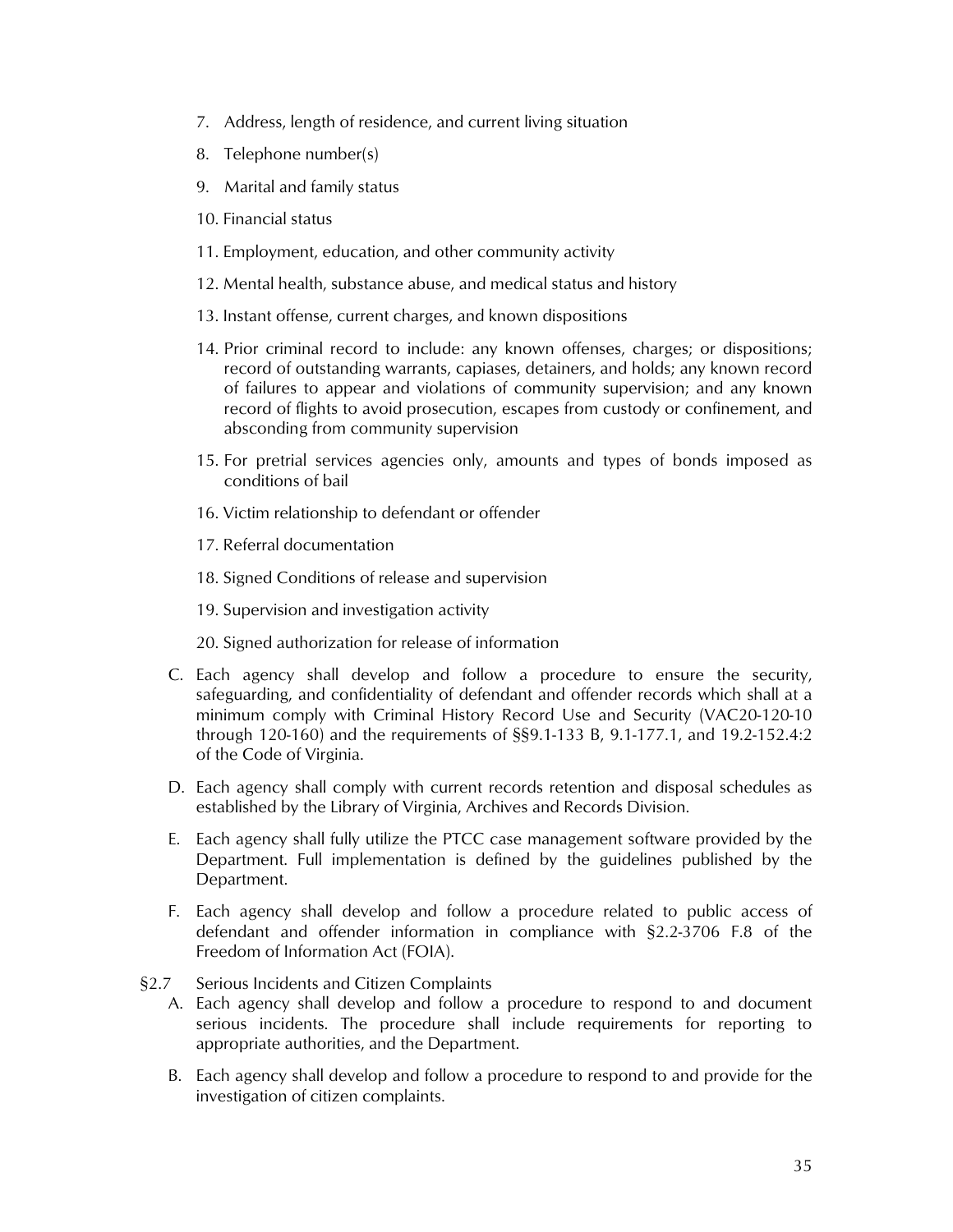## §2.8 Performance Data and Information

Each agency shall develop and follow a procedure for the collection and dissemination of performance data and information. At a minimum, this procedure shall include the following:

- A. The collection and maintenance of defendant and offender data which, at a minimum, complies with the department's data collection guidelines.
- B. A written report, including performance data, provided, at a minimum, annually, to the board of that locality and the local judiciary.
- C. Assurances of cooperation with requests for performance data and information from the Community Criminal Justice Board, the department, and other criminal justice agencies.

\* The following section was intentionally removed:

Part III - Local Probation Supervision

## *PART IV Pretrial Services*

#### §4.1 Scope of Services

Each pretrial services agency established pursuant to Article 5 (§19.2-152.2) of Chapter 9 of Title 19.2 of the Code of Virginia shall provide screening, investigating, reporting, recommendations, and supervision for the release of defendants into the custody of a pretrial services agency.

#### §4.2 Defendant Assessment

- A. Each pretrial services agency shall develop and follow a procedure for the screening of eligible defendants scheduled to appear before any judicial officer served by the agency for an initial or subsequent hearing to establish or reconsider bail.
- B. Each pretrial services agency shall develop and follow a procedure for the investigation of defendants appearing before any judicial officer served by the agency for an initial or subsequent hearing to establish or reconsider bail. The procedure should, at a minimum, comply with guidelines set forth by the department.
- C. Each pretrial services agency shall develop and follow a procedure for interviewing defendants appearing before any judicial officer served by the agency for a first appearance or subsequent hearing on an issue of bond. The interview shall not include questioning the defendant on the nature and circumstances of the current offense(s), whether a firearm was used, or the weight of the evidence.
- D. Each pretrial services agency shall complete the risk assessment developed by the department for interviewed defendants.
- E. Each pretrial services agency shall develop and follow a procedure for presenting a written report with release recommendations on each defendant investigated to the appropriate judicial officer. The procedure shall, at a minimum, comply with guidelines set forth by the department.

## §4.3 Judicial Officer Placement

Each pretrial services agency shall develop and follow a procedure for the placement of defendants on pretrial supervision. These procedures shall, at a minimum, require the defendant to report to program staff no later than the next working day following referral or release from custody.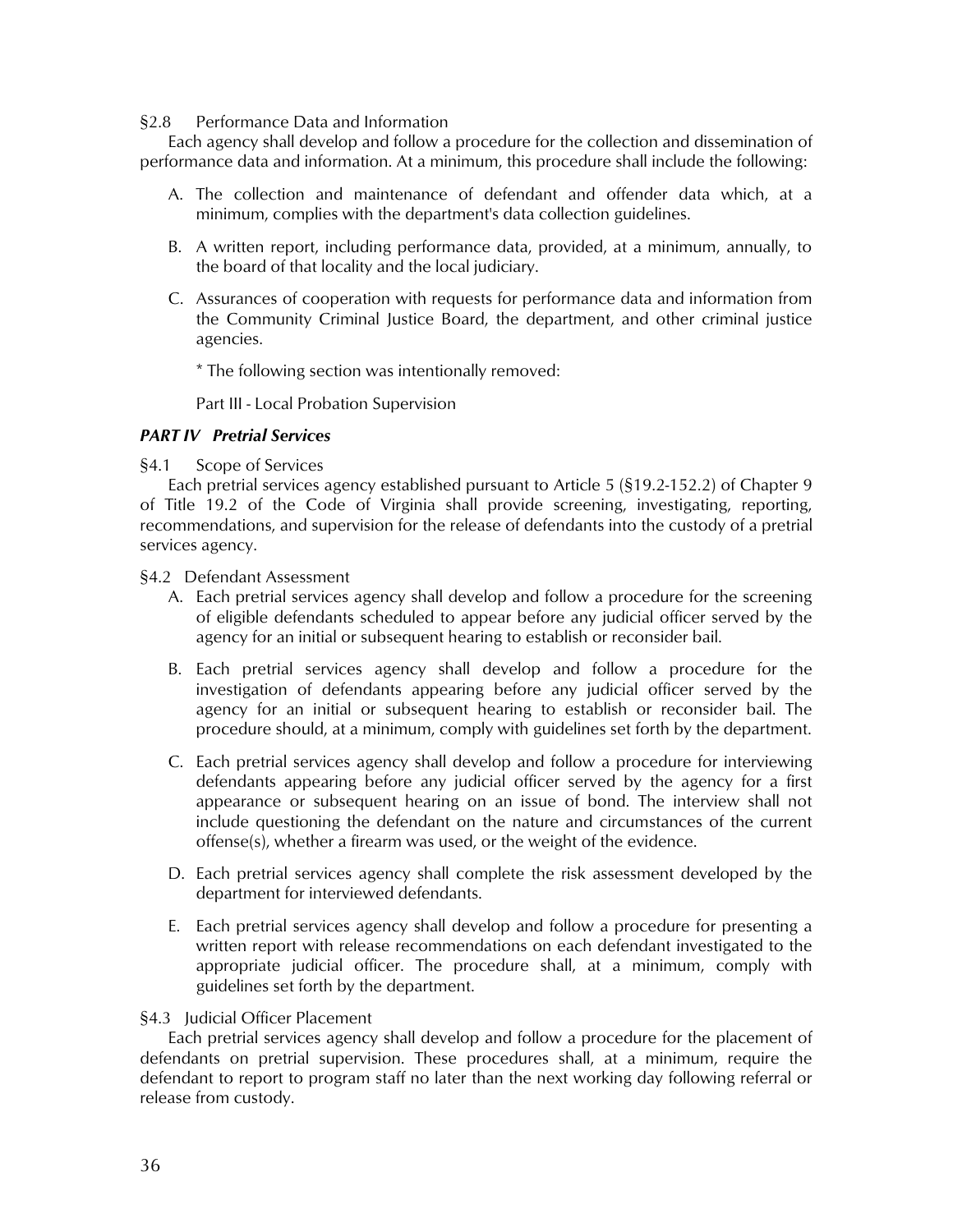- §4.4 Defendant Intake
	- A. Each pretrial services agency shall develop and follow a procedure for conducting a criminal history record check on each defendant supervised by the agency which, at a minimum, includes an inquiry to the Virginia Criminal Information Network.
	- B. Each pretrial services agency shall develop and follow a procedure for investigating and interviewing all defendants directly placed from a judicial officer without the benefit of an assessment as defined in this regulation (§4.2). This investigation and interview shall be completed no later than the next working day following referral or release from custody.
	- C. Each pretrial services agency shall develop and follow a procedure for informing defendants of standard and special conditions of supervision imposed by the judicial officer. Defendants shall be informed of this no later than the next working day following referral or release from custody.
- §4.5 Defendant Management
	- A. Supervision
		- 1. Each pretrial services agency shall develop standard conditions of supervision which shall be provided to all defendants.
		- 2. Each pretrial services agency shall develop and follow a procedure for the assurance of the defendant's compliance with any standard and special conditions of supervision ordered by a judicial officer.
		- 3. Defendants shall have face-to-face contacts with appropriate program staff, at a minimum, once every other week. Each pretrial services agency shall develop a policy and procedure for handling extenuating circumstances which may prohibit the required face-to-face contacts.
		- 4. The length of supervision shall not extend beyond trial and sentencing of the defendant.
		- 5. Each pretrial services agency shall develop and follow a policy and procedure regarding the supervision of defendants who move or reside out-of-state or in areas not served by an agency.
	- B. Each pretrial services agency shall develop and follow a procedure for responding to violations of standard or special conditions of supervision, including failures to make initial contact as directed.
	- C. Each pretrial services agency shall develop and follow a procedure for reporting violations of standard or special conditions to the court. Sanctions for a violation shall only be imposed by a judicial officer pursuant to Article 1 (§19.2-123.B) of Chapter 9 of Title 19.2 of the Code of Virginia.
	- D. Each pretrial services agency shall develop and follow a procedure for placement closure.
	- E. Each pretrial services agency shall develop and follow a procedure for termination of supervision.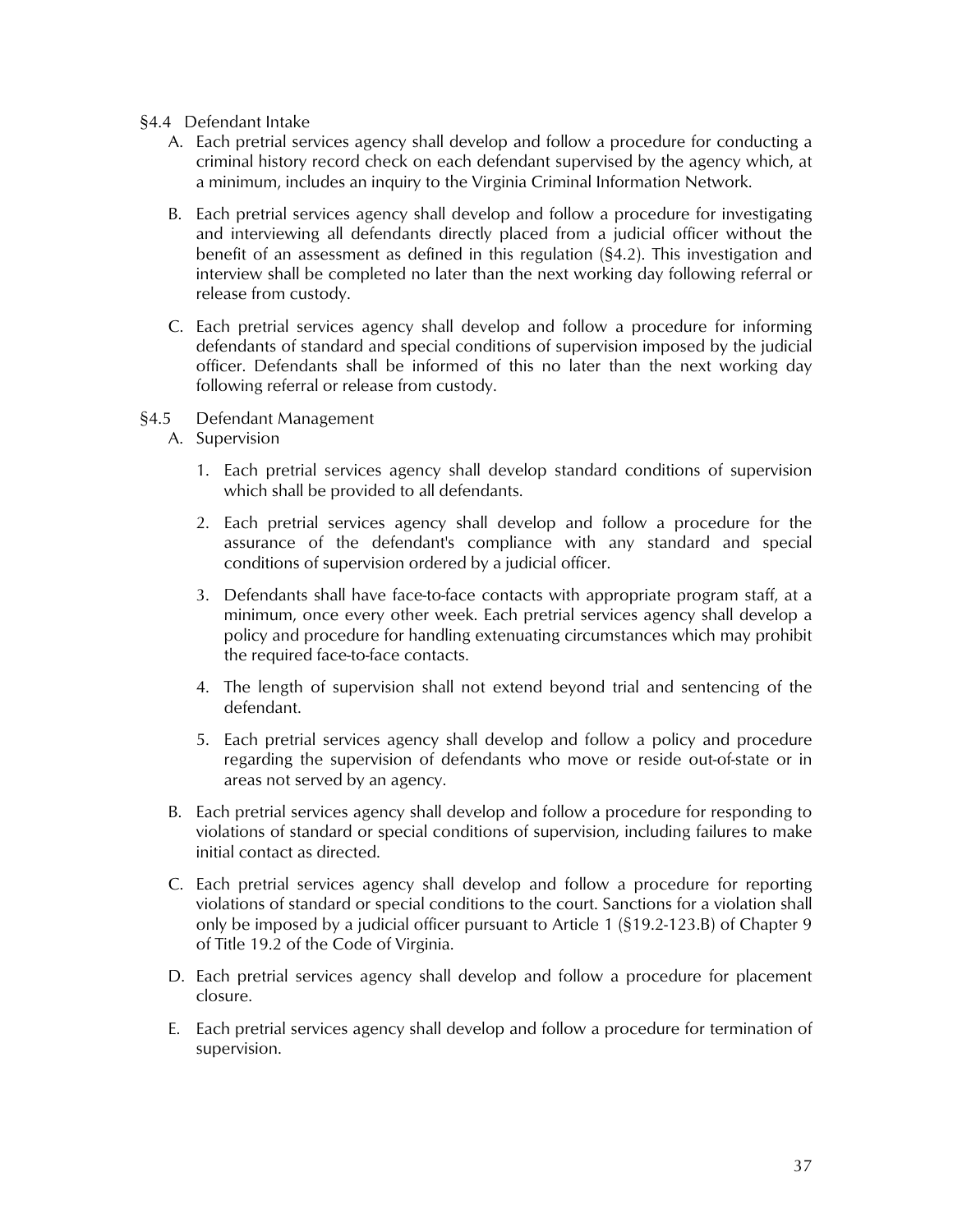## §4.6 Fees

Supervision or intervention fees may not be collected from defendants for the provision of pretrial services.

# *PART V Transfer of Supervision*

- §5.1 Transfer Procedures
	- A. Each community-based probation agency shall develop and follow a procedure for sending offenders to and receiving offenders from other community-based probation agencies for supervision in accordance with Department guidelines.
	- B. Each pretrial services agency shall develop and follow a procedure for sending defendants to and receiving defendants from other pretrial services agencies for supervision in accordance with Department guidelines.
	- C. The receiving agency shall sign and return the transfer request form to the sending agency within the time period specified in the Transfer Guidelines.
	- D. Supervision of defendants and offenders shall be provided in accordance with the standard operating procedures of supervision of the receiving agency.
	- E. The receiving agency shall provide the sending agency with a Transfer Case Monthly Progress Report in writing on each transferred defendant or offender on a monthly basis. These reports shall be completed and mailed or faxed to the sending agency in accordance with the Transfer Guideline.
	- F. The receiving agency shall notify the sending agency of a serious incident involving the transferred defendant or offender by the next working day after the receiving agency becomes aware of the incident.
	- G. Transfer procedures shall comply with guidelines published by the Department.

\* The following section was intentionally removed:

*PART VI Contracting for Supervision*

## *PART VII Training & Staff Development*

- §7.1 Training and Staff Development
	- A. All professional, clerical and volunteer staff shall complete orientation as per guidelines published by the Department.
	- B. All professional staff shall, within the first six months of employment, satisfactorily complete Basic Skills training as provided by the Department.
	- C. All clerical staff shall, within the first six months of employment, satisfactorily complete training deemed appropriate for his or her job duties by the agency. This training shall, at a minimum, comply with guidelines that may be published by the Department.
	- D. All professional and clerical staff shall complete inservice training and continuing staff development annually, as approved by their supervisor. This training shall, at a minimum, comply with guidelines that may be published by the Department.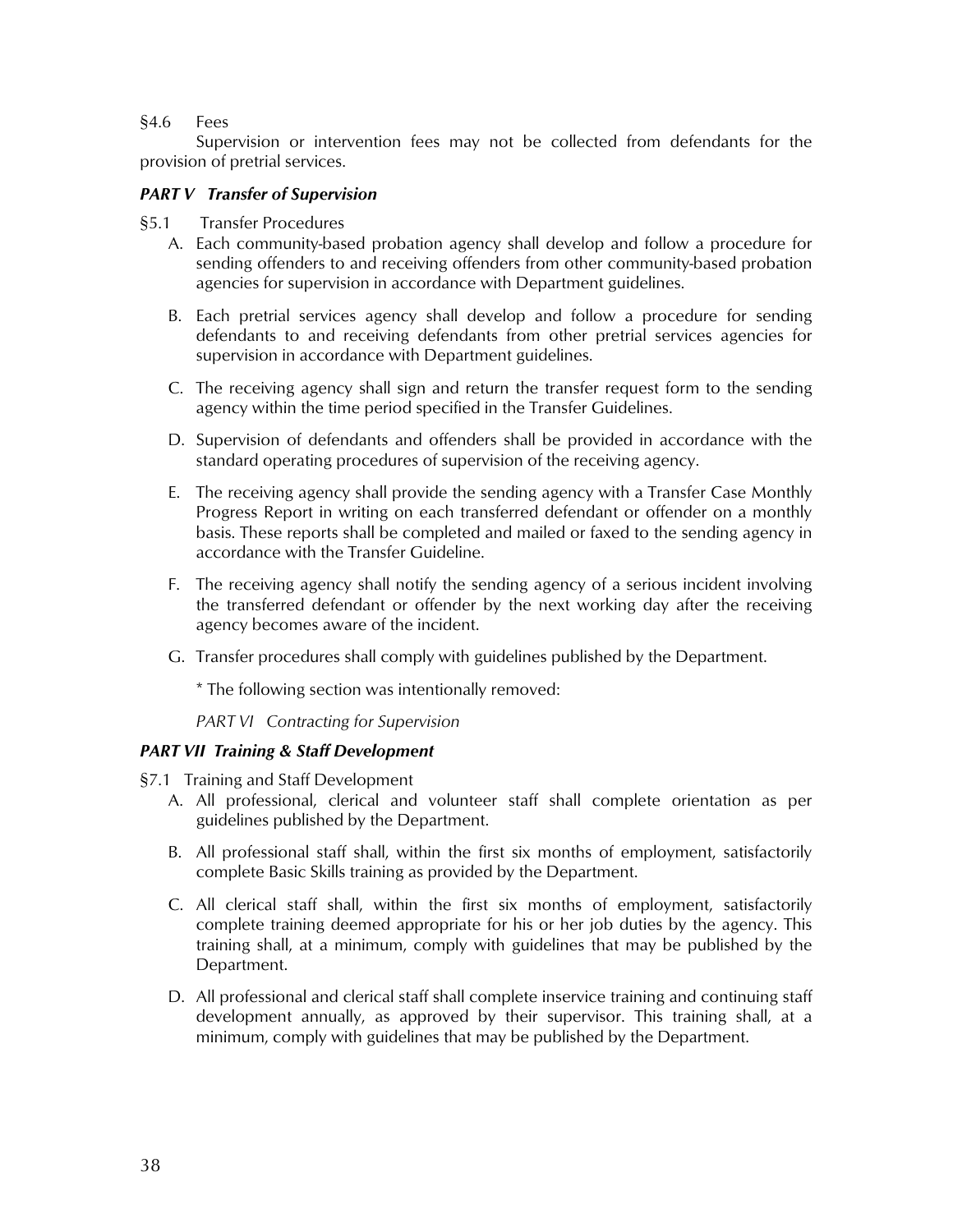# **Comprehensive Community Corrections Act and Pretrial Services Act: Local Community-Based Probation and Pretrial Services Program Guide for Continuation Funding Fy2005 - 2006**

## *Introduction*

The Department of Criminal Justice Services (DCJS) administers general appropriation funds designated for the purpose of supporting the Comprehensive Community Corrections Act for Local-Responsible Offenders (CCCA) and the Pretrial Services Act (PSA) as discretionary grants to local units of government.

Applications for continuation funding under this program category for Fiscal Year 2005 and 2006 are currently being solicited. Program briefs for the CCCA, the PSA, and optional Public Inebriate Centers (PIC) are provided in Section III of this Program Guide. These briefs describe the projects eligible for continuation funding. Please note that MOST changes made for FY2005 and FY2006 are marked "new" in the right margin.

#### Authority & Purpose

This grant program is intended specifically to support programs established under the authority of the CCCA, as specified in §§9.1-173 - 9.1-183 of the Code of Virginia, or the PSA as specified in §§19.2-152.2 - 19.2-152.7 of the Code of Virginia. Sentencing to local community-based probation programming authorized by the CCCA is to be done in accordance with §19.2-303.3 of the Code of Virginia.

Funds are to be used for purposes of continuing, improving, and/or expanding existing programs, services, and intermediate sanctions and punishments, and for the development of new and innovative ones.

This program may also continue public inebriate diversion programs authorized under §§9-173.1, 9-173.2, and 18.2-388 of the Code of Virginia, which were established as optional programs on or before July 1, 1997.

#### Eligibility Requirements

Only county or city governments are eligible to receive grants through this program. For multi-jurisdictional efforts, one of the participating localities must submit the grant application on behalf of all participating jurisdictions and shall assume responsibility for grant administrative and financial matters by serving as Administrator and Fiscal Agent. Private organizations may receive grant funds only through contracts with local governments.

The County Administrator or City Manager must serve as the Project Administrator. For multi-jurisdictional efforts, the County Administrator or City Manager of the locality serving as Fiscal Agent will serve as the Project Administrator. It will be the responsibility of the applicant locality to ensure that funds are spent in accordance with grant specifications and local and state procurement regulations.

Each applicant is to have a Community Criminal Justice Board (CCJB) to serve as an advisory body to the local governing body on matters pertaining to local criminal justice issues. The composition of the CCJB is specified in §9.1-178 of the Code of Virginia.

- The following sections were intentionally removed:
	- Mandatory System Establishment
	- Withdrawal from Program
	- Funding Restrictions/Requirements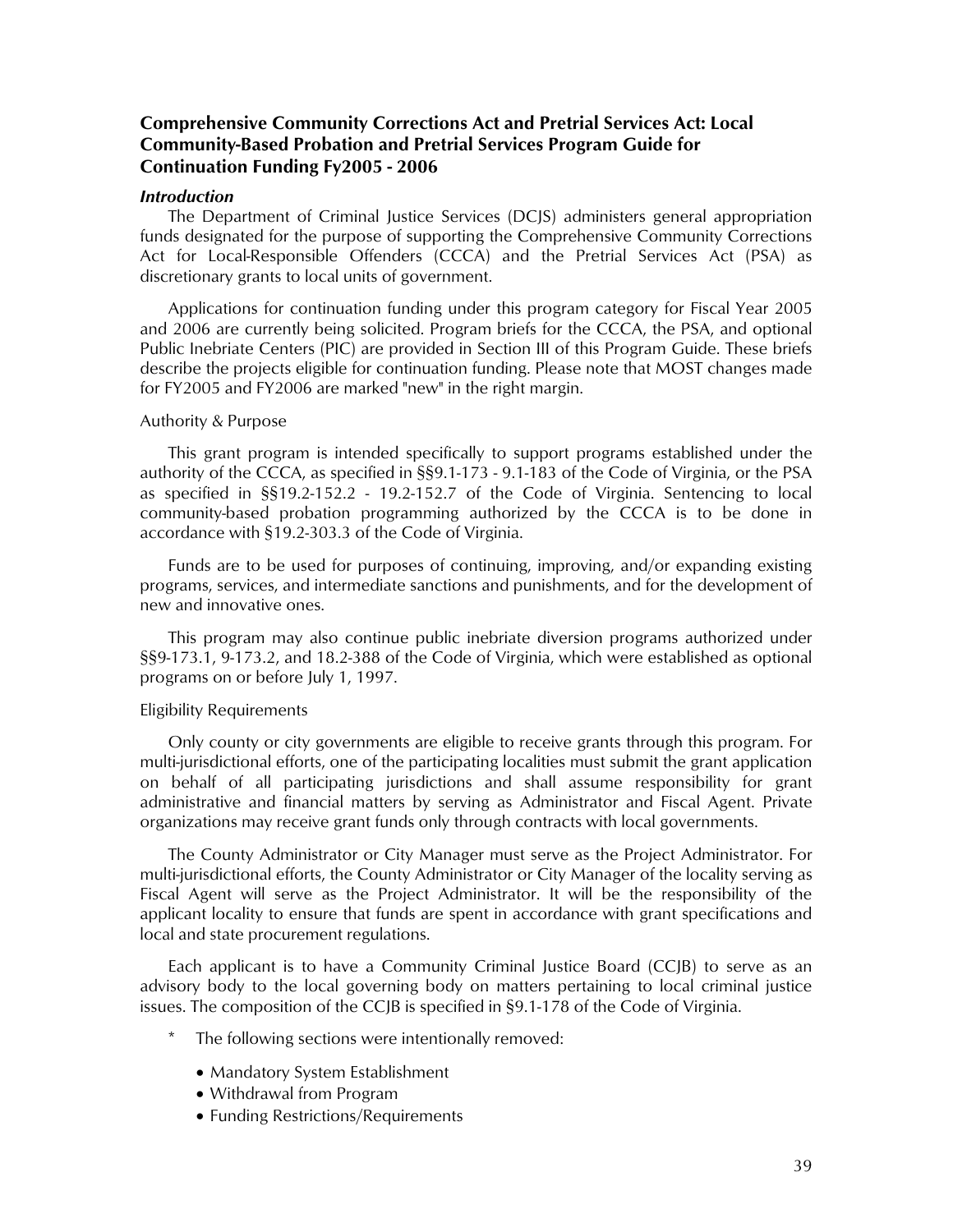- Amount Available/Funding Limitations
- Grant Period
- $\bullet$  How to Apply
- Review Process
- Technical Assistance
- Instructions for Completing the DCJS Grant Application

#### *Program Briefs*

\* The following section was intentionally removed:

A. Local Community-based Probation

#### *B. Pretrial Services*

Discussion

The purpose of pretrial services is to provide defendant background information and recommendations that will assist judicial officers in determining or reconsidering bail decisions and conditions and to provide supervised release on bail in lieu of a secured bond. A pretrial services program also provides supervision and assurances that defendants will comply with other conditions when released to the custody of the program.

Judicial officers face a difficult situation in deciding whether to release an accused on bail or to commit to jail and in setting appropriate conditions of bail. The provision of a pretrial report containing defendant information by a pretrial services program is intended to assist judicial officers with this process, especially at initial appearance in General District Court and at subsequent bail hearings. The pretrial screening, interview, and background investigation provides the criminal history and community stability of a defendant including indications of a risk of flight or the potential for criminal activity if released pending trial.

Supervision services are primarily targeted for an accused arrested and admitted to bail but detained in jail in lieu of a secure bond. Pretrial services are intended to replace the use of secure bond as a condition of bail with release on recognizance and to the custody and supervision of a pretrial services agency with or without an unsecured bond. The intent is to increase the use of non-secure bond including pretrial supervision.

Except for defendants charged with an offense that is punishable by death and other defendants screened out in accordance with DCJS program and risk assessment requirements, no pretrial services agency shall withhold investigation of defendants charged with any other offense or deny supervision to any pretrial defendant placed by any judicial officer.

The authority for an accused to be released to the custody and supervision of a pretrial services agency is in Article 1(§19.2-121 et seq.) of chapter 9 of Title 19.2 and §§19.2-152.2 - 19.2-152.7 of the Code of Virginia.

#### Program Service Models

Pretrial supervision and services programs must be consistent with one of the two following models:

1. Pretrial Interview/Investigation for First Appearance/Arraignment in any district or circuit court with Pretrial Supervision and Services: This model is designed to provide defendant-based information and bail release recommendations. It is primarily designed to provide information to the judge(s) of the district court(s) at the initial appearance for defendants who have been admitted to bail, but not released due to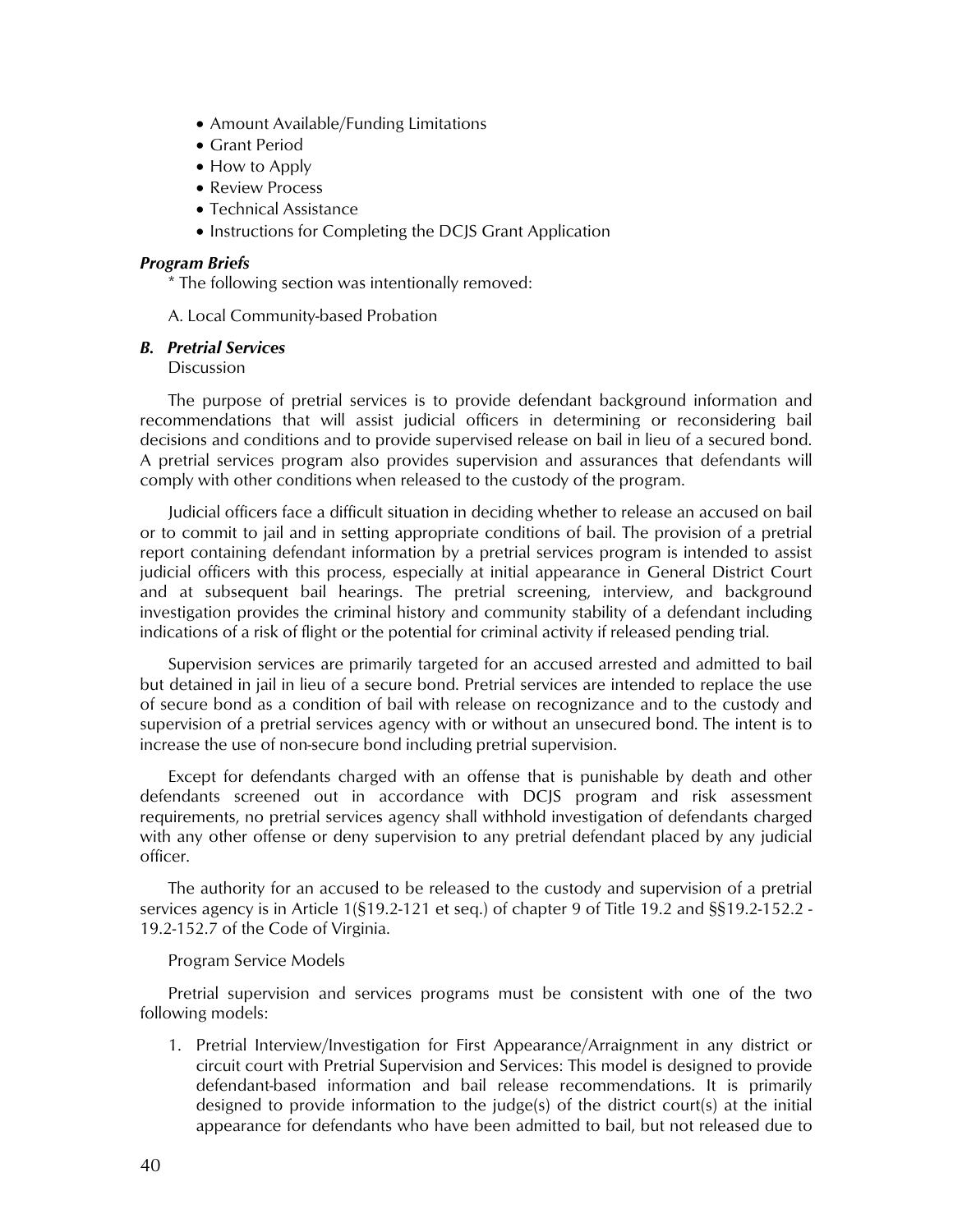an inability to meet the requirements of a secure bond or have been denied bail. Supervision and services are provided for those released to the custody of the program.

2. Jail-Based Central Intake Services with Pretrial Supervision and Services: This is a jailbased program model which seeks to integrate and combine the process of investigating defendants for pretrial release with the jail admission/intake process. Defendant-based information, assessment of risk, and bail release recommendations are provided to assist judicial officers and can also be used as the initial inmate classification information for those not released on bail. Supervision and services are provided to those released to the custody of the program.

#### Program Services

- 1. Screen adult criminal cases detained awaiting trial in a jail, subsequent to the initial bail hearing in preparation for first appearance/arraignment in General District Court. These cases are primarily defendants who have either been a) denied bail or b) admitted to bail but committed to jail because of an inability to meet the requirements of a secure bond.
- 2. Provide reports to judicial officers that incorporate defendant information which includes, but is not limited to, the following: an interview; verified and self-reported information relating to criminal history, a risk assessment, financial status, community stability, health and other; national, federal, state, and local criminal history and DMV record; and a range of bail release recommendations.
- 3. Appear in court for presentation of the pretrial report recommendations and findings when feasible and applicable.
- 4. Review pretrial defendants who remain detained in jail after arraignment on a weekly basis.
- 5. Provide supervision including face-to-face visits, phone contacts, and other community collateral contacts and services.
- 6. Expedite the release of defendants admitted to jail awaiting trial through the use of direct placements by magistrates.
- 7. Reduce failures to appear and pretrial criminality by providing custody and supervision for pretrial defendants.
- 8. Assist courts by providing additional services including the preparation of indigency assessments as resources allow.
- 9. Assist courts, Commonwealth's Attorneys, and Public Defender pretrial defendant case management by providing pretrial investigation reports.

#### Program Targets

Programs shall develop annual program targets based on information from the monthly report and report on the Quarterly Progress Report. The intent of the targets is to improve efficiency and effectiveness of services. Please develop appropriate and reasonable numeric targets specific to your pretrial services program for each of the following minimum, mandatory program targets for both misdemeanant and felons on the Program Target form provided for both FY2005 and FY2006 (see Attachment A.2 &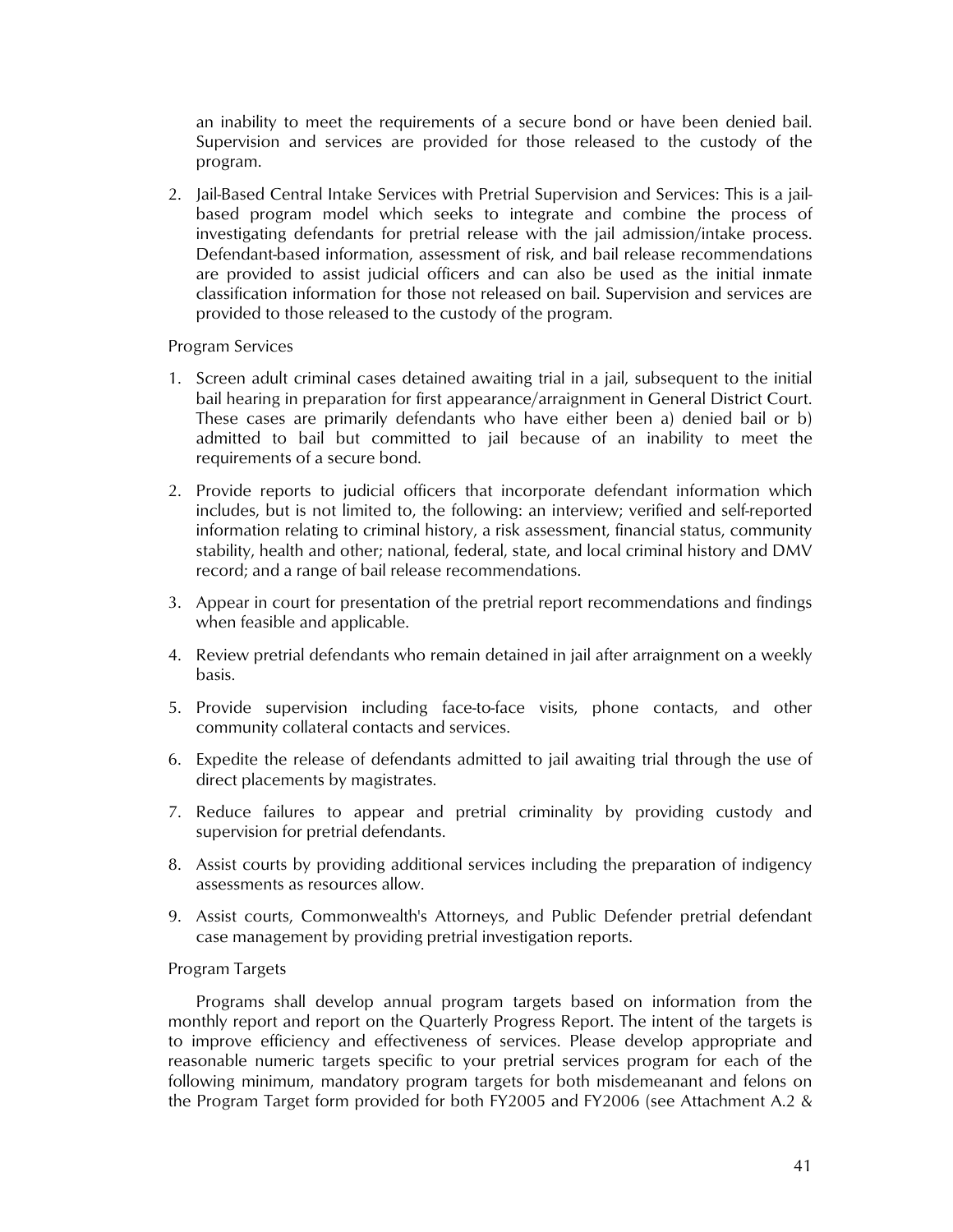A.4). Base your targets on the most current program data. The development of additional program targets is encouraged.

- 1. Total # of Supervision Days (this is from section I, #7 of the monthly report)
- 2. Average Daily Caseload ADC (this is from I, #8 of the monthly report)
- 3. Average Length of Supervision, ALOS, should be 60 days or less for misdemeanants and 120 days or less for felons (this is from I, #9 of the monthly report)
- 4. Total Placements on Supervision (this is from section I, #3 or III, #3 of the monthly report)
	- On Secure Bond & Supervision (from section III, #3C of the monthly report)
	- Direct Placement (from section III, #3D of the monthly report)
	- Placements with Recommendations (from section III, #3.E & F of the monthly report)
- 5. Total Successful Cases (this is from section III, #4A of the monthly report)
- 6. Total Unsuccessful Completions (this is from section III, #4B of the monthly report)
- 7. Rate of Successful Closure. This is calculated by taking the Total Successful Cases (#5) divided by the sum of the Total Successful Cases (#5) and the Total Unsuccessful Completions (#6)
- 8. Total # Defendants Investigated (this is from section IV, #4 of the monthly report)
- 9. Total # Defendants Recommended for supervised release (this is from section IV, #7B of the monthly report)
	- Accepted by Court (this is from section IV, #7B1 of the monthly report)
	- Rejected by Court (this is from section IV, #7B2 of the monthly report)

## *Other Program Guidance*

Operating Requirements

- 1. All programs established and operated under the authority of the PSA must follow statutes, standards, regulations, and guidelines as prescribed by DCJS. This includes, but is not limited to, the Minimum Standards for Local Community Corrections and Pretrial Services (dated May 1, 1998 and any subsequent revisions or amendments).
- 2. Standard Operating Procedures (S.O.P.s): S.O.P.s shall be maintained which address and comply with all CURRENT statutes, regulations, standards, guidelines, protocols, and policies. Supervision contractors are also accountable to such statutes, regulations, standards, guidelines, protocols, and policies. (This includes the changes in Transfer and Training guidelines as well as the changes in the Code of Virginia for Duties and Responsibilities, seeking capiases and motions for a show cause.) S.O.P.s must be submitted for review and comment to DCJS prior to the implementation of a new program.
- 3. Workload must justify creating full-time positions. DCJS funding may be utilized for the provision of direct supervision only. DCJS will not fund case management staff (or functional equivalent)-to-offender average ratios of less than 1:25 for pretrial services. (This does not preclude smaller jurisdictions with lower populations from funding.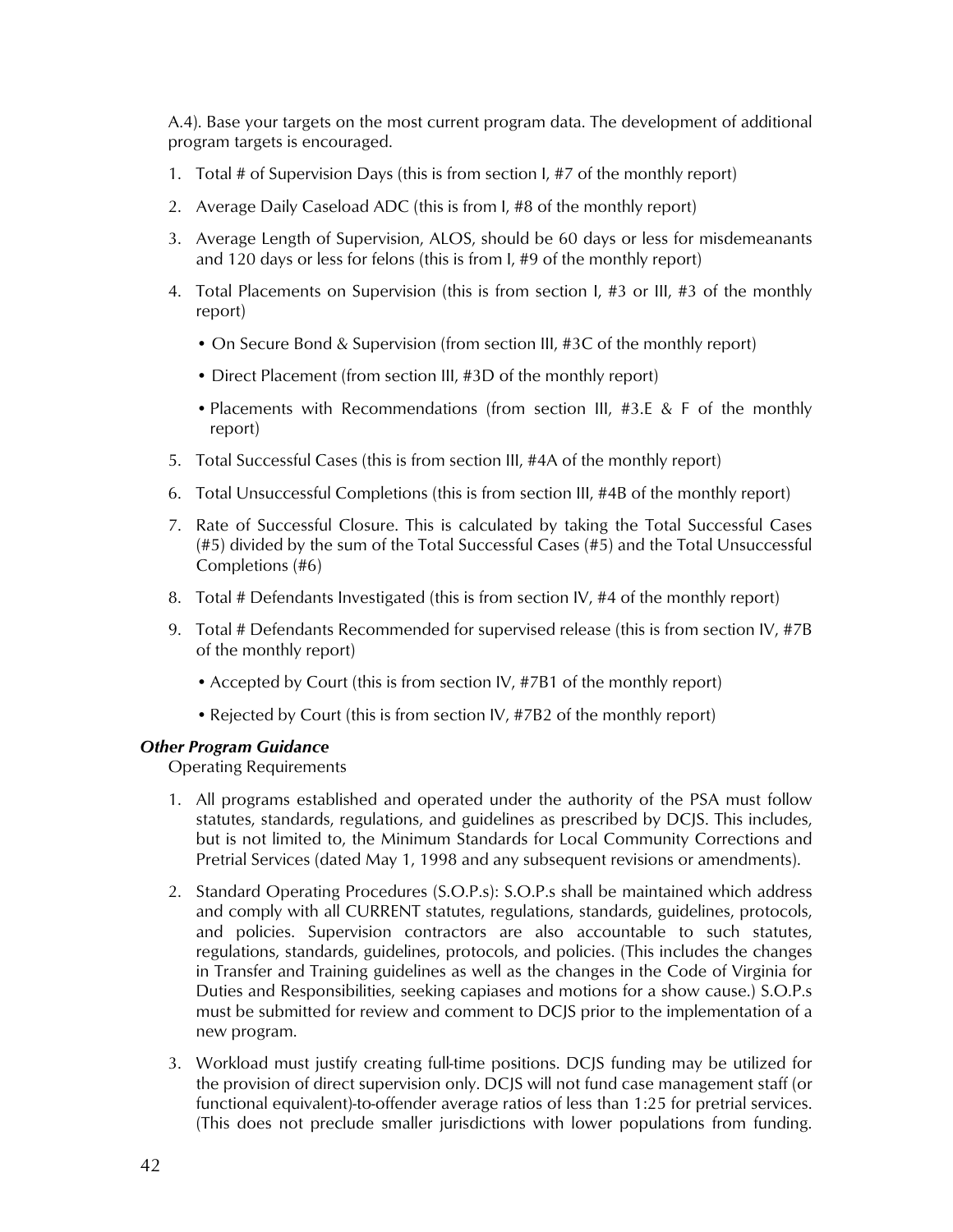Staff requests should be in proportion to the population served.) Management and support staff should be in direct proportion to offender supervision staff. When contracting for supervision services (allowable only for programs currently approved), the contractor must adhere to staffing ratios.

- 4. Pretrial defendants on supervision may only be transferred between programs established and operated under the authority of the PSA. This includes locally operated programs and those contracted by an authorized Fiscal Agent.
- 5. The maximum program average length of supervision from arrest/citation to adjudication/ conclusion is 60 days for misdemeanor and 120 days for felony defendants.
- 6. Pretrial services programs may assist drug courts operating within their jurisdiction with the assessment and supervision of pretrial defendants.
- 7. Substance abuse screenings should be conducted and results recorded in accordance with the specifications of the Interagency Drug Offender Screening and Assessment Committee and DCJS guidelines and protocols. In order for Pretrial agencies to be exempt from conducting screenings, they must send DCJS a letter from the Chief General District Court Judge.
- 8. All pretrial programs approved to conduct the Virginia Pretrial Risk Assessment Instrument (VPRAI) must conduct a risk assessment as part of the pretrial investigation as identified in the VPRAI manual.
- 9. The PTCC case management software must be fully utilized. Any program that is not fully utilizing the PTCC system will risk termination of funding with 90 days notice. Full utilization is defined by:
	- a) All new screenings and investigations are fully entered in the system (PT only),
	- b) Setup module is completed for all pretrial investigations whether it results in a placement or not (PT only).
	- c) All new supervision referrals, required intake and supervision activity are entered in the system,
	- d) All required elements for active cases are entered into the system,
	- e) All elements necessary to complete the DCJS monthly statistical report, master name index, and summary database are entered into the program, and
- 10. Hardcopies of the PTCC monthly report must be printed at the agency level and mailed to DCJS.

#### **Restrictions**

- 1. Except for currently approved programs, state funding may not be used to contract for pretrial services with a private provider. Service providers must be a local unit of government and have criminal justice agency status as defined by §9-169 of the Code of Virginia except for any program certified by the Commission on VASAP pursuant to §18.2-271.2.
- 2. Only those program service models listed in this guide are eligible for state funding.
- 3. The collection of intervention fees for pretrial supervision is prohibited.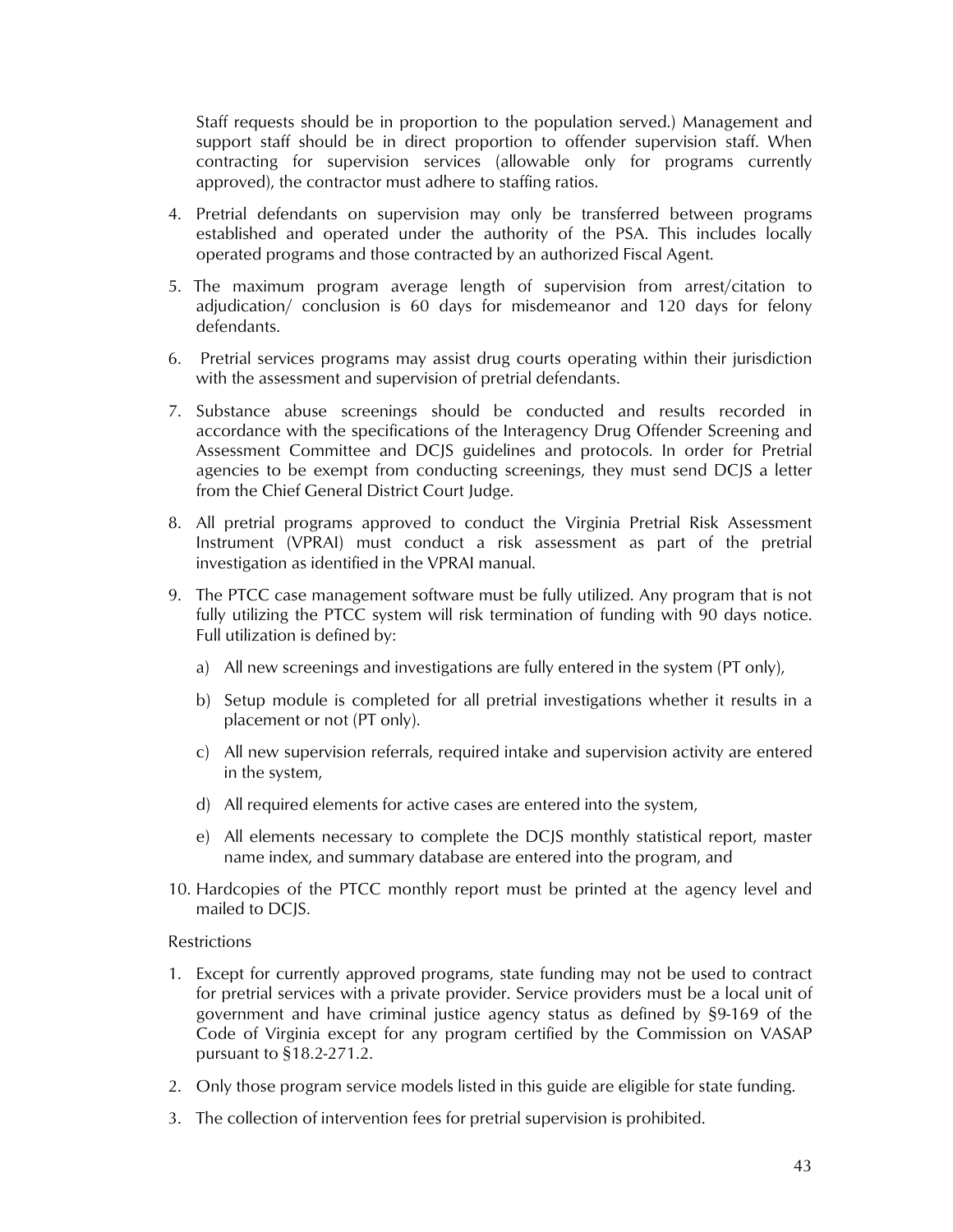- 4. Pretrial services programs funded by this initiative shall not accept referrals specifically for:
	- a) the purpose of evaluating a defendant's performance on supervision or treatment,
	- b) an extended period of time for an assessment or evaluation,
	- c) a specified period of pretrial supervision established by court order,
	- d) any period of supervision following trial as a condition of any case taken under advisement, deferred judgment, or a deferred proceeding where the court does not make a finding of guilt, and
	- e) defendants appealing their conviction or sentence.

Note: This does not include the court extending the period of supervision for a defendant already under supervision through the pre-sentence investigation period in lieu of bail revocation. Such "extended" supervision cases should not exceed the established standards for average length of supervision.

- 1. Pretrial services programs shall not recommend defendants for supervised release with a secure bond.
- 2. Except for defendants charged with an offense that is punishable by death and other defendants screened out in accordance with DCJS program and risk assessment requirements, no pretrial services agency shall withhold investigation of defendants charged with any other offense or deny supervision to any pretrial defendant placed by any judicial officer.

\* The following section was intentionally removed:

C. PUBLIC INEBRIATE DIVERSION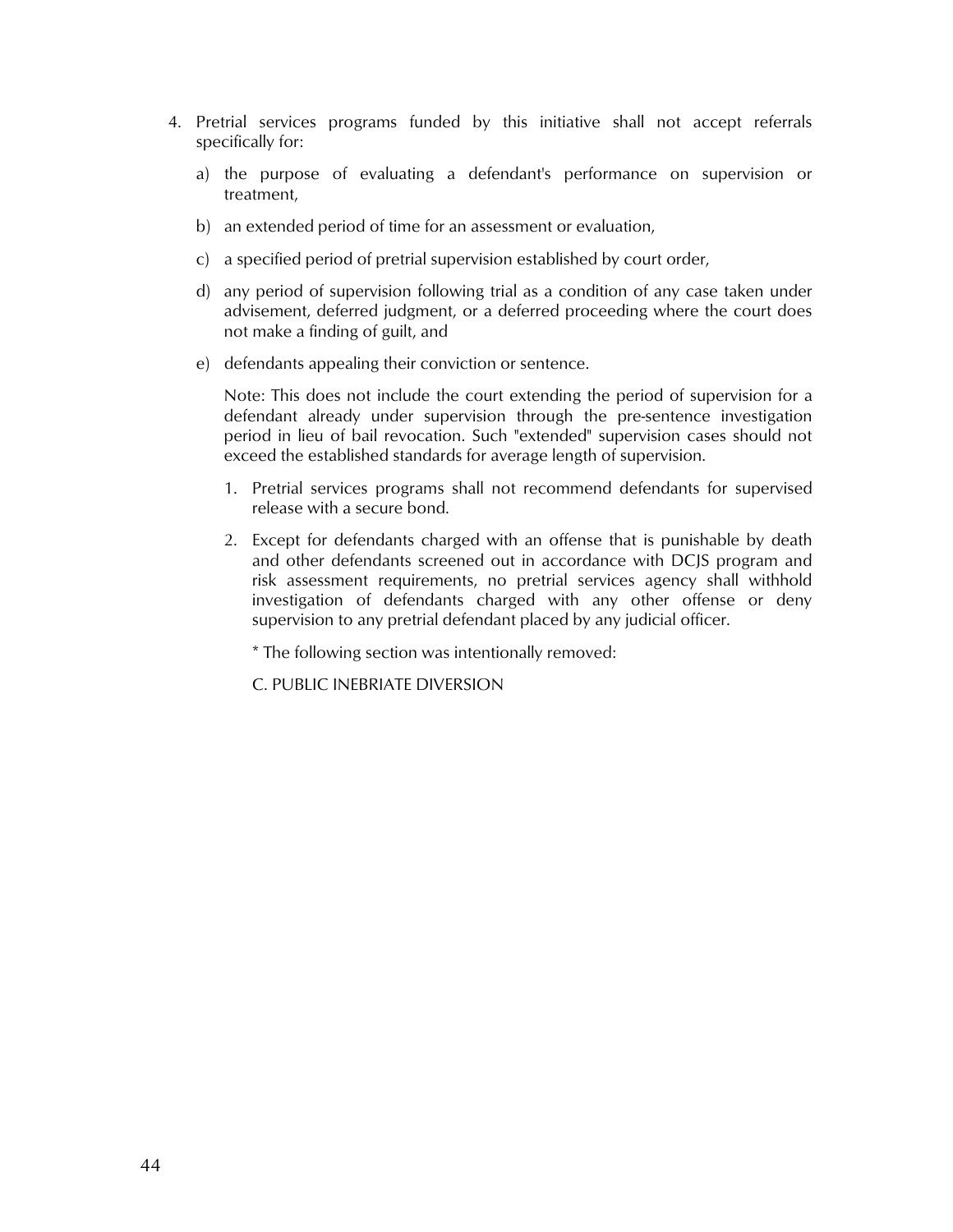# **SUPERVISION CASE TRANSFER GUIDELINES**

## *Purpose*

To provide all local community-based probation and pretrial services agencies with a consistent and uniform procedure for transferring supervision cases from agency to agency. These guidelines are to be a part of the operating procedures regarding the transfer of cases. They do not replace the standards but simply establish a baseline standard operating procedure. Agencies must develop additional standard operating procedures (SOPs) for such things as designated agency contact and person responsible for approvals, etc.

# *Related Standard*

Department of Criminal Justice Services Minimum Standards for Local Community Corrections and Pretrial Services, §5.1

## *Definitions:*

- Sending Agency: The community-based probation or pretrial services agency that serves the court of origin and which is transferring or sending case supervision to a corresponding program in another jurisdiction
- Receiving Agency: The community-based probation or pretrial services agency that has agreed to supervise a case in their jurisdiction for the sending agency
- Appropriate Supervision Placement: For purposes of local probation, the proposed case should be an adult offender (or have been adjudicated as an adult) sentenced to twelve months or less for a Class I or II misdemeanor or nonviolent felony, and who has been placed on probation with a local -based probation agency following a sentence that has been suspended in whole or in part or who has been provided a deferred judgement and placed on probation for Class I or II misdemeanor offense authorized by state statute. For purposes of pretrial supervision, the proposed case should be an adult defendant (or have been charged as an adult), not charged with an offense punishable by death at the time of the bail hearing, and who has been released to the supervision or custody of a pretrial services agency.

## *Policy*

Transferring a Case

- 1. Local community-based probation supervision cases may be transferred only to local community-based probation agencies and pretrial cases may be transferred only to pretrial services agencies. The defendant/offender must be a resident of the receiving agency's jurisdiction.
- 2. Agencies may not accept transfer of supervision from another state. Agencies, may, as a courtesy to the court, monitor cases that reside out of the Commonwealth of Virginia.
- 3. Prior to transferring a case, ensure that it meets the eligibility criteria for appropriate supervision placement in accordance with the Code of Virginia (COV). Conduct substance abuse screening, if required, in accordance with substance abuse screening and assessment guidelines. Denial of the transfer request by the receiving agency may occur only in cases where it is not an appropriate supervision placement or jurisdiction. Refer to Locality Cross-Reference page of Community-Based Probation and Pretrial Services Program Directory to determine if the proposed jurisdiction is covered by a community corrections or pretrial program. If a town or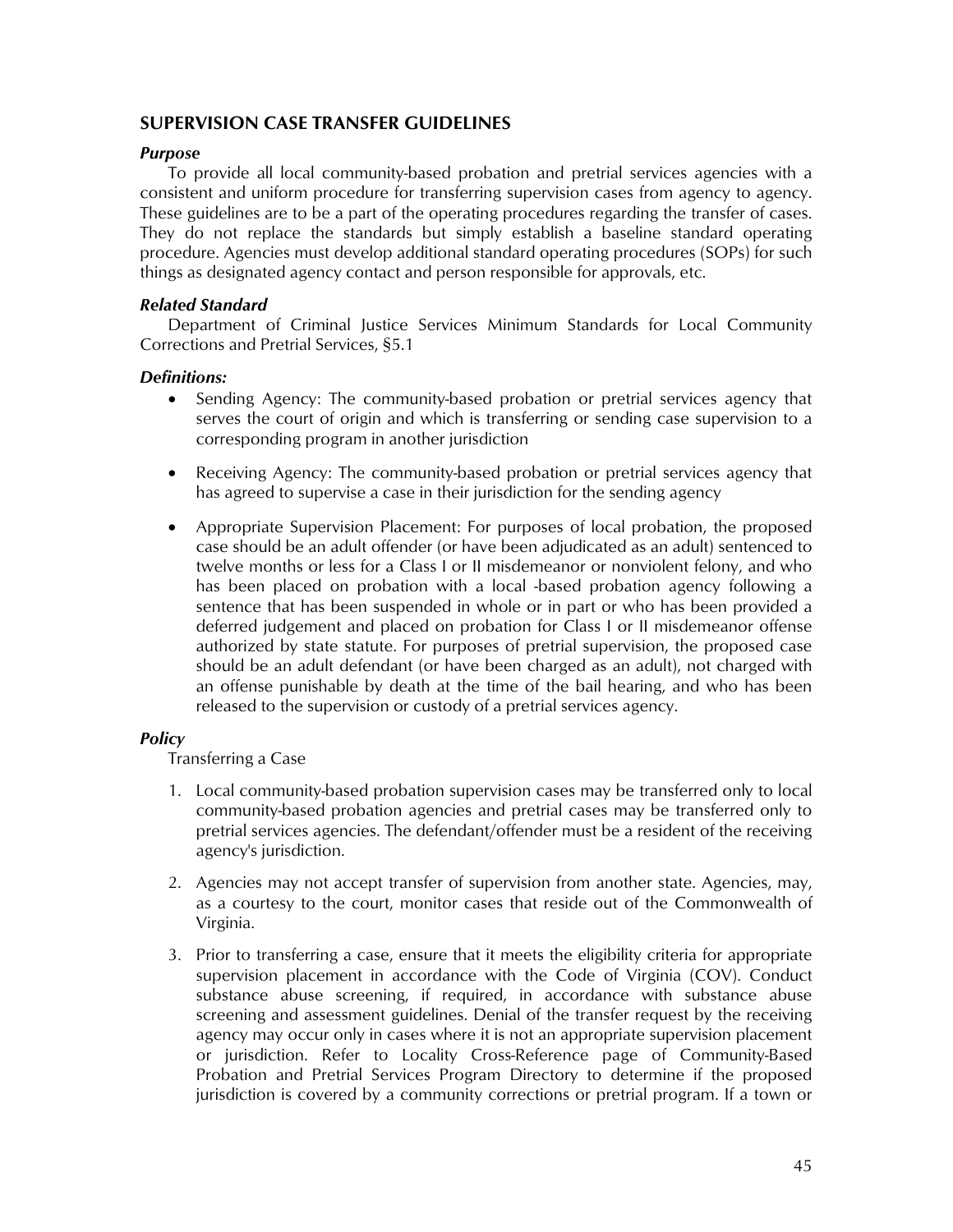place name is not listed, use www.mapquest.com or a similar online resource to locate the correct county/city.

- 4. When transferring a case, all sections of the Transfer Request form must be completed. If not, the acceptance may be delayed until the form is completed properly. If any section is not applicable (i.e. restitution, employment etc.), simply write "NA" in that space.
- 5. Within three (3) workdays of the decision to transfer a defendant/offender's relocation, the sending agency shall fax the Transfer Request form and required attachments (intake form, release of information form, conditions of supervision, court order/warrant) to the receiving agency. This must include an Intake with a completed Basic Demographics form from PTCC. This should also include the proposed mailing address as well as the physical address if the former is a post office box number. Incomplete information will not be accepted and may delay the transfer acceptance. It is the responsibility of the sending agency to forward the circuit court order immediately upon receipt.
- 6. The defendant/offender shall be directed to contact the receiving agency within three (3) workdays, follow their instructions, and return to the sending agency if the transfer is not accepted. The sending agency shall provide the defendant/offender with the name, address and telephone number of the receiving program. Transfer of supervision may be a two-step process: a) receipt of request and b) acceptance/denial of supervision.
- 7. The receiving agency must sign the Transfer Request form with transfer request "received" circled to acknowledge receipt of transfer request and fax it back to the sending agency within three (3) workdays. The receiving agency then has up to five (5) workdays to determine the appropriateness of the placement and fax back the Transfer Request form with "accepted" circled indicating the transfer has been completed. The case will remain active with the sending agency until the transfer is accepted by the receiving agency and the form is faxed back with "accepted" circled
- 8. If the sending agency does not receive the transfer request/acceptance fax within three (3) workdays, the sending agency is to call the receiving agency to verify that the fax was received and inquire as to the status of the pending transfer request.
- 9. If the defendant/offender does not make contact as directed within three (3) workdays, the receiving agency shall initiate contact with the defendant/offender instructing him to report to the receiving program within a period not to exceed five working days. This allows the receiving agency a maximum of eight (8) workdays to verify, accept and notify the sending agency.
- 10. If the receiving agency is unable to provide for the conditions set forth by the sending court because required services are not available in the receiving jurisdiction, they are to call the sending agency immediately in order that the sending agency may contact the court, if needed, to modify conditions. The sending agency shall forward revised documents reflecting authorized changes to the receiving agency.
- 11. The receiving agency will consider the case active on the date the Transfer Request form is signed as accepted and the sending agency will consider the case inactive on the day the request form is signed as accepted by the receiving agency.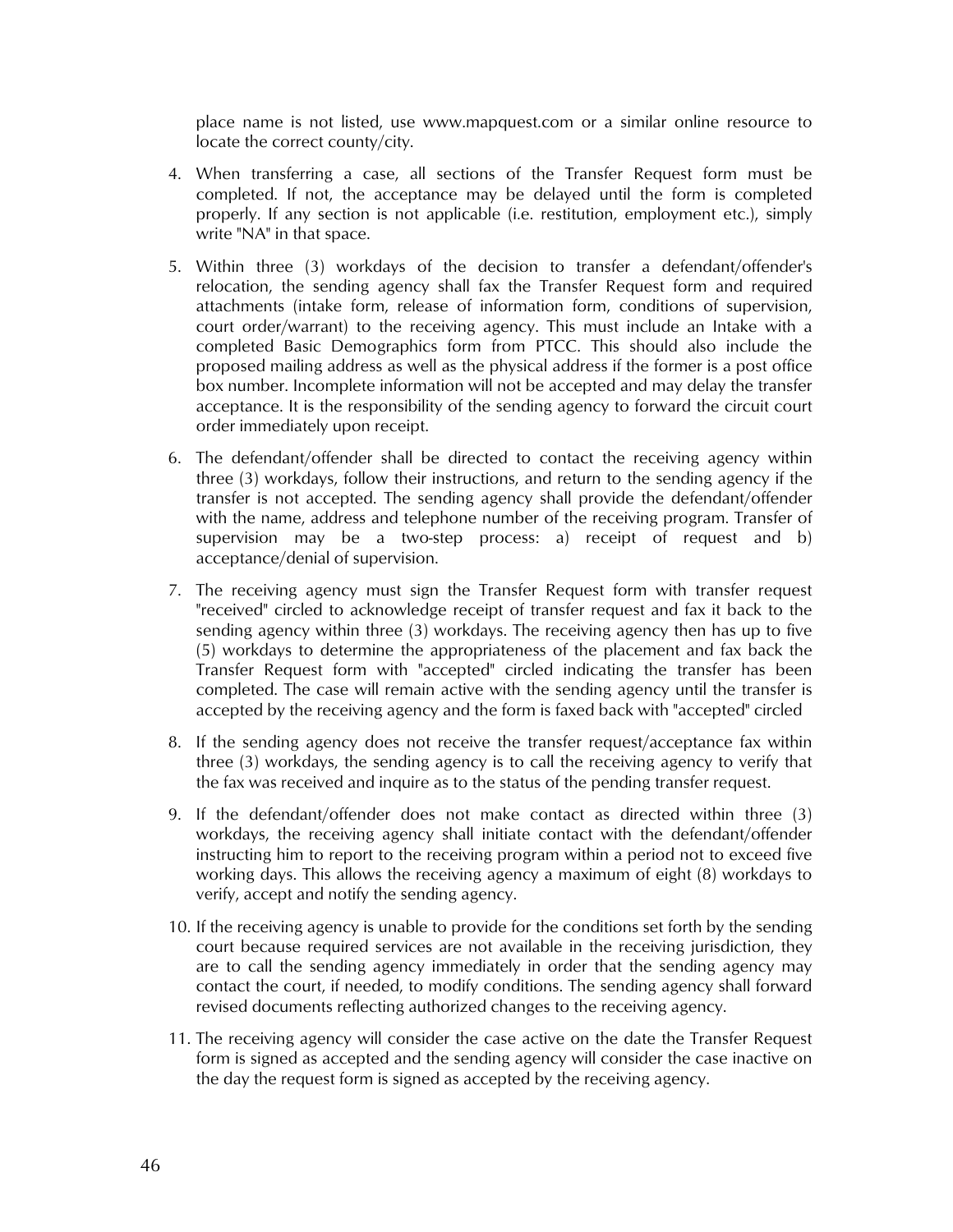12. Failure by the offender/defendant to make initial contact shall be handled in accordance with the established standard operating procedures of the receiving agency for failure to report for direct court placements.

Supervising Transferred Cases

- 1. Supervision of defendants or offenders shall be provided in accordance with the Minimum Standards and standard operating procedures of the receiving agency except for closures (see next section).
- 2. The receiving agency shall initiate contact with the defendant/offender within the time specified in the Minimum Standards for Supervision as for direct court placements. This contact may be via telephone or U.S. Mail. If contact cannot be established within five (5) workdays, the sending agency will be notified.
- 3. The receiving agency shall provide the sending agency with a monthly progress report on the transferred case using the Transfer Case Monthly Progress Report form. This report, describing the progress of the previous month in its entirety, shall be completed and mailed or faxed by the 10th day of the subsequent month except for the final progress report (see next section).
- 4. The receiving agency shall ensure the quality and accuracy of all information on each PTCC Transfer Case Monthly Progress Report. Information submitted to the sending agency shall be verified and not based only on defendant/offender self-report.
- 5. When the receiving agency becomes aware that the defendant or offender is jailed or arrested due to a new or previous charge, or is the subject of a serious incident report, the receiving agency is to notify the sending agency by phone, email or fax within one (1) workday of discovery for both pretrial defendants and local probation offenders.
- 6. Agencies shall comply with the Fee Collection Policy (3.6.G1-5) with regard to transfer cases.

Returning and Closing a Transferred Case

- 1. The procedures of the receiving agency generally apply to the supervision of transferred cases. However, when returning a transferred case to the sending agency, especially for technical violations, the receiving agency must be cognizant of the procedures of the sending agency since the court of the sending agency may not accept the practices and policies of the receiving agency governing case closures. This could be especially problematic if a receiving agency closes a case and the court of original jurisdiction will not accept the recommendation or if the receiving agency closes a case and does not provide the sending agency with immediate information so that appropriate action can be taken.
	- a. Prior to closing interest in cases where the receiving agency wants to close a case as successful, the receiving agency shall contact the sending agency by telephone to discuss the case closure. If both agencies agree that a closing is in order, the receiving agency shall complete the final Transfer Case Monthly Progress Report and send it to the sending agency by fax or mail within three (3) work days. If the sending and receiving agencies do not agree, the sending agency's standard operating procedures shall determine successful case closure.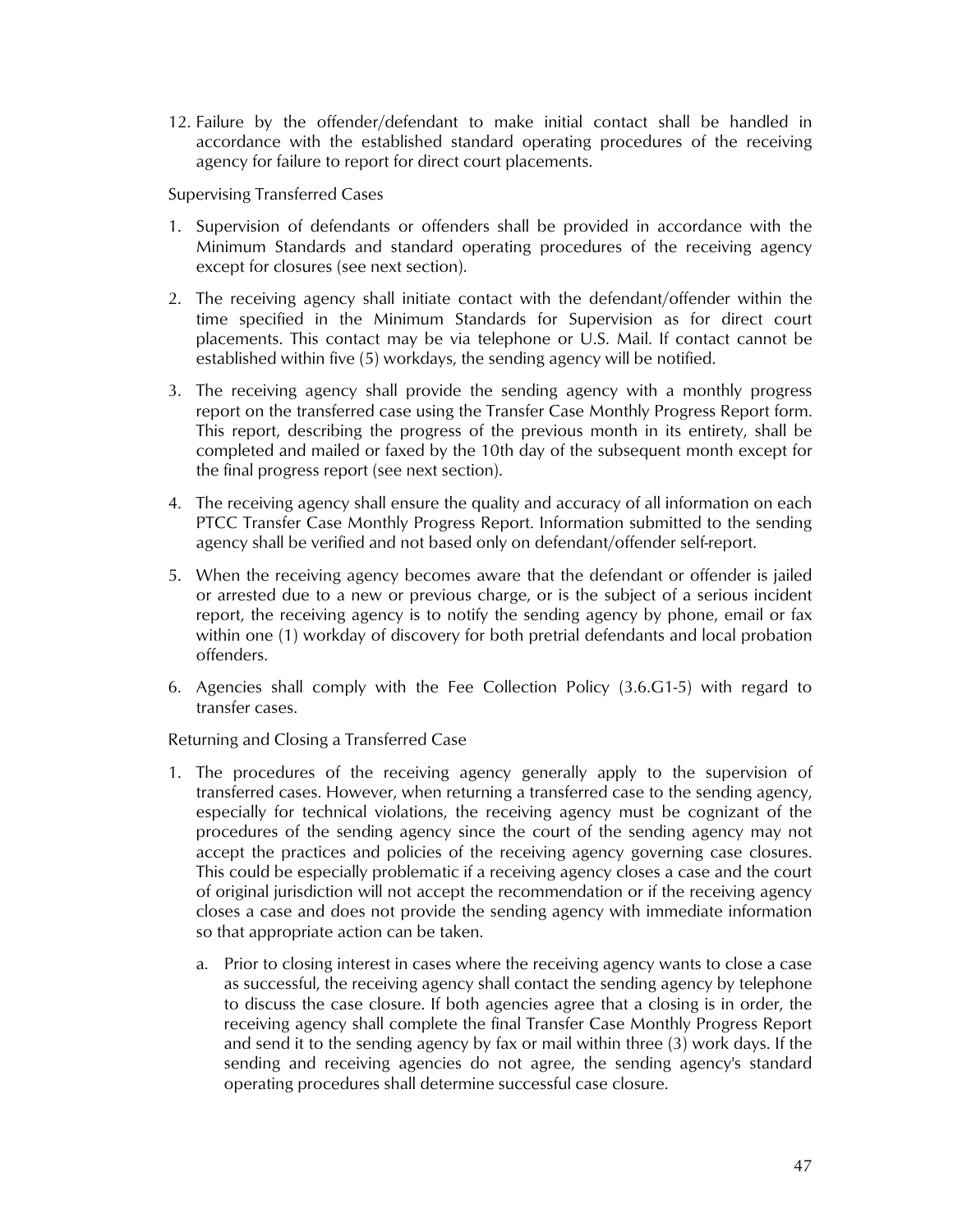- b. In cases where the receiving agency wants to close a case unsuccessfully, the receiving agency shall contact the sending agency by telephone to discuss the non-compliance prior to closing their interest. If both agencies agree that an unsuccessful closure is in order, the receiving agency shall complete the final Transfer Case Monthly Progress Report form and send it to the sending agency by fax or mail within three (3) workdays.
- 2. The receiving and sending agencies should discuss the case, the reasons for recommended closure, and what procedures the court of original jurisdiction follows.
- 3. When a show cause or capias is determined to be necessary, it is the responsibility of the sending agency to have it issued. However, when supervision is still needed for the case prior to the court rendering a decision, the receiving agency shall continue to provide it, unless the defendant or offender has returned to the sending jurisdiction. The determination of continued supervision is to be handled by the two involved agencies.
- 4. The receiving agency will consider the transferred case closed beginning the day the sending agency is notified by telephone, fax or mail and agrees to closure. The status of the case in the sending agency will depend upon standard operating procedures of the sending agency.

Mediating Disputes and Non-compliance

- 1. All effort to arrive at an agreement regarding the handling of a transfer case should be taken between the respective field officers of the sending and receiving agencies.
- 2. When a dispute is identified, the director of one agency shall attempt to directly resolve the conflict with the director of the other agency.
- 3. Should this fail to resolve the differences, the sending and/or receiving agency should set up a face-to-face meeting with a representative(s) of the DCJS Corrections Section by arrangement with the Section Chief. Representatives from both the sending and receiving agencies must attend. All documents and other supportive information shall be transmitted to DCJS at least three (3) workdays prior to the meeting. Anecdotal information that is not supported with written and dated documents will not be considered.
- 4. If the issue in dispute is a question of policy, DCJS will take it under advisement after hearing from both sides and take appropriate action within five (5) workdays. If the issue under dispute is clearly addressed in the guideline and one or both parties and are unwilling to accept DCJS resolution, the Department will notify the appropriate Project Administrators and will expect the situation to be rectified internally.
- 5. In the event of non-compliance with state standards, guidelines or policies, DCJS may withhold quarterly disbursements or suspend all or a portion of grant funding until compliance is achieved.

# **TRAINING & STAFF DEVELOPMENT GUIDELINES**

## *Purpose*

To ensure that all local community corrections and pretrial program employees receive appropriate, timely, high quality training sufficient to equip them to perform the duties of their position.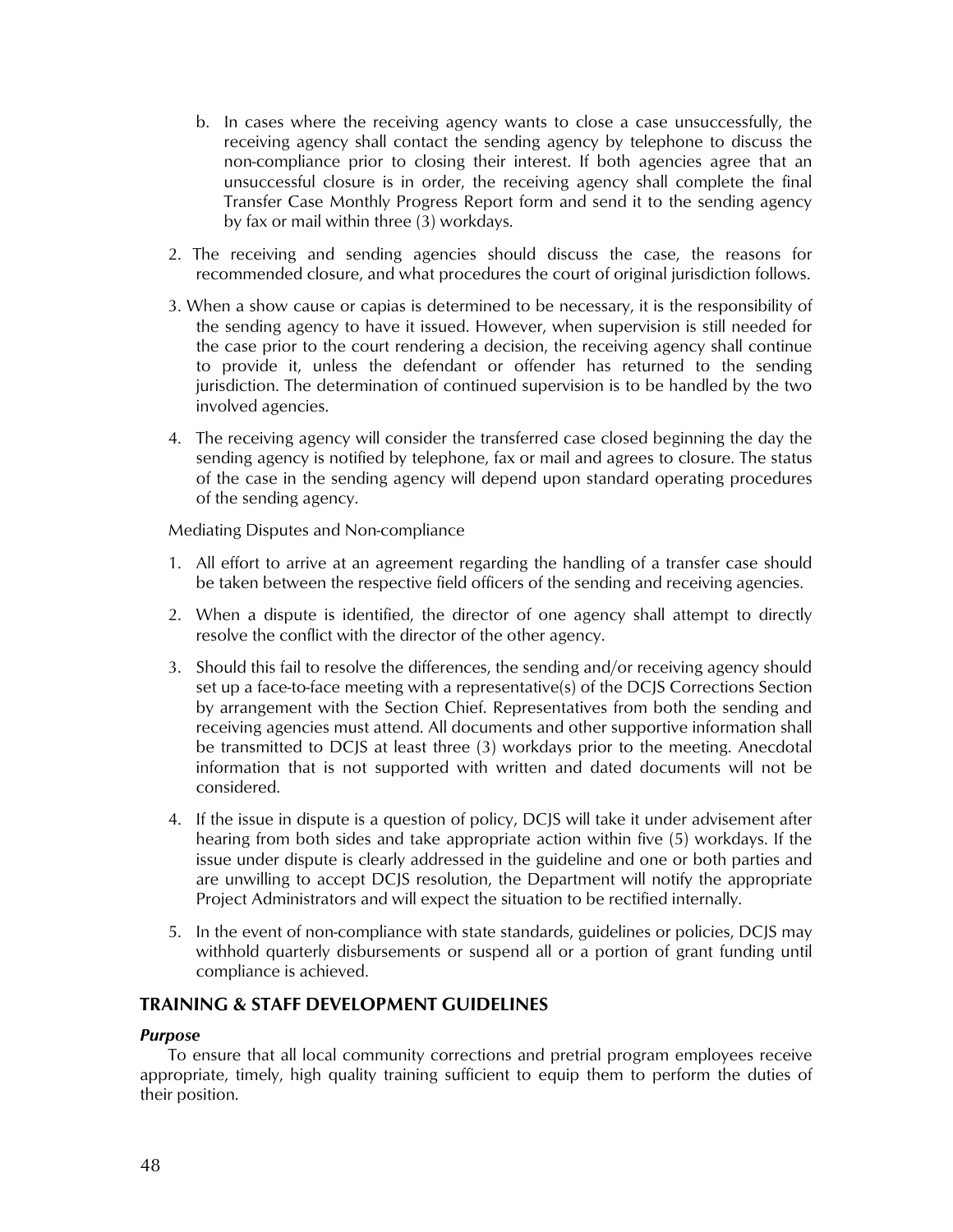## *Related Standard*

Department of Criminal Justice Services Minimum Standards for Local Community Corrections and Pretrial Services, Part 7, §7.1

## *Definitions*

**Professional employees**: full or part-time personnel such as directors, case managers, investigators, probation officers, pretrial officers or like designations

**Clerical Employees**: full or part-time personnel such as secretaries, administrative assistants or like designations

**The Department**: The Department of Criminal Justice Services

## *Policy*

## Orientation/OJT

In accordance with Code of Virginia §19.2-152.4:1 and 9.1-177, every local probation officer and pretrial officer shall take an oath of office before entering the duties of their office.

Further, all newly hired local community corrections and pretrial program professional employees will, within the first 90 days of hire, complete a structured orientation program to include, at a minimum, the following:

- 1. Review all written state/county/city policies and procedures pertinent to their job/agency.
- 2. Review DCJS-issued guidelines and Minimum Standards for Local Community Corrections & Pretrial Services.
- 3. Receive training on the office case management software.
- 4. Obtain an overview of the local criminal justice system including an organizational chart of the agency.
- 5. Become familiar with all pertinent office forms and reports.
- 6. Review written job description/duties and the criteria on which they will be evaluated.
- 7. Review agency or governmental unit's existing policies regarding benefits; work hours; procedures for requesting leave; procedure for knowing whereabouts of officer during work hours; use of agency car; telephone and internet practices; utilization of secretarial support; mail processing and filing system; safety rules and confidentiality policy; personal decorum and dress standards.
- 8. Participate in field visits, accompanied by a non-probationary staff, to courts, jail(s), treatment programs, state Probation & Parole district office(s) and/or other offices with which employee will have regular contact. This tour will include the geographic area in which the officer will work, noting reliable sources of information, locations of resources and contacts therein and/or places to avoid or in which to exercise extreme caution.
- 9. Review procedure for obtaining criminal record check. Receive explanation on use of VCIN terminal and any other criminal record database. Arrange for certification on VCIN if appropriate.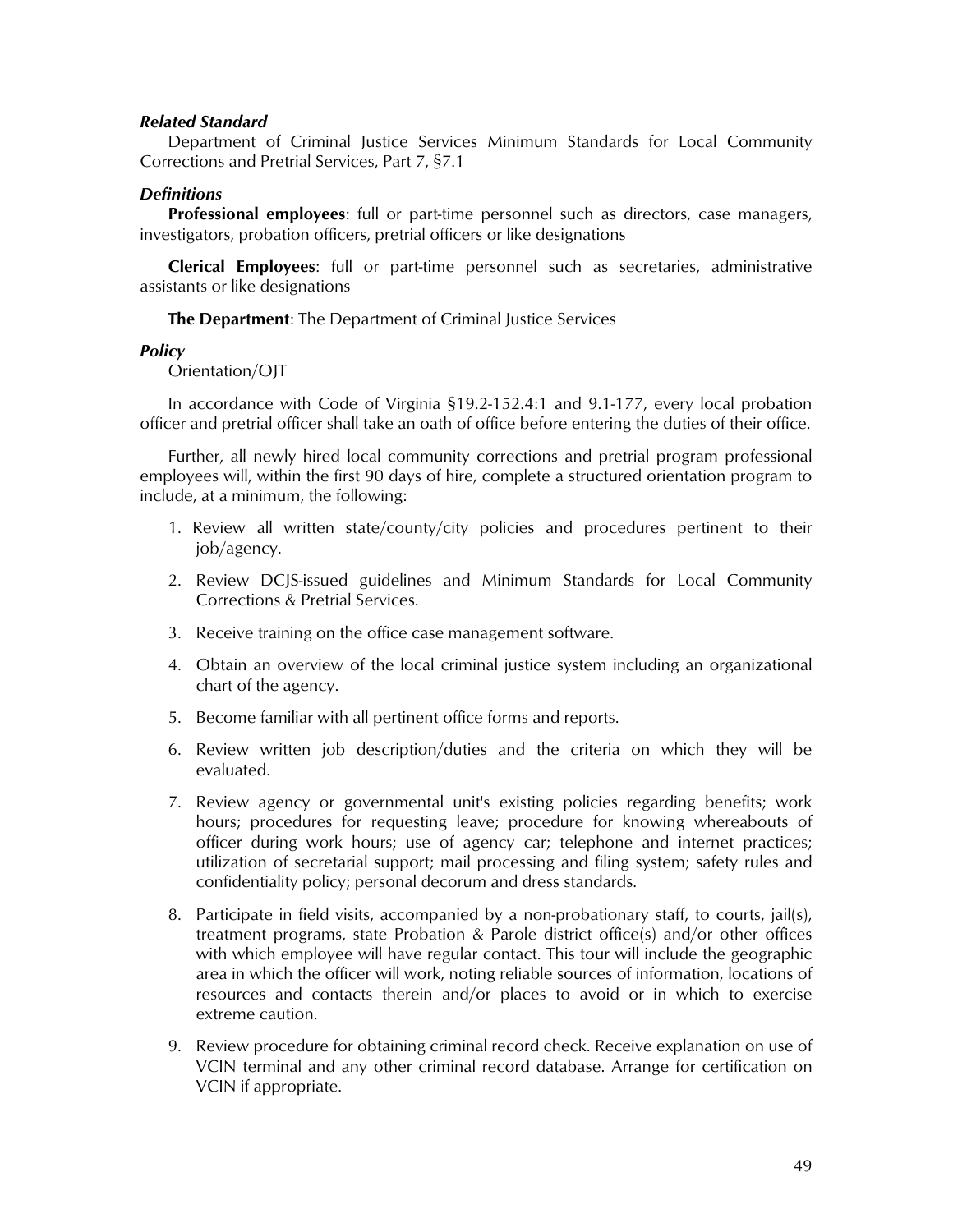- 10. Assist colleagues or supervisor in doing the job tasks that the employee was hired to perform
	- a. Conduct an official interview/intake if this will be part of employee's official duties.
	- b. Prepare court correspondence regarding client's compliance or noncompliance if this will be part of employee's official duties.
	- c. Perform a transfer of supervision in accordance with DCJS transfer guidelines.
- 11. Schedule training on SSI and ASI or other screening and assessment tool if appropriate.
- 12. Review policy and procedures for conducting drug tests if this will be part of employee's official duties

Basic Training for Professional Employees

All professional employees will successfully complete the Basic Skills for Local Community Corrections & Pretrial Programs as offered by the Department within the first six months of hire.

- 1. Successful completion means passing the test at the end of the week of training with a grade of 70% or better.
- 2. Failure to pass the test will require the employee to take another test provided by the Department at the employee's agency proctored by the agency director or his/her designee.
- 3. If the employee fails to pass the subsequent test with a grade of 70% or better, he/she will be required to return for another week of Basic Skills at the next offering.
- 4. If the employee fails the test following the 2nd week of training, a letter describing this occurrence will be forwarded to his/her agency director with a copy to the project administrator to develop a plan of action.
- 5. All local community corrections and pretrial professional employees who have not completed Basic Skills for good cause and have been employed in their capacity for over one year by August 1, 2001, shall be granted a waiver of this provision by the Department.

Inservice Training

- 1. All professional staff, including managerial positions, will complete 20 hours of jobrelated training per year offered either through local or national sources or through DCJS that has been previously approved by their supervisor. This training may be in the form of conference workshops, training academies, college or university classes or training in special topic areas, etc.
- 2. All volunteer professional and clerical staff shall receive such inservice training as is available and deemed appropriate by the agency.

## Orientation/OJT for Clerical Employees

All clerical employees will complete, within the first 90 days of their hire, a structured orientation/OJT program appropriate to their job duties and other training as deemed suitable by their agency.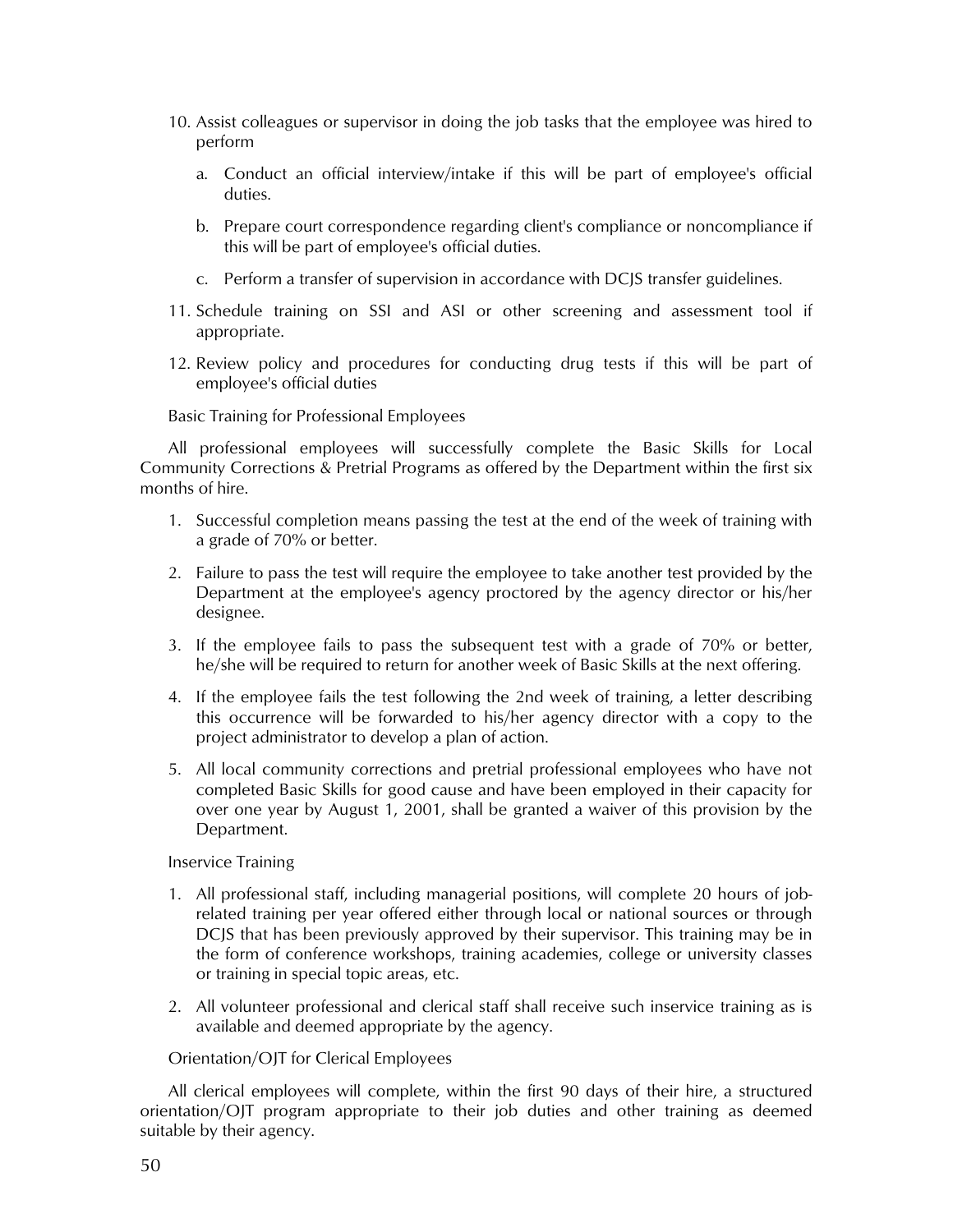## *Fee Collection Guidelines*

Section 3.6 Fees

- A. Intervention fees collected by local community corrections (probation) programs shall be done in accordance with the statewide system of supervision and intervention fees established by the department pursuant to Article 9 (9.1-182) of Chapter 1 of Title 9.1 of the Code of Virginia. Fee collection will remain an option for local community corrections programs.
- B. Local community corrections programs will be allowed to assess an intervention fee that does not exceed \$100 for the first six (6) months of supervision. For each additional six (6) months of supervision the programs can assess an additional fee that does not exceed \$25.
	- 1. The local community corrections programs will determine the fee amount that will be assessed on each offender (not to exceed \$100).
	- 2. The intervention fee will be a one-time fee assessed to each offender placed on local community corrections supervision.
	- 3. Payments can be made in installments.
	- 4. Local community corrections programs may allow a waiver of payment, based on local program criteria.
	- 5. Community service work may be imposed in lieu of fee payment.
- C. Any requests to implement an intervention fee collection process shall be submitted to DCJS for approval. Such requests will include at a minimum: the local program's Standard Operating Procedure for fee collection, the amount of the fee to be assessed, the collection process to be used, and any forms to be used in conjunction with the collection of fees.
- D. Payment of intervention fees shall be made directly to the locality serving as the administrative and fiscal agent pursuant to Article 9 (9.1-182) of Chapter 1 of Title 9.1 of the Code of Virginia. Fees that are collected will be used for program improvement and enhancement in accordance with the Code.
- E. Collection of Intervention fees should be strictly monitored and controlled by the local community corrections program imposing the fees. The recommended process is as follows:
	- 1. The local community corrections program will keep a master receipt book or provide staff with individual receipt books.
	- 2. The fee will be collected and a receipt provided to the offender. The receipt provided to the offender can be the original or a photocopy.
	- 3. A copy of the receipt will be placed in the offender's file.
	- 4. Collected fees will be kept in a secure location at the local community corrections program until such time as they are forwarded to the program's fiscal agent.
	- 5. The payment and a copy of the receipt will be sent to the program's fiscal agent for deposit in the program's budget.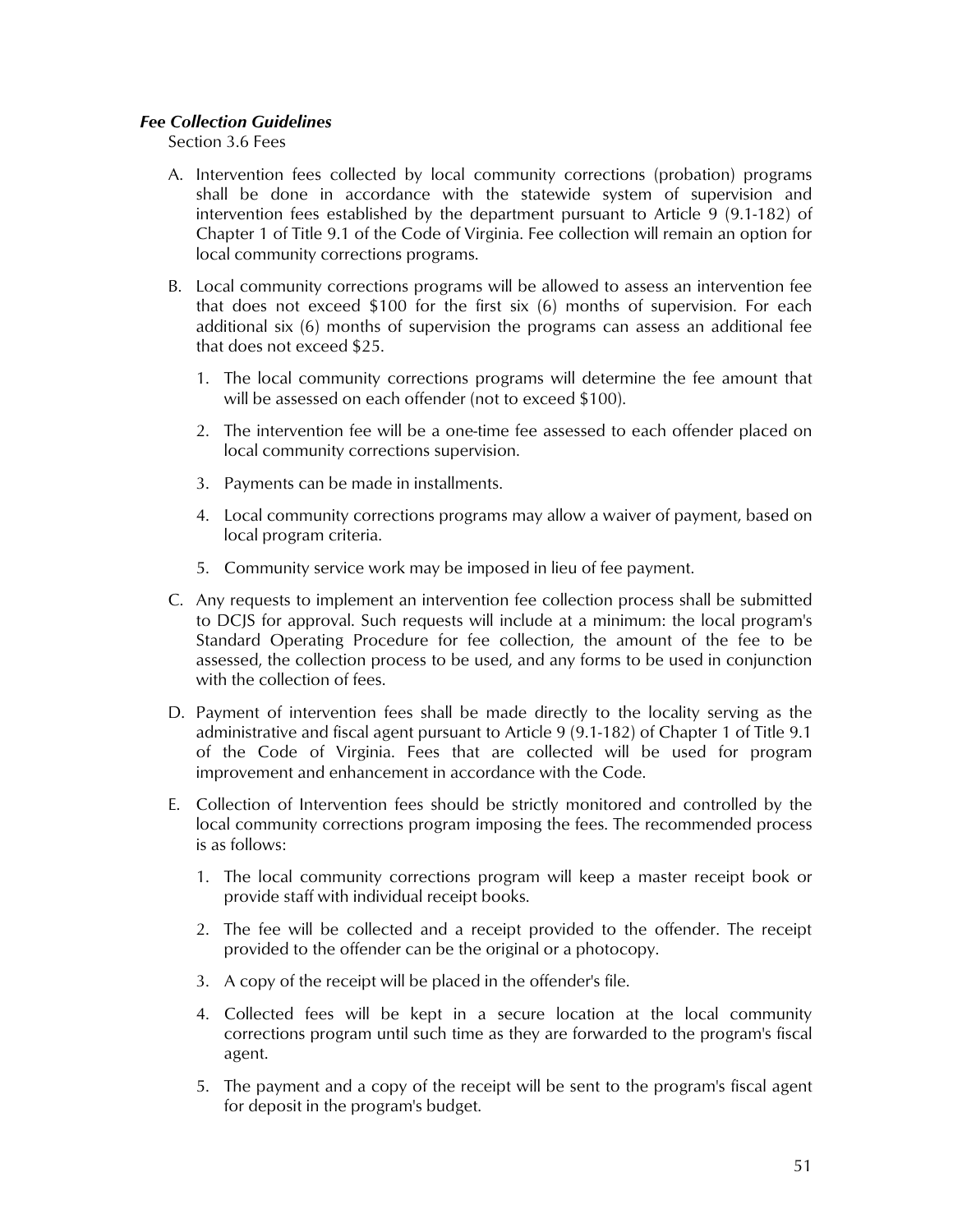- 6. The fiscal agent should provide the program with verification of the deposit in the program's budget.
- 7. In conjunction with any other financial audits, the program's collection process should also be audited.
- 8. Fees will be collected in the form of money orders or cashier checks. It will be a local option to accept personal checks as a form of fee payment. Cash will not be accepted for payment of fees.
- F. Any funds generated as a direct result of department grant funded projects are deemed project income. Project income must be reported on forms provided by the department. Fees collected and budgeted must be included and identified in the program's Budget Narrative. The following are examples of project income: service fees, client fees, usage or rental fees, sales of materials, income received from sale of seized and forfeited assets (cash, personal or real property included). Intervention fees are to be reported.
- G. Transfer Cases and Intervention Fee Collection
	- 1. If both the transferring program and the receiving program collect an intervention fee, the transferring program can collect an intervention fee not to exceed \$25. The receiving program can collect an intervention fee not to exceed \$75. The receiving program will not be responsible for collecting the transferring program's fee (or any part of it). Collection of fees should occur before the case is transferred. The receiving program can charge a fee of up to \$25 for each additional six (6) months of supervision.
	- 2. If the transferring program does not collect an intervention fee, but the receiving program does; the receiving program cannot charge a fee.
	- 3. If the transferring program collects an intervention fee, but the receiving program does not, the transferring program can assess a fee that is \$25 (flat fee). The receiving program will not be responsible for collecting the fee (or any part of it) if not paid prior to transfer.
	- 4. If both the transferring program and the receiving program do not collect an intervention fee; fees will not be assessed or collected from the offender being transferred.
	- 5. Any issue regarding collection of an intervention fee, that arises between programs will be addressed by the Directors of the respective programs. If not resolved at that level, the issue may be forwarded to DCJS for review, comment, technical assistance, and possible resolution.

#### *Procedures For Capias/Motion For Show Cause*

#### **Definitions:**

**"Assault"** is an unlawful attempt or threat to injure another physically under such circumstances that, if not prevented and coupled with apparent present ability to execute, create a well-founded fear of imminent peril. One does not actually have to touch or strike another to be accused of assault.

**"Capias**" is a writ of arrest or attachment of the body requiring a law enforcement officer to take a defendant or offender into custody.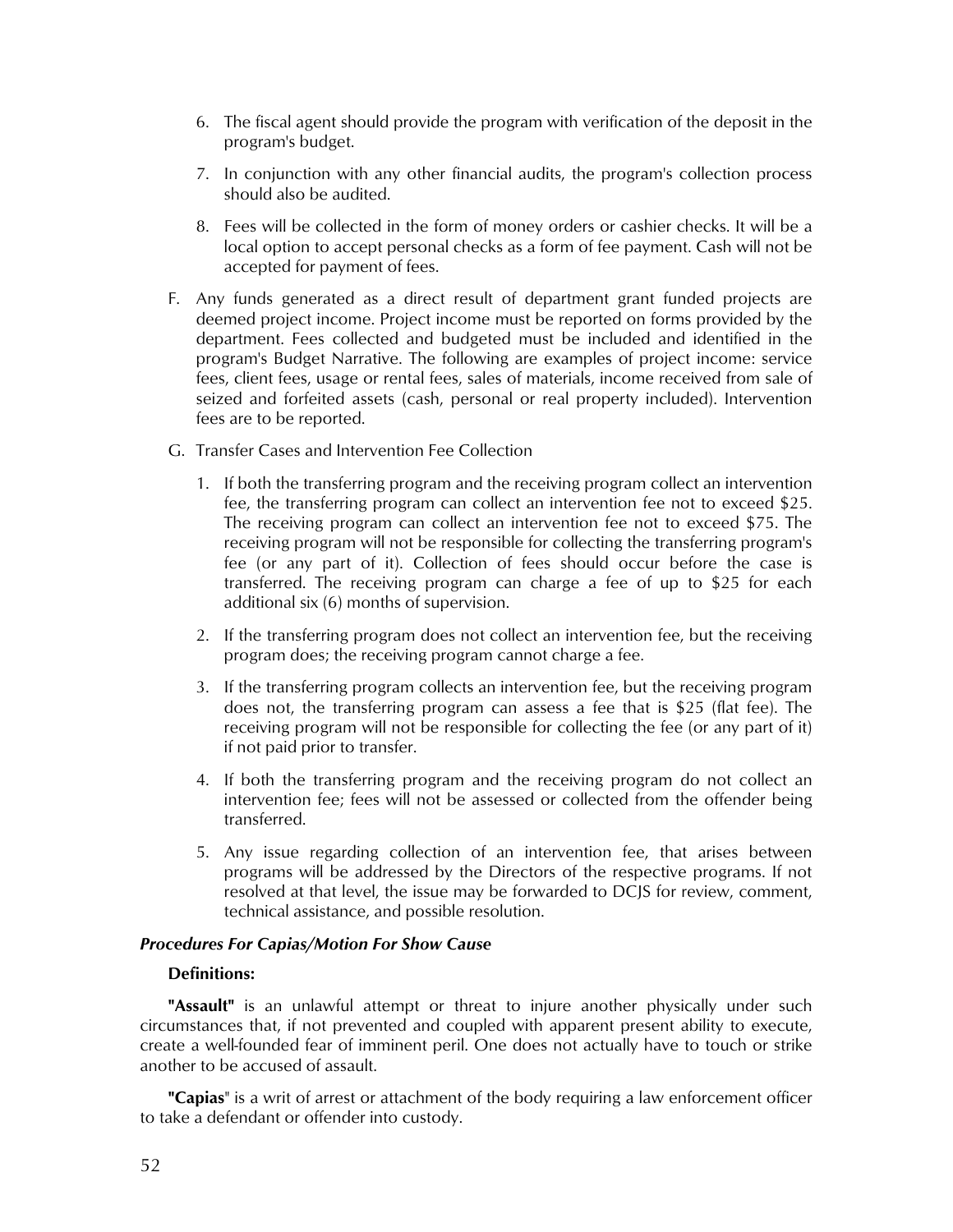**"Commission of a New Offense**" means the act of committing or perpetrating a crime.

**"Commitment Order"** is the initial order prepared by a judicial officer committing an accused or defendant to jail awaiting trial. This is the DC- 352 form.

**"Complainant"** is one who files a charge against another. A local pretrial services or probation officer is a complainant when seeking a capias or warrant for arrest.

**"Custodian"** means the person or organization to which a defendant is released as a term or condition of bail.

**"Intractable behavior"** is behavior that indicates a defendant's unwillingness or inability to conform to that which is necessary for successful completion of the program or that is so disruptive as to threaten the successful completion of the program by other participants.

**"Judicial officer"** includes any magistrate, any clerk of any court and any judge of any court.

**"Probable cause"** means an apparent state of facts or apparent facts upon reasonable inquiry which would induce a person of reasonable intelligence and prudence to believe, in a criminal case, that a crime has been, is being, or is about to be committed as determined by a judicial officer.

**"Recognizance"** is a signed commitment by a person to appear in court as directed and to adhere to any other terms ordered by an appropriate judicial officer as a condition of bail. [§19.2-119 of the Code of Virginia] This is the DC-330 form.

**"Show Cause"** is a criminal summons to appear in court on a specified date to answer charges why the defendant failed to meet or comply with any court imposed conditions. A show cause summons can be "posted" on the property of the defendant or respondent and does not require a personal service.

**"Warrant for Arrest"** includes the following District Court forms: DC- 312 Felony, DC-314 Misdemeanor (State), DC- 315 Misdemeanor (Local Misdemeanor [Ordinance Violation])

#### *Intent*

It is not the intent of these laws to increase the number of defendants or offenders removed from program supervision for non-performance. The authority to seek a capias is a remedy to expedite the return to confinement for those defendants and offenders who have egregiously failed to meet their judicial officer or court ordered conditions of bail or probation or programmatic conditions of supervision. A judicial officer always has discretionary authority to issue a summons in lieu of a capias.

#### *Procedures For Seeking a Capias or Motion for Show Cause for Arrest of a Pretrial Defendant or Local Probationer*

#### *Pretrial*

Pursuant to §19.2-152.4:1, a capias may be sought when there is a failure to comply with any conditions of release imposed by a judicial officer, for failure to comply with conditions of pretrial supervision established by a pretrial services agency, or when there is reason to believe that the person will fail to appear, will leave, or has left the jurisdiction to avoid prosecution.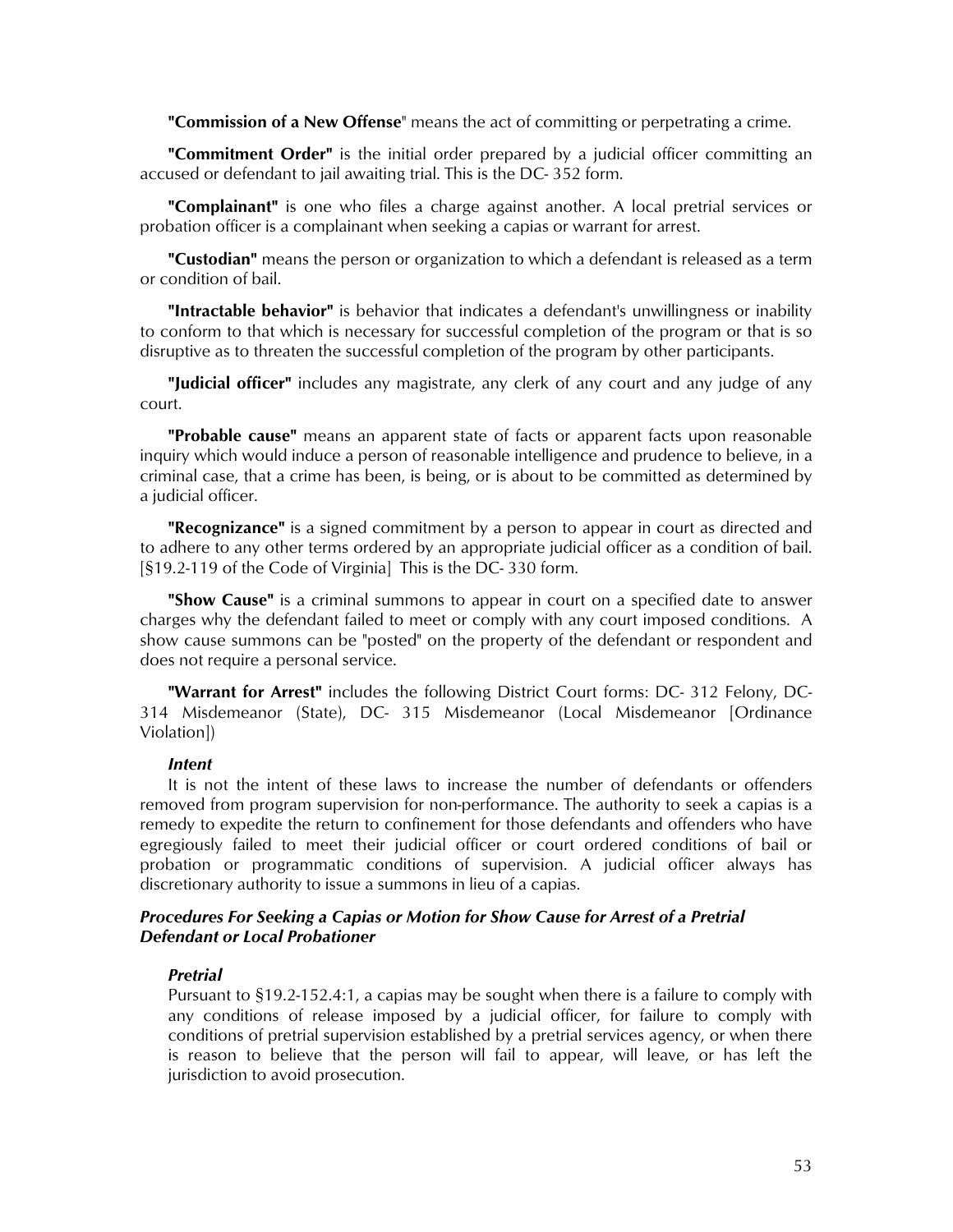Pursuant to §19.2-152.4:3 A.5, a capias is required when continued liberty or noncompliance presents a risk of flight, a risk to public safety or to the defendant.

## *Local community-based probation*

Pursuant to §19.2-303.3 C., a capias may be sought for removal from the program for intractable behavior, refusal to comply with the terms and conditions imposed by the court, refusal to comply with the requirements of local probation supervision established by the program or the commission of a new offense while on probation and under supervision.

Pursuant to 9.1-176.1 A. 6, a capias is required when intractable behavior presents a risk of flight, risk to public safety or to the offender

Pursuant to §9.1-176 A 7 and §19.2-152.4:3 A 6, an order for show cause should be sought when the desired outcome is for a defendant or offender to return to court on his/her own volition for a hearing on less serious failures to comply with conditions imposed.

## *Procedures for Seeking a Capias*

- 1. All pretrial services and local probation officers shall meet the following requirements in order to seek a capias or warrant for arrest:
	- a. have successfully completed Basic Skills training
	- b. be sworn officers in accordance with the recommended requirements of the Oath of Office as outlined in the DCJS New Legislation memorandum dated June 23, 2000.
- 2. The program director or coordinator must approve each case for which a capias is being sought.
- 3. Before seeking a capias from any judicial officer the pretrial services or local probation officer should complete the "Petition for Capias", Form PTS/CBP 15. [This form was endorsed by the VCCJA]
	- A. The first section of this form specifies the date, the conditions under which the defendant or probationer was released to the program and the judicial officer who signed the release or court order.
	- B. Each officer should attach to the PTS/CBP 15 copies of the following, where applicable:
		- 1. original arrest warrant
		- 2. the initial bail release form
		- 3. any court continuance form
		- 4. court order for probation
		- 5. court order for alcohol or drug screening, assessment, evaluation, etc...
		- 6. any probation order developed by the program and approved by the courts
		- 7. signed acknowledgment of program conditions of supervision [pretrial or probation]
		- 8. the commitment to jail form (for pretrial cases)
	- C. This will be used to complete the Motion for Show Cause Summons or Capias when the program officer appears before the judicial officer.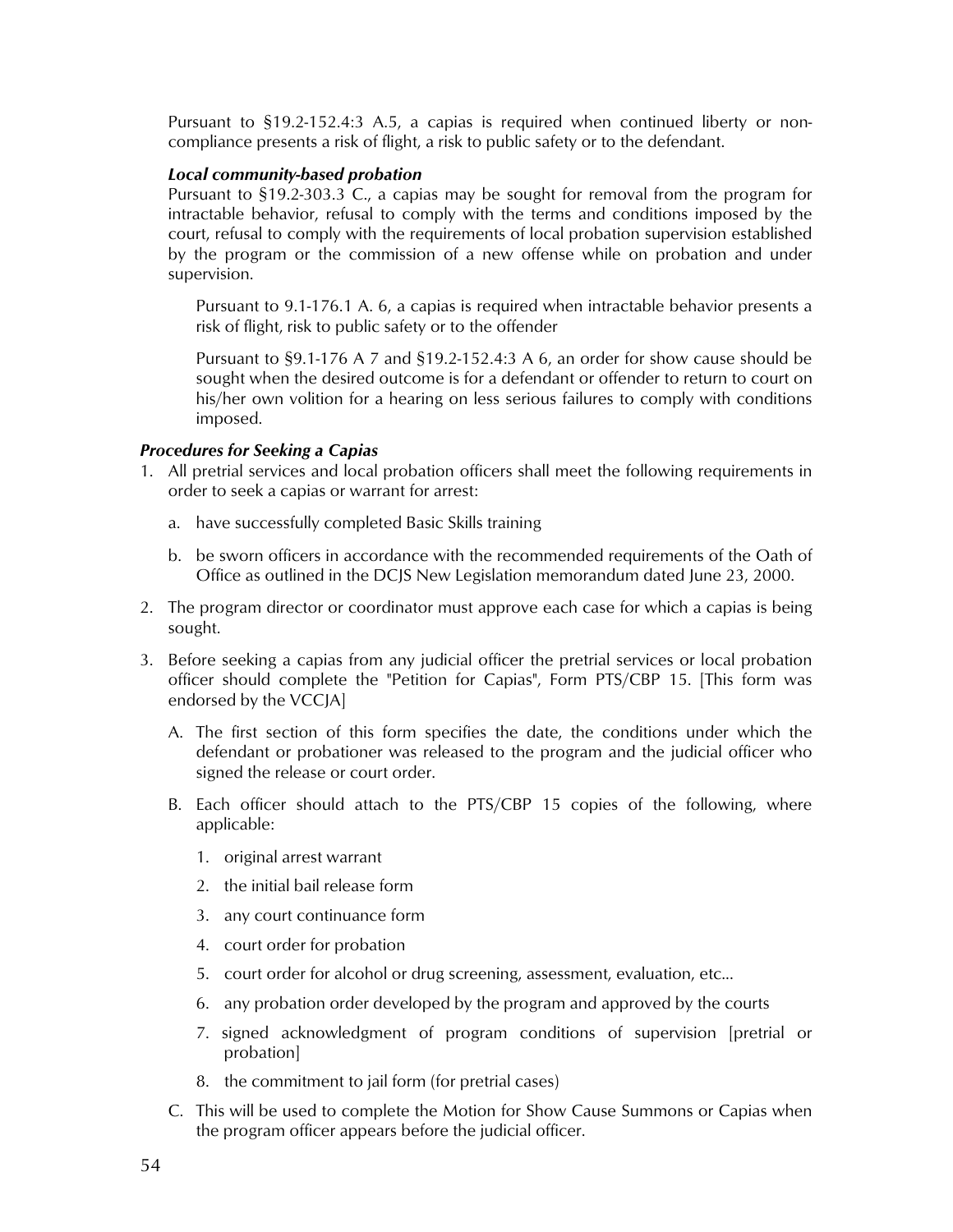#### *Procedures for Seeking a Show Cause Summons*

Pretrial or local probation programs may, when continued liberty or non-compliance is not a serious problem, write a letter to a court seeking a show cause summons for cases in which the court should determine whether bail or probation should be revoked.

#### *Procedures for Seeking a Warrant for Arrest*

- 1. There may be instances when a program officer seeks a warrant for the arrest of a defendant or offender due to a crime committed in the presence of or observed by a program officer in addition to seeking a capias.
	- A. These include, but are not limited to the following examples:
		- 1. assault on a pretrial services officer

A pretrial officer conducting an investigation in jail \*who is assaulted by a prisoner can charge an accused "with knowingly and willfully inflicting bodily injury" under:

- a. §18.2-55 A. 1., if they are an employee of the jail
- b. §18.2-55 A. 2., as a person lawfully admitted to the jail

This offense is a Class 5 felony.

- This would also apply to a local probation officer who interviews an offender in jail.
- 1. assault on a local pretrial services or probation officer.

This is not currently covered under §18.2-55.

- a. the defendant or probationer can be charged with assault under §18.2-57, Simple Assault, a Class 1 Misdemeanor
- 2. assault of any other program staff
- 3. assault on another defendant or offender
- 4. assault on a victim [domestic case]
- 5. possession or distribution of any controlled substance while in the office or its environs
- 6. larceny from any program office or any vehicle in the program's parking lot
- 7. tampering with a motor vehicle [in the parking lot of the program]
- 8. destroying office property
- 9. driving under the influence [appearing in the office, testing positive, and under the influence after having driven to the program]
- 10. driving on a suspended operator's permit
- B. All instances where a warrant for arrest is being sought shall be approved by the program director or coordinator.

Follow Procedures for Seeking a Capias and completing a complaint form.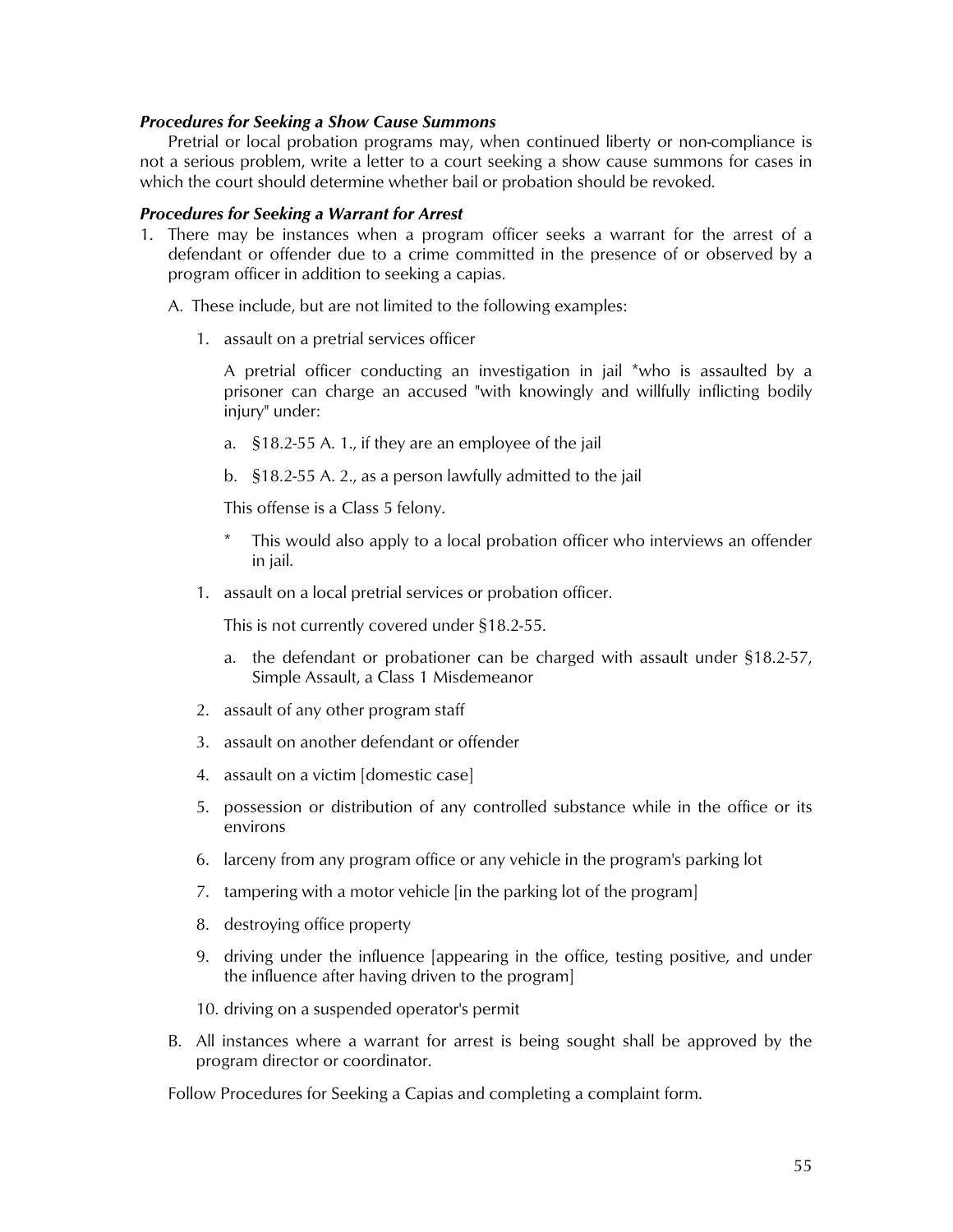# **DRAFT NATIONAL ASSOCIATION OF PRETRIAL SERVICES AGENCIES RELEASE STANDARDS: 2003**

## **PART I. GENERAL PRINCIPLES GOVERNING THE PRETRIAL PROCESS**

#### *STANDARD 1.1 Purposes of the Pretrial Release Decision (ABA Standard 10-1.1)*

The purposes of the pretrial release decision include providing due process to those accused of crime, maintaining the integrity of the judicial process by securing defendants for trial, minimizing the unnecessary use of secure detention, and protecting victims, witnesses and the community from threat, danger or interference. The judge or judicial officer decides whether to release a defendant on personal recognizance or unsecured appearance bond, release a defendant on a condition or combination of conditions, temporarily detain a defendant, or detain a defendant according to procedures outlined in these Standards. The law favors the release of defendants pending adjudication of charges. Deprivation of liberty pending trial is harsh and oppressive, subjects defendants to economic and psychological hardship, interferes with their ability to defend themselves, and, in many instances, deprives their families of support. These Standards limit the circumstances under which pretrial detention may be authorized and provide procedural safeguards to govern pretrial detention proceedings.

## *STANDARD 1.2 Presumption of Release Under Least Restrictive Conditions and Other Alternative Release Options (ABA Standard 10-1.2)*

In deciding pretrial release, a presumption in favor of pretrial release on a simple promise to appear (i.e., release on "personal recognizance") should apply to all persons arrested and charged with a crime. When release on personal recognizance is deemed inappropriate, the judicial officer should assign the least restrictive condition(s) of release that will reasonably ensure a defendant's attendance at court proceedings and protect the community, victims, witnesses or any other person. The court should have a wide array of programs or options available to promote pretrial release on conditions that ensure appearance and protect the safety of the community, victims and witnesses pending trial, and should have the capacity to develop release options appropriate to the risks and special needs posed by defendants who are released to the community. When no conditions of release are sufficient to accomplish the aims of pretrial release, defendants may be detained through specific procedures.

#### *STANDARD 1.3 Pretrial Release Agency or Program*

Every jurisdiction should have the services of a pretrial services agency or program to help ensure equal, timely, and just administration of the laws governing pretrial release. The pretrial services agency or program should provide information to assist the court in making release/detention decisions, provide supervisory services in cases involving released defendants, and perform other functions as set forth in these standards.

#### *STANDARD 1.4 Conditions of Release (ABA Standards 10-1.4)*

a) Consistent with these Standards, each jurisdiction should adopt procedures designed to promote the release of defendants on personal recognizance. Additional conditions should be imposed on release only when the need is demonstrated by the facts of the individual case to reasonably ensure appearance at court proceedings, to protect the community, victims, witnesses or any other person, and to maintain the integrity of the judicial process. Methods for providing the appropriate judicial officer with reliable information relevant to the release decision should be developed, preferably through a pretrial services agency or function as described in Standards 3.2 through 3.4.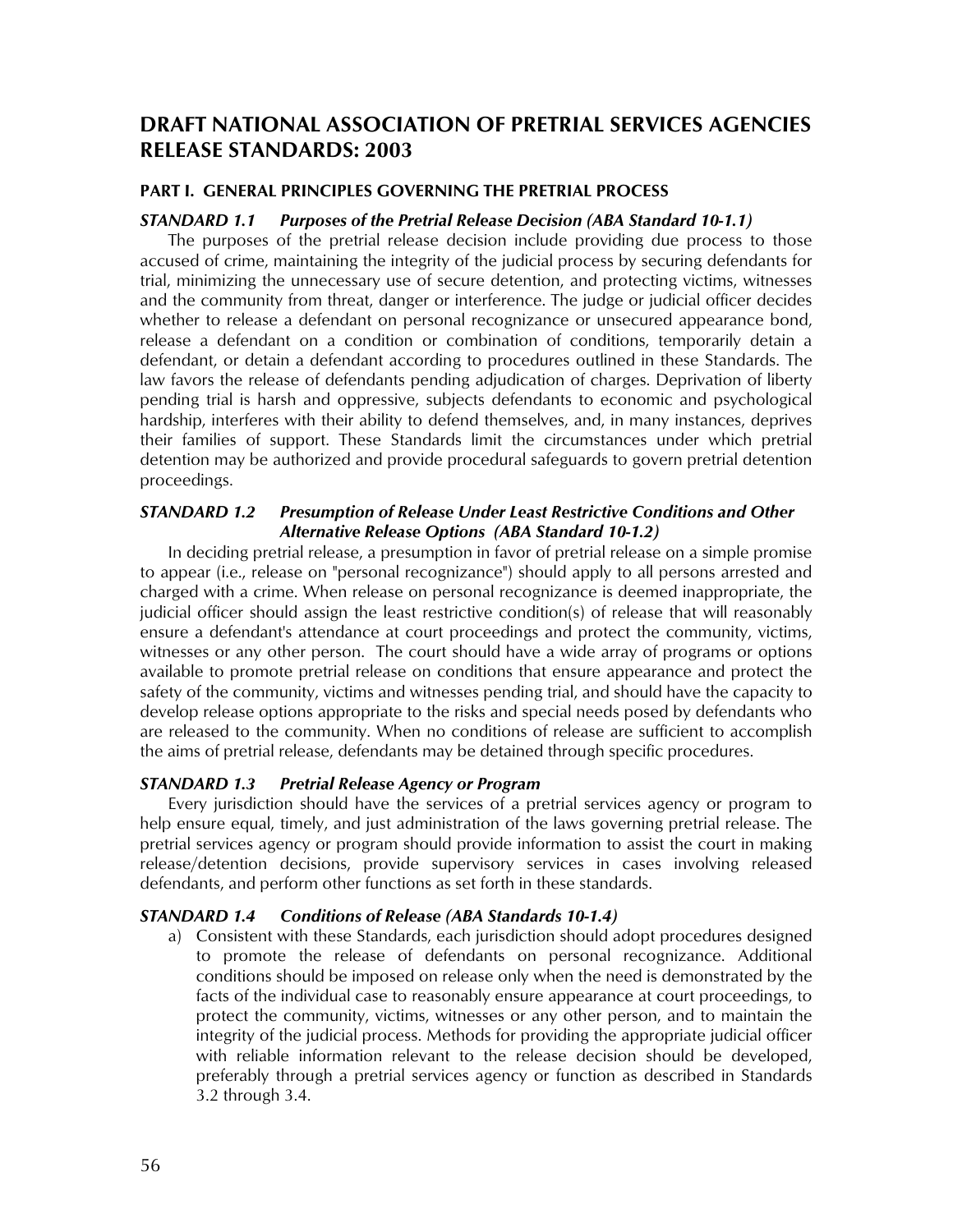- b) When release on personal recognizance is not appropriate reasonably to ensure the defendant's appearance at court and prevent the commission of criminal offenses that threaten the safety of the community or any person, non-financial conditions of release should be employed consistent with Standard 2.4.
- c) Release on financial conditions should be used only when no other conditions will reasonably ensure appearance, and should never be used in order to detain the defendant. Therefore, when financial conditions are imposed, the court should first consider releasing the defendant on an unsecured bond. If unsecured bond is not deemed a sufficient condition of release, and the court still seeks to impose monetary conditions, bail should be set at the lowest level necessary to ensure the defendant's appearance and with regard to a defendant's financial ability to post the bail. When financial bail is imposed, the defendant should be released on the deposit of cash or securities with the court of not more than ten percent of the amount of the bail, to be returned at the conclusion of the case.
- d) Financial conditions should not be employed to respond to concerns for public safety.
- e) The judicial officer should not impose a financial condition of release that results in the pretrial detention of a defendant solely due to the defendant's inability to pay.
- f) Consistent with the processes provided in these Standards, compensated sureties should be abolished.

## *STANDARD 1.5 Detention as an Exception to Policy Favoring Release (ABA Standard 10-1.6)*

These Standards limit the circumstances under which pretrial detention may be authorized and provide procedural safeguards to govern pretrial detention proceedings. They establish specific criteria and procedures for effecting the pretrial detention of certain defendants after the court determines that these defendants pose a substantial risk of flight, or threat to the safety of the community, victims or witnesses or to the integrity of the justice process. The status of detained defendants should be monitored and their eligibility for release should be reviewed throughout the adjudication period. The cases of detained defendants should be given priority in scheduling for trial.

## *STANDARD 1.6 Consideration of the Nature of the Charge in Determining Release Options (ABA Standard 10-1.7)*

Although the charge itself may be a predicate to pretrial detention proceedings, the judicial officer should exercise care not to give inordinate weight to the nature of the present charge in evaluating factors for the pretrial release decision except when, coupled with other specified factors, the charge itself may cause the initiation of a pretrial detention hearing pursuant to the provisions of Standard 2.9.

## *STANDARD 1.7 Implication of Policy Favoring Release for Supervision in the Community (ABA Standard 10-1.9)*

The policy favoring pretrial release and selective use of pretrial detention is inextricably tied to explicit recognition of the need to safely supervise large numbers of defendants in the community pending adjudication of their cases. To be effective, these policies require sufficient informational and supervisory resources.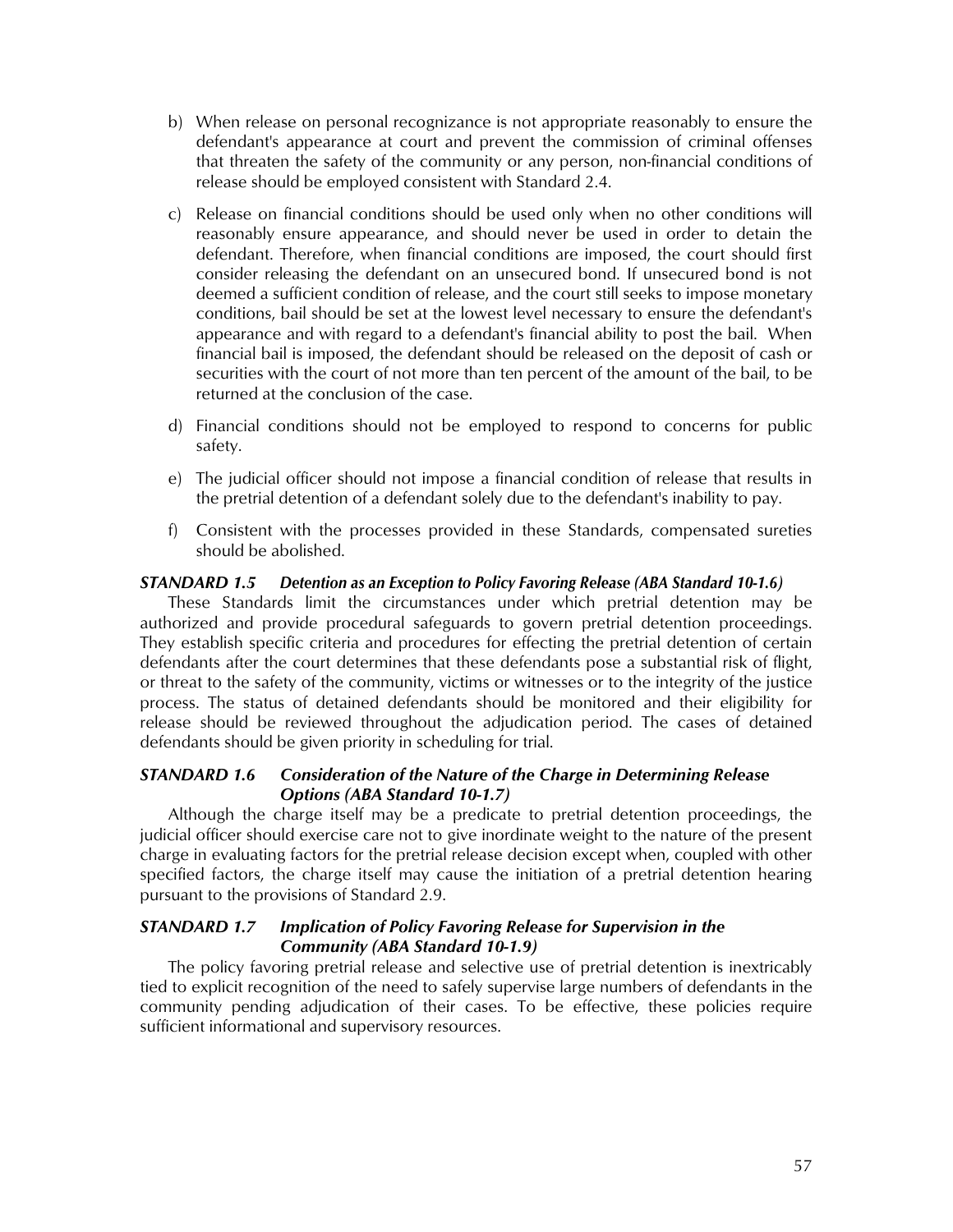#### *STANDARD 1.8 Notice to Victims*

Consistent with these standards, each jurisdiction should provide procedures designed to ensure that victims of crime are kept informed of the case in a proper and timely manner. At a minimum, jurisdictions should seek to promptly inform victims of violent crime if a defendant who has been charged with the crime is to be released from custody. When release has been ordered in these circumstances, the jurisdiction should provide for victims to be advised of the conditions of release imposed on the defendant. The jurisdiction should ensure that victims are provided with information about persons to contact while the case is pending and with information about methods of seeking enforcement of release conditions.

## *STANDARD 1.9 Delegated Authority to Release Defendants Prior to First Appearance*

The authority to release a defendant who has been arrested and charged with a crime resides with the court. The court should not delegate this authority to a pretrial services agency, program, or officer without specific guidelines, consistent with the laws and rules concerning judicial authority in the jurisdiction that govern the exercise of delegated authority. Such guidelines should at a minimum:

- a) limit the delegated authority to cases involving relatively minor charges; and
- b) require that the defendant produce satisfactory identification, have no outstanding warrants, have no pending cases, pose no obvious threat to the community or any person, and pose no obvious risk of failure to appear.

## **PART II. NATURE OF FIRST APPEARANCE AND RELEASE/DETENTION DECISION**

## *STANDARD 2.1 Prompt First Appearance (ABA Standard 10-4.1)*

Unless the defendant is released on citation or in some other lawful manner, a defendant who has been arrested should be taken before a judicial officer as expeditiously as possible and should in no instance be held in custody longer than 24 hours without appearing before a judicial officer. Judicial officers should be readily available to conduct first appearances within the time limits established by this Standard. A defendant who is not promptly presented should be entitled to immediate release under appropriate conditions unless pretrial detention is ordered as provided in Standards 2.9 through 2.11.

## *STANDARD 2.2 Nature of First Appearance (ABA Standard 10-4.3)*

- (a) Prior to the first appearance, a pretrial investigation should be conducted by the pretrial services agency or program in accordance with Standards 3.2 through 3.4. A written report on the investigation should be provided to the court, the prosecutor, and counsel for the defendant prior to the first appearance.
- (b) During the period between arrest and first appearance, the defendant should be provided an opportunity to communicate with family or friends for the purposes of facilitating pretrial release or obtaining counsel.
- (c) The first appearance before a judicial officer should take place in such physical surroundings as are appropriate to the administration of justice. Each case should receive individual treatment, and decisions should be based on the particular facts of the case and information relevant to the purposes of the pretrial release decision as established by law and court procedure. The proceedings should be conducted in clear and easily understandable language calculated to advise defendants effectively of their rights and the actions to be taken against them. The first appearance should be conducted in such a way that other interested persons may attend or observe the proceedings.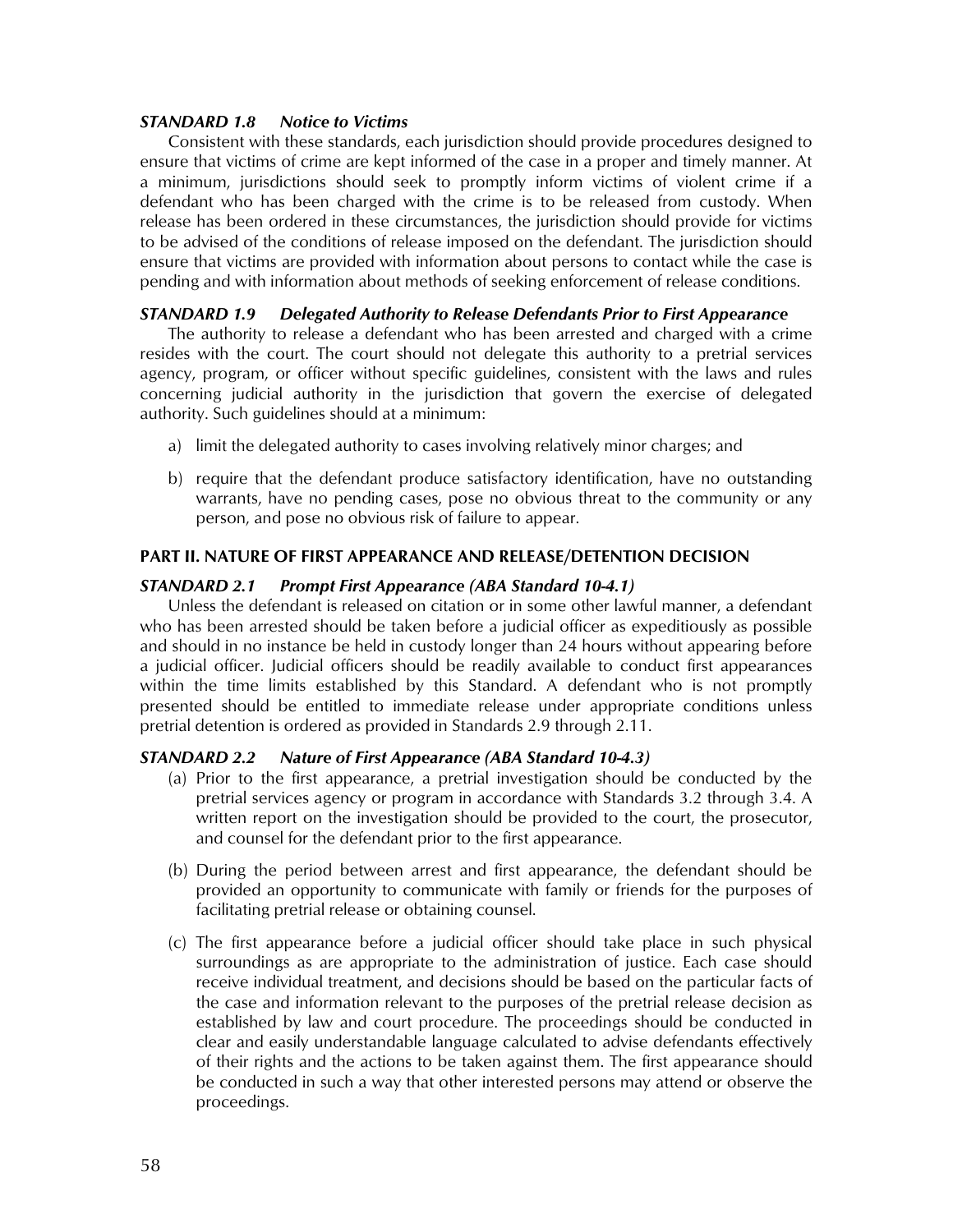- (d) At the defendant's first appearance, he or she should be represented by counsel. If the defendant does not have his or her own counsel at this stage, the judicial officer should appoint counsel for purposes of the first appearance proceedings, and should ensure that counsel has adequate opportunity to consult with the defendant prior to the first appearance. The judicial officer should provide the defendant with a copy of the charging document and inform the defendant of the charge and the maximum possible penalty on conviction, including any mandatory minimum or enhanced sentence provision that may apply. The judicial officer should advise the defendant that the defendant:
	- (i) is not required to say anything, and that anything the defendant says may be used against him or her;
	- (ii) if represented by counsel who is present, may communicate with his or her attorney at the time of the hearing;
	- (iii) has a right to counsel in future proceedings, and that if the defendant cannot afford a lawyer, one will be appointed;
	- (iv) if not a citizen, may be adversely affected by collateral consequences of the current charge, such as deportation;
	- (v) if a juvenile being treated as an adult, has the right to the presence of a parent or guardian;
	- (vi) if necessary, has the right to an interpreter to be present at proceedings; and

(vii)where applicable, has a right to a preliminary examination or hearing.

- (e) A record should be made of the proceedings at first appearance. The defendant also should be advised of the nature and schedule of all further proceedings to be taken in the case.
- (f) The judicial officer should decide pretrial release or detention in accordance with these Standards.

#### *STANDARD 2.3 Release On Personal Recognizance (ABA Standard 10-5.1)*

- (a) It should be presumed that every defendant is entitled to release on personal recognizance on condition that the defendant attend all required court proceedings and not commit any criminal offense. This presumption may be rebutted by evidence that there is a substantial risk of nonappearance or need for additional conditions as provided in Standard 2.4, or by evidence that the defendant should be detained under Standards 2.8, 2.9, and 2.10.
- (b) In determining whether there is a substantial risk of nonappearance or threat to the community or any person or to the integrity of the judicial process if the defendant is released, the judicial officer should consider the pretrial services assessment of the defendant's risk of willful failure to appear in court or risk of threat to the safety of the community or any person, victim or witness. Factors to be considered may include:
	- (i) the defendant's character, physical and mental condition, family ties, employment status and history, financial resources, length of residence in the community, community ties, past conduct, history relating to drug or alcohol abuse, criminal history, and record concerning appearance at court proceedings;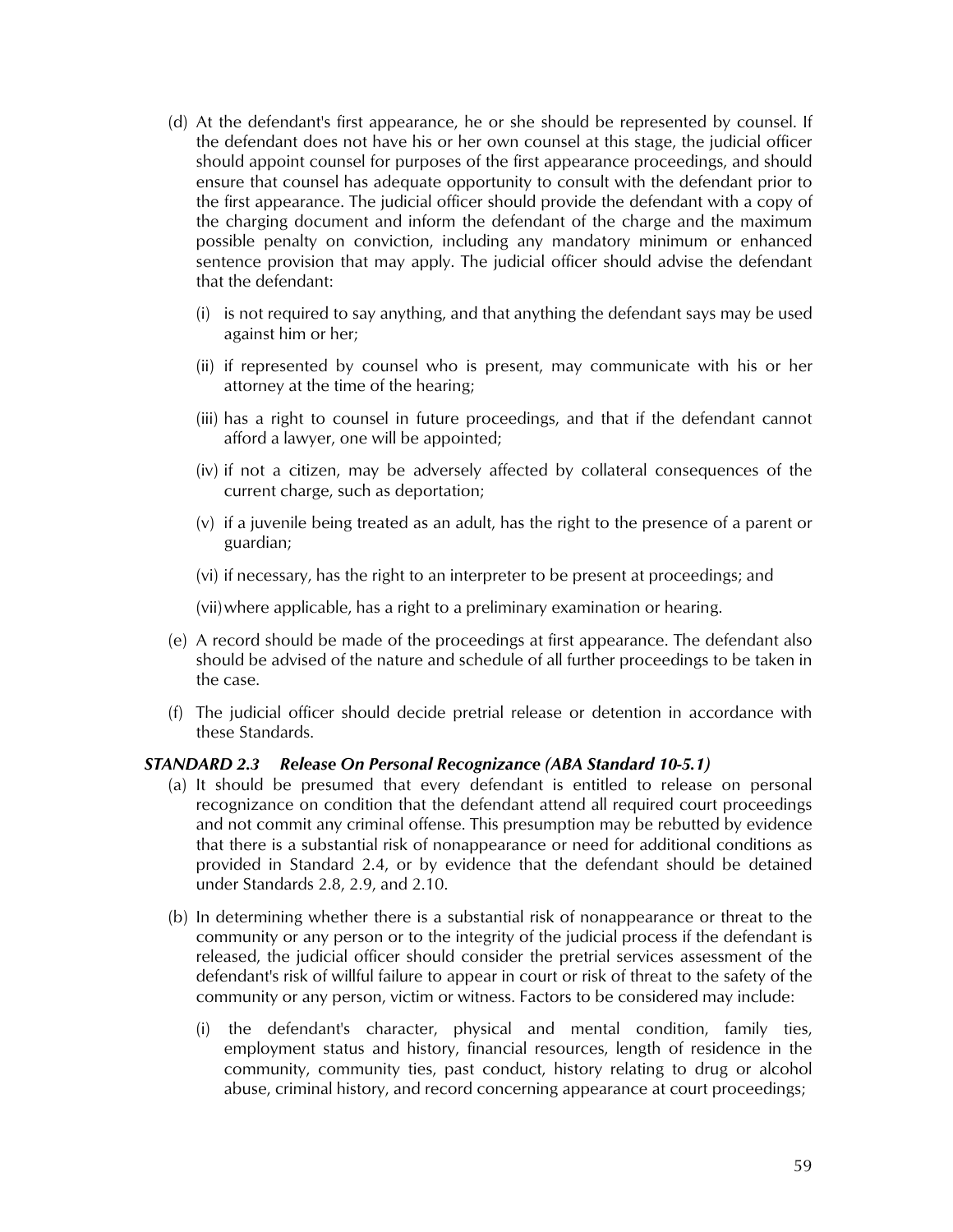- (ii) whether at the time of the current offense or arrest, the person was on probation, parole, or other release pending trial, sentencing, appeal, or completion of sentence for an offense;
- (iii) availability of persons who agree to assist the defendant in attending court at the proper time and other information relevant to successful supervision in the community;
- (iv) any facts justifying a concern that the defendant will violate the law if released without restrictions;
- (v) the nature and circumstances of the offense in relation to the risk of the defendant's non-appearance or risk to public safety; and
- (vi) whether there are specific factors that may make the defendant an appropriate subject for conditional release and supervision options, including participation in available medical, drug, mental health or other treatment, diversion or alternative adjudication release options.
- (c) In the event the judicial officer determines that release on personal recognizance is unwarranted, the officer should include in the record a statement, written or oral, of the reasons for this decision.

#### *STANDARD 2.4 Setting Conditions of Release (ABA Standard 10-5.2)*

- (a) If a defendant is not qualified for release on personal recognizance, the court should consider imposing conditions of release. The court should impose the least restrictive release conditions reasonably necessary to ensure the defendant's appearance in court, protect the safety of the community or any person, and safeguard the integrity of the judicial process. The court may:
	- (i) release the defendant on condition that the defendant report to or be supervised by a pretrial services agency or program;
	- (ii) release the defendant into the custody or care of some other qualified organization or person responsible for supervising the defendant and assisting the defendant in making all court appearances;
	- (iii) impose reasonable restrictions on the activities, movements, associations, and residences of the defendant, including curfew, "stay away" orders, or prohibitions against the defendant going to certain geographical areas or premises;
	- (iv) prohibit the defendant from possessing any dangerous weapons and order the defendant to immediately turn over all firearms and other dangerous weapons in defendant's possession or control to an agency or responsible third party designated by the court;
	- (v) prohibit the defendant from engaging in certain described activities relevant to the risks of non-appearance or criminal activity, including use of intoxicating liquors or certain drugs;
	- (vi) provide for the defendant to be released on electronic monitoring, be evaluated for substance abuse treatment, undergo regular drug testing, be screened for eligibility for drug court or other drug treatment program, undergo mental health or physical health screening for treatment, participate in appropriate treatment or supervision programs, be placed under house arrest or subject to other release options or conditions as may be necessary reasonably to ensure attendance in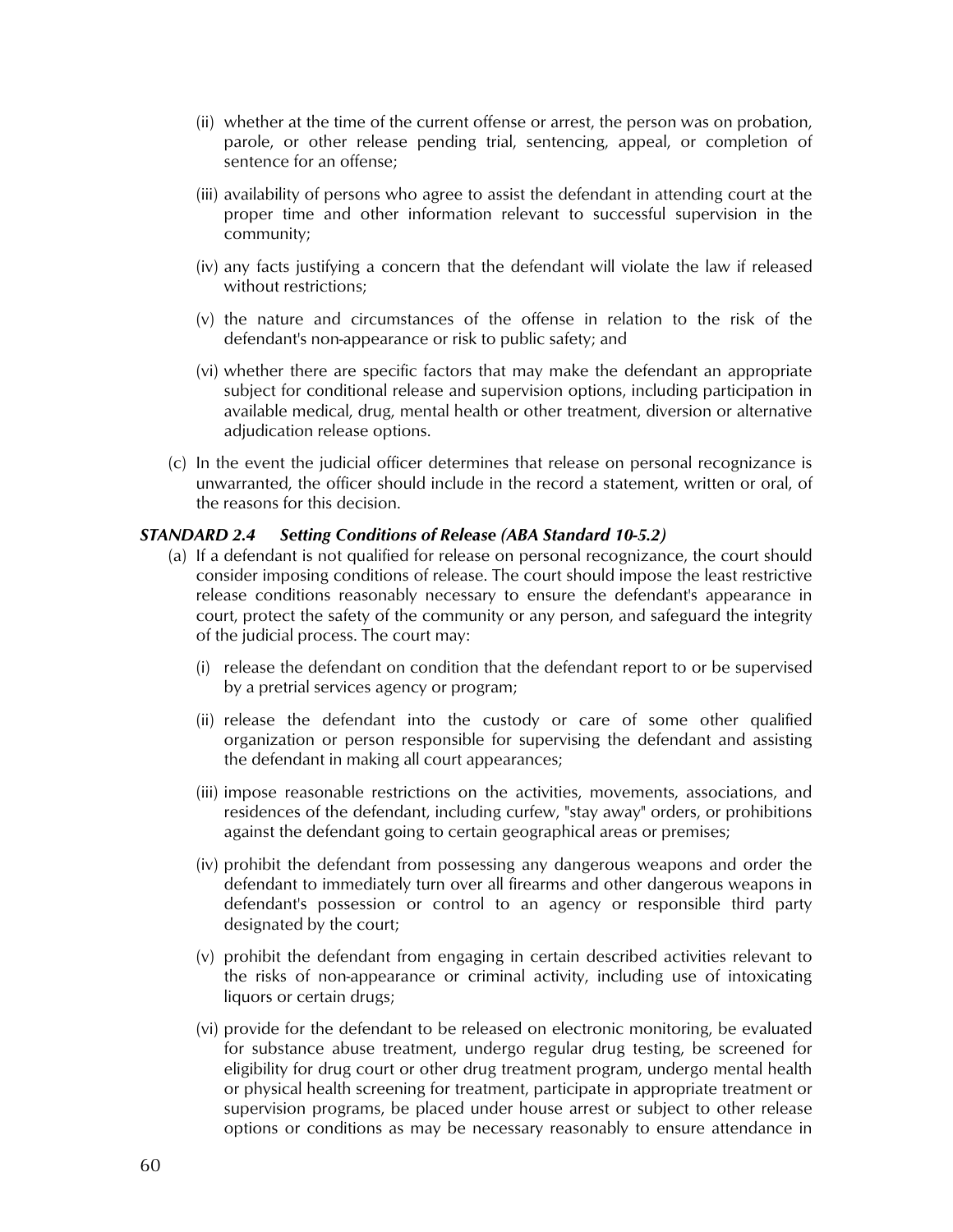court, prevent risk of crime and protect the community or any person during the pretrial period;

(vii) require the defendant to post financial conditions as outlined under

Standard 2.5, execute an agreement to forfeit, upon failing to appear as required, property of a sufficient unencumbered value, including money, as is reasonably necessary to ensure the appearance of the defendant, and order the defendant to provide the court with proof of ownership and the value of the property along with information regarding existing encumbrances as the judicial officer may require; and

- (viii)impose any other reasonable restriction designed to ensure the defendant's appearance, to protect the safety of the community or any person, and to prevent intimidation of witnesses or interference with the orderly administration of justice.
- (b) When conditions are imposed, the court should direct the pretrial services agency or program to monitor the defendant's compliance with the non-financial conditions and to make reports to the court concerning the defendant's compliance with the conditions, as set forth in Standard 3.5.
- (c) After reasonable notice to the defendant and a hearing, the judicial officer may at any time amend the order to impose additional or different conditions of release.

#### *STANDARD 2.5 Release on Financial Conditions (ABA Standard 10-5.3)*

- (a) Financial conditions should be imposed only when no other conditions of release will reasonably ensure the defendant's appearance in court.
- (b) The judicial officer should not impose a financial condition that results in the pretrial detention of the defendant solely due to an inability to pay.
- (c) Financial conditions of release should not be set to prevent future criminal conduct during the pretrial period or to protect the safety of the community or any person.
- (d) On finding that a financial condition of release should be set, the judicial officer should require the first of the following alternatives thought sufficient to provide reasonable assurance of the defendant's reappearance:
	- (i) the execution of an unsecured bond in an amount specified by the judicial officer, either signed by other persons or not;
	- (ii) the execution of an unsecured bond in an amount specified by the judicial officer, accompanied by the deposit of cash or securities equal to ten percent of the face amount of the bond;
	- (iii) the execution of a bond secured by the deposit of the full amount in cash or other property or by the obligation of qualified, uncompensated sureties or
	- (iv) posting the full amount of the bail.
- (e) When cash or securities are deposited with the court as provided in this Standard, defendants should be entitled to the return of the amount deposited at the conclusion of the case.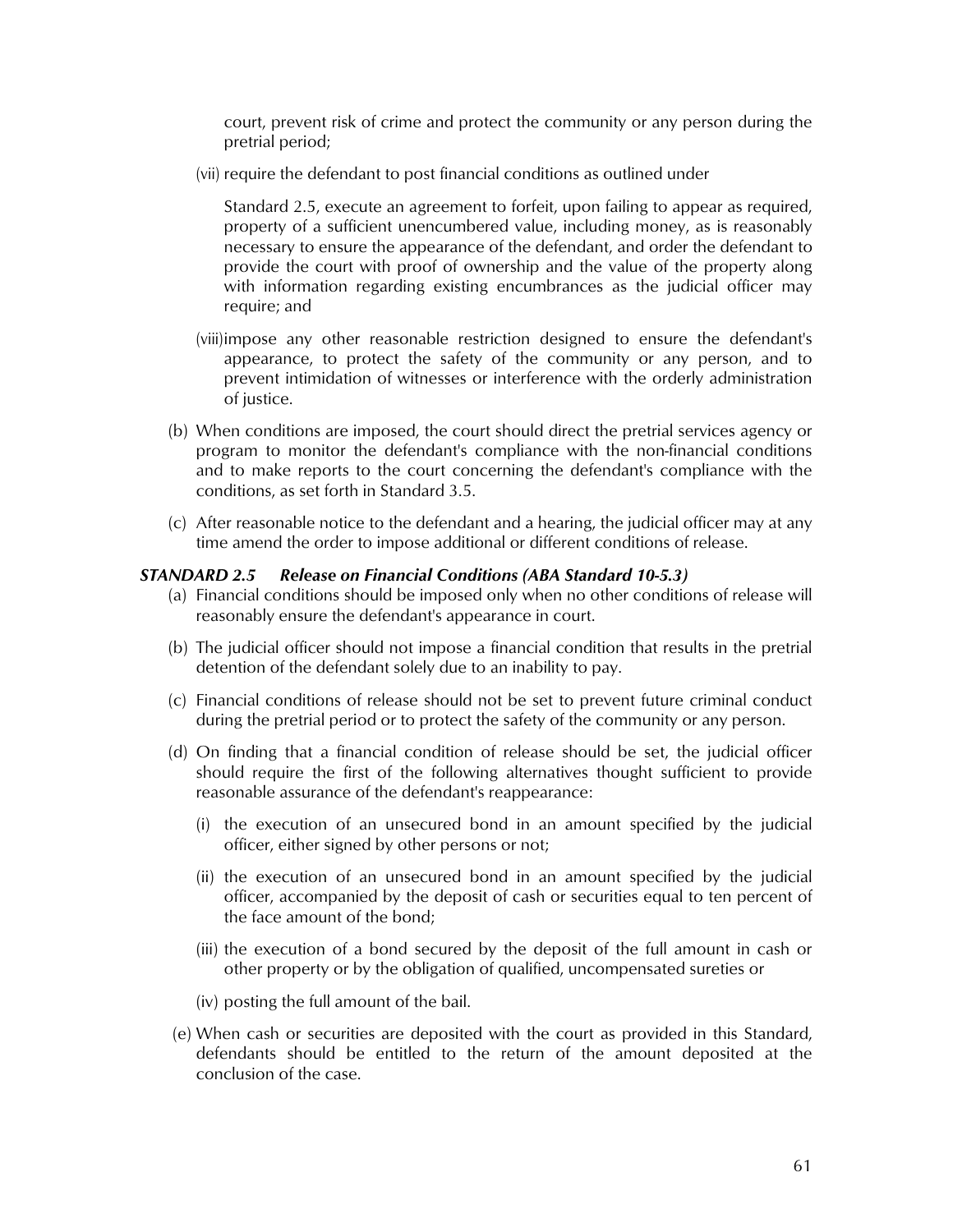- (f) Financial conditions should be the result of an individualized decision taking into account the special circumstances of each defendant, the defendant's ability to meet the financial conditions and the defendant's flight risk, and should never be set by reference to a predetermined schedule of amounts fixed according to the nature of the charge.
- (g) Financial conditions should be distinguished from the practice of allowing a defendant charged with a traffic or other minor offense to post a sum of money to be forfeited in lieu of any court appearance.
- (h) In appropriate circumstances when the judicial officer is satisfied that such an arrangement will ensure the appearance of the defendant, uncompensated third parties should be permitted to fulfill these financial conditions.

## *STANDARD 2.6 Court Order Concerning Release (ABA Standard 10-5.4)*

Every judicial decision setting or modifying conditions should be in writing and should be provided to the defendant. The release order should:

- (a) indicate the time, place, and event for which the defendant should next appear in court;
- (b) include a written statement that sets forth all the conditions to which the release is subject, in a manner sufficiently clear and specific to serve as a guide for the defendant's conduct;
- (c) set forth any authority that the pretrial services agency or program may have, consistent with the laws and rules governing the exercise of judicial authority in the jurisdiction, to modify the initially established conditions of release; and
- (d) advise the person of:
	- (i) the consequences of violating a condition of release, including the immediate issuance of a warrant for the defendant's arrest and possible criminal penalties;
	- (ii) the prohibitions against threats, force, or intimidation of witnesses, jurors and officers of the court, obstruction of criminal investigations and retaliation against a witness, victim or informant; and
	- (iii) the prohibition against any criminal conduct during pretrial release.

## *STANDARD 2.7 Basis for Temporary Pretrial Detention for Defendants on Release In Another Case (ABA Standard 10-5.7)*

- (a) The judicial officer may order the temporary detention of a defendant released in another case upon a showing of probable cause that the defendant has committed a new offense as alleged in the charging document if the judicial officer determines that the defendant:
	- (i) is and was at the time the alleged offense was committed:
		- (A) on release pending trial for a serious offense;
		- (B) on release pending imposition or execution of sentence, appeal of sentence or conviction, for any offense; or
		- (C) on probation or parole for any offense; and
	- (ii) may flee or pose a danger to the community or to any person.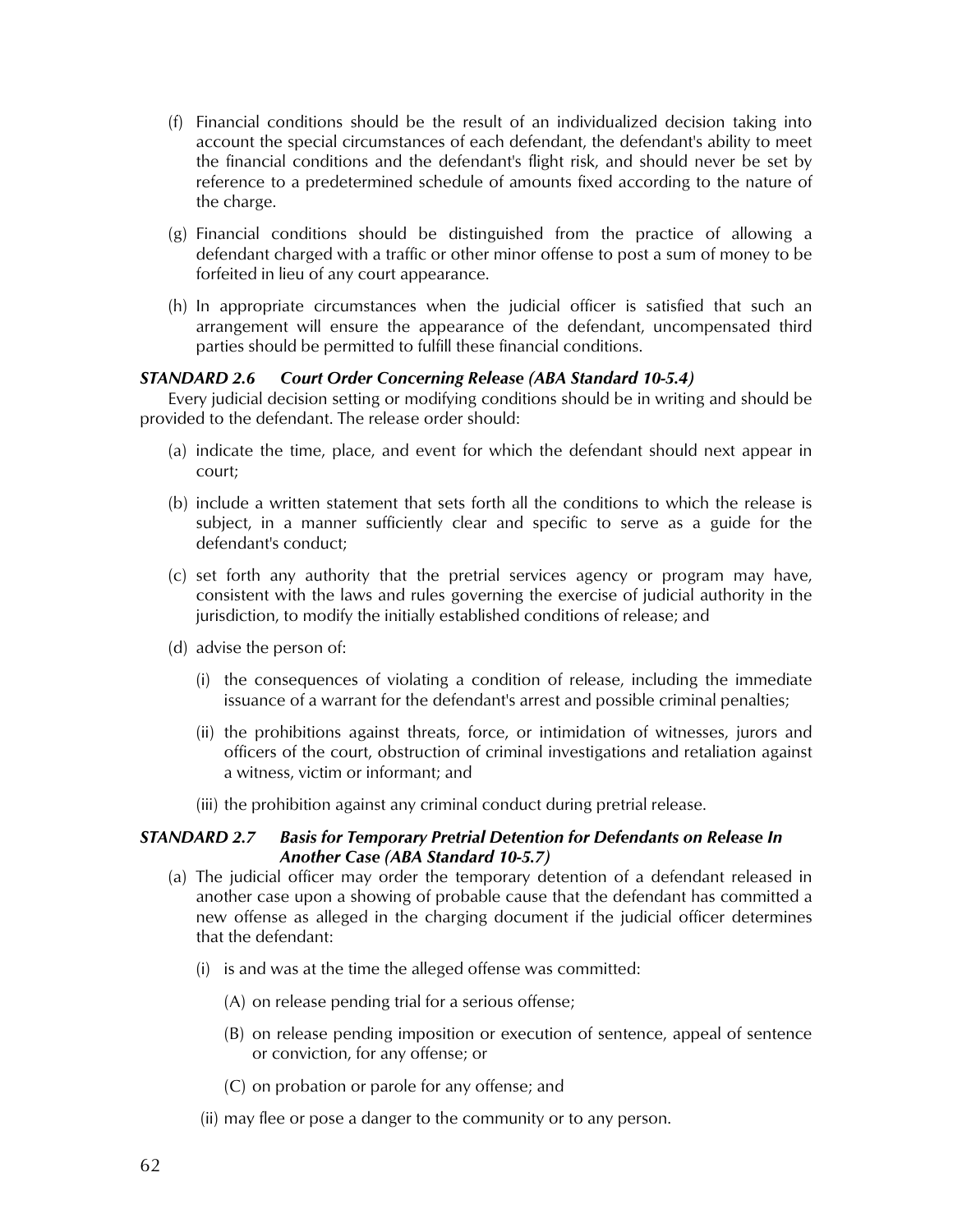- (b) Unless a continuance is requested by the defense attorney, the judicial officer may order the detention of the defendant for a period of not more than [three calendar days], and direct the attorney for the government to notify the appropriate court, probation or parole official, or Federal, State or local law enforcement official to determine whether revocation proceedings on the first offense should be initiated or a detainer lodged.
- (c) At the end of the period of temporary detention, the defendant should have a hearing on the release or detention of the defendant on the new charged offense. If such a hearing is not conducted [within five calendar days], the defendant should be released on appropriate conditions pending trial.

## *STANDARD 2.8 Grounds for Pretrial Detention (ABA Standard 10-5.8)*

If, at the first appearance, the prosecutor requests the pretrial detention of defendant under Standards 2.8 through 2.10, a judicial officer should be authorized, after a finding of probable cause to believe that a defendant has committed an offense as alleged in the charging document, to order temporary pretrial detention following procedures under Standard 2.7 or to conduct a pretrial detention hearing under Standard 2.10.

- (a) If, in cases meeting the eligibility criteria specified in Standard 2.9 below, after a hearing and the presentment of an indictment or a showing of probable cause in the charged offense, the government proves by clear and convincing evidence that no condition or combination of conditions of release will reasonably ensure the defendant's appearance in court or protect the safety of the community or any person, the judicial officer should order the detention of the defendant before trial.
- (b) In considering whether there are any conditions or combinations of conditions that would reasonably ensure the defendant's appearance in court and protect the safety of the community and of any person, the judicial officer should take into account such factors as:
	- (i) the nature and circumstances of the offense charged;
	- (ii) the nature and seriousness of the danger to any person or the community, if any, that would be posed by the defendant's release;
	- (iii) the weight of the evidence;
	- (iv)the person's character, physical and mental condition, family ties, employment status and history, financial resources, length of residence in the community, including the likelihood that the defendant would leave the jurisdiction, community ties, history relating to drug or alcohol abuse, criminal history, and record of appearance at court proceedings;
	- (v) whether at the time of the current offense or arrest, the person was on probation, on parole, or on other release pending trial, sentencing, appeal, or completion of sentence for an offense;
	- (vi) the availability of appropriate third party custodians who agree to assist the defendant in attending court at the proper time and other information relevant to successful supervision in the community;
	- (vii)any facts justifying a concern that a defendant will present a serious risk of flight or of obstructions, or of danger to the community or the safety of any person.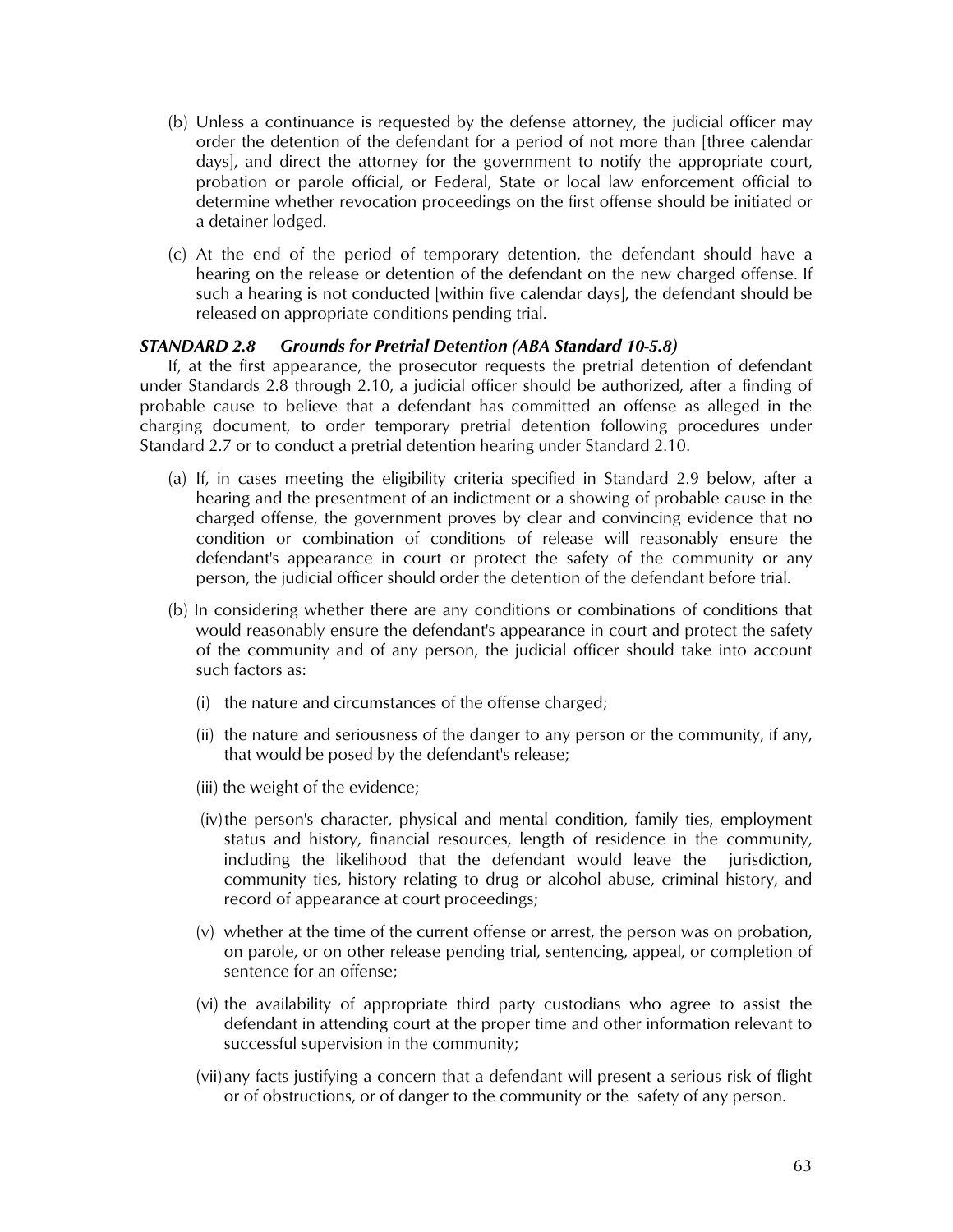(c) In cases charging capital crimes or offenses punishable by life imprisonment without parole, where probable cause has been found, there should be a rebuttable presumption that the defendant should be detained on the ground that no condition of combination of conditions of release will reasonably ensure the safety of the community or any person or the defendant's appearance in court. In the event the defendant presents information by proffer or otherwise to rebut the presumption, the grounds for detention must be found to exist by clear and convincing evidence.

## *STANDARD 2.9 Eligibility For Pretrial Detention and Initiation of the Detention Hearing (ABA Standard 10-5.9)*

- (a) The judicial officer should hold a hearing to determine whether any condition or combination of conditions will reasonably ensure the defendant's appearance in court and protect the safety of the community or any person. The judicial officer may not order the detention of a defendant before trial except:
	- (i) upon motion of the prosecutor in a case that involves:
		- (A) a crime of violence or dangerous crime; or
		- (B) a defendant charged with a serious offense on release pending trial for a serious offense, or on release pending imposition or execution of sentence, appeal of sentence or conviction, or completion of sentence; or on probation or parole for a serious offense involving a crime of violence, a dangerous crime; or
	- (ii) upon motion of the prosecutor or the judicial officer's own initiative, in a case that involves:
		- (A) a substantial risk that a defendant charged with a serious offense will fail to appear in court or flee the jurisdiction; or
		- (B) a substantial risk that a defendant charged in any case will obstruct or attempt to obstruct justice, or threaten, injure, or intimidate a prospective witness or juror.
- (b) If the judicial officer finds that probable cause exists, except for a defendant held under temporary detention, the hearing should be held immediately upon the defendant's first appearance before the judicial officer unless the defendant or the prosecutor seeks a continuance. Except for good cause shown, a continuance on motion of the defendant or the prosecutor should not exceed [five working days]. Pending the hearing, the defendant may be detained.
- (c) A motion to initiate pretrial detention proceedings may be filed at any time regardless of a defendant's pretrial release status.

## *STANDARD 2.10 Procedures Governing Pretrial Detention Hearings: Judicial Orders For Detention And Appellate Review (ABA Standard 10-5.10)*

- (a) At any pretrial detention hearing, defendants should have the right to:
	- (i) be present and be represented by counsel and, if financially unable to obtain counsel, to have counsel appointed;
	- (ii) testify and present witnesses on his or her own behalf;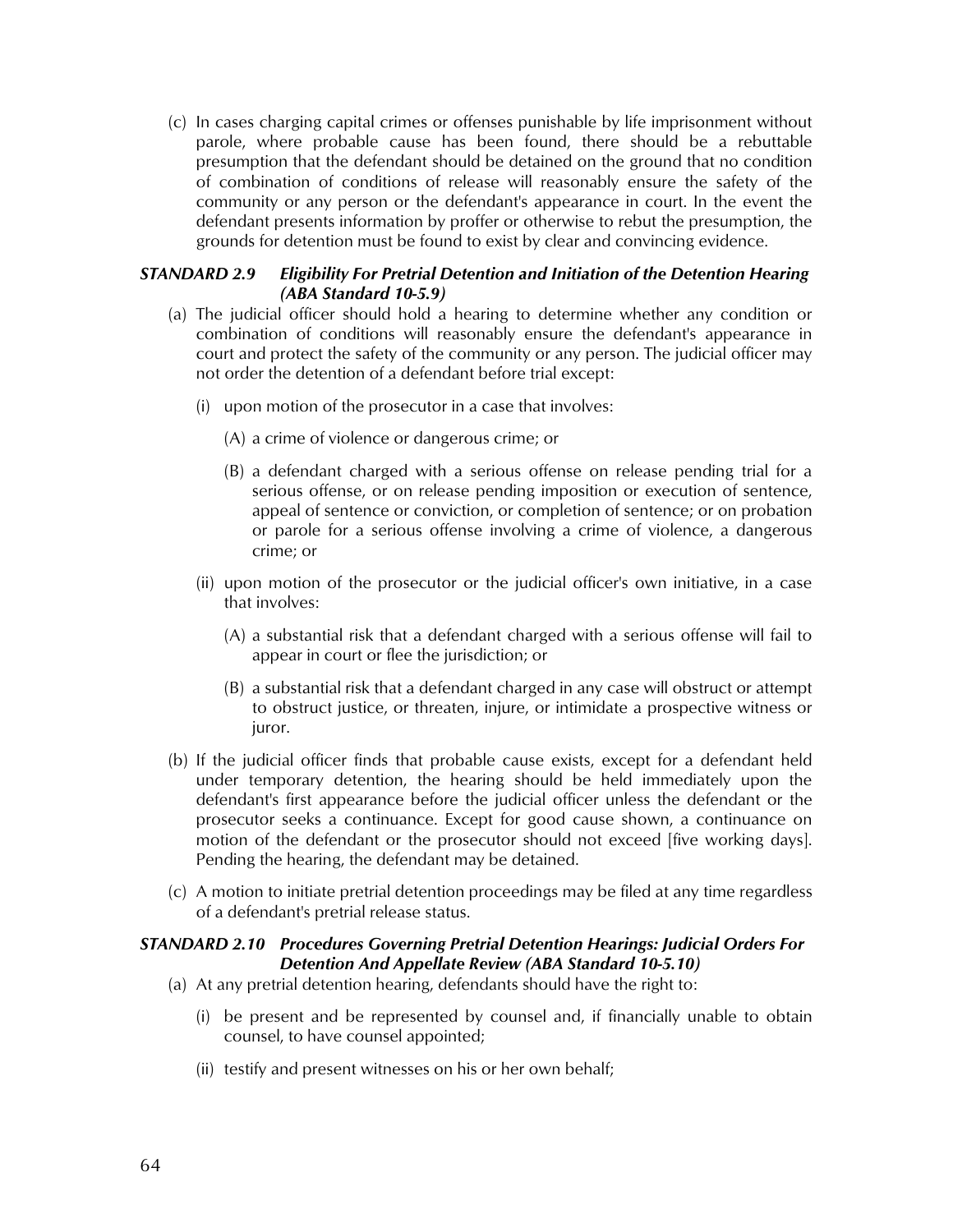(iii) confront and cross-examine prosecution witnesses; and,

(iv) present information by proffer or otherwise.

- (b) The defendant may be detained pending completion of the pretrial detention hearing.
- (c) The duty of the prosecution to release to the defense exculpatory evidence reasonably within its custody or control should apply at the pretrial detention hearing.
- (d) At any pretrial detention hearing, the rules governing admissibility of evidence in criminal trials should not apply. The court should receive all relevant evidence. All evidence should be recorded. The testimony of a defendant should not be admissible in any other criminal proceedings against the defendant in the case in chief, other than a prosecution for perjury based upon that testimony or for the purpose of impeachment in any subsequent proceedings.
- (e) In pretrial detention proceedings under Standard 2.9 or 2.10, where there is no indictment, the prosecutor should establish probable cause to believe that the defendant committed the predicate offense.
- (f) In pretrial detention proceedings, the prosecutor should bear the burden of establishing by clear and convincing evidence that no condition or combination of conditions of release will reasonably ensure the defendant's appearance in court and protect the safety of the community or any person.
- (g) A judicial order for pretrial detention should be subject to the following limitations and requirements:
	- (i) Unless the defendant consents, no order for pretrial detention should be entered by the court except on the conclusion of a full pretrial detention hearing as provided for within these Standards.
	- (ii) If, on conclusion of a pretrial detention hearing, the court determines by clear and convincing evidence that no condition or combination of conditions will reasonably ensure the appearance of the person as required, and the safety of any other person and the community pursuant to the criteria established within these Standards, the judicial officer should state the reasons for pretrial detention on the record at the conclusion of the hearing or in written findings of fact within [three days]. The order should be based solely upon evidence provided for the pretrial detention hearing. The court's statement on the record or in written findings of fact should include the reasons for concluding that the safety of the community or of any person, the integrity of the judicial process, and the presence of the defendant cannot be reasonably ensured by setting any conditions of release or by accelerating the date of trial.
	- (iii) The court's order for pretrial detention should include the date by which the detention must be considered de novo, in most cases not exceeding 60 days. A defendant may not be detained after that date without a pretrial detention hearing to consider extending pretrial detention an additional 30 days following procedures under Standards 2.8, 2.9, and this Standard. If a pretrial detention hearing to consider extending detention of the defendant is not held on or before that date, the defendant who is held beyond the time of the detention order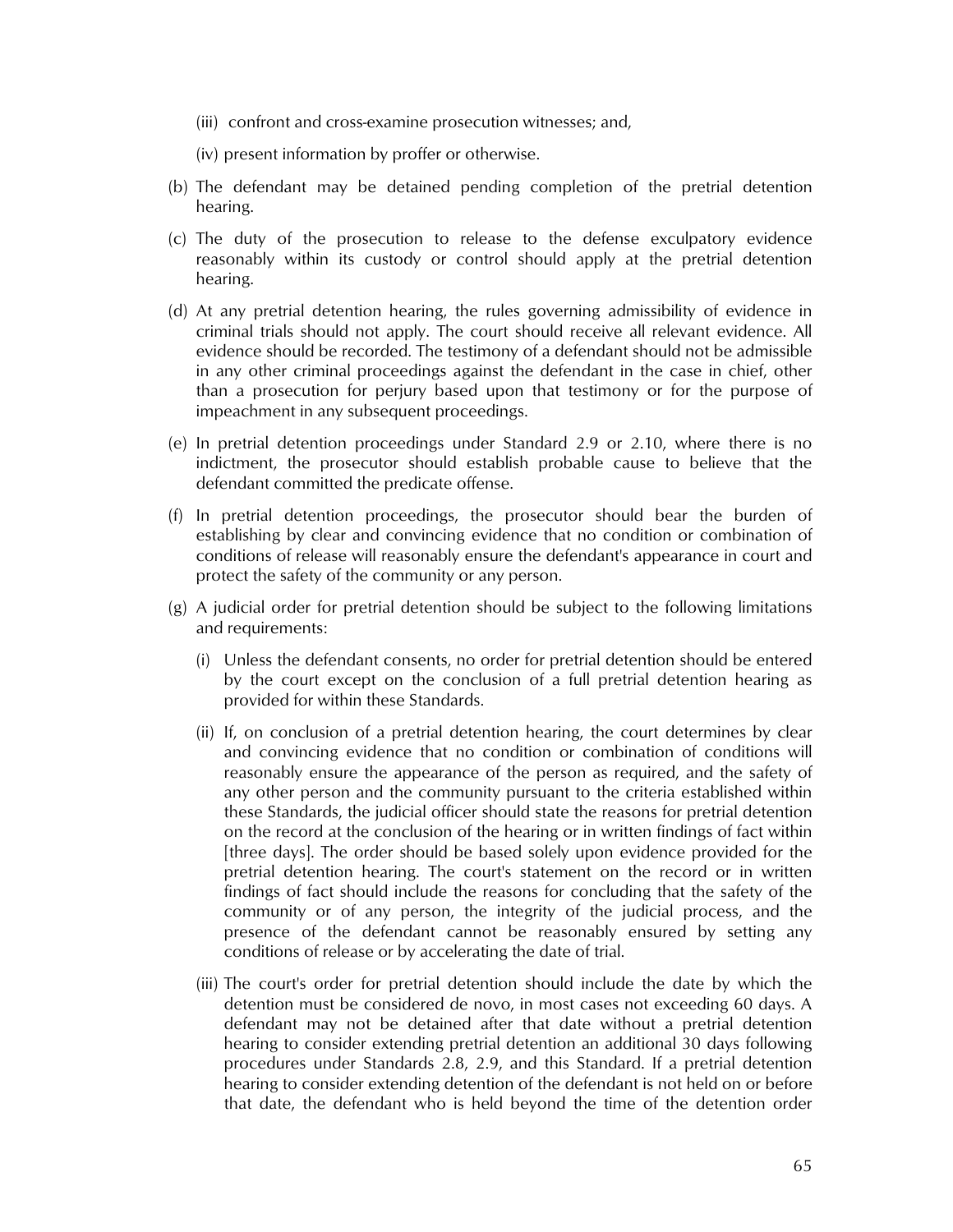should be released immediately under reasonable conditions that best minimize the risk of flight and danger to the community.

- (iv) Nothing in these Standards should be construed as modifying or limiting the presumption of innocence.
- (h) A pretrial detention order should be immediately appealable by either the prosecution or the defense and should receive expedited appellate review. If the detention decision is made by a judicial officer other than a trial court judge, the appeals should be de novo. Appeals from decisions of trial court judges to appellate judges should be reviewed under an abuse of discretion standard.
- (i) Release should not be denied solely because the defendant has refused the pretrial services interview.

### **PART III. PURPOSES, ROLES, AND FUNCTIONS OF PRETRIAL SERVICES AGENCIES**

#### *STANDARD 3.1 Purposes of Pretrial Services Agencies and Programs*

Pretrial services agencies and programs perform functions that are critical to the effective operation of local criminal justice systems by assisting the court in making prompt, fair, and effective release/detention decisions, and by supervising released defendants to minimize risks of flight and risks to the safety of the community and to individual persons. In doing so, the agency or program also contributes to the fair and efficient use of detention facilities. In pursuit of these purposes, the agency or program collects and presents information needed for the court's release/detention decision prior to first appearance, makes assessments of risks posed by the defendant, develops strategies that can be used for supervision of released defendants, and provides actual supervision of released defendants in accordance with conditions set by the court. When released defendants fail to comply with conditions set by the court, the pretrial services agency or program takes prompt action to respond, including notifying the court of the nature of the noncompliance. In many instances, the information and services provided by the agency or program can also be used by the court in assessing the defendant's eligibility for diversion or other alternative disposition options.

### *STANDARD 3.2 Essential Functions to be Performed In Connection with the Defendant's First Court Appearance*

Prior to the first appearance in court of persons who have been arrested and charged with a crime, the pretrial services agency or program should:

- (a) collect, verify, and document information pertinent to the court's decision concerning release or detention of the defendant;
- (b) present written, accurate information to the judicial officer relating to the risk a defendant may pose of failing to appear in court or of threatening the safety of the community or any other person, and identify conditions that could be imposed to respond to the risk;
- (c) assist in the identification of members of special populations that may be in need of additional screening and specialized services;
- (d) provide staff representatives in court to answer questions concerning the pretrial services investigation report, to explain conditions of release and sanctions for noncompliance to the defendant, and to facilitate the speedy release of defendants whose release has been ordered by the court; and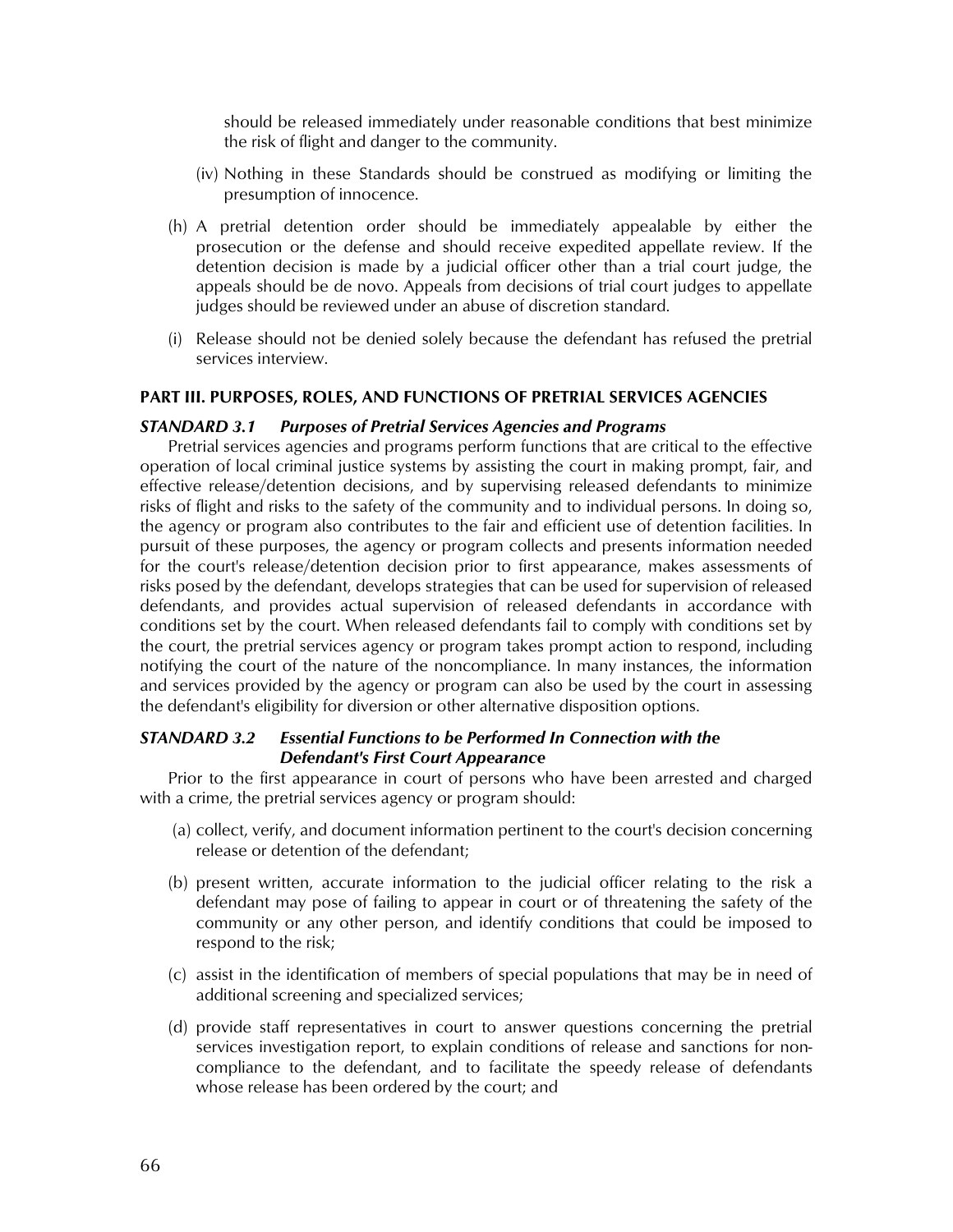(e) develop supervision strategies that respond appropriately to the risks and needs posed by released defendants.

### *STANDARD 3.3 Interview of the Defendant Prior to First Appearance (ABA Standard 10-4.2)*

- (a) In all cases in which a defendant is in custody and charged with a criminal offense, an investigation to provide information relating to pretrial release should be conducted by the pretrial services agency or program prior to a defendant's first appearance.
- (b) The representative of the pretrial services agency or program who conducts the interview of the defendant should inform the defendant of his or her name and affiliation with the agency or program, and should advise the defendant:
	- (i) that the interview is voluntary;
	- (ii) that the pretrial services interview is intended to assist in determining an appropriate pretrial release decision for the defendant;
	- (iii) of any other purposes for which the information may be used;
	- (iv) that any responsive information provided by the defendant during the pretrial services interview will not be used in the current or a substantially-related case to adjudicate guilt, but may be used in prosecution for perjury or for purposes of impeachment; and
	- (v) that penalties may be imposed for providing false information.
- (c) The pretrial services interview should seek to develop information about the defendant's background and current living and employment situation, including the identity of persons who could verify information provided by the defendant. It should focus on questions directly relevant to the judicial officer's decision concerning release or detention as set forth in Standards 2.3 and 3.4. The interview should not include questions relating to the details of the current charge.
- (d) Following the interview of the defendant, the pretrial services agency or program should seek to verify essential information provided by the defendant.

### *STANDARD 3.4 Organization and Presentation of Information Provided to the Judicial Officer for the Release or Detention Decision (ABA Standard 10-4.2)*

- (a) The pretrial services agency or program should assemble reliable and objective information relevant to the court's determination concerning pretrial release or detention, drawing upon information obtained through the interview of the defendant and other information obtained through its investigation. It should prepare a written report that organizes the information and presents an assessment of risks posed by the defendant and of possible ways of responding to the risks through use of appropriate conditions of release. The assessment should be based on an explicit, objective, and consistent policy for evaluating risks and identifying appropriate release options. The information gathered in the pretrial services investigation should be demonstrably related to the purposes of the pretrial release decision and should include factors shown to be related to the risk of flight or of threat to the safety of any person or the community and to selection of appropriate release conditions. The report may include information on factors such as:
	- (i) the defendant's character, physical and mental condition, family ties, employment status and history, financial resources, length of residence in the community,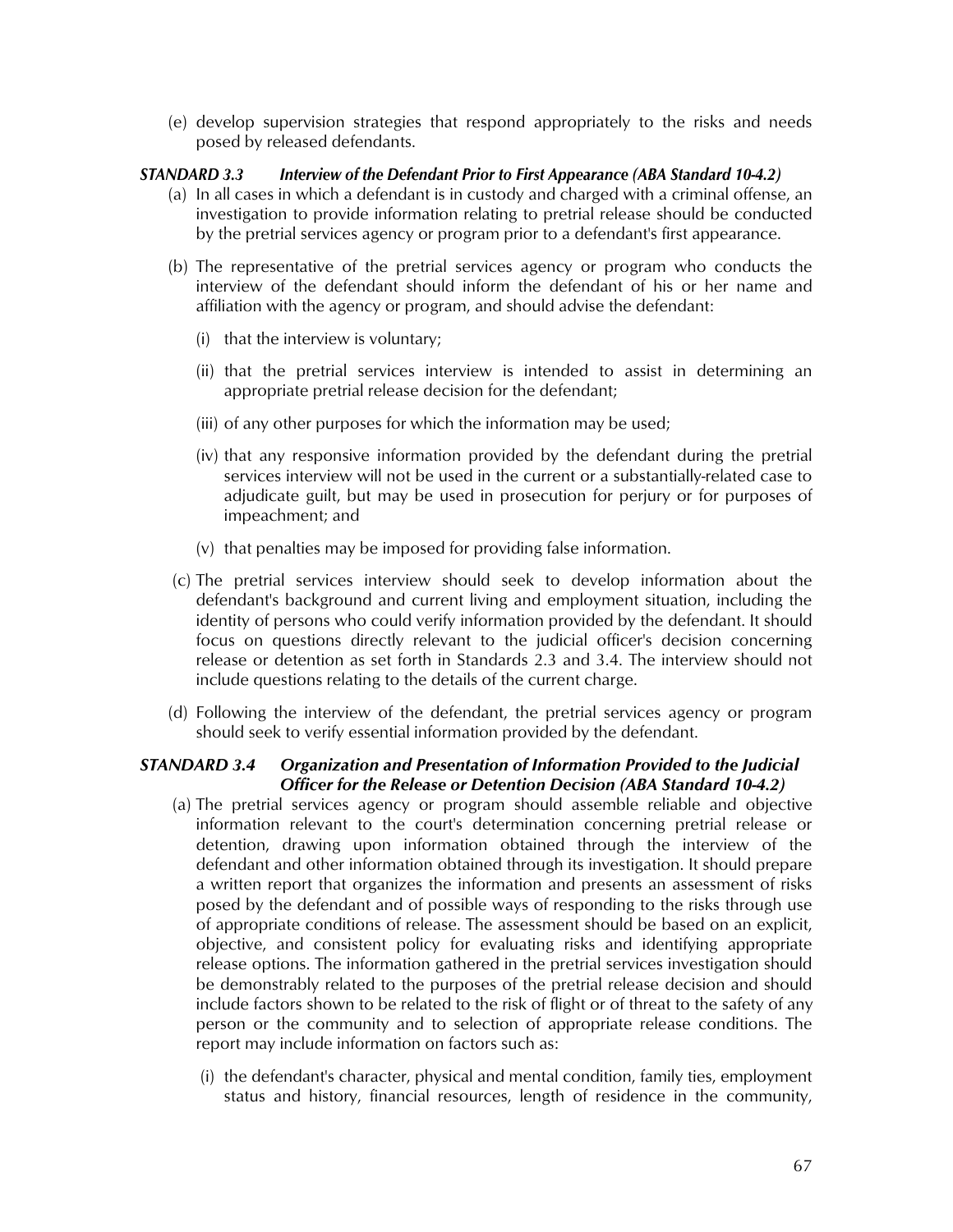community ties, past conduct, history relating to drug or alcohol abuse, criminal history, and record concerning appearance at court proceedings;

- (ii) whether at the time of the current offense or arrest, the person was on probation, parole, or other release pending trial, sentencing, appeal, or completion of sentence for an offense;
- (iii) availability of persons who could verify information and who agree to assist the defendant in attending court at the proper time;
- (iv) other information relevant to successful supervision in the community;
- (v) any facts justifying a concern that the defendant will violate the law if released without restrictions;
- (vi) the nature and circumstances of the offense when relevant to determining release conditions; and
- (vii)whether there are specific factors that may make the defendant an appropriate subject for conditional release and supervision options , including participation in available medical, drug, mental health or other treatment, diversion or alternative adjudication release options.
- (b) The presentation of the pretrial services information to the judicial officer should link assessments of the risk of flight and of public safety to appropriate release options designed to respond to the specific risk and supervision needs identified. The identification of release options by pretrial services for the consideration of the judicial officer should be based on detailed agency or program policies developed in consultation with the judiciary to assist in pretrial release decisions. Suggested release options should be supported by objective, consistently applied criteria set forth in these policies. The results of the pretrial services investigation, including information relevant to alternative release options, conditional release treatment and supervision programs, or eligibility for pretrial detention, should be presented to relevant first appearance participants before the hearing so that appropriate actions may be taken in a timely fashion.

#### *STANDARD 3.5 Monitoring and Supervision of Released Defendants*

- (a) Pretrial services agencies and programs should establish appropriate policies and procedures to enable the effective supervision of defendants who are released prior to trial under conditions set by the court. The agency or program should:
	- (i) monitor the compliance of released defendants with assigned release conditions;
	- (ii) promptly inform the court of all apparent violations of release conditions and of any arrest of a person released pending trial;
	- (iii)recommend modifications of release conditions, consistent with court policy, when appropriate;
	- (iv) maintain a record of the defendant's compliance with conditions of release;
	- (v) assist defendants released prior to trial in securing employment and in obtaining any necessary medical services, drug or mental health treatment, legal services, or other social services that would increase the chances of successful compliance with conditions of pretrial release;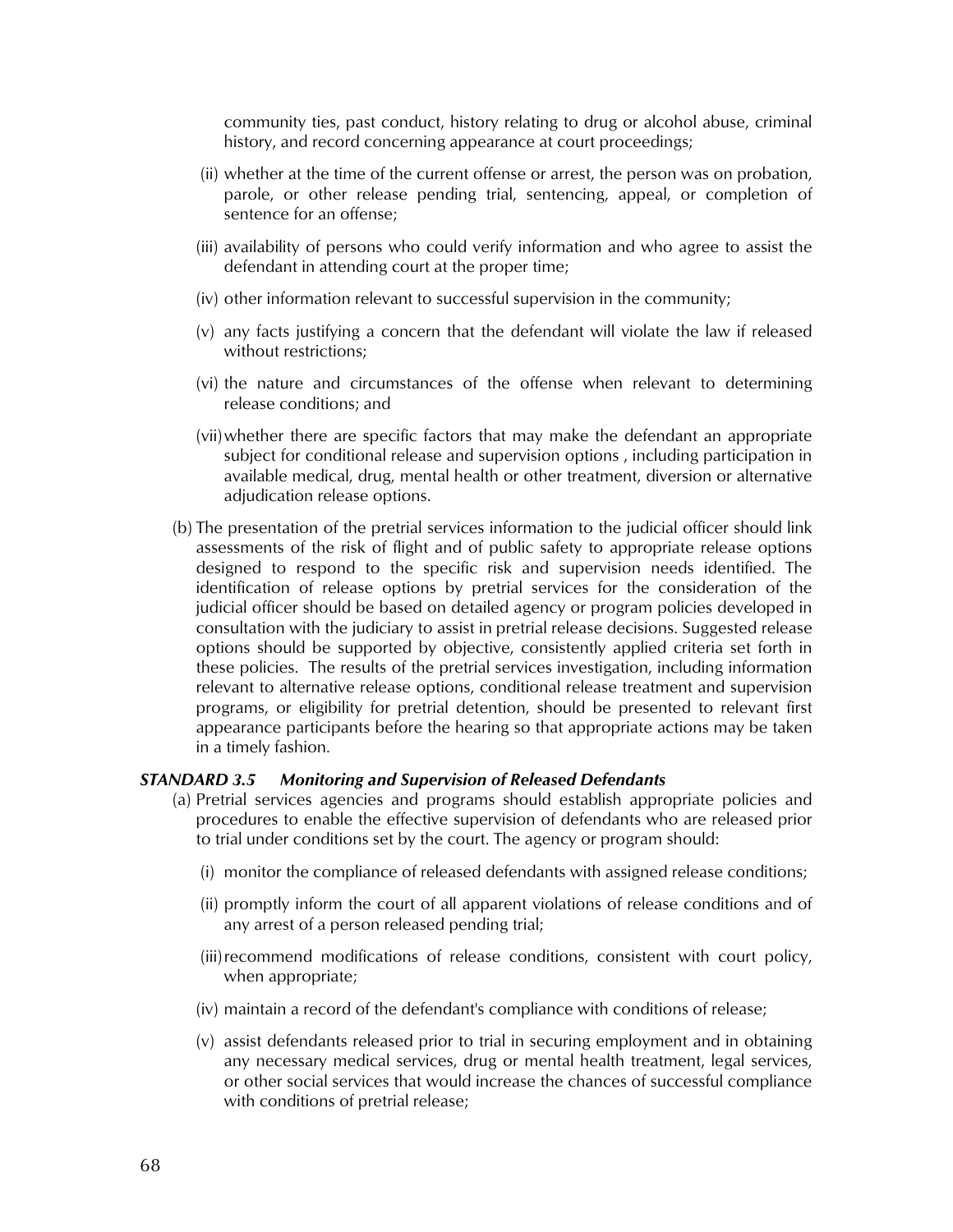- (vi) notify released defendants of their court dates and when necessary assist them in attending court; and
- (vii)facilitate the return to court of defendants who fail to appear for their scheduled court dates.
- (b) In cases in which the court's release order has authorized the pretrial services agency or program to modify conditions initially set by the judicial officer pursuant to Standard 2.6, the agency or program may modify conditions within the range set by the court order and in accordance with the jurisdiction's laws and rules governing the exercise of judicial authority. The defendant should be notified promptly of any such modifications and of the reason(s) for them. A record should be kept of any such modifications, and the court should be informed of the modifications.
- (c) The pretrial services agency or program should coordinate the services of other agencies, organizations, or individuals that serve as third party custodians for released defendants, and advise the court as to their appropriateness, availability, reliability, and capacity according to approved court policy relating to pretrial release conditions.
- (d) The pretrial services agency or program should assist other jurisdictions by providing courtesy supervision for released defendants who reside in its jurisdiction.

### *STANDARD 3.6 Responsibility for Ongoing Review of the Status of Detained Defendants*

The pretrial services agency or program should review the status of detained defendants on an ongoing basis to determine if there are any changes in eligibility for release options or other circumstances that might enable the conditional release of the defendants, and should take such actions as may be necessary to provide the court with needed information and to facilitate the release of defendants under appropriate conditions.

### *STANDARD 3.7 Organization and Management of the Pretrial Services Agency or Program*

- (a) The pretrial services agency or program should have a governance structure that provides for appropriate guidance and oversight of the agency's staff in the development of operational policies and procedures and for effective internal administration of the agency or program. The governance structure should enable effective interaction of the program with the court and with other criminal justice agencies, and with representatives of the community served by the program.
- (b) The pretrial services agency or program should develop and implement appropriate policies and procedures for the recruitment and selection of staff, and for the compensation, management, and career advancement of staff members.
- (c) The pretrial services program should have policies and procedures that enable it to function as an effective institution in its jurisdiction's criminal justice system. In particular, the program or agency should:
	- (i) establish goals for effectively assisting in pretrial release decision-making and supervision of defendants on pretrial release in the jurisdiction and for the operations of the pretrial services agency or program;
	- (ii) develop and regularly update strategic plans designed to enable accomplishment of the goals that are established;
	- (iii) develop and operate an accurate management information system to support the prompt identification of defendants, and the information collection and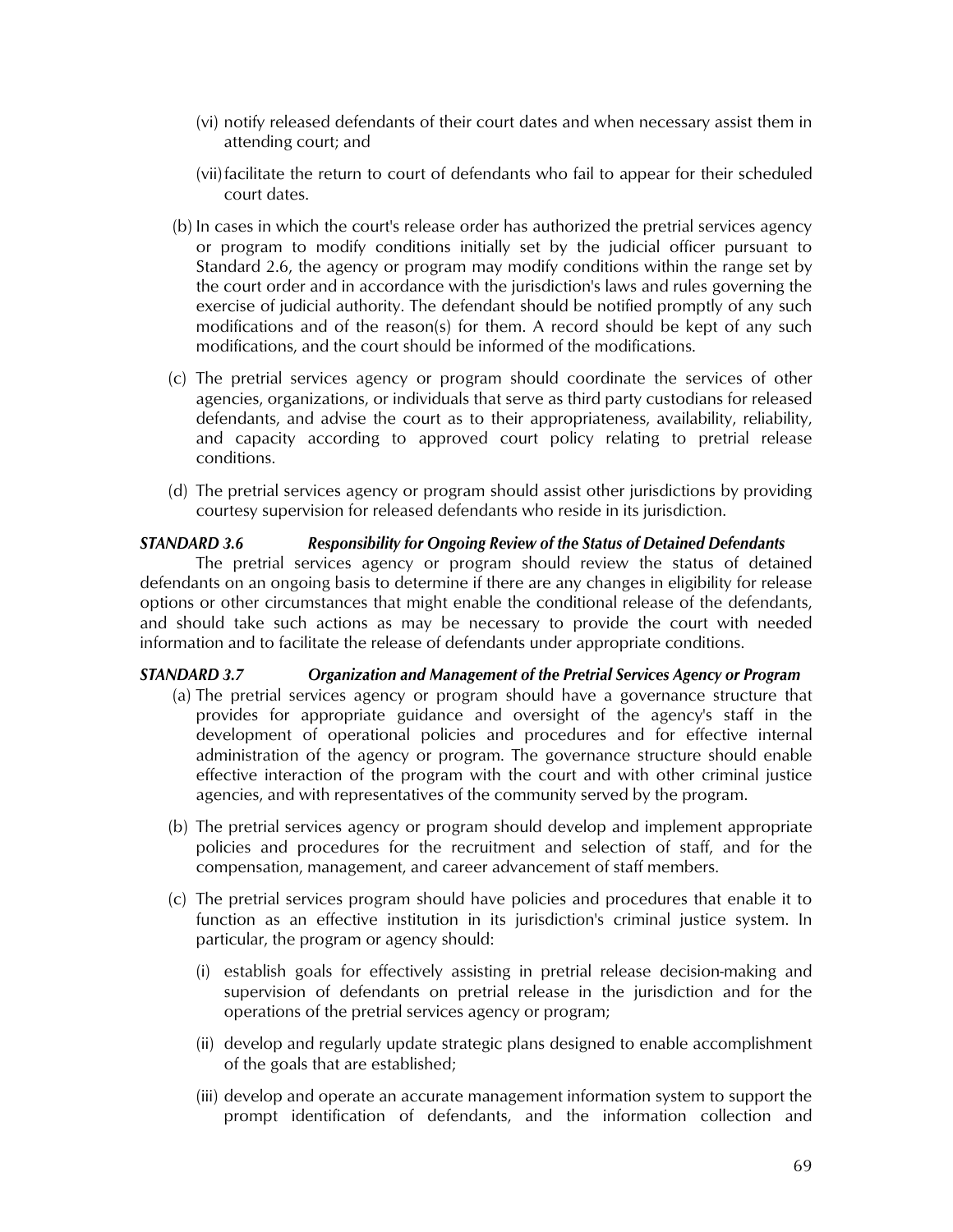presentation, risk assessment, identification of appropriate release conditions, compliance monitoring, and detention review functions essential to an effective pretrial release agency or program;

- (iv) establish procedures for regularly measuring the performance of the jurisdiction and of the pretrial services agency or program in relation to the goals that have been set;
- (v) have the means to assist persons who cannot communicate in written or spoken English;
- (vi) meet regularly with community representatives to ensure that program practices meet the needs of the community served; and
- (vii) develop, in collaboration with the court, other justice system entities, and community groups, appropriate policies for the delivery and management of services needed to respond to the risks posed by released defendants, including strategies for use of substance abuse treatment programs, health and mental health services, employment services, other social services, and half-way houses.

### *STANDARD 3.8 Information About Individuals: Limits on Sharing of Information and Provisions for Protecting Confidentiality*

- (a) The written investigation report prepared by a pretrial services agency or program prior to a defendant's first appearance in court, and any subsequent reports prepared for the purpose of assisting the court in making decisions concerning release or detention of a defendant, should be provided to the court. Copies of the report should be provided to the prosecutor and to the attorney for the defendant.
- (b) Pretrial services agencies and programs should have written policy guidelines regarding access to information on defendants that is contained in their files. In general, the policy guidelines should provide for information obtained during the course of the pretrial investigation and during post-release monitoring and supervision of the defendant to remain confidential and not subject to disclosure except in limited circumstances set forth in the policy and in these standards. The policy guidelines should provide for disclosure as follows:
	- (i) to the court for the purposes of making decisions concerning release or detention, setting conditions of release, reviewing compliance with conditions in connection with possible modification, and making decisions concerning sentencing of the defendant;
	- (ii) to other agencies or programs to which the defendant has been referred by the court or by the pretrial services agency or program;
	- (iii) to law enforcement agencies upon a reasonable belief that such information is necessary to assist in apprehending an individual for whom a warrant has been issued for failure to appear or for commission of a crime;
	- (iv) to a probation department for use in a court-ordered probation investigation and report;
	- (v) to individuals or agencies designated by the defendant, upon specific written authorization of the defendant.
- (c) The defendant or the attorney for the defendant should ordinarily have access to information in the file of the defendant upon request, but the pretrial services agency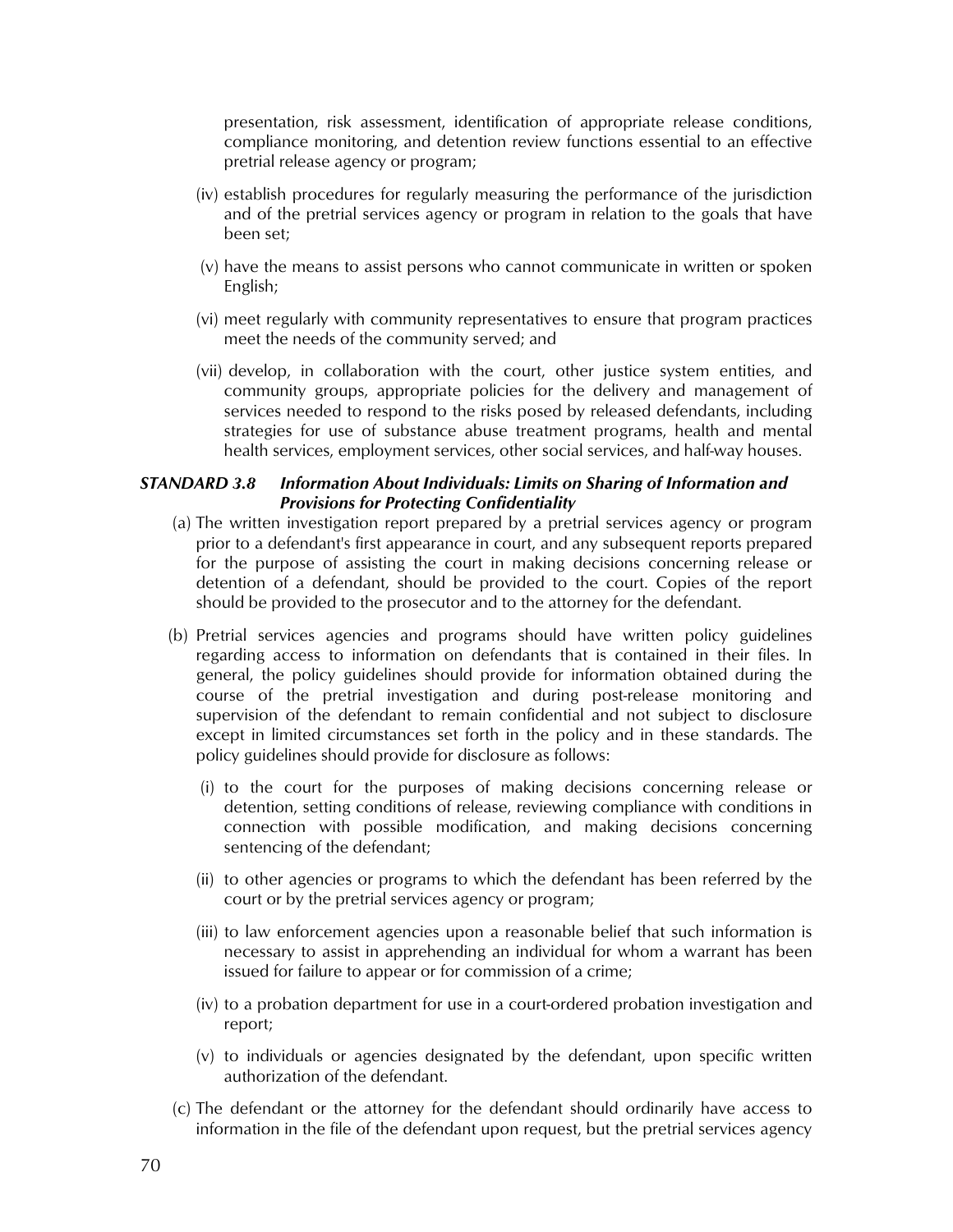or program may provide for appropriate exceptions to such disclosure including denial of access to information which has been secured upon a promise of confidentiality or information which, if disclosed, could endanger the life or safety of any person or would constitute an unwarranted invasion of privacy.

- (d) The jurisdiction should provide by law, and the pretrial services agency or program should provide by policy guideline and by provisions in contractual agreements with agencies or individuals to whom information is disclosed, that information received from the pretrial services agency or program may not be re-disclosed except as is necessary to achieve the purpose for which such information was disclosed by the pretrial services agency or program.
- (e) Information in the files of pretrial services agencies or programs may be made available for research purposes to qualified personnel pursuant to a written research agreement that sets forth the terms and conditions of the research and addresses at least the following matters:
	- (i) the purpose of the research;
	- (ii) the characteristics of the cases on which information is sought and the manner in which cases will be selected for inclusion in the research project;
	- (iii) the specific types of information that is sought to be extracted from the files; and
	- (iv) the procedures to be used by the researchers to protect the security and confidentiality of all personally identifiable research data.
- (f) Any research agreement concerning access to information in the files of a pretrial services agency or program should assure that the identity of any defendant is not revealed in research publications, reports, or any materials distributed to anyone who is not a member of the research team. The agreement should describe the procedures to be used by the researchers to protect the security and confidentiality of all personally identifiable data.

# *STANDARD 3.9 Resources*

Jurisdictions should provide adequate resources to the pretrial services agency or program, in order to enable the purposes of these standards to be achieved.

### **PART IV. MANAGEMENT AND OVERSIGHT OF PRETRIAL PROCESSES FOLLOWING INITIAL DECISIONS CONCERNING RELEASE OR DETENTION**

### *STANDARD 4.1 Re-Examination of the Release or Detention Decision: Status Reports Regarding Pretrial Detainees (ABA Standard 10-5.12)*

- (a) Upon motion by the defense or prosecution or by request of the pretrial services agency supervising released defendants alleging changed or additional circumstances, the court should promptly reexamine its release decision including any conditions placed upon release or its decision authorizing pretrial detention under Standards 2.8 through 2.10. The judicial officer may, after notice and hearing when appropriate, at any time add or remove restrictive conditions of release, short of ordering pretrial detention, to ensure court attendance and prevent criminal law violation by the defendant.
- (b) The pretrial services agency, prosecutor, jail staff or other appropriate justice agency should be required to report to the court as to each defendant, other than one detained under Standards 2.8, 2.9 and 2.10, who has failed to obtain release within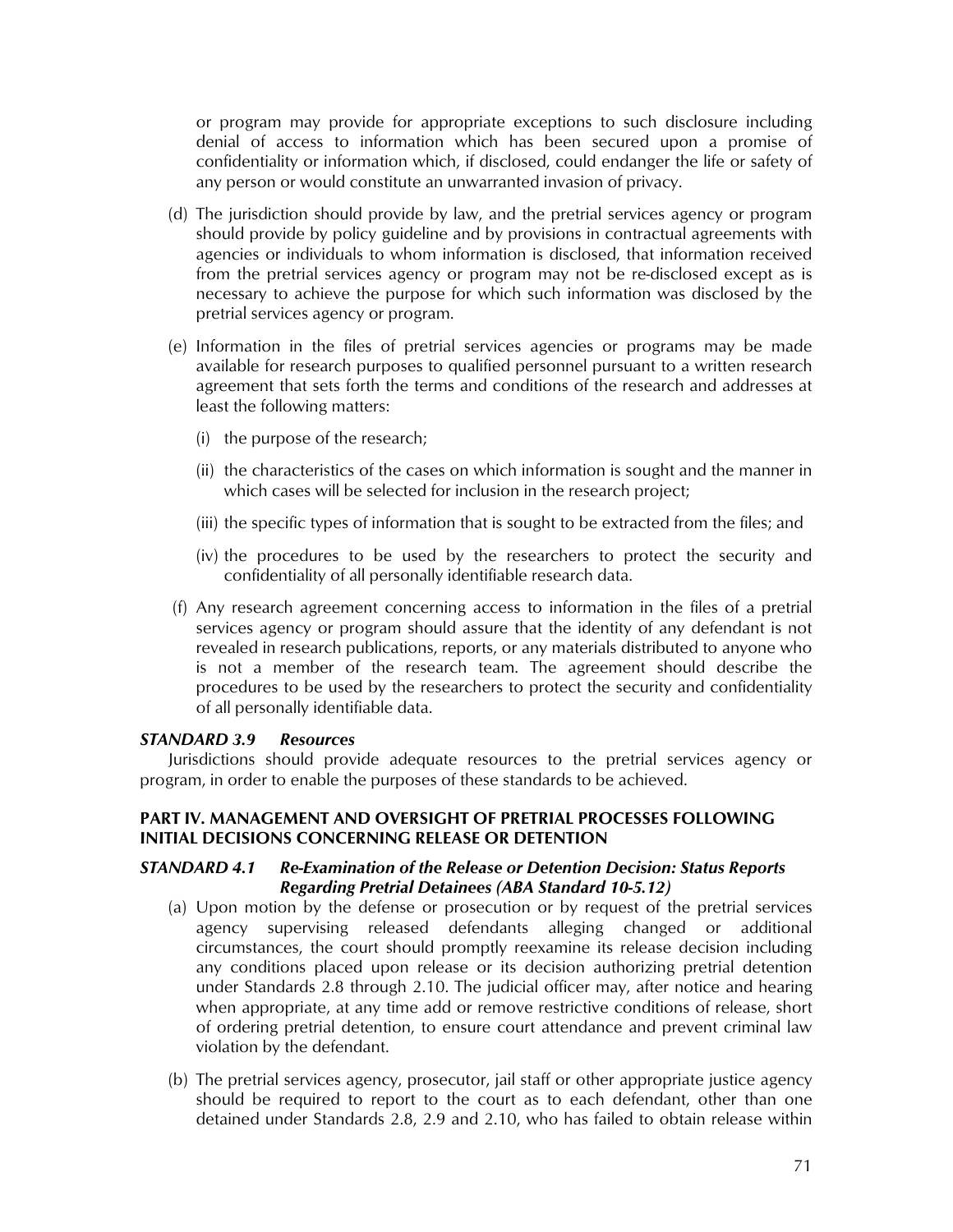[24 hours] after entry of a release order under Standard 2.6 and to advise the court of the status of the case and of the reasons why a defendant has not been released.

(c) For pretrial detainees subject to pretrial detention orders, the prosecutor, pretrial services agency, defender, jail staff, or other appropriate agency should file a report with the court regarding the status of the defendant's case and detention regarding the confinement of defendants who have been held more than [90 days] without a court order in violation of Standards 2.10(g)(iii) and 4.4.

## *STANDARD 4.2 Willful Failure to Appear or to Comply With Conditions (ABA Standard 10-5.5)*

The judicial officer may order a prosecution for contempt if the person has willfully failed to appear in court or otherwise willfully violated a condition of pretrial release. Willful failure to appear in court without just cause after pretrial release should be made a criminal offense.

### *STANDARD 4.3 Sanctions for Violations of Conditions of Release, Including Revocation of Release (ABA Standard 10-5.6)*

- (a) A person who has been released on conditions and who has violated a condition of release, including willfully failing to appear in court, should be subject to a warrant for arrest, modification of release conditions, revocation of release, or an order of detention, or prosecution on available criminal charges. In considering what actions to recommend to the court in cases in which the defendant has apparently failed to comply with conditions of release, pretrial services programs and agencies should take account of the seriousness of the violation, whether it appears to have been willful, and the extent to which the defendant's actions resulted in impairing the effective administration of court operations or cause an increased risk to public safety.
- (b) A proceeding for revocation of a release order may be initiated by a judicial officer, the prosecutor, or a representative of the pretrial services agency. A judicial officer may issue a warrant for the arrest of a person charged with violating a release condition. Once apprehended, the person should be brought before a judicial officer. To the extent practicable, a defendant charged with willfully violating the condition of release should be brought before the judicial officer whose order is alleged to have been violated. The judicial officer should review the conditions of release previously ordered and set new or additional conditions.
- (c) The judicial officer may enter an order of revocation and detention, if, after notice and a hearing, the judicial officer finds that there is:
	- (i) probable cause to believe that the person has committed a new crime while on release; or
	- (ii) clear and convincing evidence that the person has violated any other conditions of release; and
	- (iii) clear and convincing evidence, under the factors set forth in Standard 2.9, that there is no condition or combinations of conditions that the defendant is likely to abide by that would reasonably ensure the defendant's appearance in court and protect the safety of the community or any person.
- (d) When a defendant has been charged with a new offense or violations of any conditions of release, he may be temporarily detained pending hearing after notice of the charges for a period of not more than [five calendar days] under this Standard.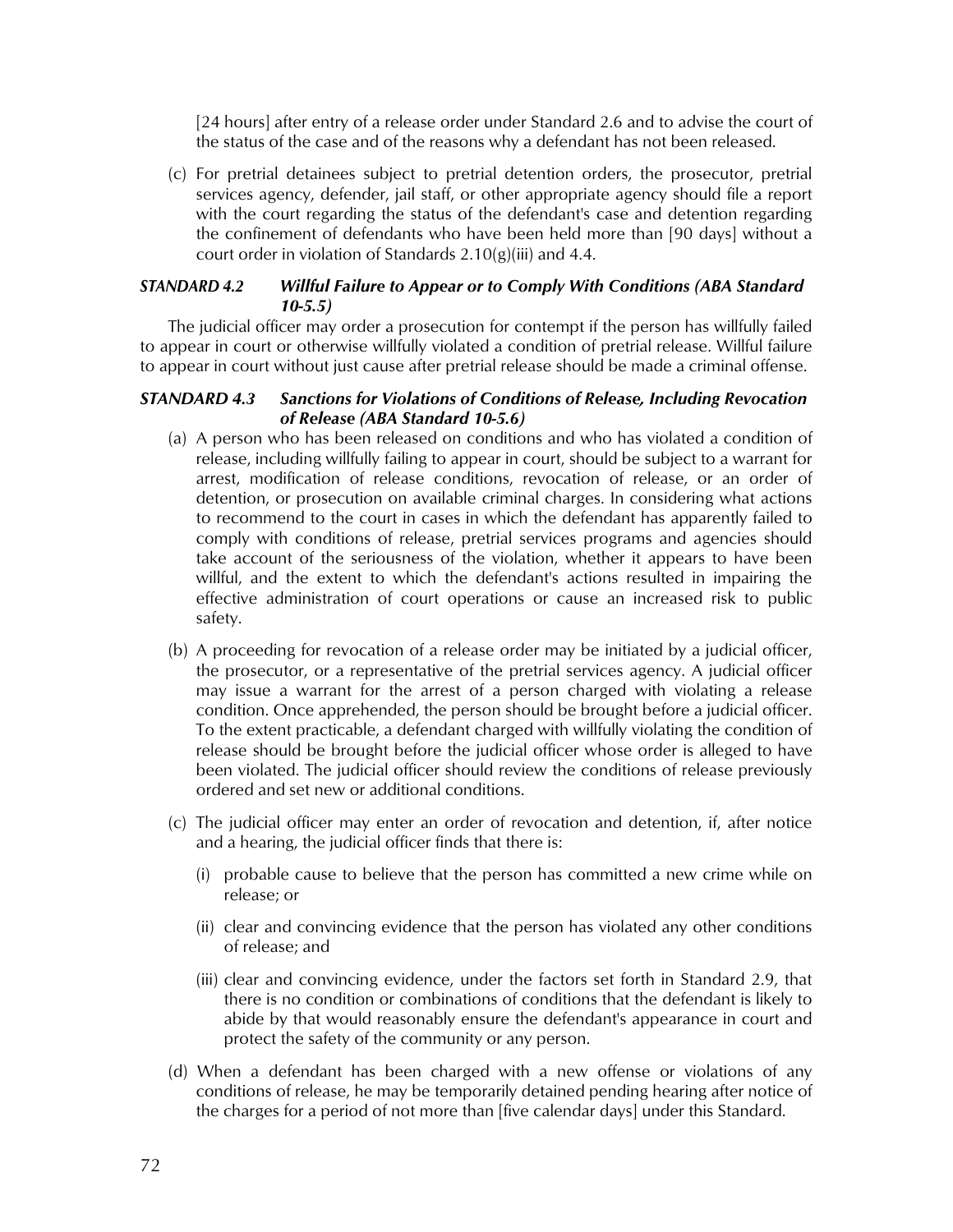(e) In any court proceeding involving possible modification or revocation of conditions of release, the defendant should be represented by counsel.

### *STANDARD 4.4 Requirement for Accelerated Trial for Detained Defendants (ABA Standard 10-5.11)*

Every jurisdiction should establish, by statute or court rule, accelerated time limitations within which detained defendants should be tried consistent with the sound administration of justice. These accelerated time limitations should be shorter than current speedy trial time limitations applicable to defendants on pretrial release. The failure to try a detained defendant within such accelerated time limitations should result in the defendant's immediate release from detention under reasonable conditions that best minimize the risk of flight and danger to the community pending trial, unless the delay is attributable to or agreed to by the defendant.

#### *STANDARD 4.5 Credit for Pre-Adjudication Detention (ABA Standard 10-5.14)*

Every convicted defendant should be given credit, against both a maximum and minimum term or a determinate sentence, for all the time spent in pretrial detention as a result of a criminal charge, which results in a conviction for which a sentence of imprisonment is imposed.

### *STANDARD 4.6 Temporary Release of a Detained Defendant for Compelling Necessity (ABA Standard 10-5.15)*

Upon a showing by defense counsel of compelling necessity, including for matters related to preparation of the defendant's case, a judicial officer who entered an order of pretrial detention under Standards 2.8 through 2.10 may permit the temporary release of a pretrial detained person to the custody of a law enforcement or other court officer, subject to appropriate conditions of temporary release.

### *STANDARD 4.7 Circumstances of Confinement of Defendants Detained Pending Adjudication (ABA Standard 10-5.16)*

The rights and privileges of defendants detained pending adjudication should not be more restricted than those of convicted defendants who are imprisoned. Detained defendants should be provided with adequate means to assist in their own defense. This requirement includes but is not limited to reasonable telephone rates and unmonitored telephone access to their attorneys, a law library, and a place where they can have unmonitored meetings with their attorneys and review discovery.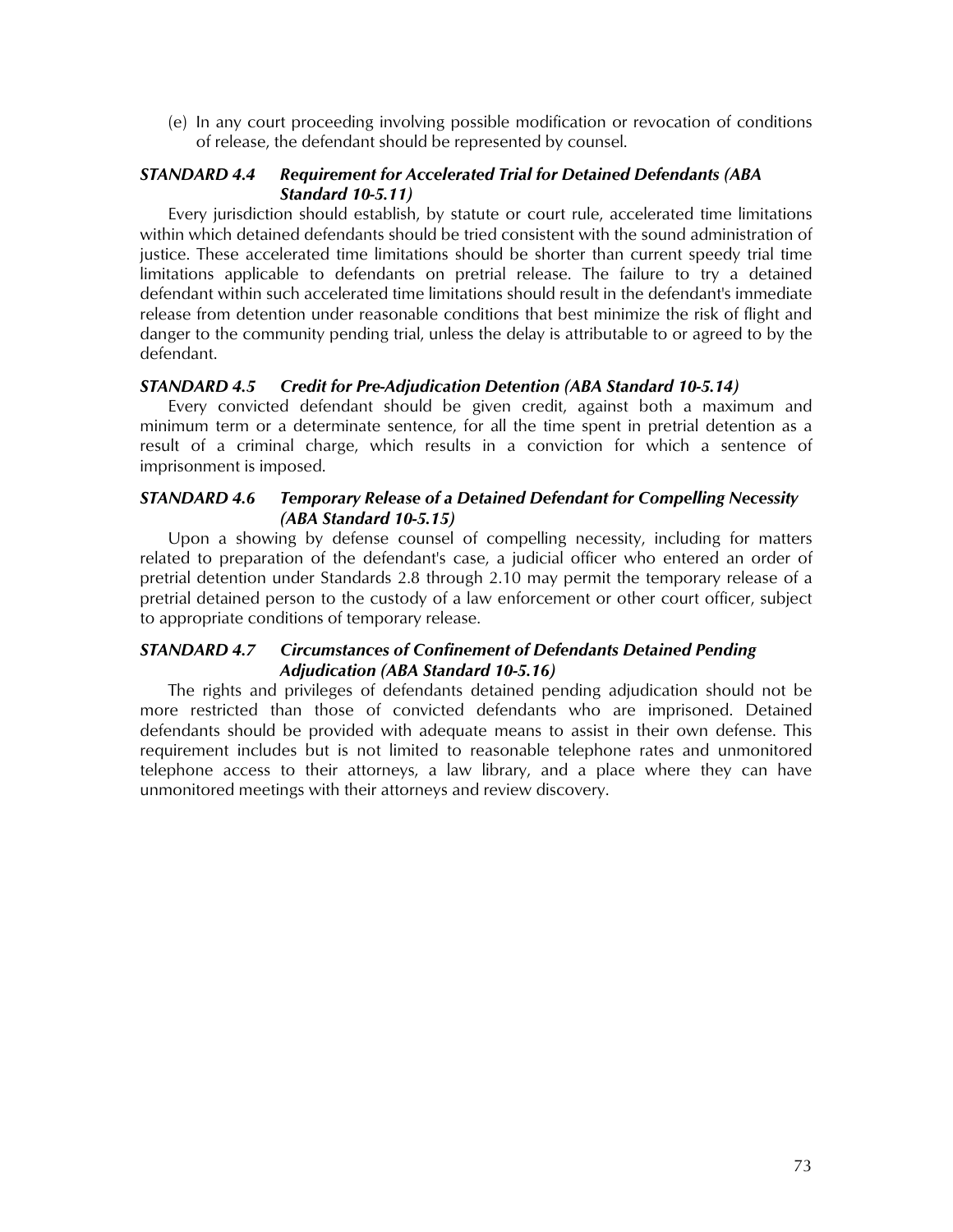# **AMERICAN BAR ASSOCIATION STANDARDS: 2002**

#### **PART I - GENERAL PRINCIPLES**

#### *STANDARD 10-1.1 Purposes of the Pretrial Release Decision*

The purposes of the pretrial release decision include providing due process to those accused of crime, maintaining the integrity of the judicial process by securing defendants for trial, and protecting victims, witnesses and the community from threat, danger or interference. The judge or judicial officer decides whether to release a defendant on personal recognizance or unsecured appearance bond, release a defendant on a condition or combination of conditions, temporarily detain a defendant, or detain a defendant according to procedures outlined in these Standards. The law favors the release of defendants pending adjudication of charges. Deprivation of liberty pending trial is harsh and oppressive, subjects defendants to economic and psychological hardship, interferes with their ability to defend themselves, and, in many instances, deprives their families of support. These Standards limit the circumstances under which pretrial detention may be authorized and provide procedural safeguards to govern pretrial detention proceedings.

### *STANDARD 10-1.2 Release Under Least Restrictive Conditions; Diversion and Other Alternative Release Options*

In deciding pretrial release, the judicial officer should assign the least restrictive condition(s) of release that will reasonably ensure a defendant's attendance at court proceedings and protect the community, victims, witnesses or any other person. Such conditions may include participation in drug treatment, diversion programs or other preadjudication alternatives. The court should have a wide array of programs or options available to promote pretrial release on conditions that ensure appearance and protect the safety of the community, victims and witnesses pending trial and should have the capacity to develop release options appropriate to the risks and special needs posed by defendants, if released to the community. When no conditions of release are sufficient to accomplish the aims of pretrial release, defendants may be detained through specific procedures.

### *STANDARDS 10-1.3 Use of Citations and Summonses*

The principle of release under least restrictive conditions favors use of citations by police or summons by judicial officers in lieu of arrest at stages prior to first judicial appearance in cases involving minor offenses. In determining whether an offense is minor, consideration should be given to whether the alleged crime involved the use or threatened use of force or violence, possession of a weapon, or violation of a court order protecting the safety of persons or property.

#### *STANDARD 10-1.4 Conditions of Release*

(a) Consistent with these Standards, each jurisdiction should adopt procedures designed to promote the release of defendants on their own recognizance or, when necessary, unsecured bond. Additional conditions should be imposed on release only when the need is demonstrated by the facts of the individual case reasonably to ensure appearance at court proceedings, to protect the community, victims, witnesses or any other person and to maintain the integrity of the judicial process. Whenever possible, methods for providing the appropriate judicial officer with reliable information relevant to the release decision should be developed, preferably through a pretrial services agency or function, as described in Standard 10-1.9.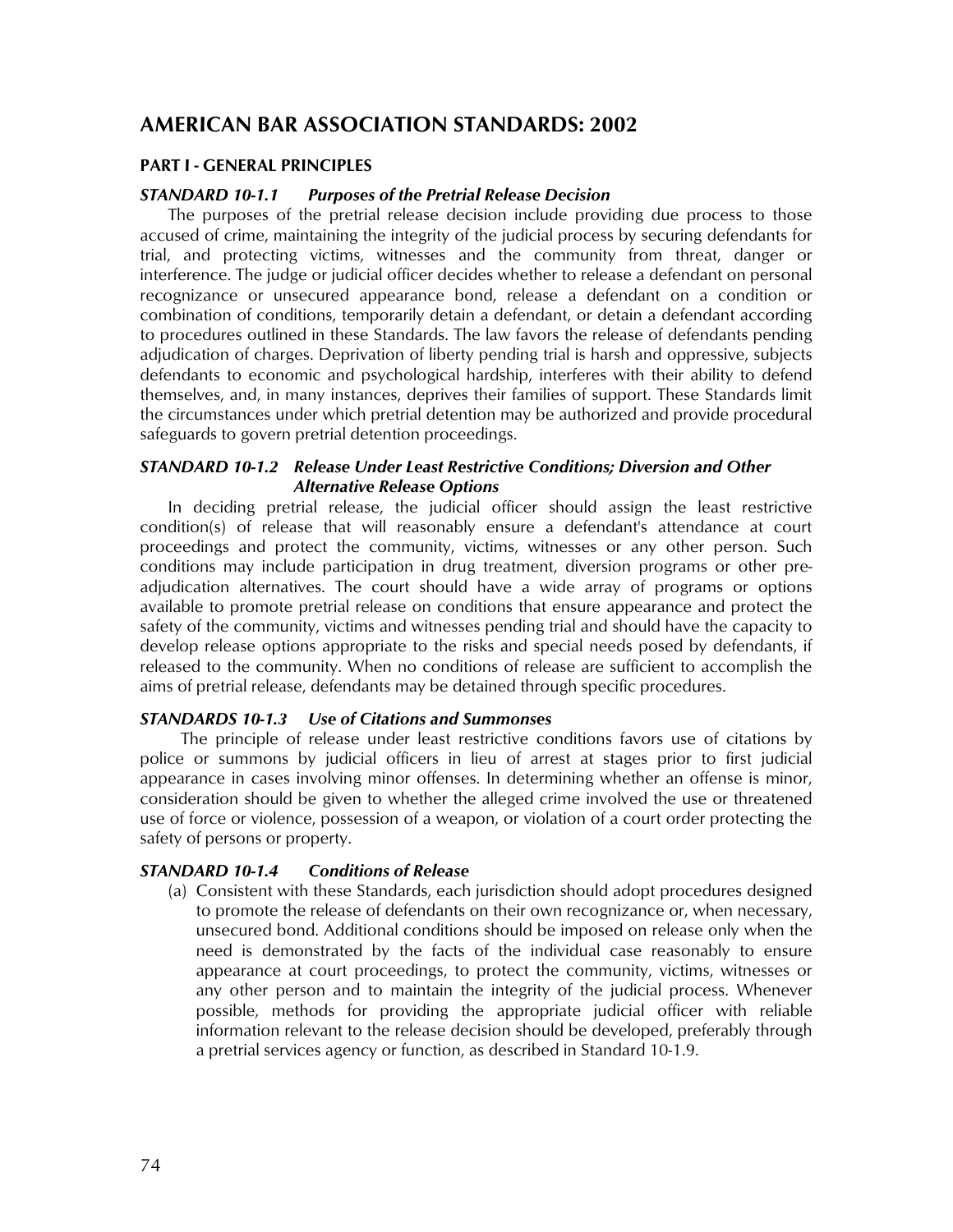- (b) When release on personal recognizance is not appropriate reasonably to ensure the defendant's appearance at court and to prevent the commission of criminal offenses that threaten the safety of the community or any person, constitutionally permissible non-financial conditions of release should be employed consistent with Standard 10- 5.2.
- (c) Release on financial conditions should be used only when no other conditions will ensure appearance. When financial conditions are imposed, the court should first consider releasing the defendant on an unsecured bond. If unsecured bond is not deemed a sufficient condition of release, and the court still seeks to impose monetary conditions, bail should be set at the lowest level necessary to ensure the defendant's appearance and with regard to a defendant's financial ability to post bond.
- (d) Financial conditions should not be employed to respond to concerns for public safety.
- (e) The judicial officer should not impose a financial condition of release that results in the pretrial detention of a defendant solely due to the defendant's inability to pay.
- (f) Consistent with the processes provided in these Standards, compensated sureties should be abolished. When financial bail is imposed, the defendant should be released on the deposit of cash or securities with the court of not more than ten percent of the amount of the bail, to be returned at the conclusion of the case.

## *STANDARD 10-1.5 Pretrial Release Decision May Include Diversion and Other Adjudication Alternatives Supported by Treatment Programs*

In addition to employing release conditions outlined in Standard 10-1.4, jurisdictions should develop diversion and alternative adjudication options, including drug, mental health and other treatment courts or other approaches to monitoring defendants during pretrial release.

### *STANDARD 10-1.6 Detention as an Exception to Policy Favoring Release*

These Standards limit the circumstances under which pretrial detention may be authorized and provide procedural safeguards to govern pretrial detention proceedings. They establish specific criteria and procedures for effecting the pretrial detention of certain defendants after the court determines that these defendants pose a substantial risk of flight, or threat to the safety of the community, victims or witnesses or to the integrity of the justice process. The status of detained defendants should be monitored and their eligibility for release should be reviewed throughout the adjudication period. The cases of detained defendants should be given priority in scheduling for trial.

### *STANDARD 10-1.7 Consideration of the Nature of the Charge in Determining Release Options*

Although the charge itself may be a predicate to pretrial detention proceedings, the judicial officer should exercise care not to give inordinate weight to the nature of the present charge in evaluating factors for the pretrial release decision except when, coupled with other specified factors, the charge itself may cause the initiation of a pretrial detention hearing pursuant to the provisions of Standard 10-5.9.

### *STANDARD 10-1.8 Pretrial Release Decision Should not be Influenced by Publicity or Public Opinion*

The judicial officer should not be influenced by publicity surrounding a case or attempt to placate public opinion in making a pretrial release decision.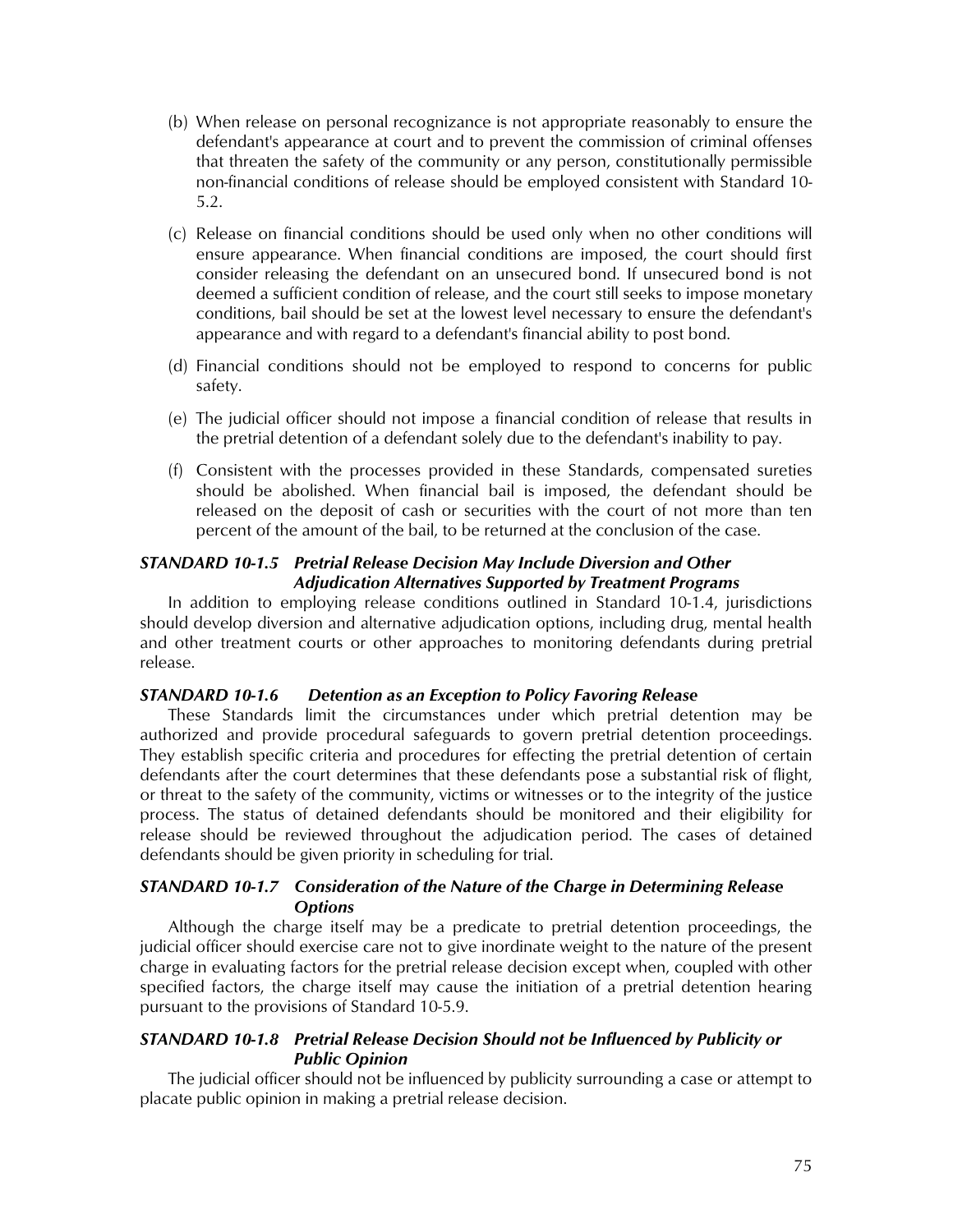### *STANDARD 10-1.9 Implication of Policy Favoring Release for Supervision in the Community*

The policy favoring pretrial release and selective use of pretrial detention is inextricably tied to explicit recognition of the need to supervise safely large numbers of defendants in the community pending adjudication of their cases. To be effective, these policies require sufficient informational and supervisory resources.

#### *STANDARD 10-1.10 The Role of the Pretrial Services Agency*

Every jurisdiction should establish a pretrial services agency or program to collect and present the necessary information, present risk assessments, and, consistent with court policy, make release recommendations required by the judicial officer in making release decisions, including the defendant's eligibility for diversion, treatment or other alternative adjudication programs, such as drug or other treatment courts. Pretrial services should also monitor, supervise, and assist defendants released prior to trial, and to review the status and release eligibility of detained defendants for the court on an ongoing basis.

The pretrial services agency should:

- (a) conduct pre-first appearance inquiries;
- (b) present accurate information to the judicial officer relating to the risk defendants may pose of failing to appear in court or of threatening the safety of the community or any other person and, consistent with court policy, develop release recommendations responding to risk;
- (c) develop and provide appropriate and effective supervision for all persons released pending adjudication who are assigned supervision as a condition of release;
- (d) develop clear policy for operating or contracting for the operation of appropriate facilities for the custody, care or supervision of persons released and manage a range of release options, including but not limited to, residential half-way houses, addict and alcoholic treatment centers, and counseling services, sufficient to respond to the risks and problems associated with released defendants in coordination with existing court, corrections and community resources;
- (e) monitor the compliance of released defendants with the requirements of assigned release conditions and develop relationships with alternative programs such as drug and domestic violence courts or mental health support systems;
- (f) promptly inform the court of all apparent violations of pretrial release conditions or arrests of persons released pending trial, including those directly supervised by pretrial services as well as those released under other forms of conditional release, and recommend appropriate modifications of release conditions according to approved court policy. The pretrial services agency should avoid supervising defendants who are government informants, when activities of these defendants may place them in conflict with conditions of release or compromise the safety and integrity of the pretrial services professional;
- (g) supervise and coordinate the services of other agencies, individuals or organizations that serve as custodians for released defendants, and advise the court as to their appropriateness, availability, reliability and capacity according to approved court policy relating to pretrial release conditions;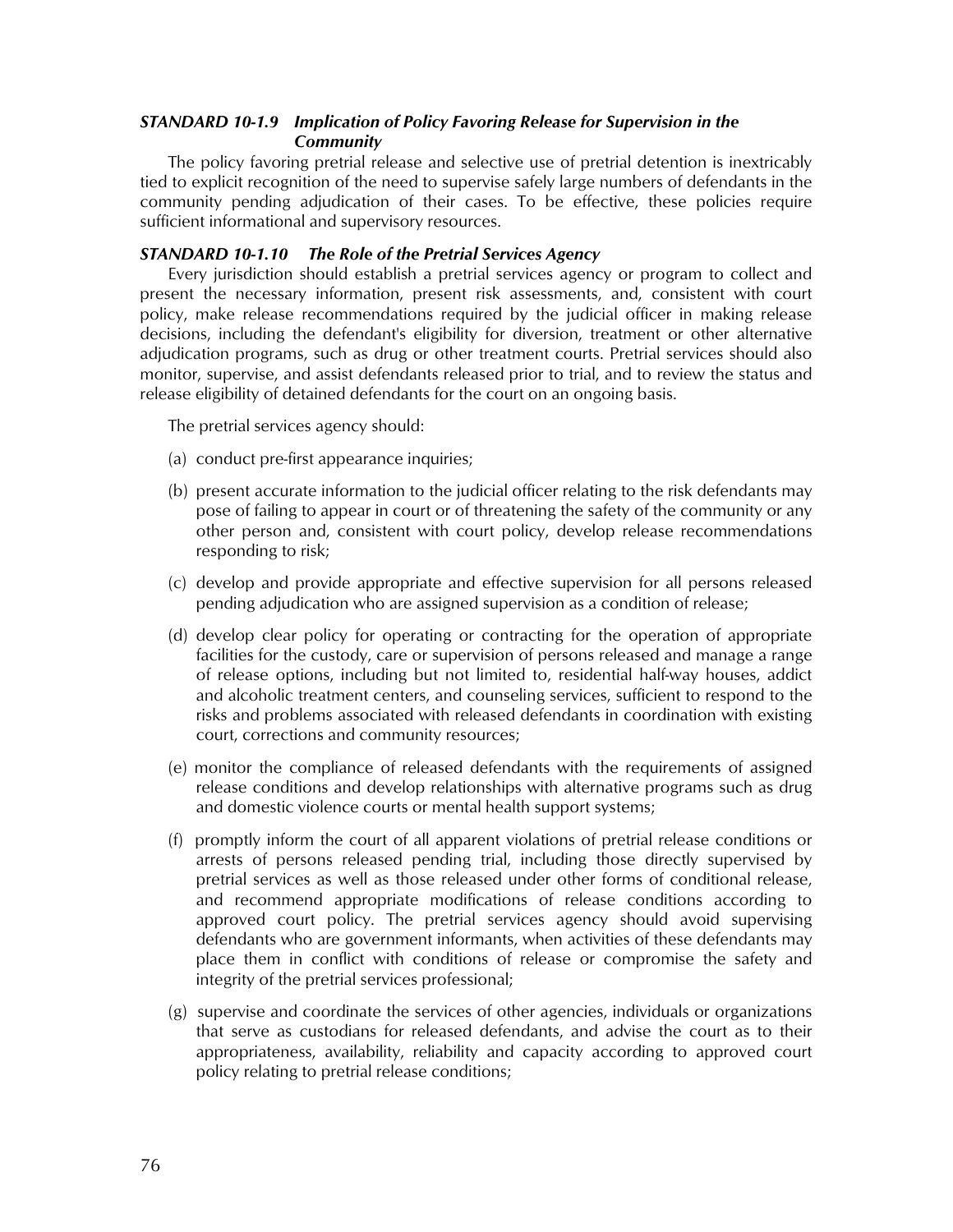- (h) review the status of detained defendants on an ongoing basis for any changes in eligibility for release options and facilitate their release as soon as feasible and appropriate;
- (i) develop and operate an accurate information management system to support prompt identification, information collection and presentation, risk assessment, release conditions selection, compliance monitoring and detention review functions essential to an effective pretrial services agency;
- (j) assist persons released prior to trial in securing any necessary employment, medical, drug, mental or other health treatment, legal or other needed social services that would increase the chances of successful compliance with conditions of pretrial release;
- (k) remind persons released before trial of their court dates and assist them in attending court; and
- (l) have the means to assist persons who cannot communicate in written or spoken English.

\* The following sections were intentionally removed:

Part II – VI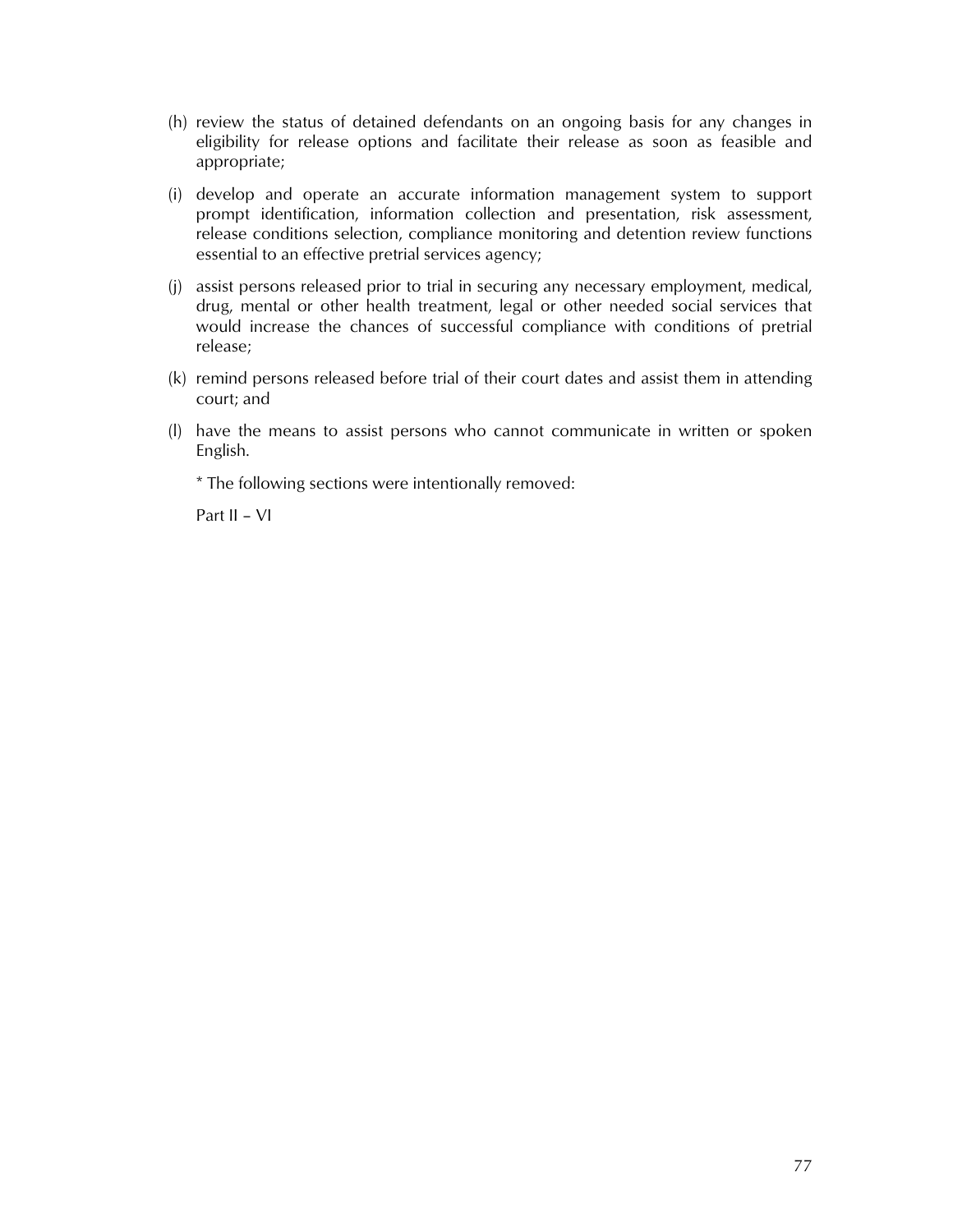# **PRETRIAL SERVICES PUBLICATIONS, RESOURCE AGENCIES, & ASSOCIATIONS**

### **PUBLICATIONS**

**The Pretrial Reporter:** A bi-monthly newsletter of the Pretrial Services Resource Center, providing the latest information on program developments, legislation, research and case law of relevance to the pretrial field.

*NAPSA News:* A quarterly newsletter from the National Association of Pretrial Services Agencies that provides the most up to date information on pretrial release and diversion issues for criminal justice professionals.

*Assessing Risk Among Pretrial Defendants in Virginia - The Virginia Pretrial Risk Assessment Instrument - 2003 (DCJS publication):* This publication details the research conducted to develop the Virginia Pretrial Risk Assessment Instrument (VPRAI) and provides instruction for instrument application.

*Pretrial Services Programming at the Start of the 21st Century: A Survey of Pretrial Services Programs - 2000 (NCJ 199773):* This report presents the findings from the third survey of pretrial services programs, conducted in 2001, in which a total of 202 pretrial services programs participated. The results describe where pretrial services programs stand in relation to one another, where they stand in relation to where they were in 1979 and 1989, and where they stand in relation to the standards set by the American Bar Association and the National Association of Pretrial Services Agencies for services provided by pretrial programs.

*A Second Look at Alleviating Jail Crowding: A Systems Perspective - 2000:* This document describes innovative approaches used by jurisdictions to alleviate jail crowding. It describes how several actors in the criminal justice system including judges, prosecutors, defense, pretrial services, probation, and jailers, can work together to address jail crowding.

*The Supervised Pretrial Release Primer - 1999:* This document, presented in a question and answer format, addresses issues related to supervised pretrial release. It describes the different kinds of supervised release, how pretrial programs should provide supervision services, and how they should respond to violations of pretrial release conditions.

*Front-End Decision Making: A National Perspective - 1999:* With sponsorship from the Bureau of Justice Assistance and the National Institute of Corrections, judges, prosecutors, public defenders, police, and pretrial program administrators met for one day to discuss issues relating to decision making at the front end of the criminal justice system, and to identify ways federal agencies might help local and state justice systems address these issues. This document summarizes the discussions from that meeting.

*The Pretrial Services Reference Book - 1999:* This document is designed to assist administrators in starting a new pretrial services program or making enhancements to an existing program. It reviews the current challenges facing pretrial program administrators and provides examples of how other pretrial programs have addressed those issues. Examples of interview and risk assessment forms used by other programs appear in the appendix.

*Commercial Surety Bail: Assessing Its Role in the Pretrial Release and Detention Decision - 1997:* This monograph analyzes arguments favoring commercial surety bail, including arguments that surety bail better protects public safety from national and local perspectives on pretrial release and detention. The analysis includes state and federal case law and statutes on bail, media reports, and research on pretrial release. Also highlighted are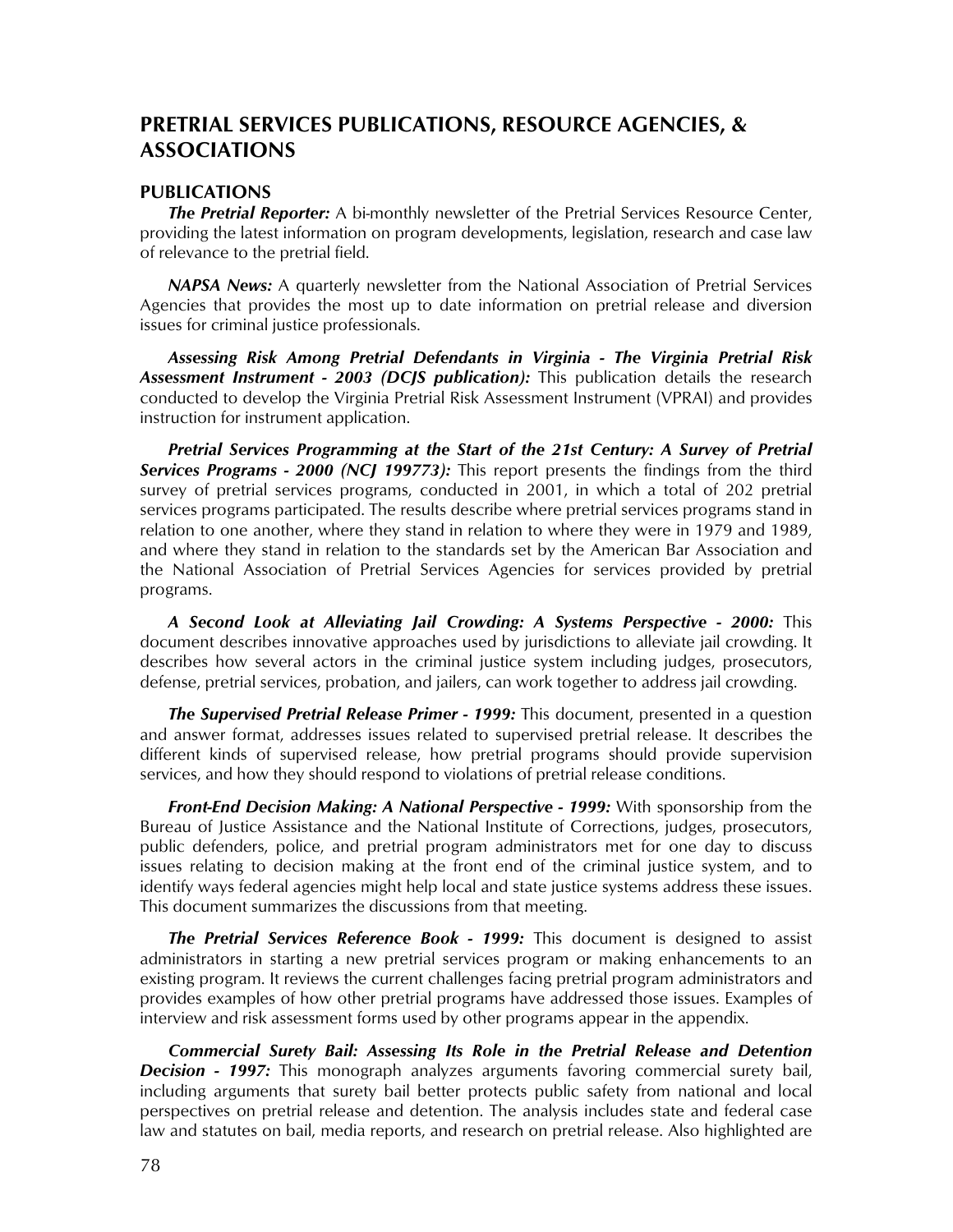the position on pretrial release and detention of organizations such as the American Bar Association, the National District Attorneys Association, and the U.S Department of Justice's Advisory Commission on Criminal Justice Standards.

*Felony Defendants in Large Urban Counties, 2000:* This document presents a complete description of the processing of felony defendants based on data collected from a representative sample of felony cases filed in the Nation's 75 largest counties during May 2000. NCJ 202021

*Integrating Drug Testing Into A Pretrial Services System: 1999 Update (NCJ 176340),* Bureau of Justice Assistance- 1999: This report describes how to integrate drug testing into a jurisdiction's pretrial services program, based on the experiences of Federal and local pilot and demonstration pretrial drug testing sites; the discussion focuses on operational, management, and legal issues.

*Pretrial Services Programs: Responsibilities and Potential - 2000 (NCJ 181939):* The core of pretrial services program operations is the collection, verification, and analysis of information about newly arrested defendants and available supervisory options. Defendants are the primary source of information about themselves. Other sources can provide information about the defendant and can verify information provided in interviews with the defendant. Programs use varied monitoring and reminder techniques to anticipate and avoid possible nonappearance problems. Programs collect information that can be useful to other justice agencies, but much of this information is sensitive and personal. Therefore, programs need realistic policies that ensure appropriate confidentiality and prevent misuse of the information. Major issues for the future include how to bring effective pretrial services to jurisdictions that do not yet have them, handle pretrial release issues in cases involving juveniles charged as adults, and use new technology to enhance the quality of decision making and the supervision of released defendants. Additional issues include how to more effectively structure judicial decision making without making the process a mechanical one, develop a current base of useful knowledge, and develop a full range of education and training programs for pretrial practitioners and policymakers. Lists of national and State organizations and associations, potential Federal funding sources, and local and State pretrial services programs and practitioners; appended program materials from several jurisdictions; and 38 references.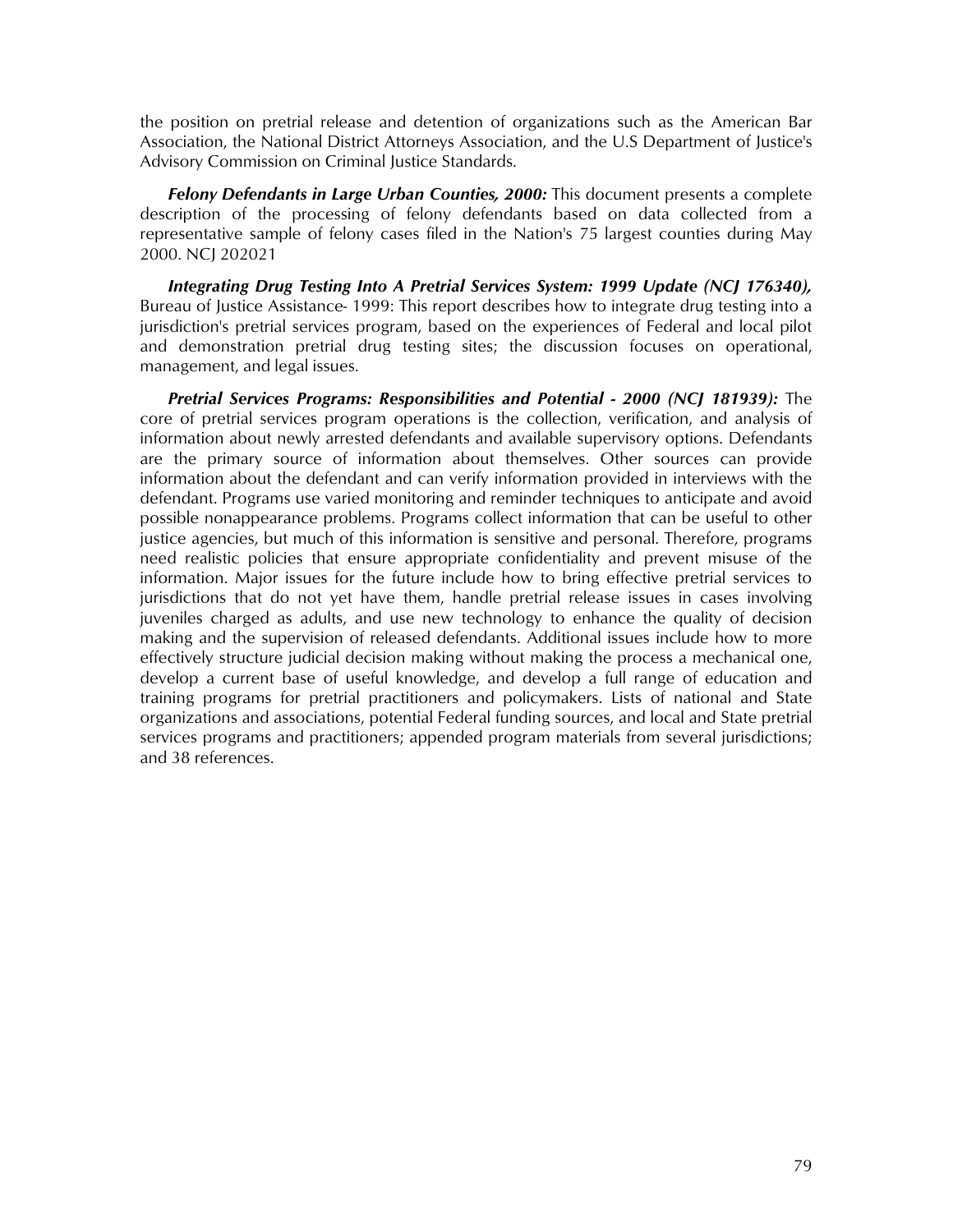#### **Department of Criminal Justice Services (DCJS)** www.dcjs.virginia.gov 805 East Broad Street, 10th floor (804) 786-4000 Richmond, VA 23219

*Mission Statement:* The mission of the Department of Criminal Justice Services is to provide comprehensive planning and state of the art technical and support services for the criminal justice system to improve and promote public safety in the Commonwealth.

The Department of Criminal Justice Services is charged with planning and carrying out programs and initiatives to improve the functioning and effectiveness of the criminal justice system as a whole (§9.1-102 of the Code of Virginia).

### *The Department:*

- provides forensic laboratory services for law enforcement agencies statewide;
- distributes federal and state funding to localities, state agencies and nonprofit organizations in the areas of law enforcement, prosecution, crime and delinquency prevention, juvenile justice, victims services, corrections, and information systems;
- establishes and enforces minimum training standards for law enforcement, criminal justice and private security personnel;
- licenses and regulates the private security industry in Virginia;
- provides training, technical assistance and program development services to all segments of the criminal justice system; and
- conducts research and evaluations.

The agency's primary constituents are local and state criminal justice agencies and practitioners, private agencies, private security practitioners and businesses, and the publicat-large. Other constituents include local governments and state agencies, the federal government and advocacy groups/associations.

The Department is unique in state government because of its systemwide perspective on criminal justice. While it directs programs and services to each component of the system, it has an overarching responsibility to view the system as a whole, to understand how changes in one part of criminal justice will affect other parts, and to work to assure that plans and programs are comprehensive.

| <b>Pretrial Services Resource Center (PSRC)</b> | www.pretrial.org |
|-------------------------------------------------|------------------|
| 1010 Vermont Ave., NW, Suite 300                | $(202)$ 638-3080 |
| Washington, DC 20005                            |                  |

*Mission Statement:* The mission of the Pretrial Services Resource Center is to improve the quality, fairness, and efficiency of the criminal justice system at the pretrial stage by promoting systemic strategies that improve court appearance rates, reduce recidivism, provide appropriate and effective services, and enhance community safety.

The Pretrial Services Resource Center, an independent, non-profit clearinghouse for information on pretrial issues, provides technical assistance to pretrial practitioners, criminal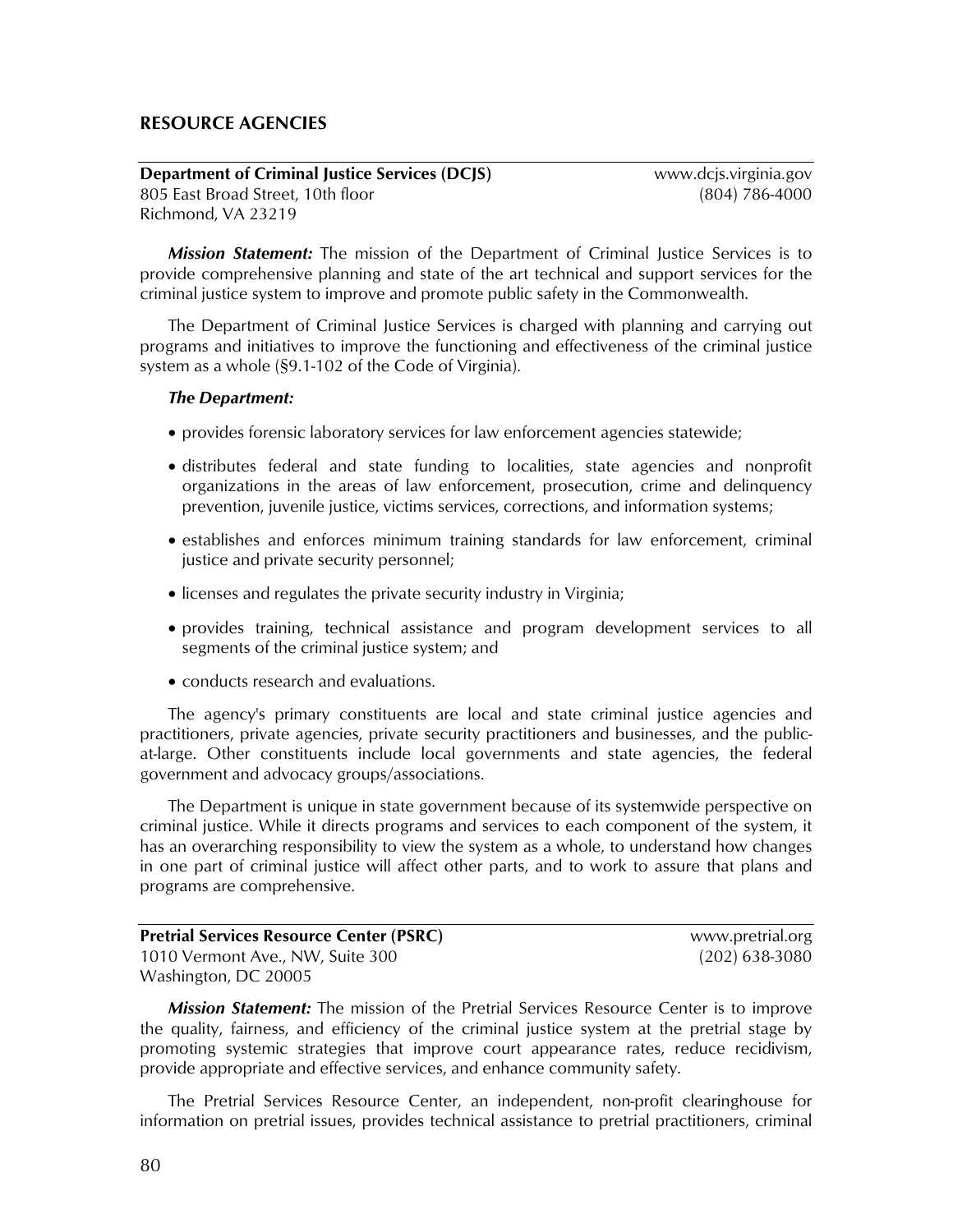justice officials, academicians, and community leaders nationwide. Since its inception in 1977, the Resource Center has helped criminal justice professionals achieve the often conflicting goals of maintaining the rights of defendants, ensuring public safety, and maintaining the integrity of the criminal justice system by providing information, publications, training, and on-site assistance on decision-making at the front-end of the criminal justice system.

### *United States Department of Justice (DOJ)* www.usdoj.gov

U.S. Department of Justice (202) 616-2777 950 Pennsylvania Avenue, NW Washington, DC 20530-0001

*Mission Statement:* To enforce the law and defend the interests of the United States according to the law; to ensure public safety against threats foreign and domestic; to provide Federal leadership in preventing and controlling crime; to seek just punishment for those guilty of unlawful behavior; to administer and enforce the Nation's immigration laws fairly and effectively; and to ensure fair and impartial administration of justice for all Americans.

DOJ is headed by the Attorney General of the United States. The Department consists of 39 separate components including the United States Attorneys who prosecute offenders and represent the United States Government in court; the major investigative agencies, the Federal Bureau of Investigation and the Drug Enforcement Administration; the Immigration and Naturalization Service; the United States Marshals Service which protects the federal judiciary, apprehends fugitives and detains persons in federal custody; and the Bureau of Prisons which confines convicted offenders. The litigating divisions enforce federal criminal and civil laws, including civil rights, tax, antitrust, environmental, and civil justice statutes. The Office of Justice Programs and the Office of Community Oriented Policing Services provide leadership and assistance to state, tribal, and local governments. Other major departmental components include the National Drug Intelligence Center, the United States Trustees, the Justice Management Division, the Executive Office for Immigration Review, the Community Relations Service, and the Office of the Inspector General. Although headquartered in Washington, D.C., the Department conducts much of its work in offices located throughout the country and overseas.

*Bureau of Justice Statistics (BJS) www.ojp.usdoj.gov/bjs* 810 Seventh Street, NW (202) 307-0765 Washington, DC 20531

*Mission Statement:* To collect, analyze, publish, and disseminate information on crime, criminal offenders, victims of crime, and the operation of justice systems at all levels of government. These data are critical to Federal, State, and local policymakers in combating crime and ensuring that justice is both efficient and evenhanded.

The Bureau of Justice Statistics was first established on December 27, 1979 under the Justice Systems Improvement Act of 1979, Public Law 96-157 (the 1979 Amendment to the Omnibus Crime Control and Safe Streets Act of 1968, Public Law 90-351). BJS is a component of the Office of Justice Programs in the U.S. Department of Justice whose principal function is the compilation and analysis of data and the dissemination of information for statistical purposes.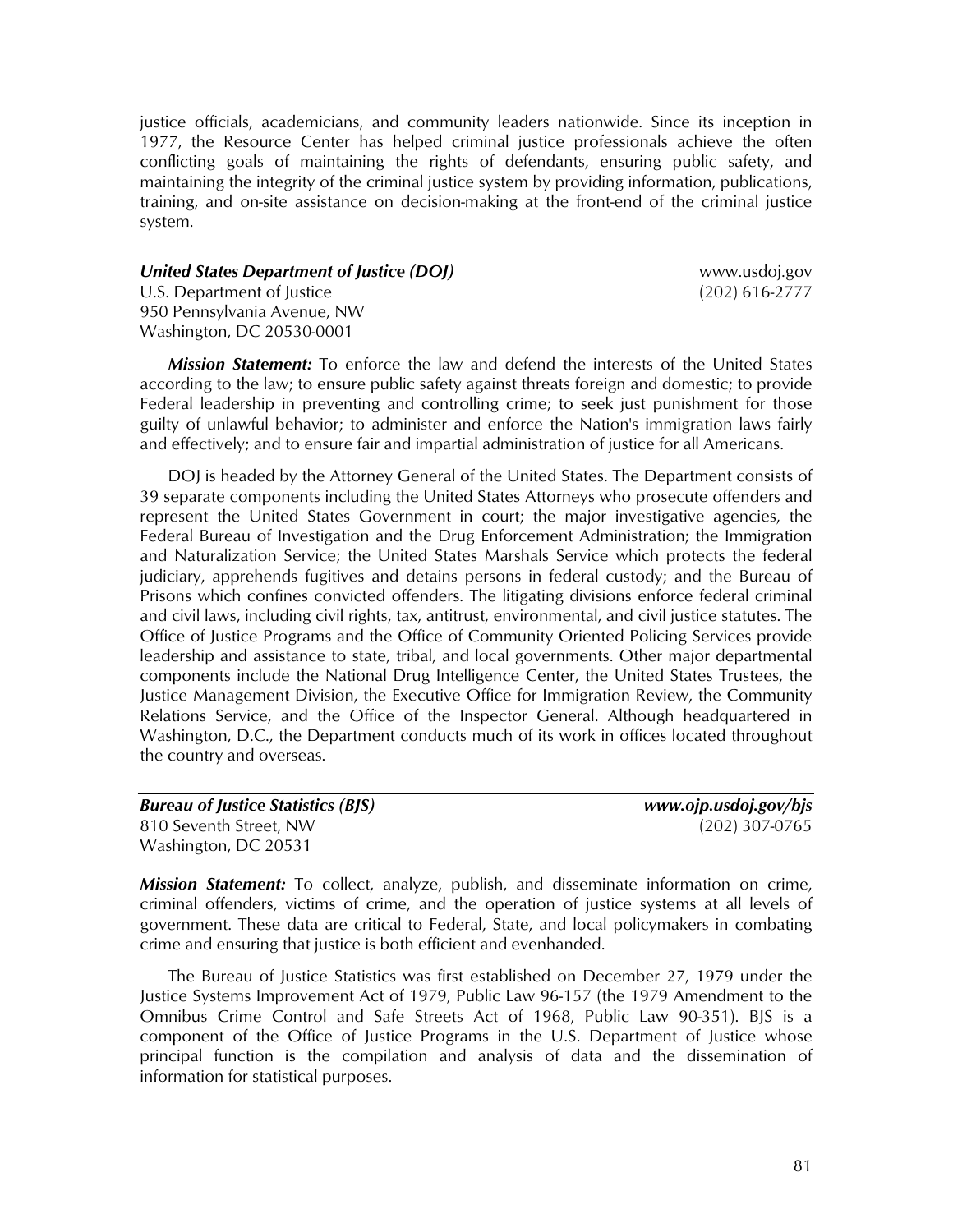*Bureau of Justice Assistance (BJA) www.ojp.usdoj.gov/bja* 810 Seventh Street NW (202) 616-6500 Fourth Floor Washington, DC 20531

*Mission Statement:* To provide leadership and assistance in support of local criminal justice strategies to achieve safe communities. BJA's overall goals are to (1) reduce and prevent crime, violence, and drug abuse and (2) improve the functioning of the criminal justice system. To achieve these goals, BJA programs emphasize enhanced coordination and cooperation of federal, state, and local efforts.

BJA has three primary components: Policy, Programs, and Planning. The Policy Office provides national leadership in criminal justice policy, training, and technical assistance to further the administration of justice. It also acts as a liaison to national organizations that partner with BJA to set policy and help disseminate information on best and promising practices. The Programs Office coordinates and administers all state and local grant programs and acts as BJA's direct line of communication to states, territories, and tribal governments by providing assistance and coordinating resources. The Planning Office coordinates the planning, communications, and budget formulation and execution; provides overall BJA-wide coordination; and supports streamlining efforts.

*National Criminal Justice Reference Service (NCJRS) www.ncjrs.org* P.O. Box 6000 (800) 851-3420 Rockville, MD 20849-6000

NCJRS is a federally funded resource offering justice and substance abuse information to support research, policy, and program development worldwide.

NCJRS services and resources are available to anyone interested in crime and public safety including policymakers, practitioners, researchers, educators, community leaders, and the general public. NCJRS offers extensive reference and referral services to answer questions about crime and justice-related research, policy, and practice. Staff can offer statistics and referrals, discuss publications, compile information packages, search for additional resources, and provide other technical assistance tailored to your particular information needs.

*National Institute of Corrections (NIC) www.nicic.org* National Institute of Corrections (800) 995-6423 320 First St., N.W. Washington, D.C. 20534

NIC provides training, technical assistance, information services, and policy/program development assistance to federal, state, and local corrections agencies. Through cooperative agreements, NIC awards funds to support its program initiatives.

NIC also provides leadership to influence correctional policies, practices, and operations nationwide in areas of emerging interest and concern to correctional executives and practitioners as well as public policymakers.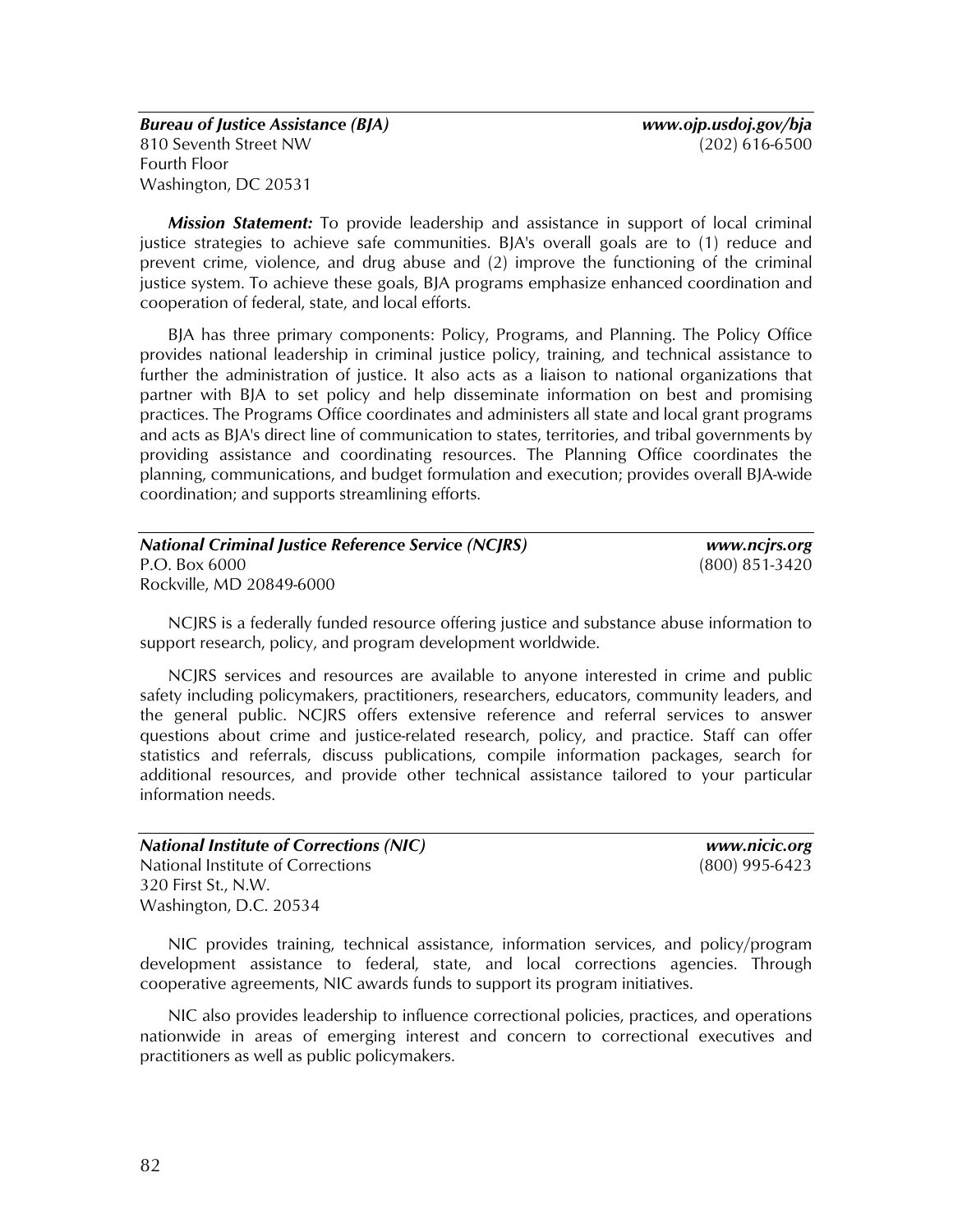*National Institute of Justice (NIJ) www.ojp.usdoj.gov/nij* 810 Seventh St., NW (202) 307-2942 Washington, DC 20531

*Mission Statement:* Advance scientific research, development, and evaluation to enhance the administration of justice and public safety.

NIJ is the research, development, and evaluation agency of the U.S. Department of Justice and is dedicated to researching crime control and justice issues. NIJ provides objective, independent, evidence-based knowledge and tools to meet the challenges of crime and justice, particularly at the State and local levels. NIJ's principal authorities are derived from the Omnibus Crime Control and Safe Streets Act of 1968, as amended (see 42 USC §3721-3723).

*State Justice Institute (SJI) www.statejustice.org* 1650 King Street, Suite 600 (703) 684-6100 Alexandria, VA 22314

The State Justice Institute (SJI) was established by Federal law in 1984 to award grants to improve the quality of justice in State courts, facilitate better coordination between State and Federal courts, and foster innovative, efficient solutions to common problems faced by all courts. Key areas of interest include responding to the needs of children and families in court, applications of technology in the court, access to the courts, judicial branch education, and the relationship between State and Federal courts.

# *Vera Institute of Justice (Vera) www.vera.org*

233 Broadway, 12th Floor (212) 334-1300 New York, NY 10279

The Vera Institute of Justice works closely with leaders in government and civil society to improve the services people rely on for safety and justice. Vera develops innovative, affordable programs that often grow into self-sustaining organizations, studies social problems and current responses, and provides practical advice and assistance to government officials in New York and around the world.

*The Justice Management Institute (JMI) www.jmijustice.org* JMI Denver Denver: (303) 831-7564 1900 Grant Street, Suite 630 San Francisco: (415) 816-3341 Denver, CO 80203

JMI San Francisco 821 Coventry Road Kensington, CA 94707

The Justice Management Institute (JMI) provides services to courts and other justice system agencies throughout the United States and abroad. Their mission is to improve the overall administration of justice by helping courts and other justice system institutions and agencies achieve excellence- both individually and in their inter-relationships with each other and the public- in leadership, operations, management, and services.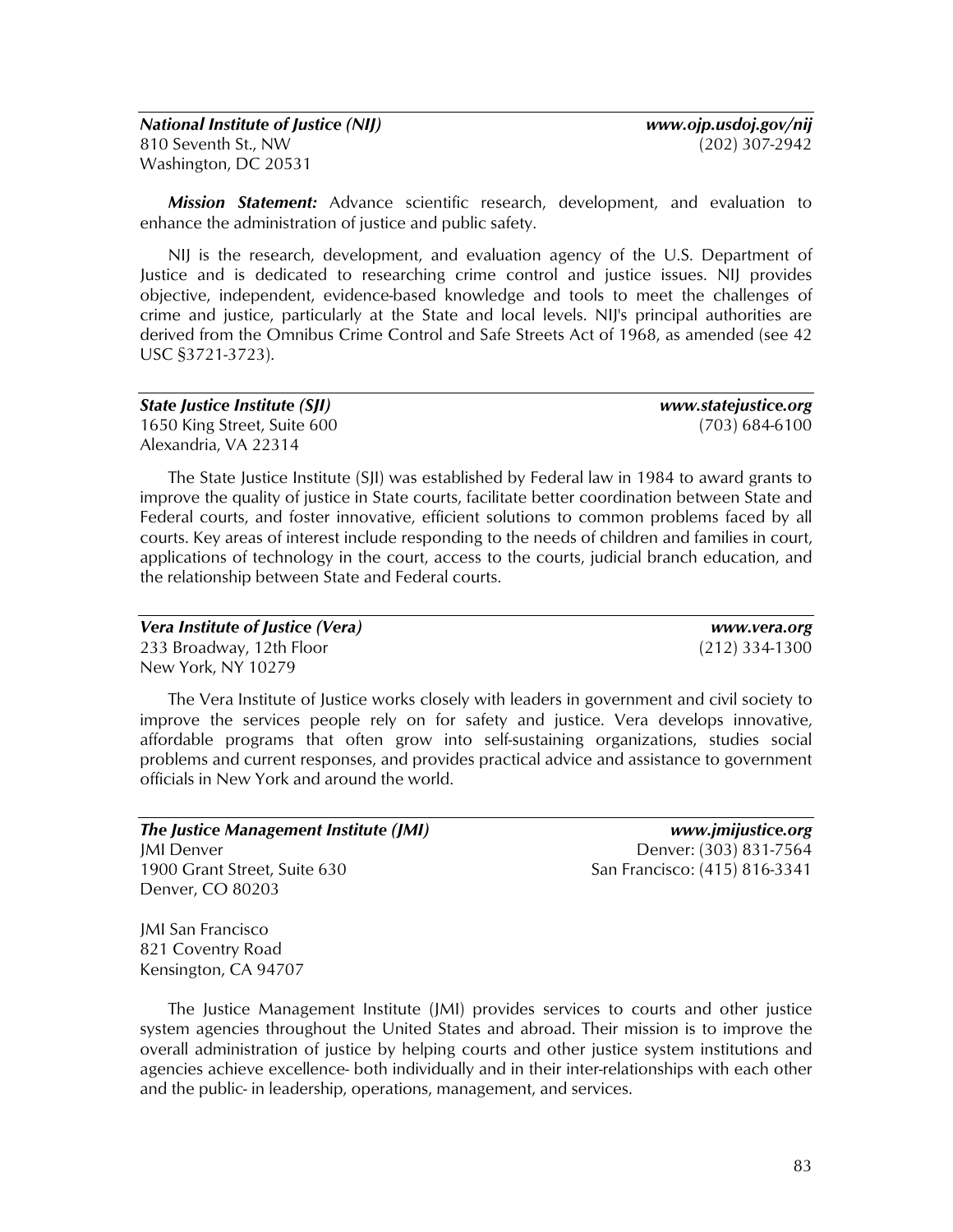*Mission statement:* The RAND Corporation is a nonprofit institution that helps improve policy and decision making through research and analysis.

RAND's Public Safety & Justice branch (formerly the Criminal Justice branch) employs 25 full-time-equivalent staff with training in sociology, criminology, economics, political science, policy studies, public health, medicine, and clinical, experimental, and social psychology.

The Criminal Justice Center of the Public Safety & Justice branch conducts evaluations of specific sentencing and corrections policy - drug courts, reentry services, and supervision for drug users leaving prison – and violence prevention programs. RAND researchers also work with intensive-supervision probation, alternatives to incarceration, and corrections policy and cost-effectiveness work in violence prevention. Local, state, and national criminal justice agencies are their primary collaborators.

# **ASSOCIATIONS**

| <b>Virginia Community Criminal Justice Association (VCCJA)</b> | www.vccja.org  |
|----------------------------------------------------------------|----------------|
| 4093 Ironbound Road, Suite B                                   | (757) 546-2311 |
| Williamsburg, VA 23188                                         |                |

*Mission:* The purpose of the Virginia Community Criminal Justice Association (VCCJA) is to enhance public safety through the development and expansion of pretrial, community corrections and other criminal justice programs in the Commonwealth of Virginia, by providing a forum for the discussion and communication of ideas. All members of the Association shall be committed to the standards of excellence, integrity, and professionalism in the delivery of pretrial and community corrections services.

| <b>National Association of Pretrial Services Agencies (NAPSA)</b> | www.napsa.org    |
|-------------------------------------------------------------------|------------------|
| 229 E. Wisconsin Ave., #1250                                      | $(414)$ 347-1774 |
| Milwaukee, WI 53202                                               |                  |

*Mission:* The National Association of Pretrial Services Agencies, NAPSA, is the national professional association for the pretrial release and pretrial diversion fields. Incorporated in 1973 in the District of Columbia as a not-for-profit corporation, the goals of the Association are expressed succinctly in Article II of its Articles of Incorporation:

- to serve as a national forum for ideas and issues in the area of pretrial services;
- $\bullet$  to promote the establishment of agencies to provide such services;
- to encourage responsibility among its members;
- $\bullet$  to promote research and development in the field;
- to establish a mechanism for exchange of information; and
- to increase professional competence through the development of professional standards and education.